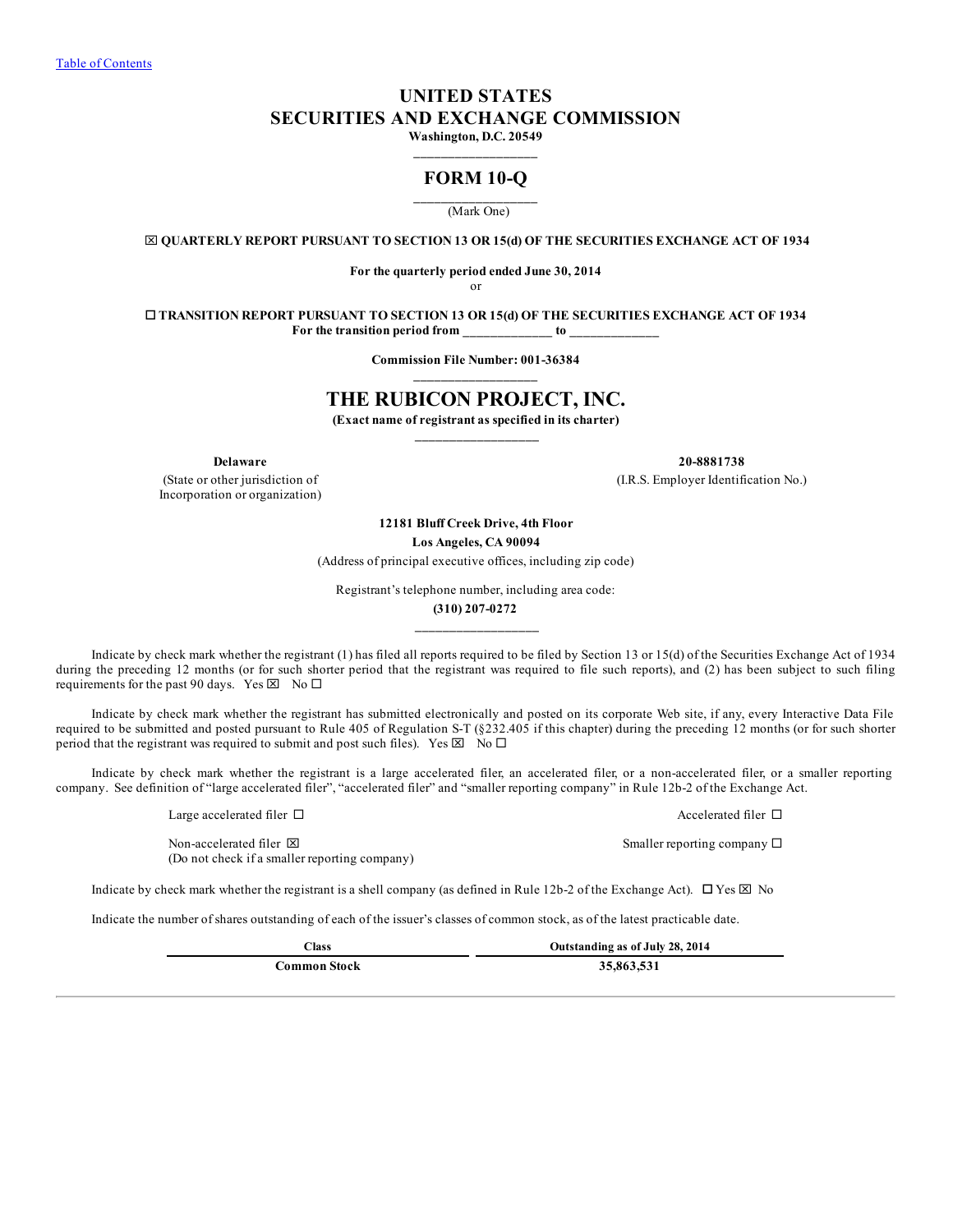# **THE RUBICON PROJECT, INC. QUARTERLY REPORT ON FORM 10-Q**

# **INDEX**

<span id="page-1-0"></span>

|                   |                                                                                                                                    | Page No.        |
|-------------------|------------------------------------------------------------------------------------------------------------------------------------|-----------------|
| Part I.           | <b>FINANCIAL INFORMATION</b>                                                                                                       | $\overline{3}$  |
| Item 1.           | Condensed Consolidated Financial Statements (Unaudited)                                                                            | <u>3</u>        |
|                   | Consolidated Balance Sheets as of June 30, 2014 and December 31, 2013                                                              |                 |
|                   | Consolidated Statements of Operations for the Three and Six Months ended June 30, 2014 and                                         |                 |
|                   | June 30, 2013                                                                                                                      |                 |
|                   | Consolidated Statements of Comprehensive Loss for the Three and Six Months ended June 30,                                          |                 |
|                   | 2014 and June 30, 2013                                                                                                             |                 |
|                   | Consolidated Statement of Convertible Preferred Stock and Stockholders' Equity (Deficit) for the Six Months ended June 30,<br>2014 | 6               |
|                   | Consolidated Statements of Cash Flows for the Six Months Ended June 30, 2014 and                                                   |                 |
|                   | June 30, 2013                                                                                                                      |                 |
|                   | Notes to Condensed Consolidated Financial Statements                                                                               | $\underline{8}$ |
| Item 2.           | Management's Discussion and Analysis of Financial Condition and Results of Operations                                              | 17              |
| Item 3.           | <b>Quantitative and Qualitative Disclosures About Market Risk</b>                                                                  | 30              |
| Item 4.           | <b>Controls and Procedures</b>                                                                                                     | 31              |
| Part II.          | <b>OTHER INFORMATION</b>                                                                                                           | <u>33</u>       |
| Item 1.           | <b>Legal Proceedings</b>                                                                                                           | 33              |
| Item 1A.          | <b>Risk Factors</b>                                                                                                                | 33              |
| Item 2.           | Unregistered Sales of Equity Securities and Use of Proceeds                                                                        | 61              |
| <u>Signatures</u> |                                                                                                                                    | 63              |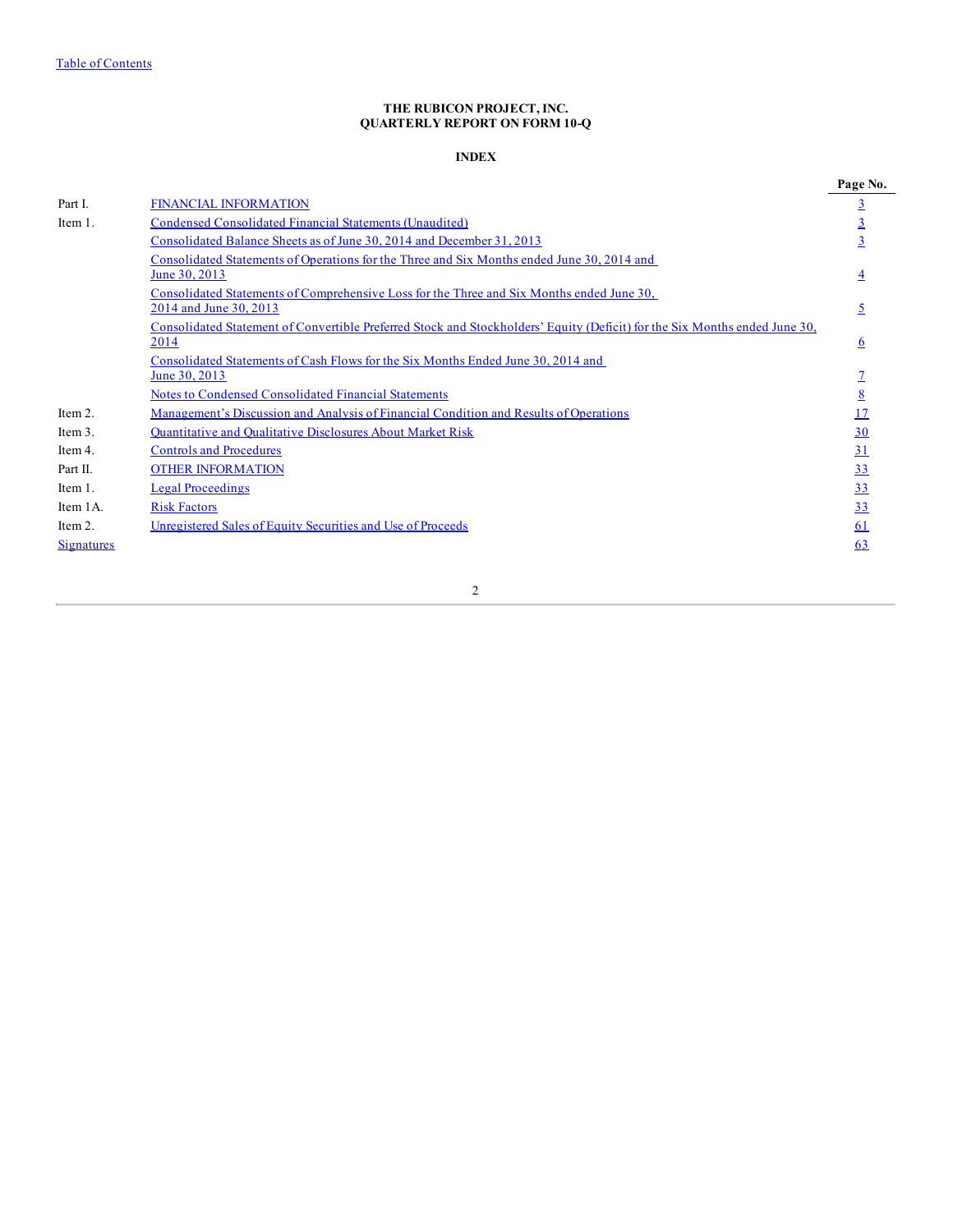# **PART I. FINANCIAL INFORMATION**

## <span id="page-2-0"></span>**Item 1. Condensed Consolidated Financial Statements**

# **THE RUBICON PROJECT, INC. CONSOLIDATED BALANCE SHEETS (In thousands, except per share amounts) (unaudited)**

|                                                                                                                                                                                                                                                 |              | June 30, 2014 | December 31, 2013 |           |  |
|-------------------------------------------------------------------------------------------------------------------------------------------------------------------------------------------------------------------------------------------------|--------------|---------------|-------------------|-----------|--|
| <b>ASSETS</b>                                                                                                                                                                                                                                   |              |               |                   |           |  |
| Current assets:                                                                                                                                                                                                                                 |              |               |                   |           |  |
| Cash and cash equivalents                                                                                                                                                                                                                       | $\mathbb{S}$ | 105,688       | $\mathbb{S}$      | 29,956    |  |
| Accounts receivable, net                                                                                                                                                                                                                        |              | 91,174        |                   | 94,722    |  |
| Prepaid expenses and other current assets                                                                                                                                                                                                       |              | 5,159         |                   | 4.141     |  |
| <b>TOTAL CURRENT ASSETS</b>                                                                                                                                                                                                                     |              | 202,021       |                   | 128,819   |  |
| Property and equipment, net                                                                                                                                                                                                                     |              | 11,809        |                   | 8,712     |  |
| Internal use software development costs, net                                                                                                                                                                                                    |              | 10,069        |                   | 7,204     |  |
| Goodwill                                                                                                                                                                                                                                        |              | 1,491         |                   | 1,491     |  |
| Intangible assets, net                                                                                                                                                                                                                          |              | 248           |                   | 510       |  |
| Other assets, non-current                                                                                                                                                                                                                       |              | 1,490         |                   | 3.151     |  |
| <b>TOTAL ASSETS</b>                                                                                                                                                                                                                             | \$           | 227,128       | \$                | 149,887   |  |
| LIABILITIES, CONVERTIBLE PREFERRED STOCK AND STOCKHOLDERS' EQUITY (DEFICIT)                                                                                                                                                                     |              |               |                   |           |  |
| <b>LIABILITIES</b>                                                                                                                                                                                                                              |              |               |                   |           |  |
| Current liabilities:                                                                                                                                                                                                                            |              |               |                   |           |  |
| Accounts payable and accrued expenses                                                                                                                                                                                                           | \$           | 119,096       | \$                | 120,198   |  |
| Debt and capital lease obligations, current portion                                                                                                                                                                                             |              | 208           |                   | 288       |  |
| Other current liabilities                                                                                                                                                                                                                       |              | 2,276         |                   | 2,901     |  |
| <b>TOTAL CURRENT LIABILITIES</b>                                                                                                                                                                                                                |              | 121,580       |                   | 123,387   |  |
| Debt and capital leases, net of current portion                                                                                                                                                                                                 |              |               |                   | 3,893     |  |
| Convertible preferred stock warrant liabilities                                                                                                                                                                                                 |              |               |                   | 5,451     |  |
| Other liabilities, non-current                                                                                                                                                                                                                  |              | 1,471         |                   | 996       |  |
| <b>TOTAL LIABILITIES</b>                                                                                                                                                                                                                        |              | 123,051       |                   | 133,727   |  |
| Commitments and contingencies (Note 9)                                                                                                                                                                                                          |              |               |                   |           |  |
| Series A, B, C, and D convertible preferred stock, \$0.00001 par value, 29,691 shares authorized at<br>December 31, 2013; 28,820 shares issued and outstanding at December 31, 2013                                                             |              |               |                   | 52,571    |  |
| STOCKHOLDERS' EQUITY (DEFICIT)                                                                                                                                                                                                                  |              |               |                   |           |  |
| Preferred stock, \$0.00001 par value, 10,000 shares authorized at June 30, 2014; 0 shares issued and<br>outstanding at June 30, 2014                                                                                                            |              |               |                   |           |  |
| Common stock, \$0,00001 par value; 500,000 and 73,380 shares authorized at June 30, 2014 and December<br>$31, 2013$ , respectively; $35,865$ and $11,855$ shares issued and outstanding at June 30, 2014 and<br>December 31, 2013, respectively |              |               |                   |           |  |
| Additional paid-in capital                                                                                                                                                                                                                      |              | 181.463       |                   | 25.532    |  |
| Accumulated other comprehensive income                                                                                                                                                                                                          |              | 133           |                   | 96        |  |
| Accumulated deficit                                                                                                                                                                                                                             |              | (77, 519)     |                   | (62, 039) |  |
| TOTAL STOCKHOLDERS' EQUITY (DEFICIT)                                                                                                                                                                                                            |              | 104,077       |                   | (36, 411) |  |
| TOTAL LIABILITIES, CONVERTIBLE PREFERRED STOCK AND STOCKHOLDERS' EQUITY                                                                                                                                                                         |              |               |                   |           |  |
| (DEFICIT)                                                                                                                                                                                                                                       | $\mathbb{S}$ | 227,128       | $\mathbb{S}$      | 149,887   |  |
|                                                                                                                                                                                                                                                 |              |               |                   |           |  |

The accompanying notes to unaudited condensed consolidated financial statements are an integral part of these statements.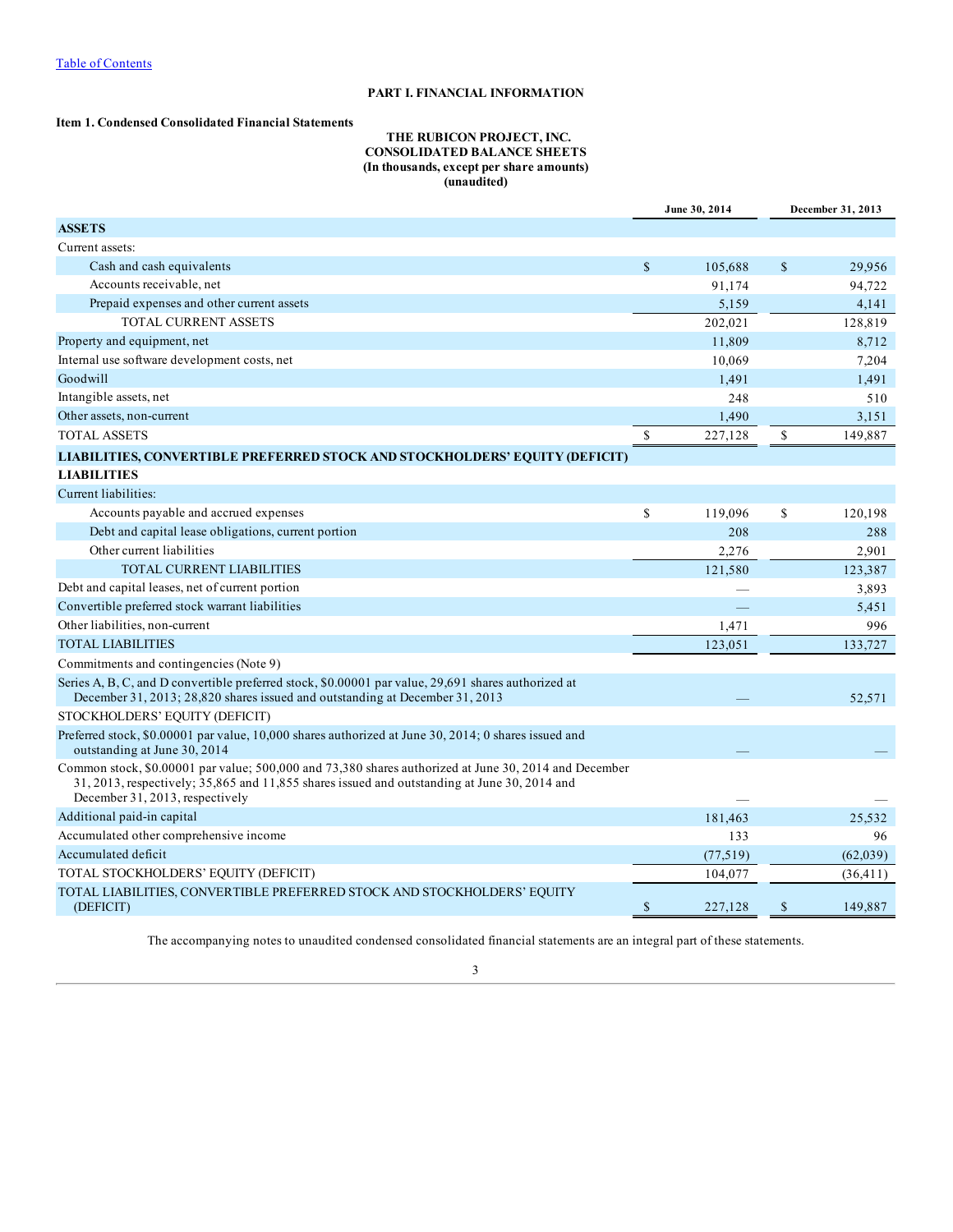## **THE RUBICON PROJECT, INC. CONSOLIDATED STATEMENTS OF OPERATIONS (In thousands, except per share amounts) (unaudited)**

<span id="page-3-0"></span>

|                                                                                                                     | <b>Three Months Ended</b> |               |               |               |               | <b>Six Months Ended</b> |               |               |  |  |
|---------------------------------------------------------------------------------------------------------------------|---------------------------|---------------|---------------|---------------|---------------|-------------------------|---------------|---------------|--|--|
|                                                                                                                     |                           | June 30, 2014 |               | June 30, 2013 |               | June 30, 2014           |               | June 30, 2013 |  |  |
| Revenue                                                                                                             | \$                        | 28,283        | $\mathbb{S}$  | 19,035        | <sup>\$</sup> | 51,298                  | <sup>\$</sup> | 35,635        |  |  |
| Expenses:                                                                                                           |                           |               |               |               |               |                         |               |               |  |  |
| Cost of revenue                                                                                                     |                           | 4,852         |               | 3,594         |               | 9,312                   |               | 7,031         |  |  |
| Sales and marketing                                                                                                 |                           | 10,296        |               | 6,167         |               | 19,323                  |               | 12,362        |  |  |
| Technology and development                                                                                          |                           | 4,598         |               | 5,138         |               | 9,275                   |               | 9,249         |  |  |
| General and administrative                                                                                          |                           | 15,653        |               | 5,726         |               | 26,973                  |               | 10,360        |  |  |
| Total expenses                                                                                                      |                           | 35,399        |               | 20,625        |               | 64,883                  |               | 39,002        |  |  |
| Loss from operations                                                                                                |                           | (7,116)       |               | (1,590)       |               | (13, 585)               |               | (3,367)       |  |  |
| Other (income) expense:                                                                                             |                           |               |               |               |               |                         |               |               |  |  |
| Interest expense, net                                                                                               |                           | 14            |               | 69            |               | 71                      |               | 160           |  |  |
| Change in fair value of preferred stock warrant liabilities                                                         |                           | 1,742         |               | 428           |               | 732                     |               | 977           |  |  |
| Foreign exchange (gain) loss, net                                                                                   |                           | 382           |               | (45)          |               | 930                     |               | (350)         |  |  |
| Total other (income) expense, net                                                                                   |                           | 2,138         |               | 452           |               | 1,733                   |               | 787           |  |  |
| Loss before income taxes                                                                                            |                           | (9,254)       |               | (2,042)       |               | (15,318)                |               | (4,154)       |  |  |
| Provision for income taxes                                                                                          |                           | 112           |               | 63            |               | 162                     |               | 113           |  |  |
| Net loss                                                                                                            |                           | (9,366)       |               | (2,105)       |               | (15, 480)               |               | (4,267)       |  |  |
| Cumulative preferred stock dividends                                                                                |                           | (70)          |               | (1,059)       |               | (1,116)                 |               | (2,104)       |  |  |
| Net loss attributable to common stockholders                                                                        | S                         | (9, 436)      | \$            | (3,164)       | -S            | (16,596)                | -S            | (6,371)       |  |  |
| Basic and diluted net loss per share attributable to common stockholders                                            |                           | (0.29)        | <sup>\$</sup> | (0.28)        | $\mathbf{s}$  | $(0.74)$ \$             |               | (0.56)        |  |  |
| Basic and diluted weighted-average shares used to compute net loss per share<br>attributable to common stockholders |                           | 32,266        |               | 11,427        |               | 22,296                  |               | 11,377        |  |  |

The accompanying notes to unaudited condensed consolidated financial statements are an integral part of these statements.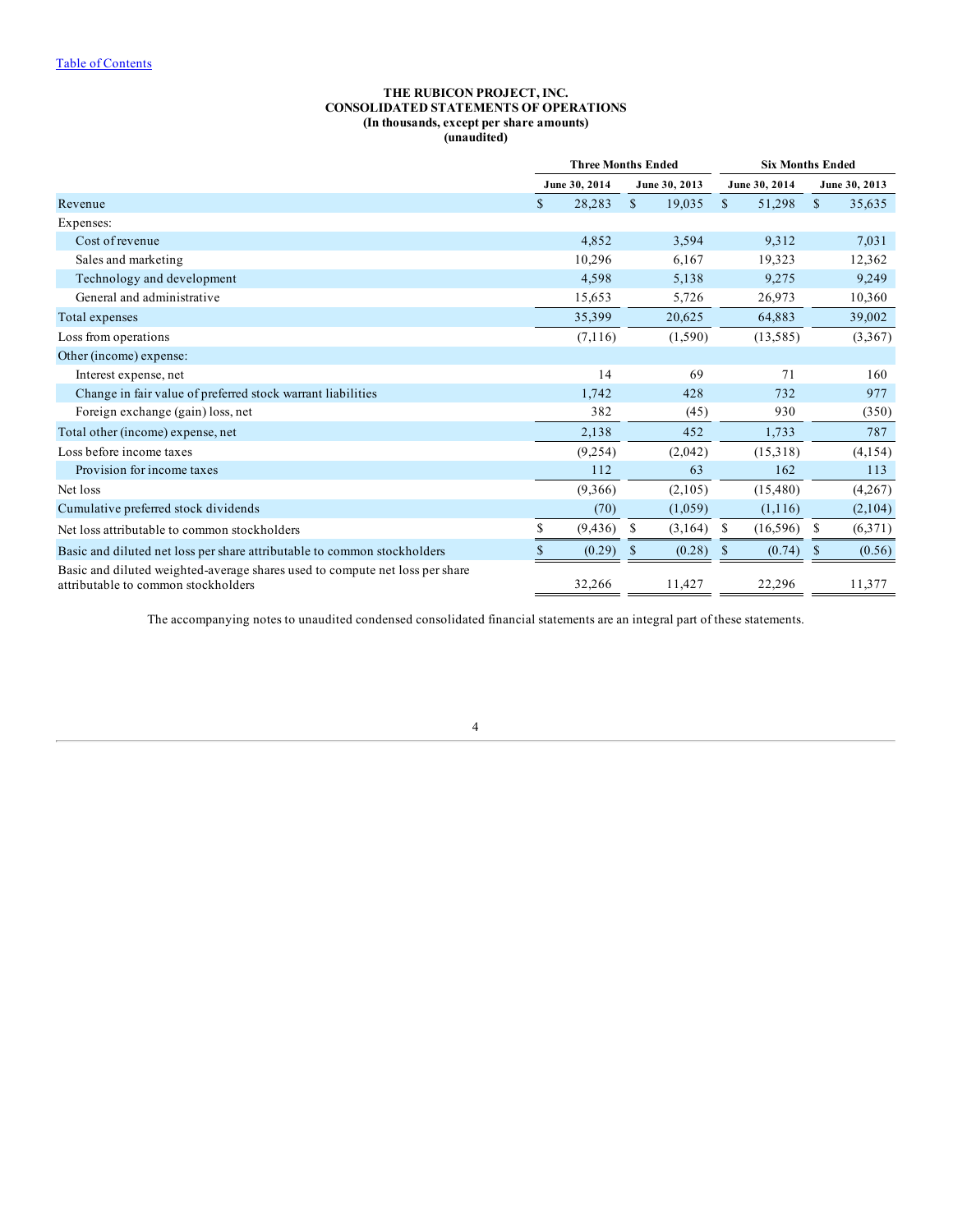## **THE RUBICON PROJECT, INC. CONSOLIDATED STATEMENTS OF COMPREHENSIVE LOSS (In thousands) (unaudited)**

|                                          | <b>Three Months Ended</b> |               |  |               |               | <b>Six Months Ended</b> |               |  |
|------------------------------------------|---------------------------|---------------|--|---------------|---------------|-------------------------|---------------|--|
|                                          |                           | June 30, 2014 |  | June 30, 2013 | June 30, 2014 |                         | June 30, 2013 |  |
| Net loss                                 |                           | $(9,366)$ \$  |  | (2,105)       | $(15,480)$ \$ |                         | (4,267)       |  |
| Other comprehensive income (loss):       |                           |               |  |               |               |                         |               |  |
| Foreign currency translation adjustments |                           | 22            |  | (16)          | 37            |                         | (54)          |  |
| Comprehensive loss                       |                           | (9.344)       |  | (2,121)       | (15, 443)     |                         | (4,321)       |  |
|                                          |                           |               |  |               |               |                         |               |  |

The accompanying notes to unaudited condensed consolidated financial statements are an integral part of these statements.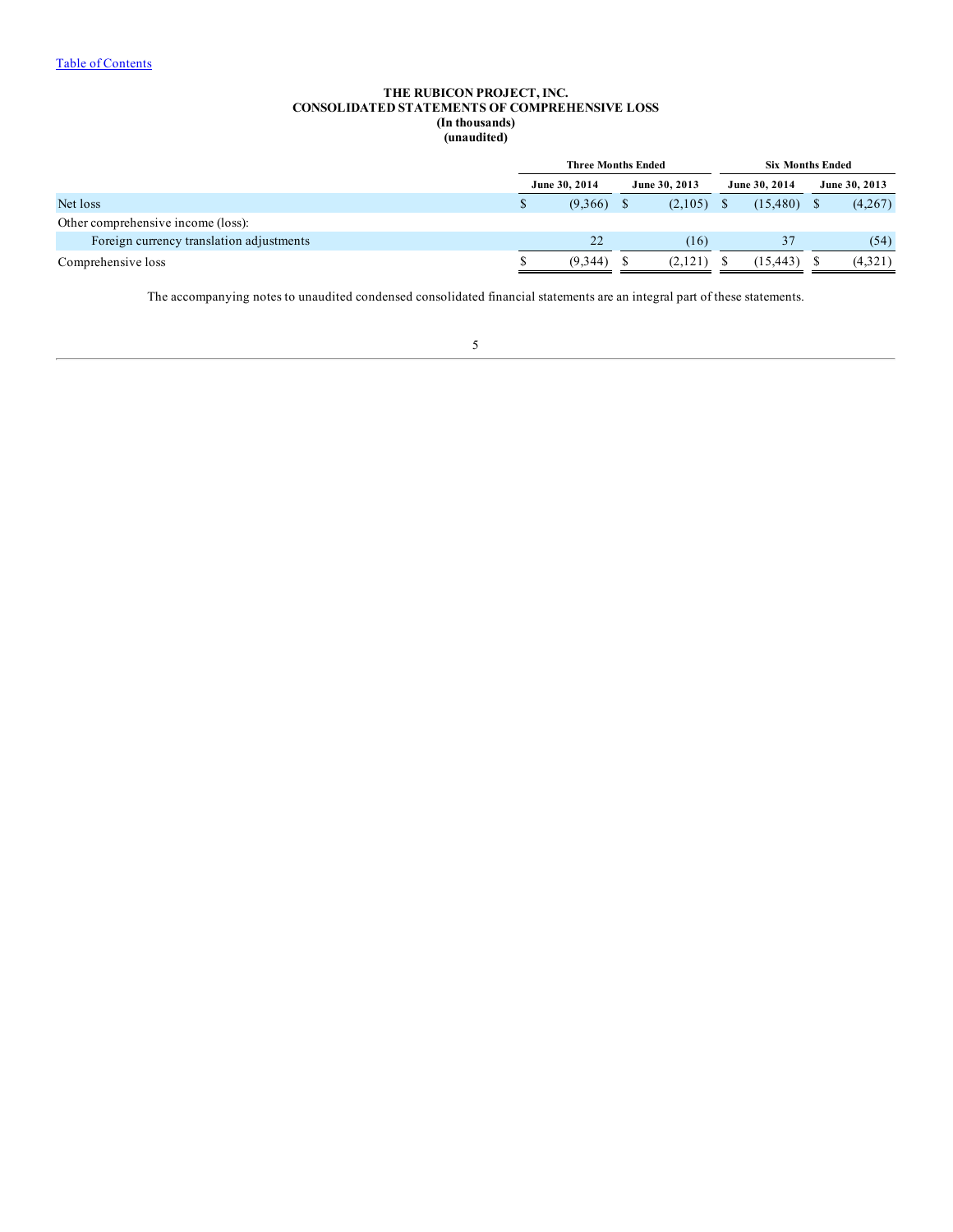## **THE RUBICON PROJECT, INC. CONSOLIDATED STATEMENTS OF CONVERTIBLE PREFERRED STOCK AND STOCKHOLDERS' EQUITY (DEFICIT) FOR THE SIX MONTHS ENDED JUNE 30, 2014 (In thousands) (unaudited)**

<span id="page-5-0"></span>

|                                                                                              |               | <b>Preferred Stock</b>        |        | <b>Common Stock</b> | <b>Additional</b><br>Paid-In | Accumulated<br>Other<br>Comprehensive | Accumulated               | <b>Total</b><br>Stockholders' |
|----------------------------------------------------------------------------------------------|---------------|-------------------------------|--------|---------------------|------------------------------|---------------------------------------|---------------------------|-------------------------------|
|                                                                                              | <b>Shares</b> | Amount                        |        | Amount              | Capital                      | Income                                | Deficit                   | <b>Equity (Deficit)</b>       |
| Balance at December 31,<br>2013                                                              | 28,820        | 52,571<br>$\mathbb{S}$        | 11,855 | $\mathsf{\$}$       | \$<br>25,532                 | \$<br>96                              | $\mathbf{s}$<br>(62, 039) | $\mathbb{S}$<br>(36, 411)     |
| Exercise of common<br>stock options                                                          |               |                               | 678    |                     | 1,070                        |                                       |                           | 1,070                         |
| Restricted stock awards                                                                      |               |                               | 2,194  |                     |                              |                                       |                           |                               |
| Net exercise of warrant for<br>convertible preferred<br>stock                                | 572           |                               |        |                     | 5,983                        |                                       |                           | 5,983                         |
| Conversion of convertible<br>preferred stock to<br>common stock                              | (29, 392)     | (52, 571)                     | 14,696 |                     | 52,571                       |                                       |                           | 52,571                        |
| Conversion of warrant for<br>convertible preferred<br>stock to a warrant for<br>common stock |               |                               |        |                     | 200                          |                                       |                           | 200                           |
| Issuance of common stock<br>from initial public<br>offering, net of issuance<br>costs        |               |                               | 6,432  |                     | 86,200                       |                                       |                           | 86,200                        |
| Net exercise of warrant for<br>common stock                                                  |               |                               | 10     |                     |                              |                                       |                           |                               |
| Stock-based<br>compensation                                                                  |               |                               |        |                     | 9,907                        |                                       |                           | 9,907                         |
| Foreign exchange<br>translation<br>adjustment                                                |               |                               |        |                     |                              | 37                                    |                           | 37                            |
| Net loss                                                                                     |               | $\overline{\phantom{0}}$      |        |                     |                              |                                       | (15, 480)                 | (15, 480)                     |
| Balance at June 30, 2014                                                                     |               | S<br>$\overline{\phantom{0}}$ | 35,865 | \$                  | \$<br>181,463                | \$<br>133                             | \$<br>(77, 519)           | \$<br>104,077                 |

The accompanying notes to unaudited condensed consolidated financial statements are an integral part of these statements.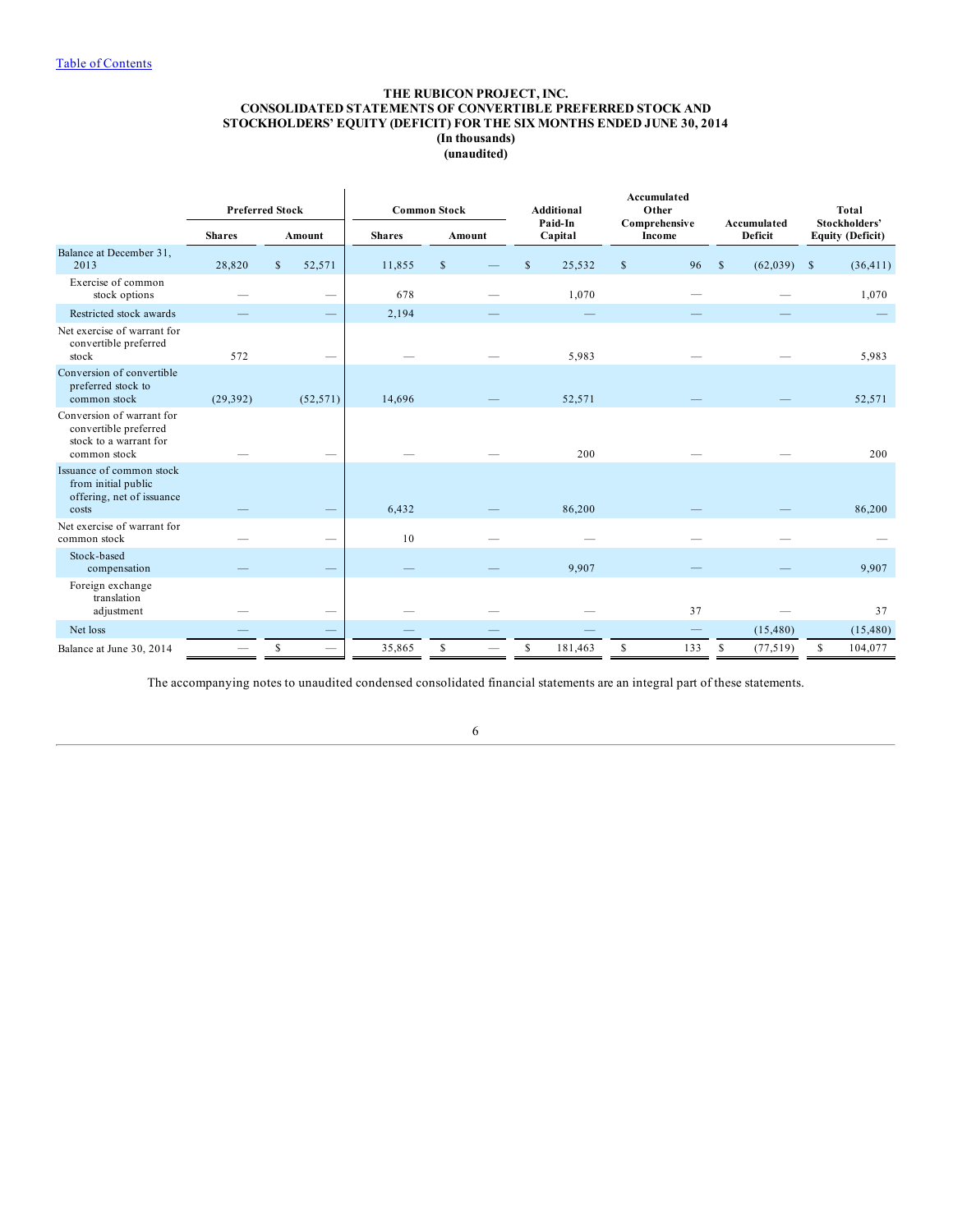# **THE RUBICON PROJECT, INC. CONSOLIDATED STATEMENTS OF CASH FLOWS (In thousands) (unaudited)**

|                                                                                                                         |              | <b>Six Months Ended</b> |               |               |  |  |
|-------------------------------------------------------------------------------------------------------------------------|--------------|-------------------------|---------------|---------------|--|--|
|                                                                                                                         |              | June 30, 2014           |               | June 30, 2013 |  |  |
| <b>OPERATING ACTIVITIES:</b>                                                                                            |              |                         |               |               |  |  |
| Net loss                                                                                                                | \$           | $(15,480)$ \$           |               | (4,267)       |  |  |
| Adjustments to reconcile net loss to net cash provided by operating activities:                                         |              |                         |               |               |  |  |
| Depreciation and amortization                                                                                           |              | 5,053                   |               | 4,101         |  |  |
| Stock-based compensation                                                                                                |              | 9,577                   |               | 3,018         |  |  |
| Loss on disposal of property and equipment, net                                                                         |              | 199                     |               |               |  |  |
| Change in fair value of preferred stock warrant liabilities                                                             |              | 732                     |               | 977           |  |  |
| Unrealized foreign currency loss                                                                                        |              | 121                     |               | 482           |  |  |
| Changes in operating assets and liabilities:                                                                            |              |                         |               |               |  |  |
| Accounts receivable                                                                                                     |              | 3,760                   |               | 2,125         |  |  |
| Prepaid expenses and other assets                                                                                       |              | (791)                   |               | (408)         |  |  |
| Accounts payable and accrued expenses                                                                                   |              | (1,637)                 |               | 2,404         |  |  |
| Other liabilities                                                                                                       |              | (986)                   |               | 1,761         |  |  |
| Net cash provided by operating activities                                                                               |              | 548                     |               | 10,193        |  |  |
| <b>INVESTING ACTIVITIES:</b>                                                                                            |              |                         |               |               |  |  |
| Purchases of property and equipment, net                                                                                |              | (4,520)                 |               | (2,360)       |  |  |
| Capitalized internal use software development costs                                                                     |              | (4, 449)                |               | (1, 191)      |  |  |
| Change in restricted cash                                                                                               |              | 100                     |               | (1,250)       |  |  |
| Net cash used in investing activities                                                                                   |              | (8, 869)                |               | (4,801)       |  |  |
| <b>FINANCING ACTIVITIES:</b>                                                                                            |              |                         |               |               |  |  |
| Proceeds from the issuance of common stock in initial public offering, net of underwriting discounts and<br>commissions |              | 89,733                  |               |               |  |  |
| Payments of initial public offering costs                                                                               |              | (2,898)                 |               |               |  |  |
| Proceeds from exercise of stock options                                                                                 |              | 1,070                   |               | 218           |  |  |
| Repayment of debt and capital lease obligations                                                                         |              | (3,973)                 |               | (603)         |  |  |
| Net cash provided by (used in) financing activities                                                                     |              | 83,932                  |               | (385)         |  |  |
| EFFECT OF EXCHANGE RATE CHANGES ON CASH                                                                                 |              | 121                     |               | (485)         |  |  |
| INCREASE IN CASH AND CASH EQUIVALENTS                                                                                   |              | 75,732                  |               | 4,522         |  |  |
| CASH--Beginning of period                                                                                               |              | 29,956                  |               | 21,616        |  |  |
| CASH AND CASH EQUIVALENTS--End of period                                                                                | $\mathbb S$  | 105,688                 | $\mathcal{S}$ | 26,138        |  |  |
| SUPPLEMENTAL DISCLOSURES OF OTHER CASH FLOW INFORMATION:                                                                |              |                         |               |               |  |  |
| Capitalized assets financed by accounts payable and accrued expenses                                                    | $\mathbb{S}$ | 1,043                   | $\mathbb{S}$  | 1,375         |  |  |
| Leasehold improvements paid by landlord                                                                                 | \$           | 803                     | \$            |               |  |  |
| Capitalized stock-based compensation                                                                                    | $\mathbb{S}$ | 330                     | $\mathcal{S}$ | 55            |  |  |
| Conversion of preferred stock to common stock                                                                           | \$           | 52,571                  | \$            |               |  |  |
| Reclassification of preferred stock warrant liabilities to additional-paid-in-capital                                   | $\mathbb{S}$ | 6,183                   | $\mathcal{S}$ |               |  |  |
| Reclassification of deferred offering costs to additional-paid-in-capital                                               | \$           | 3,533                   | \$            |               |  |  |
| Unpaid deferred offering costs in accounts payable and accrued expenses                                                 | $\mathbf S$  | 139                     | $\mathbb{S}$  |               |  |  |

The accompanying notes to unaudited condensed consolidated financial statements are an integral part of these statements.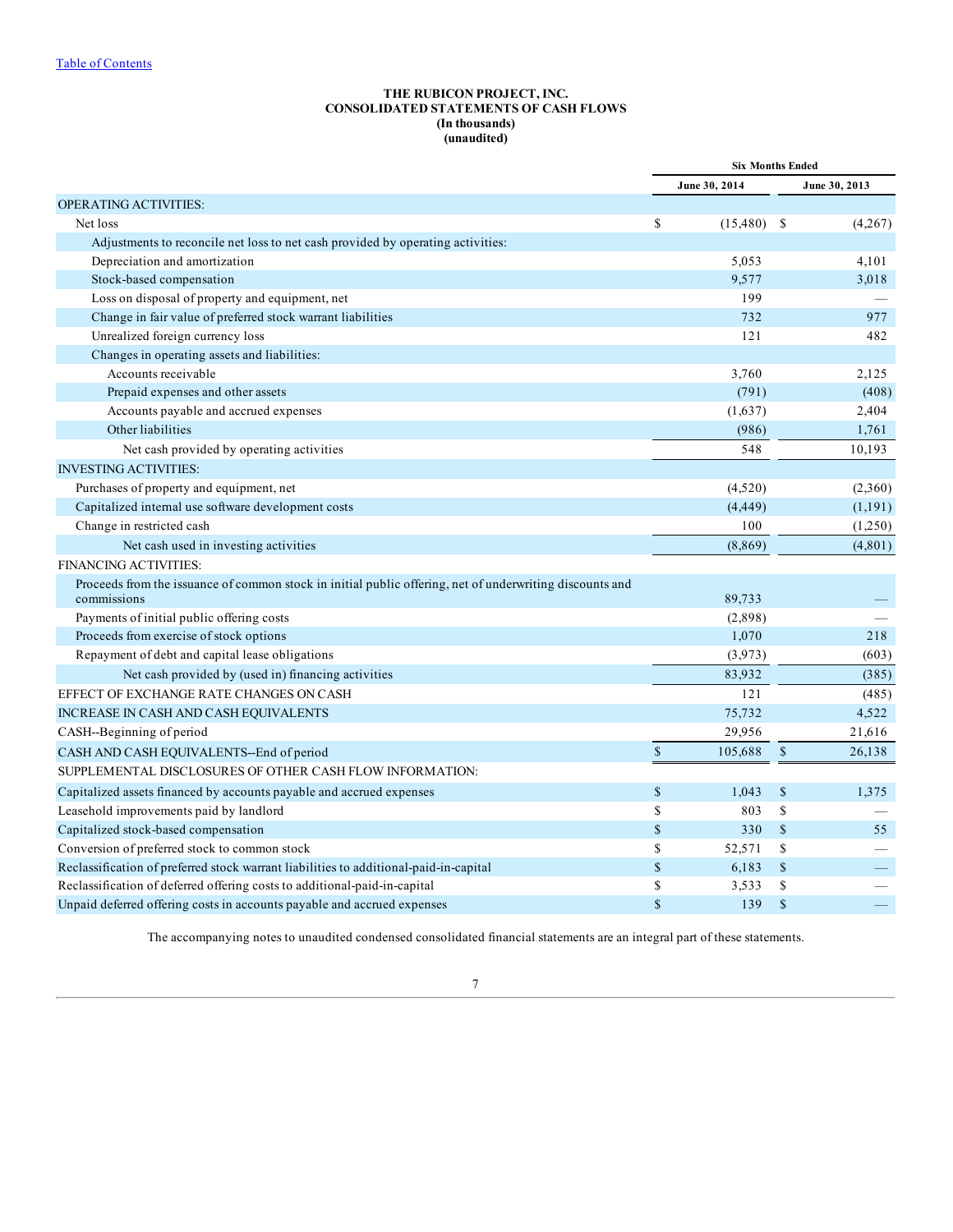### **THE RUBICON PROJECT, INC. NOTES TO CONDENSED CONSOLIDATED FINANCIAL STATEMENTS (unaudited)**

#### <span id="page-7-0"></span>**Note 1—Organization and Summary of Significant Accounting Policies**

#### *Company Overview*

The Rubicon Project, Inc. ("Rubicon Project" or the "Company") was formed on April 20, 2007 in Delaware and began operations in April 2007. The Company is headquartered in Los Angeles, California.

The Company is a technology company with a mission to automate the buying and selling of advertising. The Company offers a highly scalable software platform that creates and powers a marketplace for trading of digital advertising between buyers and sellers.

The Company delivers value to buyers and sellers of digital advertising through the Company's proprietary advertising automation solution, which provides critical functionality to both buyers and sellers. The advertising automation solution consists of applications for sellers, including providers of websites, applications and other digital media properties, to sell their advertising inventory; applications for buyers, including demand side platforms, ad networks and advertising agencies, to buy advertising inventory; and an exchange over which such transactions are executed. This solution incorporates proprietary machine learning algorithms, sophisticated data processing, storage, detailed analytics capabilities, and a distributed infrastructure. Together, these features form the basis for the Company's advertising marketplace that brings buyers and sellers together and facilitates intelligent decision-making and automated transaction execution for the advertising inventory managed on the Company's platform.

#### *Initial Public Of ering*

During April 2014, the Company completed an initial public offering ("IPO") whereby 6,432,445 shares of common stock were issued and sold by the Company, and 1,354,199 shares of common stock were sold by selling stockholders. Upon the closing of the IPO, all outstanding shares of preferred stock of the Company converted into common stock. See Note 6, "Capitalization."

## *Basis of Presentation and Summary of Significant Accounting Policies*

The accompanying unaudited condensed consolidated financial statements have been prepared in accordance with United States generally accepted accounting principles ("GAAP") for interim financial information and with the instructions to Form 10-Q and Article 10 of Regulation S-X. Accordingly, they do not include all of the information and footnotes required by GAAP for complete financial statements. In the opinion of management, all adjustments (consisting of normal recurring adjustments) considered necessary for the fair statement have been included. Operating results for the three and six months ended June 30, 2014 are not necessarily indicative of the results that may be expected for the year ending December 31, 2014, for any other interim period or for any other future year.

The condensed consolidated balance sheet at December 31, 2013 has been derived from the audited financial statements at that date, but does not include all of the disclosures required by accounting principles generally accepted in the United States of America. The accompanying condensed consolidated financial statements should be read in conjunction with the consolidated financial statements and notes thereto contained in the Company's prospectus filed with the Securities and Exchange Commission ("SEC") on April 2, 2014 pursuant to Rule 424(b) under the Securities Act of 1933, as amended.

There have been no significant changes in the Company's accounting policies from those disclosed in its prospectus filed with the SEC on April 2, 2014.

## *Stock Split*

On March 18, 2014, the Company effected a 1-for-2 reverse stock split of its common stock. The convertible preferred stock was not split at March 18, 2014; instead the convertible preferred stock conversion ratio was adjusted to effect the stock split at the time of conversion of the preferred stock to common stock. All share, per share and related information presented in the condensed consolidated financial statements and accompanying notes has been retroactively adjusted, where applicable, to reflect the reverse stock split.

## *Use of Estimates*

The preparation of condensed consolidated financial statements in conformity with GAAP requires management to make estimates and assumptions that affect the reported amounts of assets and liabilities and disclosures of contingent assets and liabilities at the date of the condensed consolidated financial statements and the reported amounts of revenue and expenses during the reporting period. Actual results could differ materially from these estimates.

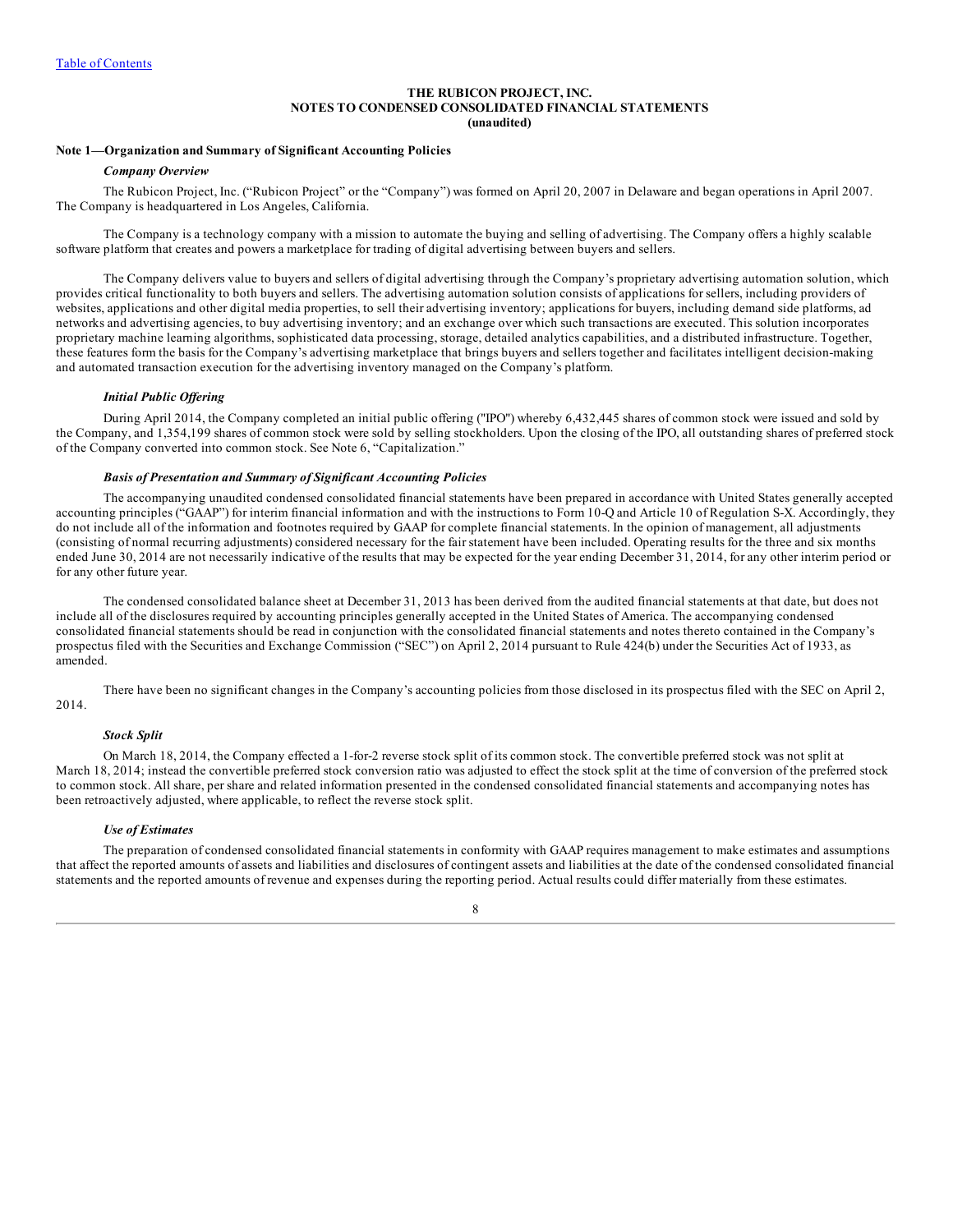On an ongoing basis, management evaluates its estimates, primarily those related to: (i) revenue recognition criteria, including the determination of revenue reporting as net versus gross in the Company's revenue arrangements, (ii) accounts receivable and allowances for doubtful accounts, (iii) the useful lives of intangible assets and property and equipment, (iv) valuation of long-lived assets and their recoverability, including goodwill, (v) the realization of tax assets and estimates of tax liabilities, (vi) the valuation of common and preferred stock and preferred stock warrants prior to the Company's IPO, (vii) assumptions used in valuation models to determine the fair value of stock-based awards, (viii) fair value of financial instruments, (ix) the recognition and disclosure of contingent liabilities, and (x) the assumptions used in calculating the valuation of acquired assets and business combinations. These estimates are based on historical data and experience, as well as various other factors that management believes to be reasonable under the circumstances, the results of which form the basis for making judgments about the carrying value of assets and liabilities that are not readily apparent from other sources. Estimates relating to the valuation of stock and business acquisitions require the selection of appropriate valuation methodologies and models, and significant judgment in evaluating ranges of assumptions and financial inputs. Actual results may differ materially from those estimates under different assumptions or circumstances.

#### *Recent Accounting Pronouncements*

Under the Jumpstart Our Business Startups Act ("JOBS Act"), the Company meets the definition of an emerging growth company. The Company has irrevocably elected to opt out of the extended transition period for complying with new or revised accounting standards pursuant to Section 107(b) of the JOBS Act.

In April 2014, the Financial Accounting Standards Board ("FASB") issued new accounting guidance that raises the threshold for a disposal to qualify as a discontinued operation and requires new disclosures of both discontinued operations and certain other disposals that do not meet the definition of a discontinued operation. The new guidance is effective for fiscal years beginning on or after December 15, 2014. Early adoption is permitted but only for disposals that have not been reported in financial statements previously issued. As of June 30, 2014, the adoption of this guidance is not expected to have a material impact on the Company's consolidated financial statements.

In May 2014, the FASB issued new accounting guidance that requires an entity to recognize the amount of revenue it expects to earn from the transfer of promised goods or services to customers. The new accounting guidance will replace most existing GAAP revenue recognition guidance when it becomes effective. The new guidance is effective for annual reporting periods (including interim periods within those periods) beginning after December 15, 2016. Early adoption is not permitted. The guidance permits the use of either the retrospective or cumulative effect transition method. The Company will evaluate the effect, if any, the guidance will have on the Company's consolidated financial statements and related disclosures. The Company has not yet selected a transition method nor has it determined the effect of the guidance on its ongoing financial reporting.

#### **Note 2—Net Loss Per Share Attributable to Common Stockholders**

The following table presents the basic and diluted net loss per share attributable to common stockholders:

|                                                                                   | <b>Three Months Ended</b> |                                       |  |               |  | <b>Six Months Ended</b> |  |               |
|-----------------------------------------------------------------------------------|---------------------------|---------------------------------------|--|---------------|--|-------------------------|--|---------------|
|                                                                                   | June 30, 2014             |                                       |  | June 30, 2013 |  | June 30, 2014           |  | June 30, 2013 |
|                                                                                   |                           | (in thousands, except per share data) |  |               |  |                         |  |               |
| Net loss attributable to common stockholders                                      |                           | (9, 436)                              |  | (3,164)       |  | (16,596)                |  | (6,371)       |
| Weighted-average common shares outstanding                                        |                           | 34,463                                |  | 11.503        |  | 23,619                  |  | 11,482        |
| Weighted-average unvested restricted shares                                       |                           | (2,197)                               |  | (76)          |  | (1,323)                 |  | (105)         |
| Weighted-average common shares outstanding attributable to common<br>stockholders |                           | 32.266                                |  | 11.427        |  | 22.296                  |  | 11.377        |
| Basic and diluted net loss per share attributable to common stockholders          |                           | (0.29)                                |  | $(0.28)$ \$   |  | (0.74)                  |  | (0.56)        |
|                                                                                   |                           |                                       |  |               |  |                         |  |               |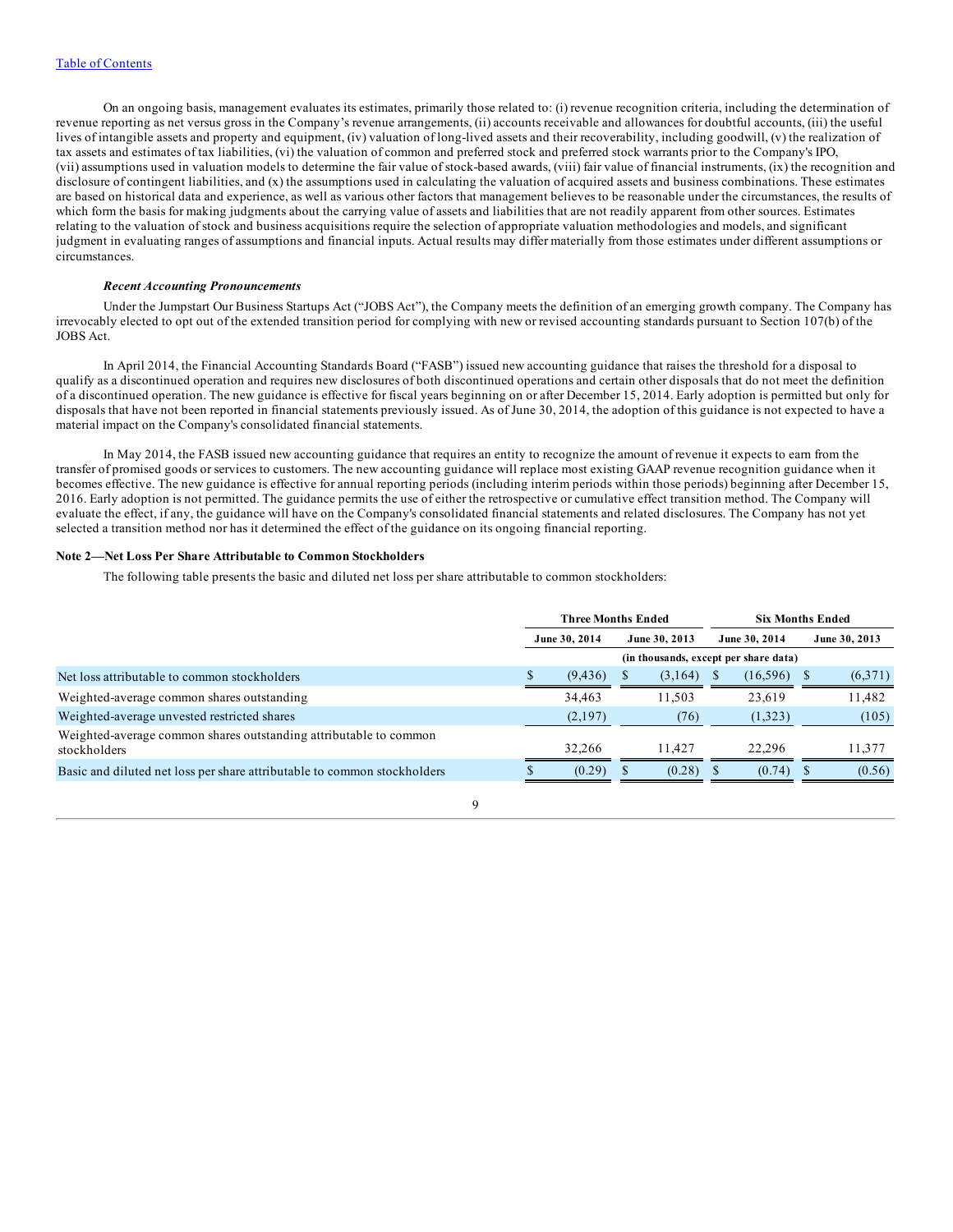The following shares have been excluded from the calculation of diluted net loss per share attributable to common stockholders for each period presented because they are anti-dilutive:

|                                                                                   | June 30, 2014 | June 30, 2013  |
|-----------------------------------------------------------------------------------|---------------|----------------|
|                                                                                   |               | (in thousands) |
| Options to purchase common stock                                                  | 8,252         | 7,930          |
| Conversion of preferred stock warrants                                            |               | 436            |
| Unvested restricted stock awards                                                  | 2,194         |                |
| Unvested restricted stock units                                                   | 181           |                |
| Conversion of convertible preferred stock                                         |               | 14,410         |
| Total shares excluded from net loss per share attributable to common stockholders | 10.627        | 22,776         |

For the three months ended June 30, 2014 and 2013, the Company increased net loss by \$0.1 million and \$1.1 million, respectively, for cumulative preferred stock dividends. For the six months ended June 30, 2014 and 2013, the Company increased net loss by \$1.1 million and \$2.1 million, respectively, for cumulative preferred stock dividends in determining its net loss attributable to common stockholders. Upon the completion of the Company's IPO in April 2014, all of the preferred stock converted to common stock and accordingly, after the IPO the Company was no longer required to increase net loss for preferred stock dividends in determining net loss attributable to common stockholders. Accordingly, the increase in net loss for cumulative preferred stock dividends for the three months ended June 30, 2014 reflects only the period until the IPO.

#### **Note 3—Fair Value Measurements**

Fair value represents the exchange price that would be received for an asset or paid to transfer a liability (an exit price) in the principal or most advantageous market for the asset or liability in an orderly transaction between market participants on the measurement date. Valuation techniques used to measure fair value must maximize the use of observable inputs and minimize the use of unobservable inputs. The fair value hierarchy is based on the following three levels of inputs, of which the first two are considered observable and the last one is considered unobservable:

- Level 1 Quoted prices (unadjusted) in active markets for identical assets or liabilities that the Company has the ability to access at the measurement date.
- Level 2 Inputs other than quoted prices included within Level 1 that are observable for the asset or liability, either directly or indirectly.
- Level  $3$  Unobservable inputs.

Observable inputs are based on market data obtained from independent sources. As of December 31, 2013, the Company had two outstanding warrants to purchase shares of the Company's preferred stock; one for 845,867 shares of convertible preferred stock and the other for 25,174 shares of convertible stock. At December 31, 2013, the Company's warrants to purchase preferred stock were measured using unobservable inputs that required a high level of judgment to determine fair value, and thus were classified as Level 3 inputs. The Company's warrants to purchase preferred stock were measured through the closing of the IPO on April 7, 2014 using the closing price of the Company's stock due to the proximity of their conversion to common stock. See Note 6 regarding the exercise of a preferred stock warrant and the conversion of each outstanding share of preferred stock into one half of a share of common stock in connection with the Company's IPO.

The table below sets forth a summary of financial instruments that are measured at fair value on a recurring basis at June 30, 2014:

|                  |               |        | <b>Fair Value Measurements at Reporting Date Using</b>                                       |        |               |                                                            |  |   |                                                 |  |
|------------------|---------------|--------|----------------------------------------------------------------------------------------------|--------|---------------|------------------------------------------------------------|--|---|-------------------------------------------------|--|
|                  | June 30, 2014 |        | <b>Ouoted Prices in</b><br><b>Active Markets for</b><br><b>Identical Assets</b><br>(Level 1) |        |               | <b>Significant Other</b><br>Observable<br>Inputs (Level 2) |  |   | Significant<br>Unobservable<br>Inputs (Level 3) |  |
|                  |               |        |                                                                                              |        |               | (in thousands)                                             |  |   |                                                 |  |
| Cash equivalents | \$            | 68,950 | -S                                                                                           | 68,950 | <sup>\$</sup> |                                                            |  | D |                                                 |  |
|                  |               |        |                                                                                              | 10     |               |                                                            |  |   |                                                 |  |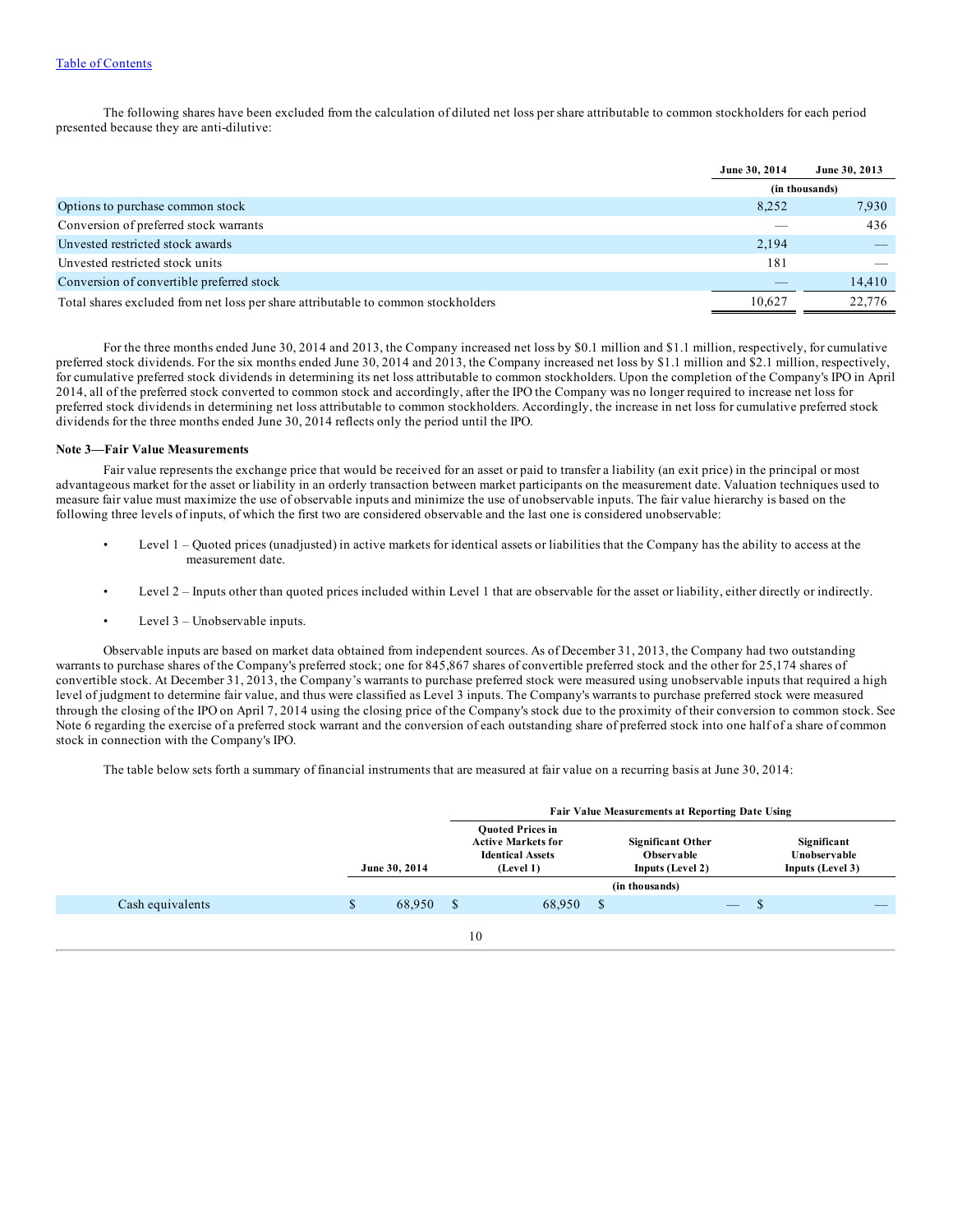At June 30, 2014, cash equivalents of \$69.0 million consisted of money market funds with original maturities of three months or less.

The table below sets forth a summary of financial instruments that are measured at fair value on a recurring basis at December 31, 2013:

|                                                  |                   |       |                                                                                              |  |  | <b>Fair Value Measurements at Reporting Date Using</b>            |  |                                                 |       |
|--------------------------------------------------|-------------------|-------|----------------------------------------------------------------------------------------------|--|--|-------------------------------------------------------------------|--|-------------------------------------------------|-------|
|                                                  | December 31, 2013 |       | <b>Ouoted Prices in</b><br><b>Active Markets for</b><br><b>Identical Assets</b><br>(Level 1) |  |  | <b>Significant Other</b><br><b>Observable</b><br>Inputs (Level 2) |  | Significant<br>Unobservable<br>Inputs (Level 3) |       |
|                                                  |                   |       |                                                                                              |  |  | (in thousands)                                                    |  |                                                 |       |
| Convertible preferred stock warrant<br>liability |                   | 5.451 |                                                                                              |  |  |                                                                   |  |                                                 | 5.451 |

The Company's preferred stock warrants are recorded at fair value and were determined to be Level 3 fair value items. The changes in the fair value of preferred stock warrants are summarized below:

|                                                                                      | <b>Three Month Roll Forward</b> |                          |     | <b>Six Month Roll Forward</b> |    |               |  |               |
|--------------------------------------------------------------------------------------|---------------------------------|--------------------------|-----|-------------------------------|----|---------------|--|---------------|
|                                                                                      |                                 | June 30, 2014            |     | June 30, 2013                 |    | June 30, 2014 |  | June 30, 2013 |
|                                                                                      |                                 |                          |     |                               |    |               |  |               |
| Beginning balance                                                                    |                                 | 4.441                    | \$. | 1,879                         | -8 | 5,451         |  | 1,330         |
| Change in value of preferred stock warrants recorded in other expense, net           |                                 | 1.742                    |     | 428                           |    | 732           |  | 977           |
| Net exercise of preferred stock warrant and conversion of preferred stock warrant to |                                 |                          |     |                               |    |               |  |               |
| common stock warrant                                                                 |                                 | (6,183)                  |     | __                            |    | (6,183)       |  |               |
| Ending balance                                                                       |                                 | $\overline{\phantom{a}}$ |     | 2.307                         |    |               |  | 2,307         |

The Company determined the fair value of the convertible preferred stock warrants utilizing the Black-Scholes model with the following weightedaverage assumptions:

|                                       | Series B December 31,<br>2013 | Series C<br>December 31,<br>2013 |
|---------------------------------------|-------------------------------|----------------------------------|
| Risk-free interest rate               | $0.18\%$                      | $0.13\%$                         |
| Expected term (in years)              | 0.69                          | 0.50                             |
| Estimated dividend yield              | 2.00%                         | $2.00\%$                         |
| Weighted-average estimated volatility | 64%                           | 63%                              |
| Fair value (in thousands)             | 173                           | 5.278                            |

In connection with the Company's IPO during April 2014, the outstanding warrant for 845,867 shares of the Company's convertible preferred stock was net exercised, resulting in the issuance of 286,055 shares of common stock based on the IPO price of \$15.00 per share and taking into account the 1-for-2 reverse stock split. In connection with the IPO, the remaining warrant for 25,174 shares of convertible preferred stock was automatically converted into a warrant exercisable for 12,587 shares of common stock. Following the closing of the Company's IPO on April 7, 2014, the Company was no longer required to re-measure the converted common stock warrants to fair value and record any changes in the fair value of these liabilities in the Company's statement of operations. During the three months ended June 30, 2014 and 2013, the Company recognized expense of \$1.7 million and \$0.4 million, respectively, from the re-measurement of the warrants to fair value. During the six months ended June 30, 2014 and 2013, the Company recognized expense of \$0.7 million and \$1.0 million, respectively, from the re-measurement of the warrants to fair value. The warrant exercisable for 12,587 shares of common stock was net exercised during June 2014.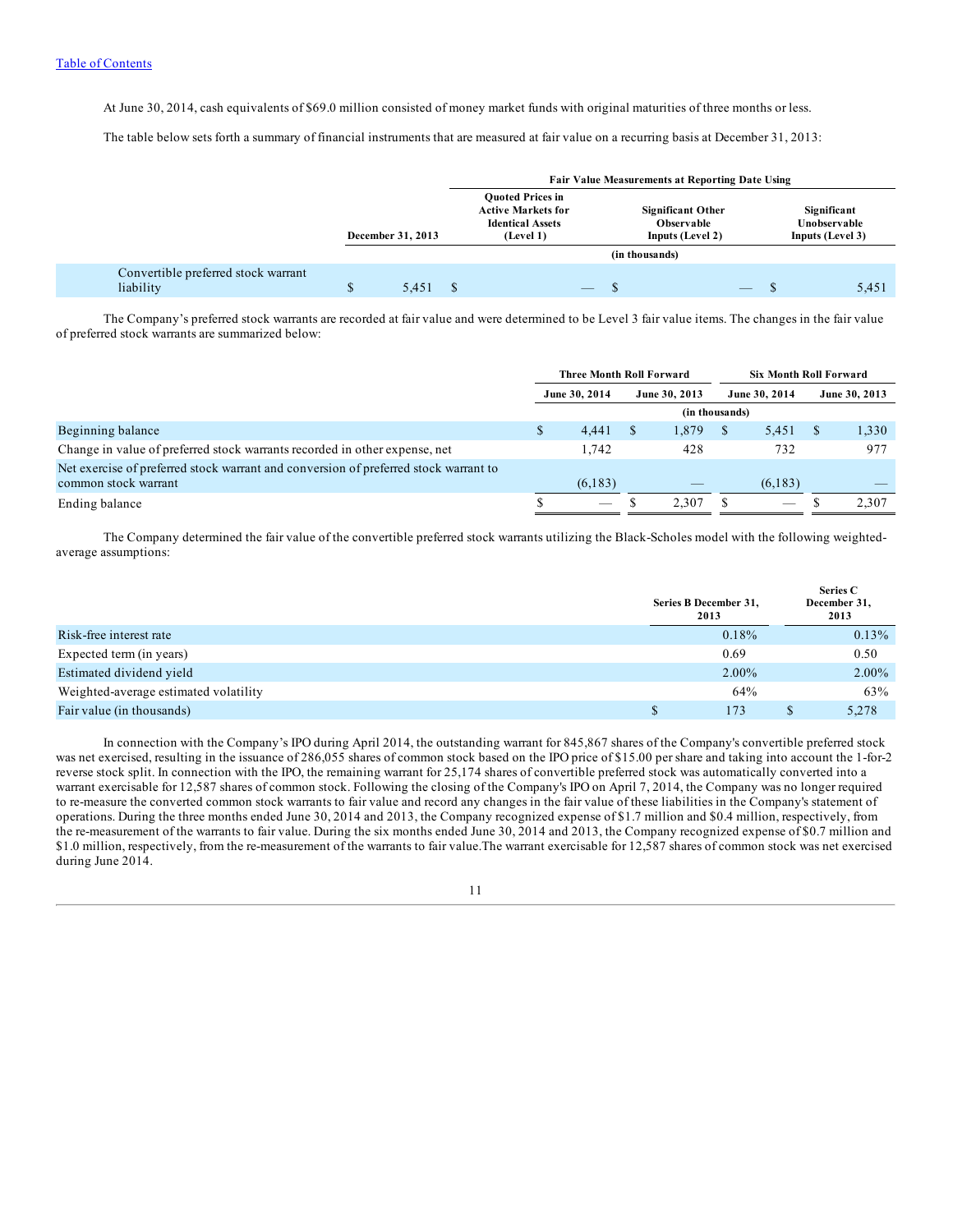## **Note 4—Other Balance Sheet Amounts**

The Company holds restricted cash required to fulfill its payment obligations if the Company defaults under a software license agreement and certain building leases. At June 30, 2014 and December 31, 2013, restricted cash included in prepaid expenses and other current assets was \$0.7 million and \$0.4 million, respectively. At June 30, 2014 and December 31, 2013, restricted cash included in other assets, non-current was \$0.9 million and \$1.3 million, respectively.

Accounts payable and accrued expenses included the following:

|                                   |   | June 30, 2014 |                | December 31, 2013 |
|-----------------------------------|---|---------------|----------------|-------------------|
|                                   |   |               | (in thousands) |                   |
| Accounts payable—seller           | S | 108,703       |                | 111,078           |
| Accounts payable—trade            |   | 3,885         |                | 4,136             |
| Accrued employee—related payables |   | 6,508         |                | 4,984             |
|                                   |   | 119.096       |                | 120.198           |

At June 30, 2014 and December 31, 2013, accounts payable—seller are recorded net of \$0.7 million and \$0.9 million, respectively, due from sellers for services provided by the Company to sellers, where the Company has the right of offset.

## **Note 5—Debt and Capital Lease Arrangements**

Debt and capital lease arrangements consisted of the following:

|                           |                | June 30, 2014                   |    | December 31, 2013 |  |  |
|---------------------------|----------------|---------------------------------|----|-------------------|--|--|
|                           | (in thousands) |                                 |    |                   |  |  |
| Secured debt:             |                |                                 |    |                   |  |  |
| Line of credit            |                | $\hspace{0.1mm}-\hspace{0.1mm}$ | ٠D | 3,788             |  |  |
| Capital lease obligations |                | 208                             |    | 393               |  |  |
|                           |                | 208                             |    | 4,181             |  |  |

On April 14, 2014, the Company repaid all of the outstanding debt under the line of credit with Silicon Valley Bank in the amount of \$3.8 million.

## **Note 6—Capitalization**

At December 31, 2013, the authorized capital stock of the Company consisted of 73,380,126 shares of common stock, of which 32,500,000 shares were designated Class A common stock and 4,190,063 shares were designated Class B common stock, and 29,691,524 shares of preferred stock. On March 14, 2014 the authorized capital stock of the Company was increased to 80,608,856 shares of common stock. In connection with the IPO, the outstanding shares of Class A common stock and Class B common stock were converted into shares of a single class of common stock on a one-for-one basis. Class A common stock and Class B common stock are collectively referred to herein as common stock.

## *Initial Public Of ering*

On April 7, 2014, the Company closed its IPO whereby 6,432,445 shares of common stock were issued and sold by the Company (including 1,015,649 shares sold pursuant to the underwriters' exercise of their over-allotment option), and 1,354,199 shares of common stock were sold by selling stockholders at an IPO price of \$15.00 per share. The Company received proceeds from the offering of approximately \$86.2 million after deducting underwriting discounts and commissions and offering expenses. The Company did not receive any proceeds from the sales of shares by the selling stockholders.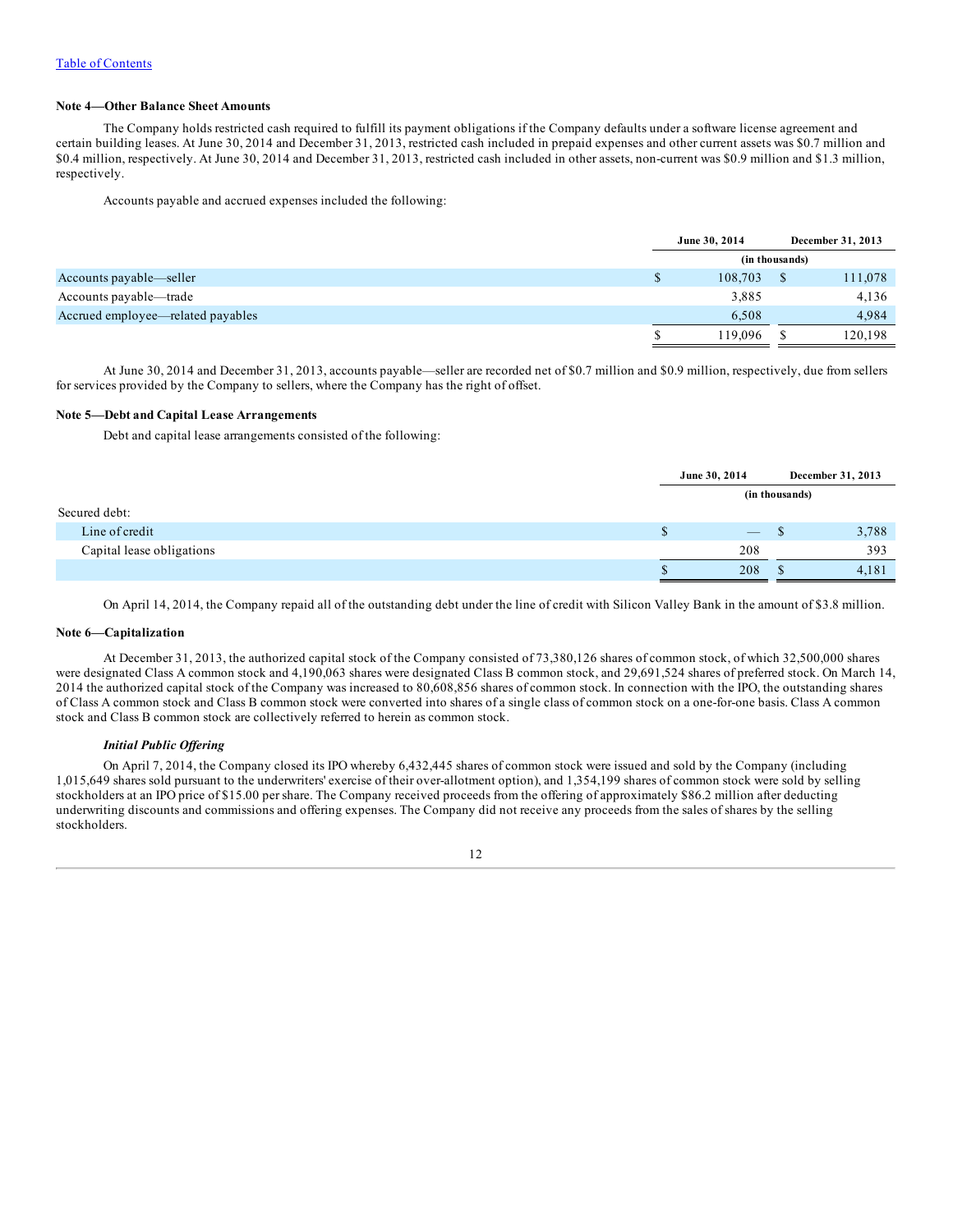In connection with the Company's IPO: (i) all shares of the Company's outstanding convertible Series A, B, C and D preferred stock automatically converted into an aggregate 14,410,238 shares of Class A common stock on a one for one-half basis; (ii) each outstanding share of Class B common stock automatically converted into one share of Class A common stock; (iii) all shares of Class A common stock (including all shares of Class A common stock issued upon conversion of convertible preferred stock and Class B common stock) converted into a single class of common stock; (iv) a warrant for 845,867 shares of convertible preferred stock was net exercised, resulting in the issuance of 286,055 shares of common stock based on the IPO price of \$15.00 per share and taking into account the 1-for-2 reverse stock split; (v) a warrant exercisable for 25,174 shares of convertible preferred stock automatically converted into a warrant exercisable for 12,587 shares of common stock; and (vi) the Company's certificate of incorporation was amended in various respects, including to provide for authorized capital stock of 500,000,000 shares of common stock and 10,000,000 shares of preferred stock. The terms of the preferred stock have not been set. The board of directors is authorized to establish, from time to time, the number of shares to be included in each series of preferred stock, and to fix the designation, powers, privileges, preferences, and relative participating, optional or other rights, if any, of the shares of each series of preferred stock, and any of its qualifications, limitations or restrictions.

In addition, upon completion of the IPO, costs associated with the IPO of \$3.5 million were reclassified from other assets, non-current to additional paid-in capital.

In June 2014, the warrant for 12,587 shares of common stock was net exercised, resulting in the issuance of 9,671 shares of common stock.

#### **Note 7—Stock-Based Compensation**

In connection with its IPO, the Company implemented its 2014 Equity Incentive Plan (the "2014 Plan"). All compensatory equity awards outstanding at June 30, 2014 were issued pursuant to the Company's 2014 Equity Incentive Plan or the 2007 Stock Incentive Plan (the "2007 Plan" and together with the 2014 Plan, the "Plans"), both of which provide for the grant of non-statutory or incentive stock options, restricted stock, and restricted stock units to the Company's employees, officers, directors and consultants. The Company's board of directors administers the Plans. Options outstanding vest at varying rates, but generally over four years with 25% vesting upon completion of one year of service and the remainder vesting monthly thereafter. Restricted stock and restricted stock units vest at varying rates. Options, restricted stock, and restricted stock units granted under the Plans accelerate under certain circumstances on a change in control, as defined. An aggregate of 2,221,354 shares were initially reserved under the 2014 Plan, of which 1,629,238 shares remained available for issuance at June 30, 2014. The 2014 Plan has an evergreen provision pursuant to which the share reserve will automatically increase on January 1st of each year in an amount equal to five percent (5%) of the total number of shares of capital stock outstanding on December 31st of the preceding calendar year provided that the Company's board of directors may provide for a lesser increase, or no increase, in any year. No new equity awards will be granted under the 2007 Plan.

## *Stock Options*

A summary of stock option activity for the six months ended June 30, 2014 is as follows:

|                                           | <b>Shares Under Option</b> | Weighted-Average Exercise<br>Price | Weighted-Average<br><b>Contractual Life</b> |            |
|-------------------------------------------|----------------------------|------------------------------------|---------------------------------------------|------------|
|                                           | (in thousands)             |                                    |                                             |            |
| Outstanding at December 31, 2013          | 8,360                      |                                    | 6.13                                        |            |
| Granted                                   | 911                        | \$                                 | 15.05                                       |            |
| Exercised                                 | (743)                      | \$                                 | 2.85                                        |            |
| Canceled                                  | (276)                      | \$                                 | 5.56                                        |            |
| Outstanding at June 30, 2014              | 8.252                      | \$                                 | 7.40                                        | 8.20 years |
| Vested and expected to vest June 30, 2014 | 7,561                      |                                    | 7.23                                        | 8.14 years |
| Exercisable at June 30, 2014              | 3.452                      |                                    | 4.79                                        | 7.36 years |

The weighted-average grant date per share fair value of stock options granted in the six months ended June 30, 2014 was \$7.78.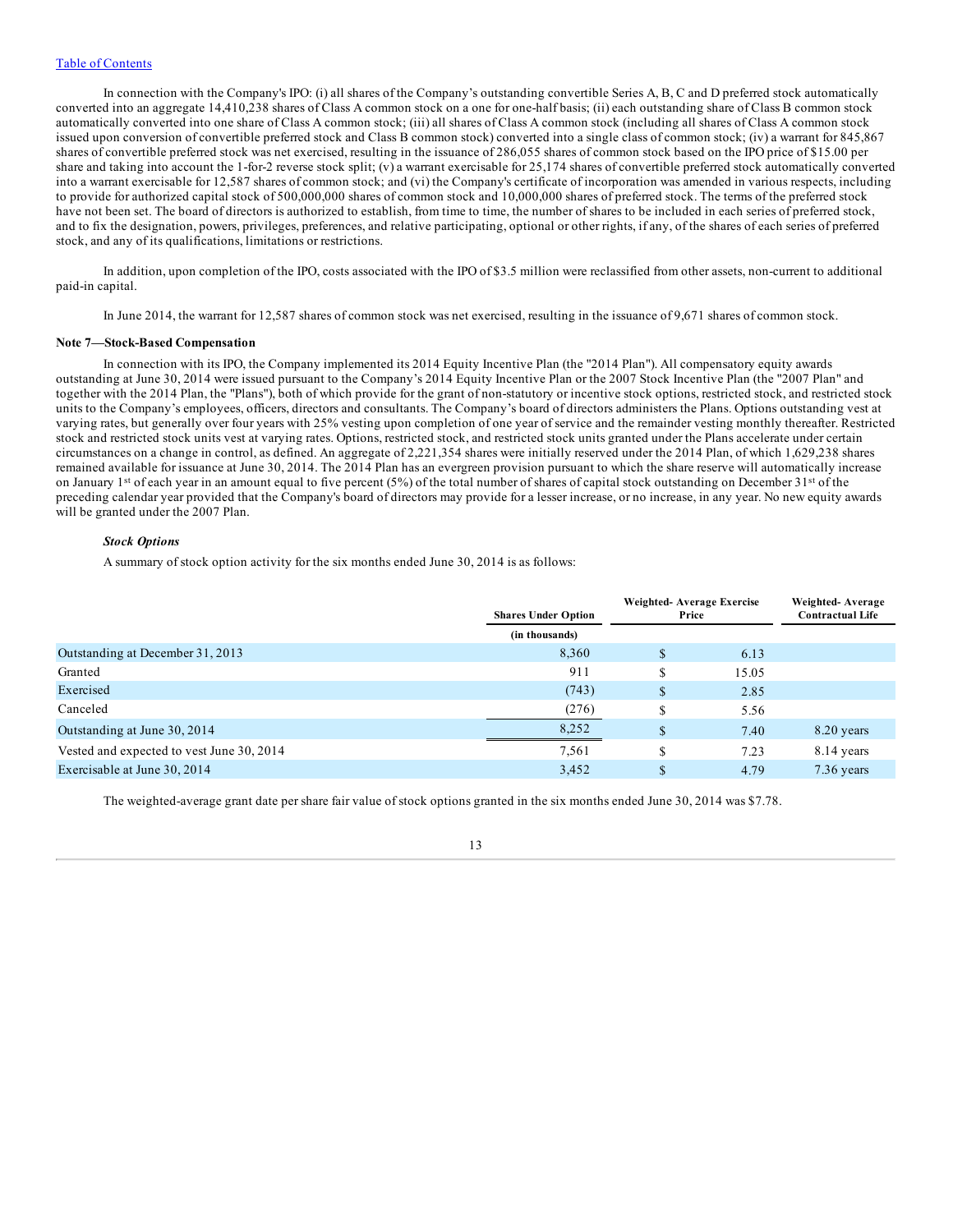The Company estimates the fair value of stock options that contain service and/or performance conditions using the Black-Scholes option pricing model. The weighted-average input assumptions used by the Company were as follows:

|                          | <b>Three Months Ended</b> |               | <b>Six Months Ended</b> |               |  |  |
|--------------------------|---------------------------|---------------|-------------------------|---------------|--|--|
|                          | June 30, 2014             | June 30, 2013 | June 30, 2014           | June 30, 2013 |  |  |
| Expected term (in years) | 5.9                       | 6.0           | 6.0                     | 6.0           |  |  |
| Risk-free interest rate  | 1.89%                     | 1.20%         | 1.81%                   | 1.12%         |  |  |
| Expected volatility      | 53%                       | 58%           | 54%                     | 58%           |  |  |
| Dividend yield           | $-$ %                     | $-$ %         | $-$ %                   | $-$ %         |  |  |

## *Restricted Stock*

A summary of restricted stock activity for the six months ended June 30, 2014 is as follows:

|                                                                       | <b>Number of Shares</b> |
|-----------------------------------------------------------------------|-------------------------|
|                                                                       | (in thousands)          |
| Nonvested shares of restricted stock outstanding at December 31, 2013 |                         |
| Granted                                                               | 2,200                   |
| Canceled                                                              | (6)                     |
| Vested                                                                |                         |
| Nonvested shares of restricted stock outstanding at June 30, 2014     | 2.194                   |

In March 2014, the Company granted to employees and certain executives 2,200,357 shares of restricted stock, which was comprised of 1,287,857 shares of restricted stock that vest over a weighted-average period of 3.3 years, 632,500 shares of restricted stock granted to certain executives vesting over a weighted-average period of 4.0 years beginning from the completion of the IPO, and 280,000 shares of restricted stock granted to certain executives that vest based on certain stock price performance metrics, beginning on the completion of the Company's IPO in April 2014 over a weighted-average period of 1.7 years.

The grant date fair value per share of the 1,287,857 and 632,500 shares of restricted stock was \$16.22, which was determined using the Company's stock price on the date of grant.

The grant date fair value of the 280,000 shares of restricted stock awards was \$13.15 per share, with an expected term ranging from 0.7 to 7.2 years. The compensation expense will not be reversed if performance metrics are not obtained.

#### *Restricted Stock Units*

During the six months ended June 30, 2014, the Company granted 180,975 restricted stock units, which vest over a weighted-average period of 2.9 years. The restricted stock units had a weighted-average grant date value per share of \$13.83.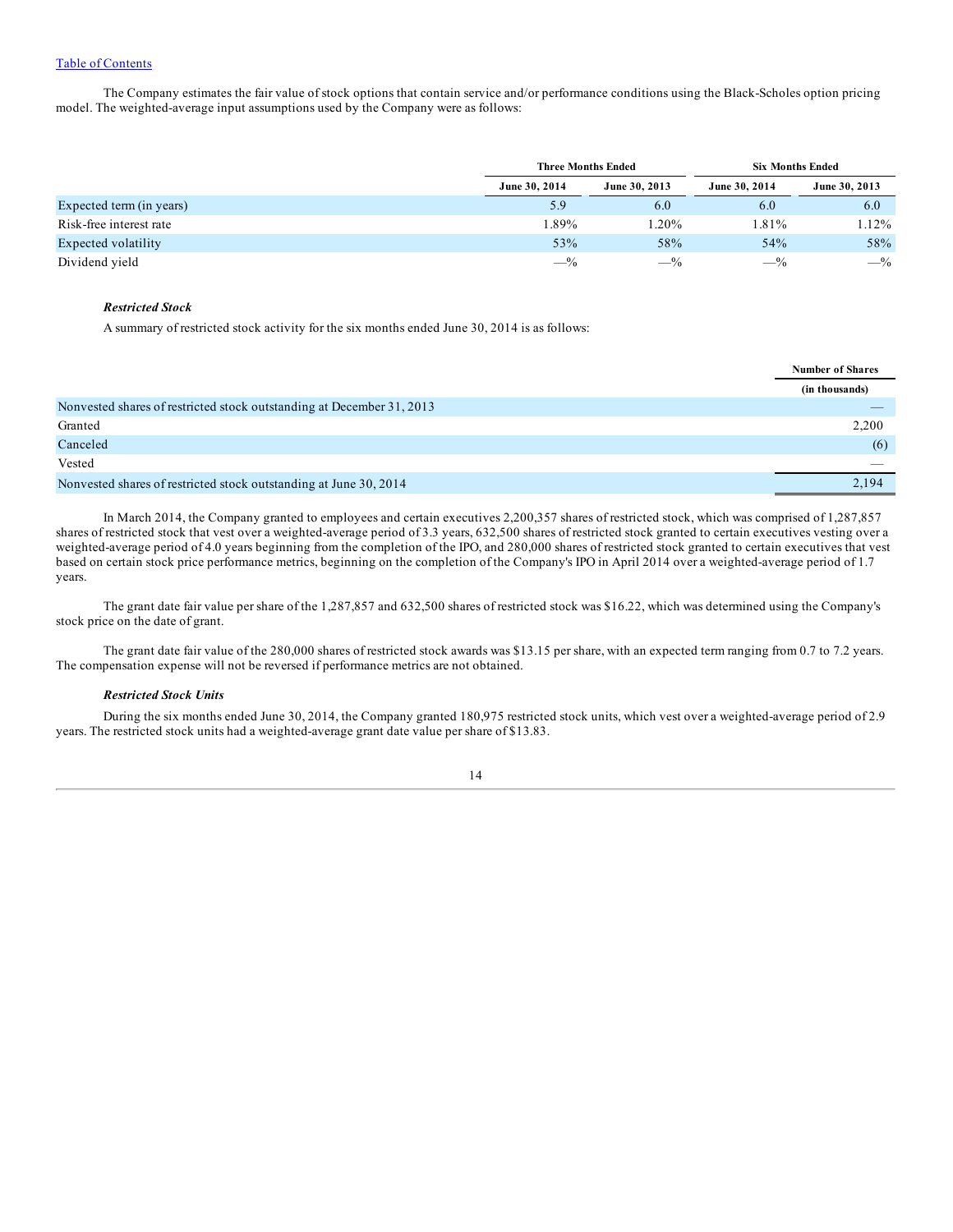# *Stock-Based Compensation Expense*

Total stock-based compensation expense recorded in the consolidated statements of operations was as follows:

|                                |   | <b>Three Months Ended</b> |               |       | <b>Six Months Ended</b> |       |   |               |
|--------------------------------|---|---------------------------|---------------|-------|-------------------------|-------|---|---------------|
|                                |   | June 30, 2014             | June 30, 2013 |       | June 30, 2014           |       |   | June 30, 2013 |
|                                |   | (in thousands)            |               |       |                         |       |   |               |
| Cost of revenue                | D | 57                        | - \$          | 22S   |                         | 88    | S | 40            |
| Selling and marketing          |   | 700                       |               | 223   |                         | 1.277 |   | 563           |
| Technology and development     |   | 424                       |               | 419   |                         | 727   |   | 787           |
| General and administrative     |   | 5.918                     |               | 850   |                         | 7.485 |   | 1,628         |
| Total stock-based compensation |   | 7,099                     | \$            | 1,514 | S                       | 9,577 |   | 3,018         |

#### **Note 8—Income Taxes**

In determining quarterly provisions for income taxes, the Company uses the annual estimated effective tax rate applied to the actual year-to-date income. The Company's annual estimated effective tax rate differs from the statutory rate primarily as a result of state taxes, foreign taxes, nondeductible stock option expenses and changes in the Company's valuation allowance.

The Company recorded an income tax provision of \$112,000 and \$63,000 for the three months ended June 30, 2014 and 2013, and \$162,000 and \$113,000 for the six months ended June 30, 2014 and 2013, respectively.

There were no material changes to the Company's unrecognized tax benefits in the three and six months ended June 30, 2014, and the Company does not expect to have any significant changes to unrecognized tax benefits through the end of the fiscal year. Because of the Company's history of tax losses, all years remain open to tax audit.

### **Note 9—Commitments and Contingencies**

## *Operating Leases*

The Company has commitments under non-cancelable operating leases for facilities and certain equipment, and its managed data center facilities. Total rental expenses were \$1.5 million and \$1.2 million for the three months ended June 30, 2014 and 2013, respectively, and \$2.9 million and \$2.2 million for the six months ended June 30, 2014 and 2013, respectively.

Subsequent to December 31, 2013, the Company entered into new operating leases. Future non-cancelable minimum commitments as of June 30, 2014 relating to these operating leases totaling \$6.4 million are due through May 2019. During the six months ended June 30, 2014, in connection with an office lease, the Company entered into an irrevocable letter of credit in the amount of \$0.7 million.

#### *Guarantees and Indemnification*

The Company's agreements with sellers, buyers, and other third parties typically obligate it to provide indemnity and defense for losses resulting from claims of intellectual property infringement, damages to property or persons, business losses, or other liabilities. Generally these indemnity and defense obligations relate to the Company's own business operations, obligations, and acts or omissions. However, under some circumstances, the Company agrees to indemnify and defend contract counterparties against losses resulting from their own business operations, obligations, and acts or omissions, or the business operations, obligations, and acts or omissions of third parties. For example, because the Company's business interposes the Company between buyers and sellers in various ways, buyers often require the Company to indemnify them against acts and omissions of sellers, and sellers often require the Company to indemnify them against acts and omissions of buyers. In addition, the Company's agreements with sellers, buyers, and other third parties typically include provisions limiting the Company's liability to the counterparty, and the counterparty's liability to the Company. These limits sometimes do not apply to certain liabilities, including indemnity obligations. These indemnity and limitation of liability provisions generally survive termination or expiration of the agreements in which they appear. The Company has also entered into indemnification agreements with its directors, executive officers and certain other officers that will require the Company, among other things, to indemnify them against certain liabilities that may arise by reason of their status or service as directors, officers or employees. No demands have been made upon the Company to provide indemnification under such agreements and there are no claims that the Company is aware of that could have a material effect on the Company's condensed consolidated financial statements.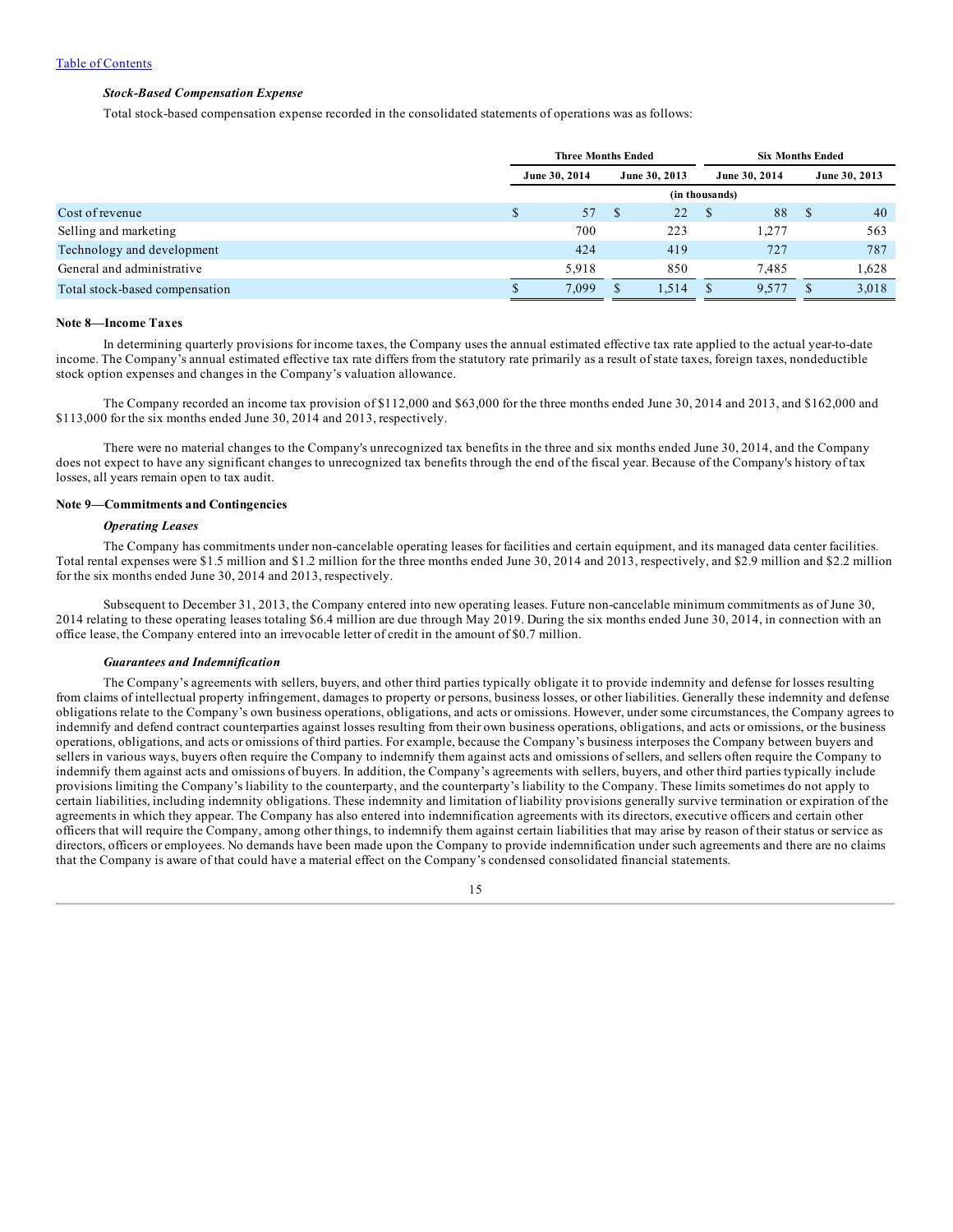### *Litigation*

<span id="page-15-0"></span>The Company and its subsidiaries may from time to time be parties to legal or regulatory proceedings, lawsuits and other claims incident to their business activities and to the Company's status as a public company. Such matters may include, among other things, assertions of contract breach or intellectual property infringement, claims for indemnity arising in the course of the Company's business, regulatory investigations or enforcement proceedings, and claims by persons whose employment has been terminated. Such matters are subject to many uncertainties, and outcomes are not predictable with assurance. Consequently, management is unable to ascertain the ultimate aggregate amount of monetary liability, amounts which may be covered by insurance or recoverable from third parties, or the financial impact with respect to such matters as of June 30, 2014. However, based on management's knowledge as of June 30, 2014, management believes that the final resolution of such matters pending at the time of this report, individually and in the aggregate, will not have a material adverse effect upon the Company's consolidated financial position, results of operations or cash flows.

## *Employment Contracts*

The Company has entered into severance agreements with certain employees and officers, all of whom are employed at-will. The Company may be required to pay severance and accelerate the vesting of certain equity awards in the event of changes in control (as defined) or involuntary terminations.

#### *Other Contracts*

The Company is party to an engagement letter with an investment bank entered into in 2009 and amended in 2012. Pursuant to the engagement letter, the investment bank provided and may continue to provide strategic and consulting advice to the Company, in exchange for which the Company issued to the investment bank a warrant to purchase 845,867 shares of Series C preferred stock. The warrant was exercised on a net issuance basis for 286,055 shares of the Company's common stock in connection with the Company's IPO, after giving effect to the conversion of preferred stock to common stock and the 1-for-2 reverse split of the Company's common stock effected in connection with the IPO. The engagement letter also provides that, in case of a merger, tender offer, stock purchase, or other transaction resulting in the acquisition of the Company by another entity or the transfer of ownership or control of the Company or substantially all of its assets to another entity (a "Change in Control Transaction") that is consummated before December 7, 2016 or pursuant to a definitive agreement entered into before that date, (i) the investment bank will provide investment banking services in connection with a Change in Control Transaction, if requested by the Company, and (ii) the Company will pay to the investment bank a fee equal to 2.5% of the total consideration paid or payable to the Company or its stockholders in the Change in Control Transaction, whether or not the Company requests such investment banking services. The investment bank was not entitled to participate in and did not receive any fee in connection with the Company's IPO.

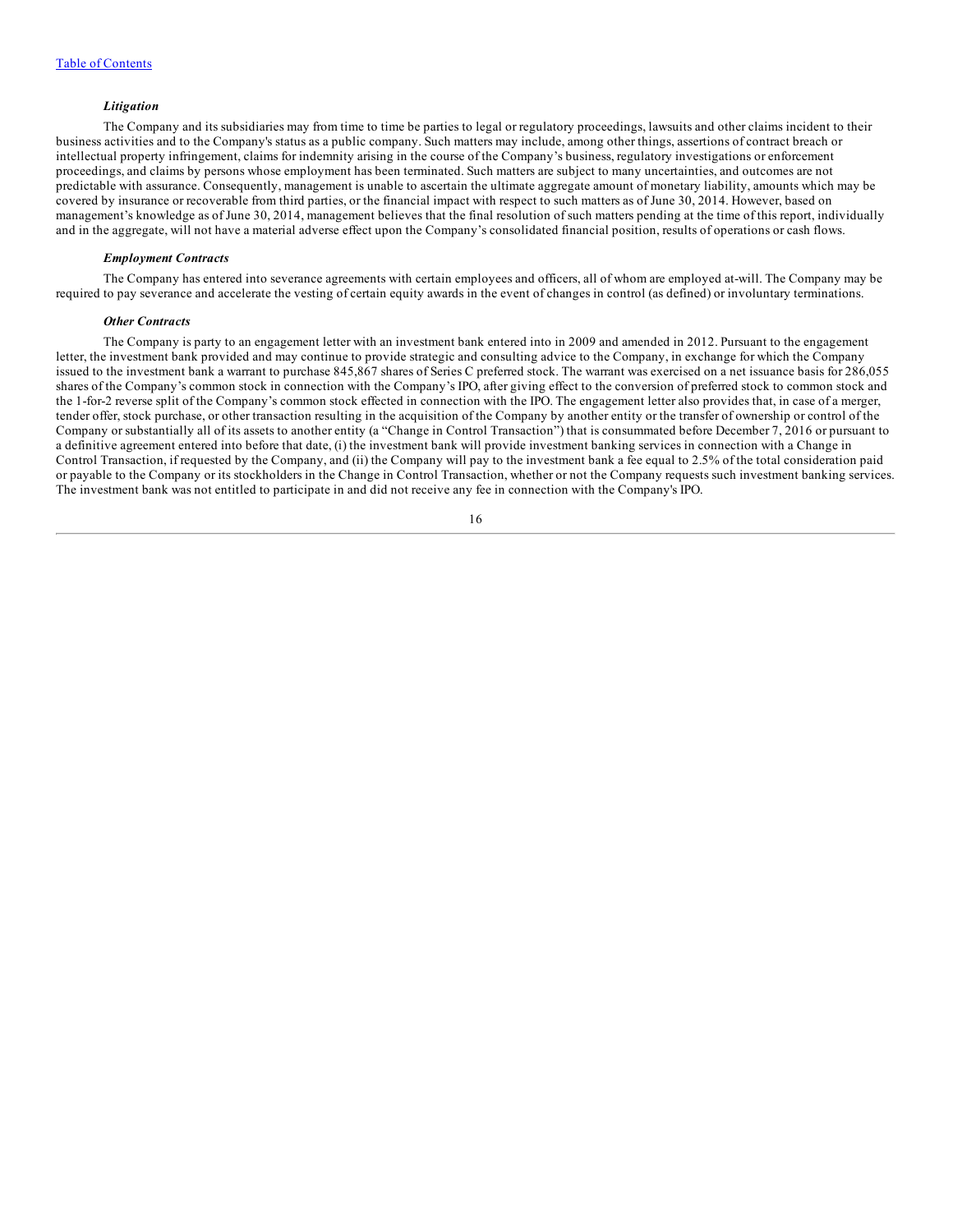## **Item 2. Management's Discussion and Analysis of Financial Condition and Results of Operations.**

This Quarterly Report on Form 10-Q contains forward-looking statements, including statements based upon or relating to our expectations, assumptions, estimates, and projections. In some cases, you can identify forward-looking statements by terms such as "may," "might," "will," "objective," "intend," "should," "could," "can," "would," "expect," "believe," "design," "anticipate," "estimate," "predict," "potential," "plan" or the negative of these terms, and similar expressions. Forward-looking statements may include, but are not limited to, statements concerning our anticipated performance, including revenue, margin, cash flow, balance sheet, and profit expectations; development of our technology; introduction of new offerings; scope of client relationships; business mix; sales growth; client utilization of our offerings; market conditions and opportunities; and operational measures including managed revenue, paid impressions, average CPM, and take rate. These statements are not guarantees of future performance; they reflect our current views with respect to future events and are based on assumptions and subject to known and unknown risks, uncertainties and other factors that may cause our actual results, performance or achievements to be materially different from expectations or results projected or implied by forward-looking statements. *These risks include, but are not limited to:*

- *• our ability to grow rapidly and to manage our growth ef ectively;*
- *• our ability to develop innovative new technology and remain a market leader;*
- *• our ability to attract and retain buyers and sellers and increase our business with them;*
- our ability to use our solution to purchase and sell higher value advertising and to expand the use of our solution by buyers and sellers utilizing *evolving digital media platforms, including mobile and video;*
- *• our ability to introduce new solutions and bring them to market in a timely manner;*
- *• our ability to maintain a supply of advertising inventory from sellers;*
- *• our limited operating history and history of losses;*
- *• our ability to continue to expand into new geographic markets;*
- *• the ef ects of increased competition in our market and our ability to compete ef ectively;*
- *• the ef ects of seasonal trends on our results of operations;*
- *• costs associated with defending intellectual property infringement and other claims;*
- *• our ability to attract and retain qualified employees and key personnel;*
- *• our ability to consummate future acquisitions of or investments in complementary companies or technologies;*
- our ability to comply with, and the effect on our business of, evolving legal standards and regulations, particularly concerning data protection *and consumer privacy; and*
- our ability to develop and maintain our corporate infrastructure, including our finance and information technology systems and controls.

We discuss many of these risks in Part II of this Quarterly Report on Form 10-Q in greater detail under the heading "Risk Factors" and in other filings we make from time to time with the SEC. Also, these forward-looking statements represent our estimates and assumptions only as of the date of this Quarterly Report on Form 10-Q. Unless required by federal securities laws, we assume no obligation to update any of these forward-looking statements, or to update the reasons actual results could differ materially from those anticipated, to reflect circumstances or events that occur after the statements are *made. Given these uncertainties, investors should not place undue reliance on these forward-looking statements.*

Investors should read this Quarterly Report on Form 10-Q and the documents that we reference in this report and have filed with the Securities and Exchange Commission completely and with the understanding that our actual future results may be materially different from what we expect. We qualify all *of our forward-looking statements by these cautionary statements.*

The following discussion should be read in conjunction with our unaudited condensed consolidated financial statements and notes thereto appearing elsewhere in this Quarterly Report on Form 10-Q.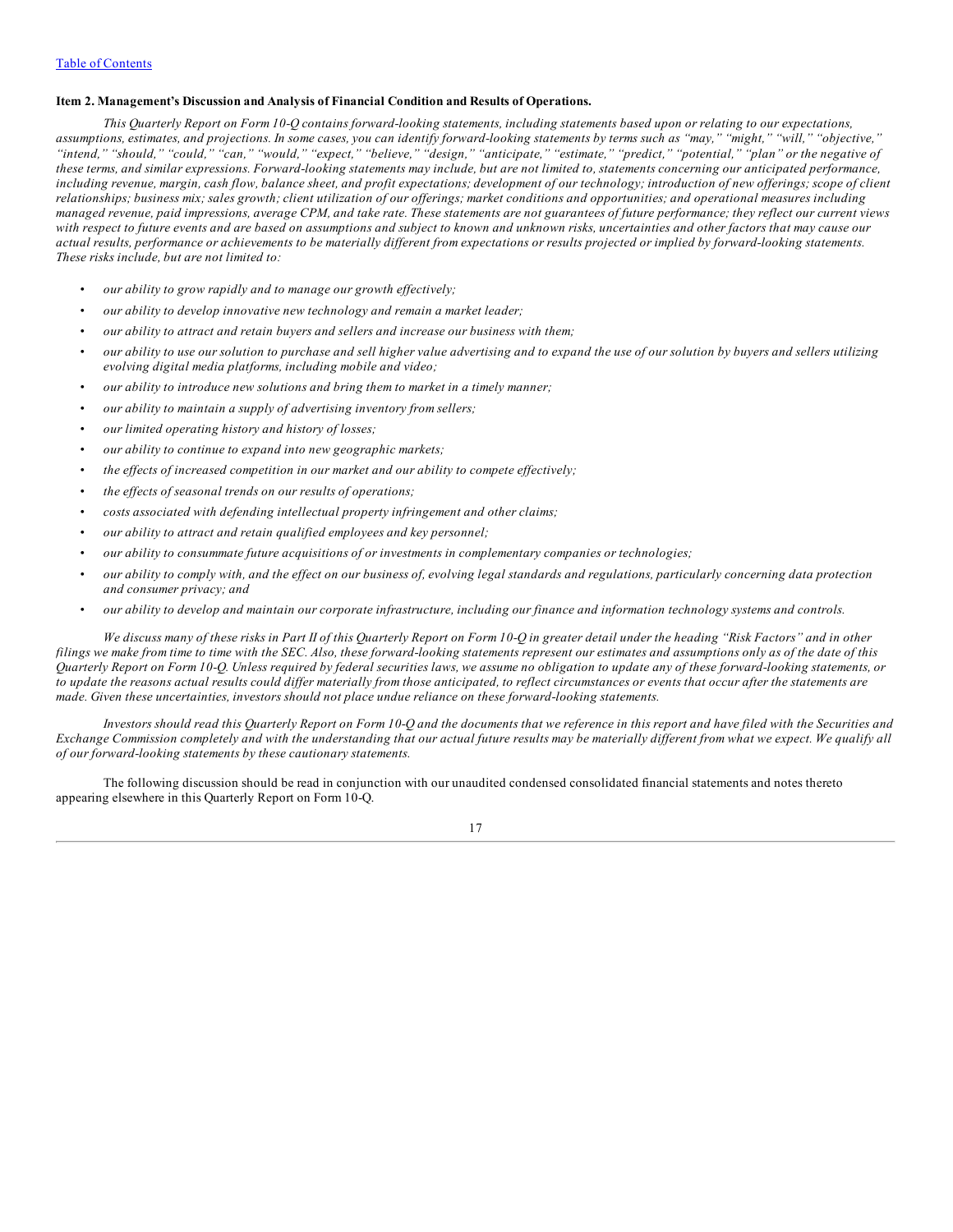#### **Overview**

We are a technology company on a mission to automate the buying and selling of advertising. Our Advertising Automation Cloud is a highly scalable software platform that provides leading user reach and powers and optimizes a marketplace for the real time trading of digital advertising between buyers and sellers of advertising. Through the speed and big data analytics of our algorithm-based solution, we have transformed the cumbersome, complex process of buying and selling digital advertising into a seamless automated process that optimizes results for both buyers and sellers. Buyers of digital advertising use our platform to reach approximately 600 million Internet users globally on some of the world's leading websites and applications. Sellers of digital advertising use our platform to maximize revenue from advertising, decrease costs and protect their brands and user experience, while accessing a global market of buyers representing top advertiser brands around the world. The benefits we provide to both buyers and sellers, and the time and effort spent by both buyers and sellers to integrate with our platform and associated applications, we believe give us a critical position in the digital advertising ecosystem.

Our Advertising Automation Cloud incorporates proprietary machine-learning algorithms, sophisticated data processing, high volume storage, detailed analytics capabilities, and a distributed infrastructure. We analyze billions of data points in real time to enable our solution to make approximately 300 data-driven decisions per transaction in milliseconds, and to execute up to 2.5 million peak queries per second, and 4 trillion bid requests per month. Our Advertising Automation Cloud features applications for digital advertising sellers, including websites, applications and other digital media properties, to sell their advertising inventory; applications for buyers, including demand side platforms, or DSPs, ad networks and advertising agencies, to buy advertising inventory; and an exchange over which such transactions are executed. Together, these features power and optimize a comprehensive, transparent, independent advertising marketplace that brings buyers and sellers together and facilitates intelligent decision-making and automated transaction execution for the advertising inventory we manage on our platform. We believe we help increase the volume and effectiveness of advertising, increasing revenue for sellers and improving return on advertising investment for buyers.

We have direct relationships built on technical integration with our sellers, including approximately 40% of the U.S. comScore 100. We believe that our direct relationships and integration with sellers, which differentiate us from many other participants in the advertising ecosystem, make us a vital participant in the digital advertising industry. Our integration of sellers into our platform gives sellers the ability to monetize a full variety and volume of inventory. At the same time, buyers leverage our platform to manage their advertising spending, simplify order management and campaign tracking, obtain actionable insights into audiences for their advertising and access impression level purchasing from hundreds of sellers. We believe buyers need our platform because of our powerful solution and our direct relationships and integration with some of the world's largest websites and applications. Our solution is constantly self-optimizing based on our ability to analyze and learn from vast volumes of data. The additional data we obtain from the volume of transactions on our platform help make our machine-learning algorithms more intelligent, leading to higher quality matching between buyers and sellers, better return on investment for buyers and higher revenue for sellers. As a result of that high quality matching, we attract even more sellers which in turn attracts more buyers and vice versa. We believe this self-reinforcing dynamic creates a strong platform for growth. The historical and real time data we derive from seller integrations, 4 trillion bid requests per month, and approximately 600 million Internet users globally that interact with our platform per month inform our machine-learning algorithms and thereby create a size, scale and capability that is difficult to replicate.

Since our incorporation in April 2007, we have invested in our solution to meet the complex needs of buyers and sellers of digital advertising. We have achieved significant growth as we have scaled our solution, including the functionality of our Advertising Automation Cloud and its applications for buyers and sellers. During our early stages, our solution helped sellers to automate their existing advertising network relationships to match the right buyer with each impression as well as increase their revenue and decrease their costs. Between 2008 and 2009, we developed direct relationships with buyers and created applications to assist buyers to increase their return on investment. During 2010, we added real time bidding, or "RTB," capabilities, allowing sellers' inventory to be sold in an auction to buyers, specifically, DSPs, creating a real time unified auction where buyers compete to purchase sellers' advertising inventory. During 2012, we launched our private marketplace, which allows sellers to connect directly with pre-approved buyers to execute direct sales of previously unsold advertising inventory.

The automation of buying and selling of advertising, and in particular, RTB, has grown significantly and is projected to continue to grow. According to International Data Corporation, RTB spending was \$2.7 billion in 2012, \$4.5 billion in 2013 and is expected to reach \$20.8 billion by 2017. We believe this trend will directly benefit us and our prospects for continued growth.

Large agencies, DSPs and ad networks, many of which are already established in size and scale, are responsible for the majority of automated digital advertising spending. Accordingly, we believe our growth will be less affected by an increase in buyers than by increases in the amount of spending per buyer as more advertising shifts from traditional to automated buying and selling.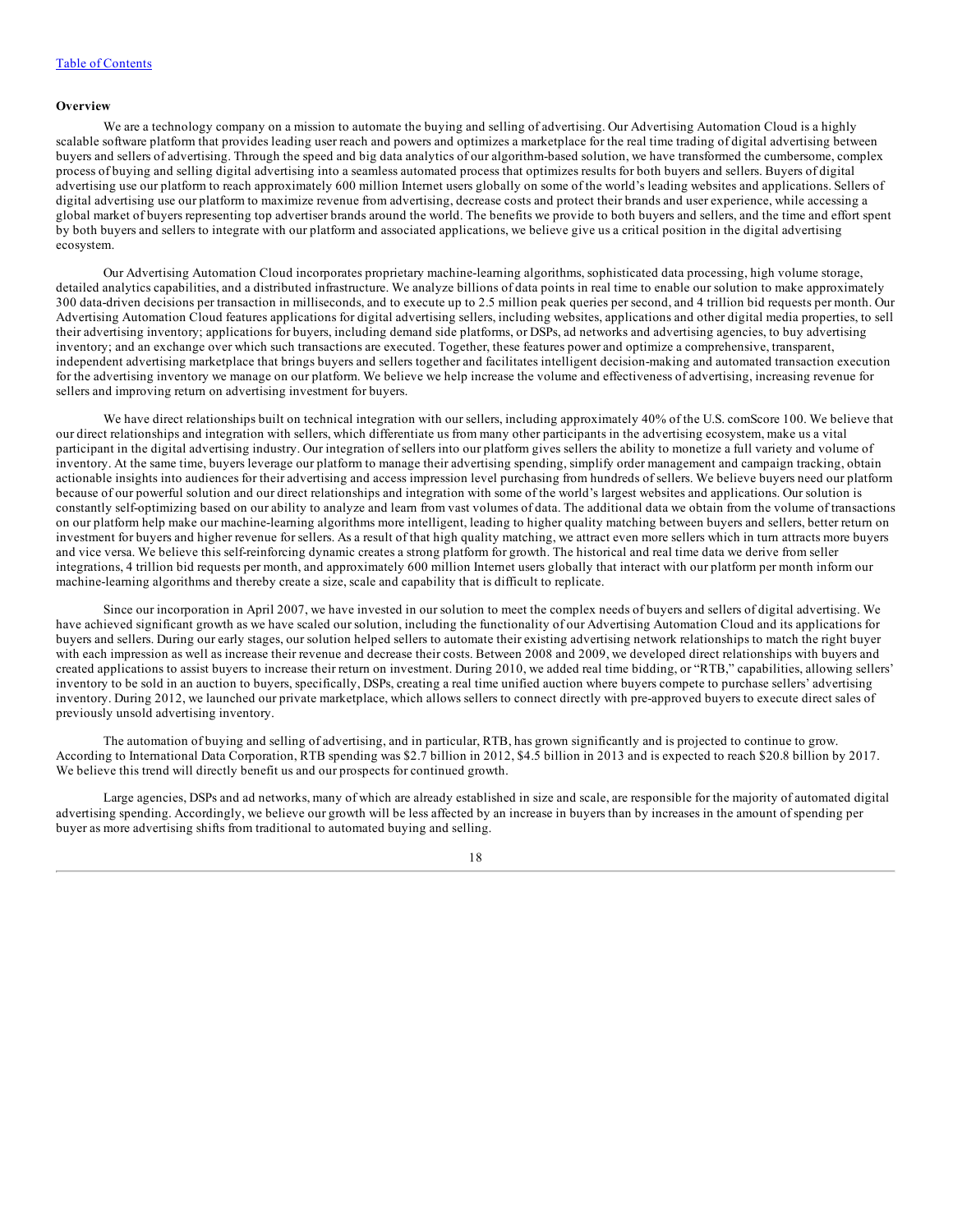Another industry trend is the expansion of automated buying and selling of advertising through new channels, such as mobile and video. We have only recently expanded our solution to include the mobile platform and have not yet expanded our advertising units to include video. If we are unable to effectively expand our offerings in these areas, our competitive position may weaken and our growth may be adversely affected. The growth of automated buying and selling advertising is also expanding into new markets, and in some markets the adoption of automated digital advertising is greater than in the United States. We intend to expand our business in existing territories served and enter new territories. If we are unable to localize our offerings and provide our solution in new territories, our growth may be impeded and our competitive position may weaken.

We generate revenue from buyers and sellers who use our solution for the purchase and sale of advertising inventory. Buyers use our solution to reach their intended audiences by purchasing advertising inventory that we make available from sellers through our solution. We recognize revenue upon the completion of a transaction, which is when an impression has been delivered to the consumer viewing a website or application, subject to satisfying all other revenue recognition criteria. We are responsible for the completion of the transaction. We generally bill and collect the full purchase price of impressions from buyers. We report revenue net of amounts we pay sellers for the impressions they provide. In some cases, we generate revenue directly from sellers who maintain the primary relationship with buyers and utilize our solution to transact and optimize their activities.

For the three months ended June 30, 2014 and 2013 our revenue was \$28.3 million and \$19.0 million, respectively, representing a year over year increase of 49%, and our managed revenue was \$153.5 million and \$112.7 million, respectively, representing a year over year increase of 36%. For the three months ended June 30, 2014 and 2013, our net loss was \$9.4 million and \$2.1 million, respectively. For the three months ended June 30, 2014 and 2013 our adjusted EBITDA was \$2.7 million and \$2.1 million, respectively. For the six months ended June 30, 2014 and 2013 our revenue was \$51.3 million and \$35.6 million, respectively, representing a year over year increase of 44%, and our managed revenue was \$283.1 million and \$209.1 million, respectively, representing a year over year increase of 35%. For the six months ended June 30, 2014 and 2013, our net loss was \$15.5 million and \$4.3 million, respectively. For the six months ended June 30, 2014 and 2013 our adjusted EBITDA was \$1.0 million and \$4.1 million, respectively. Adjusted EBITDA is a non-GAAP financial measure. For information on how we compute adjusted EBITDA, and a reconciliation of adjusted EBITDA to net loss on a GAAP basis, please refer to "Key Operational and Financial Measures."

Our net loss and adjusted EBITDA will be impacted by the rate at which our revenue increases and the timing of our investments in our operations. We expect our net loss to increase and adjusted EBITDA to decrease as a result of increased investments in our business.

Substantially all of our revenue is U.S. revenue, determined based on the location of our legal entity that is a party to the relevant transaction.

#### **Key Operational and Financial Measures**

We regularly review our key operational and financial performance measures, including those set forth below, to help us evaluate our business, measure our performance, identify trends affecting our business, establish budgets, measure the effectiveness of investments in our technology and development and sales and marketing, and assess our operational efficiencies. In addition to revenue, we also review managed revenue, and adjusted EBITDA, which are discussed immediately following the table below. Revenue is discussed under the headings "Components of Our Results of Operations" and "Results of Operations." We report our financial results as one operating segment. Our consolidated operating results, together with the following operating and financial measures, are regularly reviewed by our chief operating decision maker, principally to make decisions about how we allocate our resources and to measure our consolidated operating performance.

|                                |              | <b>Three Months Ended</b> |               |               |               |               | <b>Six Months Ended</b> |               |
|--------------------------------|--------------|---------------------------|---------------|---------------|---------------|---------------|-------------------------|---------------|
|                                |              | June 30, 2014             |               | June 30, 2013 |               | June 30, 2014 |                         | June 30, 2013 |
|                                |              |                           |               |               |               |               |                         |               |
| <b>Operational Measures:</b>   |              |                           |               |               |               |               |                         |               |
| Managed revenue (in thousands) | \$           | 153,540                   | \$            | 112,743       | S             | 283,106       | S                       | 209,102       |
| Take rate                      |              | 18.4%                     |               | 16.9%         |               | 18.1%         |                         | 17.0%         |
| Financial Measures:            |              |                           |               |               |               |               |                         |               |
| Revenue (in thousands)         | $\mathbb{S}$ | 28,283                    | <sup>\$</sup> | 19,035        | <sup>\$</sup> | 51,298        | <sup>\$</sup>           | 35,635        |
| Adjusted EBITDA (in thousands) | S            | 2,661                     | \$            | 2,089         | \$            | 1,045         | S                       | 4,065         |
|                                |              | 19                        |               |               |               |               |                         |               |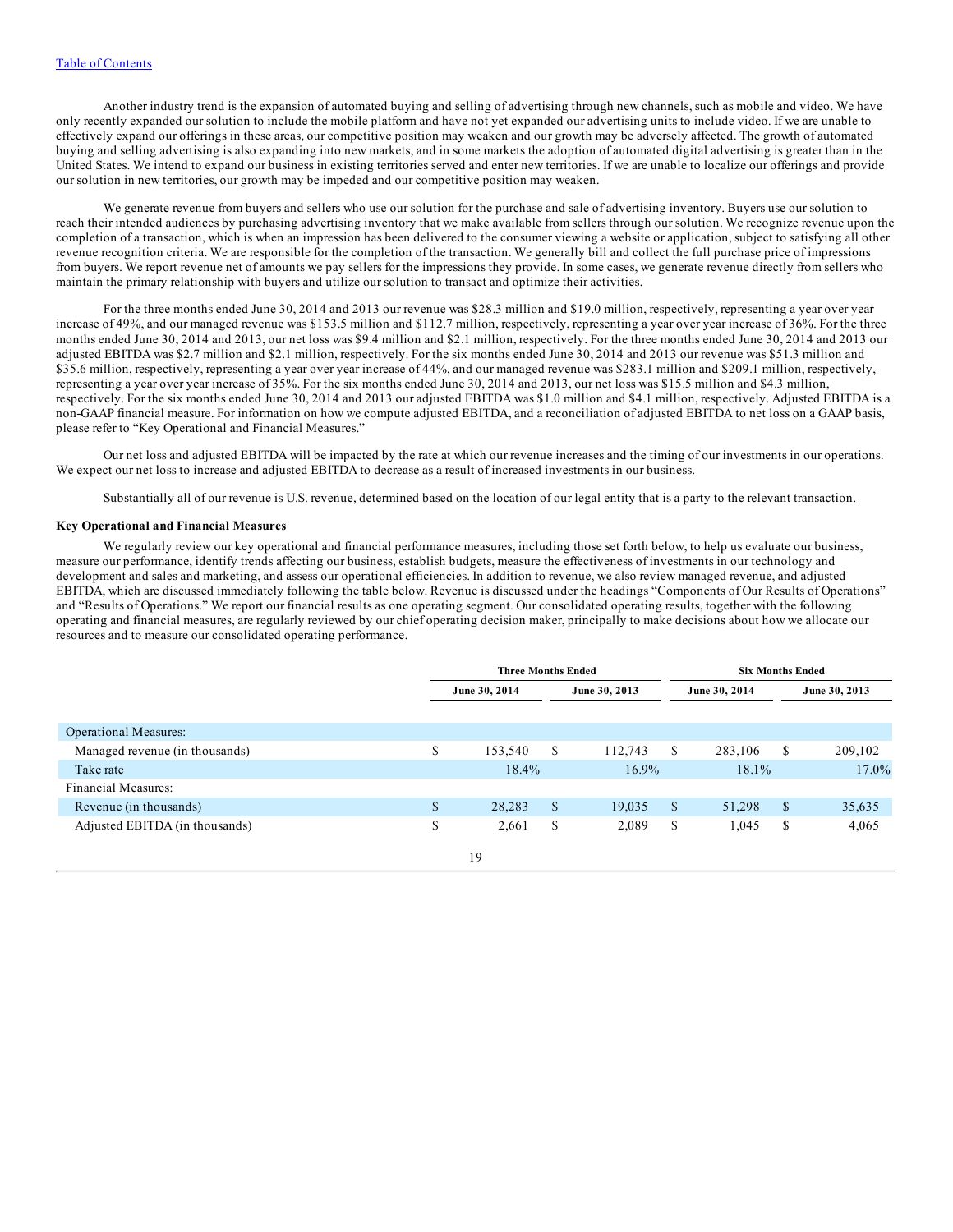# *Managed Revenue*

Managed revenue is an operational measure that represents the advertising spending transacted on our platform, and would represent our revenue if we were to record our revenue on a gross basis instead of a net basis. Managed revenue does not represent revenue reported on a GAAP basis. We review managed revenue for internal management purposes to assess market share and scale. Many companies in our industry record revenue on a gross basis, so tracking our managed revenue allows us to compare our results to the results of those companies. Our managed revenue is influenced by the volume and characteristics of paid impressions and average CPM.

Our managed revenue has increased period over period as a result of increased use of our solution by buyers and sellers and increases in average CPM. We expect managed revenue to continue to grow with increases in the pricing or volume of transactions on our platform, which can result from increases in the number of buyers or advertising spending, and improvements in our auction algorithms. This increase may fluctuate due to seasonality and increases or decreases in average CPM and paid impressions. In addition, we generally experience higher managed revenue during the fourth quarter of a given year, resulting from higher advertising spending and more bidding activity, which may drive higher volumes of paid impressions or average CPM.

## *Take Rate*

Take rate is an operational measure that represents our share of managed revenue. We review take rate for internal management purposes to assess the development of our marketplace with buyers and sellers. Our take rate can be affected by a variety of factors, including the terms of our arrangements with buyers and sellers active on our platform in a particular period, the scale of a buyer's or seller's activity on our platform, product mix, the implementation of new products, platforms and solution features, and the overall development of the digital advertising ecosystem.

### *Adjusted EBITDA*

Adjusted EBITDA is a non-GAAP financial measure defined by us as net loss adjusted for stock-based compensation expense, depreciation and amortization, interest income or expense, change in fair value of pre-IPO convertible preferred stock warrant liabilities, and other income or expense, which mainly consists of foreign exchange gains and losses, certain other non-recurring income or expenses such as acquisition and related costs, and provision for income taxes. Adjusted EBITDA should not be considered as an alternative to net income, operating income or any other measure of financial performance calculated and presented in accordance with GAAP. Adjusted EBITDA eliminates the impact of items that we do not consider indicative of our core operating performance. You are encouraged to evaluate these adjustments and the reason we consider them appropriate. We believe adjusted EBITDA is useful to investors in evaluating our operating performance for the following reasons:

- adjusted EBITDA is widely used by investors and securities analysts to measure a company's operating performance without regard to items such as stock-based compensation expense, depreciation and amortization, interest income or expense, change in fair value of preferred stock warrant liabilities, foreign exchange gains and losses, certain other non-recurring income or expenses such as acquisition and related costs, and provision for income taxes that can vary substantially from company to company depending upon their financing, capital structures and the method by which assets were acquired;
- our management uses adjusted EBITDA in conjunction with GAAP financial measures for planning purposes, including the preparation of our annual operating budget, as a measure of operating performance and the effectiveness of our business strategies, and in communications with our board of directors concerning our financial performance;
- adjusted EBITDA may sometimes be considered by the compensation committee of our board of directors in connection with the determination of compensation for our executive officers; and
- adjusted EBITDA provides consistency and comparability with our past financial performance, facilitates period-to-period comparisons of operations, and facilitates comparisons with other peer companies, many of which use similar non-GAAP financial measures to supplement their GAAP results.

Although adjusted EBITDA is frequently used by investors and securities analysts in their evaluations of companies, adjusted EBITDA has limitations as an analytical tool, and you should not consider it in isolation or as a substitute for analysis of our results of operations as reported under GAAP. These limitations include:

- stock-based compensation is a non-cash charge and is and will remain an element of our long-term incentive compensation package, although we exclude it as an expense when evaluation our ongoing operating performance for a particular period;
- depreciation and amortization are non-cash charges, and the assets being depreciated or amortized will often have to be replaced in the future; adjusted EBITDA does not reflect any cash requirements for these replacements;
- adjusted EBITDA does not reflect changes in, or cash requirements for, our working capital needs or contractual commitments, and therefore may not reflect periodic increases in capital expenditures;
- adjusted EBITDA does not reflect cash requirements for income taxes and the cash impact of other income or expense; and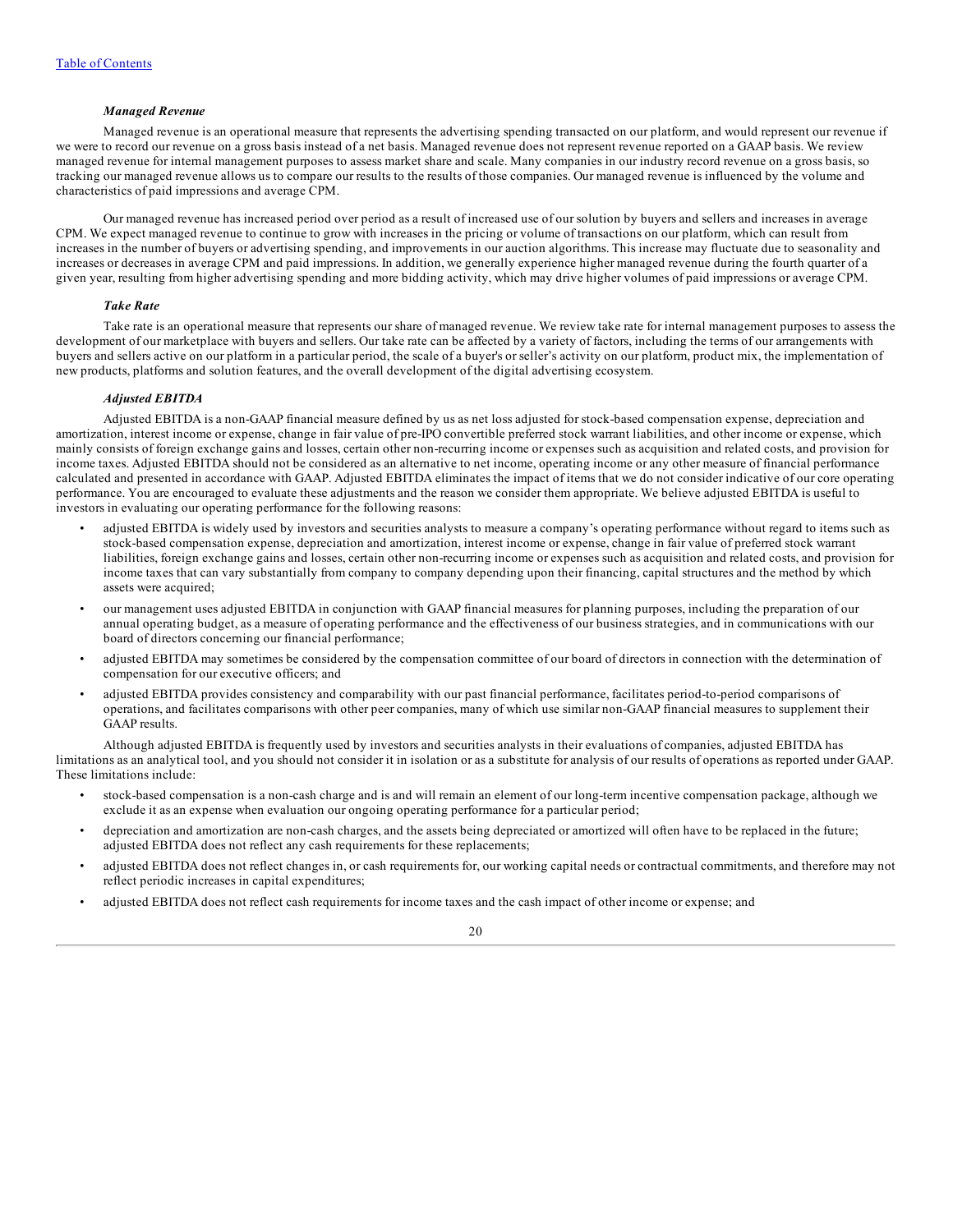• other companies may calculate adjusted EBITDA differently than we do, limiting its usefulness as a comparative measure.

Our adjusted EBITDA will be impacted by the rate at which our revenue increases and the timing of our investments in our operations. Please see below for a reconciliation of adjusted EBITDA to net loss, the most directly comparable financial measure calculated in accordance with GAAP.

The following table presents a reconciliation of net loss, the most comparable GAAP measure, to adjusted EBITDA for the three and six months ended June 30, 2014 and June 30, 2013, respectively:

|                                                             | <b>Three Months Ended</b> |         |               |                | <b>Six Months Ended</b> |               |  |               |
|-------------------------------------------------------------|---------------------------|---------|---------------|----------------|-------------------------|---------------|--|---------------|
|                                                             | June 30, 2014             |         |               | June 30, 2013  |                         | June 30, 2014 |  | June 30, 2013 |
|                                                             |                           |         |               | (in thousands) |                         |               |  |               |
| Financial Measure:                                          |                           |         |               |                |                         |               |  |               |
| Net loss                                                    | \$                        | (9,366) | <sup>\$</sup> | $(2,105)$ \$   |                         | $(15,480)$ \$ |  | (4,267)       |
| Add back (deduct):                                          |                           |         |               |                |                         |               |  |               |
| Depreciation and amortization expense                       |                           | 2,678   |               | 2,040          |                         | 5,053         |  | 4,101         |
| Stock-based compensation expense                            |                           | 7,099   |               | 1,514          |                         | 9,577         |  | 3,018         |
| Acquisition and related items                               |                           |         |               | 125            |                         |               |  | 313           |
| Interest expense, net                                       |                           | 14      |               | 69             |                         | 71            |  | 160           |
| Change in fair value of preferred stock warrant liabilities |                           | 1.742   |               | 428            |                         | 732           |  | 977           |
| Foreign currency (gain) loss, net                           |                           | 382     |               | (45)           |                         | 930           |  | (350)         |
| Provision for income taxes                                  |                           | 112     |               | 63             |                         | 162           |  | 113           |
| <b>Adjusted EBITDA</b>                                      | ¢<br>ъ                    | 2,661   | S             | 2,089          | S                       | 1,045         |  | 4,065         |

#### **Components of Our Results of Operations**

#### *Revenue*

We generate revenue from buyers and sellers who use our solution for the purchase and sale of advertising inventory. Buyers use our solution to reach their intended audiences by buying advertising inventory that we make available from sellers through our solution. Our solution enables buyers and sellers to purchase and sell advertising inventory, matches buyers and sellers and establishes rules and parameters for open and transparent auctions of advertising inventory. We recognize revenue upon the completion of a transaction, that is, when an impression has been made available to the consumer viewing a website or application, subject to satisfying all other revenue recognition criteria. We are responsible for the completion of the transaction. We generally bill and collect the full purchase price of impressions from buyers. We report revenue net of amounts we pay sellers for the impressions they provide. In some cases, we generate revenue directly from sellers who maintain the primary relationship with buyers and utilize our solution to transact and optimize their activities. Our accounts receivable are recorded at the amount of gross billings to buyers, net of allowances, for the amounts we are responsible to collect, and our accounts payable are recorded at the net amount payable to sellers. Accordingly, both accounts receivable and accounts payable appear large in relation to revenue reported on a net basis.

Our revenue, cash flow from operations, operating results and key operational and financial performance may vary from quarter to quarter due to the seasonal nature of advertiser spending, as well as other circumstances that affect advertising activity. For example, many advertisers devote a disproportionate amount of their advertising budgets to the fourth quarter of the calendar year to coincide with increased holiday purchasing. Moreover, advertising inventory in the fourth quarter may be more expensive due to increased demand. Historically, the fourth quarter of the year reflects our highest level of revenue, and the first quarter reflects the lowest level of our revenue.

For further information on our revenue recognition policies, see the notes to our consolidated financial statements presented in the Company's prospectus filed with the SEC on April 2, 2014 pursuant to Rule 424(b) under the Securities Act of 1933.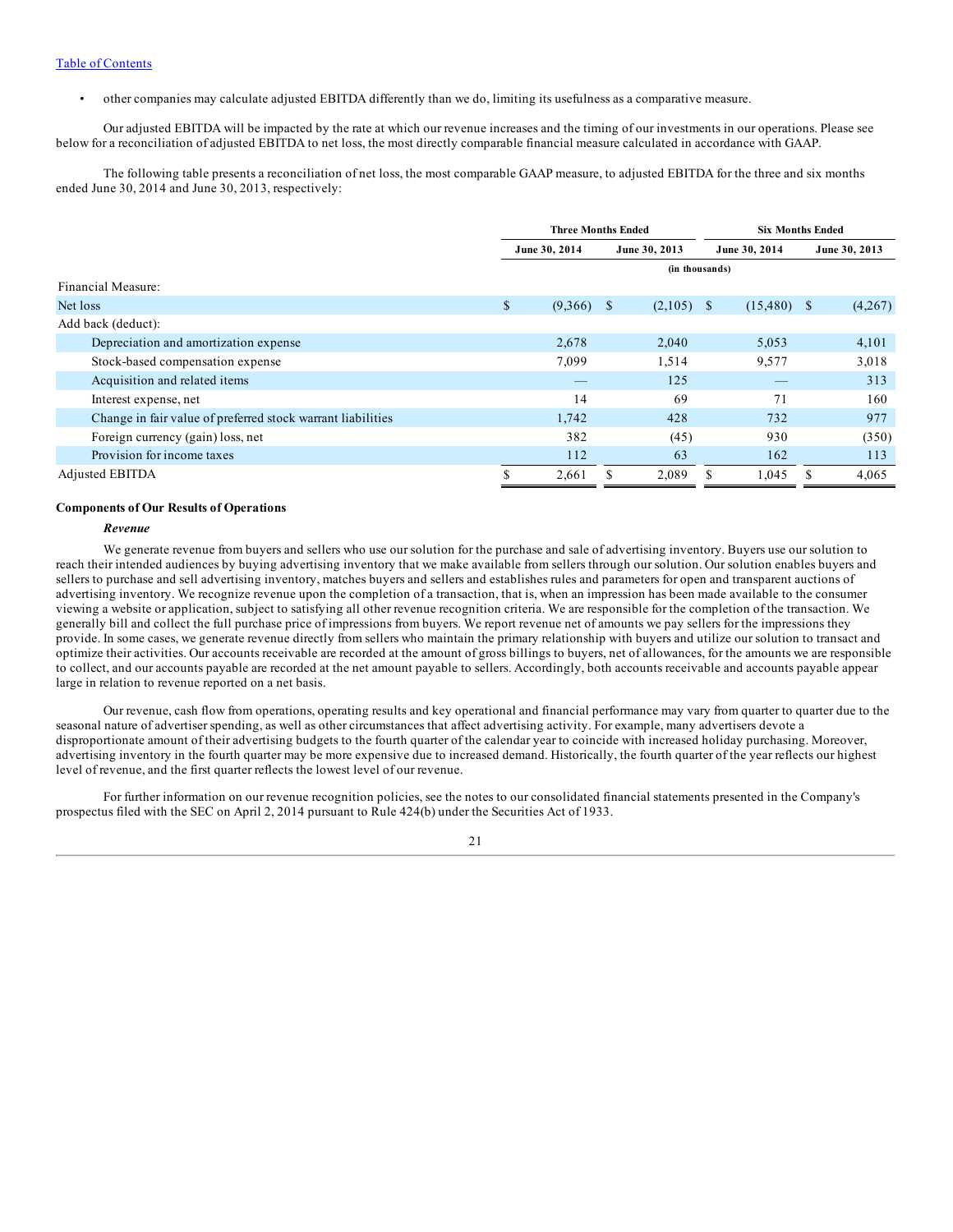#### *Expenses*

We classify our expenses into the following four categories:

*Cost of Revenue*. Our cost of revenue consists primarily of data center costs, bandwidth costs, depreciation and maintenance expense of hardware supporting our revenue producing platform, amortization of software costs for the development of our revenue producing platform, amortization expense associated with acquired developed technologies, personnel costs, and facilities-related costs. Personnel costs included in cost of revenue include salaries, bonuses, stock-based compensation, and employee benefit costs, and are primarily attributable to personnel in our network operations group, who support our platform. We capitalize costs associated with software that is developed or obtained for internal use and amortize the costs associated with our revenue producing platform in cost of revenue over their estimated useful lives. Many of these expenses are fixed and do not increase or decrease proportionately with increases or decreases in our revenue.

*Sales and Marketing*. Our sales and marketing expenses consist primarily of personnel costs, including stock-based compensation and the sales bonuses paid to our sales organization, and marketing expenses such as brand marketing, travel expenses, trade shows and marketing materials, professional services, and to a lesser extent, facilities-related costs and depreciation and amortization. Our sales organization focuses on marketing our solution to increase the adoption of our solution by existing and new buyers and sellers.

*Technology and Development*. Our technology and development expenses consist primarily of personnel costs, including stock-based compensation, and professional services, associated with the ongoing development and maintenance of our solution, and to a lesser extent, facilities-related costs, and depreciation and amortization. These expenses include costs incurred in the development, implementation and maintenance of internal use software, including platform and related infrastructure. Technology and development costs are expensed as incurred, except to the extent that such costs are associated with internal use software development that qualifies for capitalization which are then recorded as internal use software development costs, net on our consolidated balance sheet. We amortize internal use software development costs that relate to our revenue producing activities or our platform to cost of revenue and amortize other internal use software development costs to technology and development costs or general and administrative expenses, depending on the nature of the related project.

*General and Administrative*. Our general and administrative expenses consist primarily of personnel costs, including stock-based compensation, associated with our executive, finance, legal, human resources, compliance and other administrative personnel, as well as accounting and legal professional services fees, facilities-related costs and depreciation, and other corporate related expenses. General and administrative expenses also include amortization of internal use software development costs that relate to general and administrative functions.

## *Other Expense, Net*

*Interest Expense, Net*. Interest expense is mainly related to our credit facility and capital lease arrangements. Interest income consists of interest earned on our money market accounts and was insignificant for the three and six months ended June 30, 2014 and 2013.

*Change in Fair Value of Convertible Preferred Stock Warrant Liability*. As of December 31, 2013, we had two outstanding warrants to purchase shares of our preferred stock. The convertible preferred stock warrants were subject to re-measurement to fair value at each balance sheet date, and any change in fair value was recognized as a component of other expense, net. In connection with the closing of our IPO in April 2014, one warrant for 845,867 shares of convertible preferred stock was exercised on a net basis, resulting in the issuance of 286,055 shares of common stock, and the remaining warrant for 25,174 shares of convertible preferred stock was automatically converted into a warrant exercisable for 12,587 shares of common stock. Following the closing of our IPO, we are no longer required to re-measure the converted common stock warrants to fair value and record any changes in the fair value of these liabilities in our statement of operations. The common stock warrant was net exercised during June 2014.

*Foreign Currency Exchange (Gain) Loss, Net*. Foreign currency exchange (gain) loss, net consists primarily of gains and losses on foreign currency transactions. We have foreign currency exposure related to our accounts receivable and accounts payable that are denominated in currencies other than the U.S. Dollar, principally the British Pound and Euro.

#### *Provision for Income Taxes*

Provision for income taxes consists primarily of federal, state and foreign income taxes. Due to uncertainty as to the realization of benefits from our domestic deferred tax assets, including net operating loss carryforwards and research and development tax credits, we have a full valuation allowance reserved against such assets. We expect to maintain this full valuation allowance in the near term.

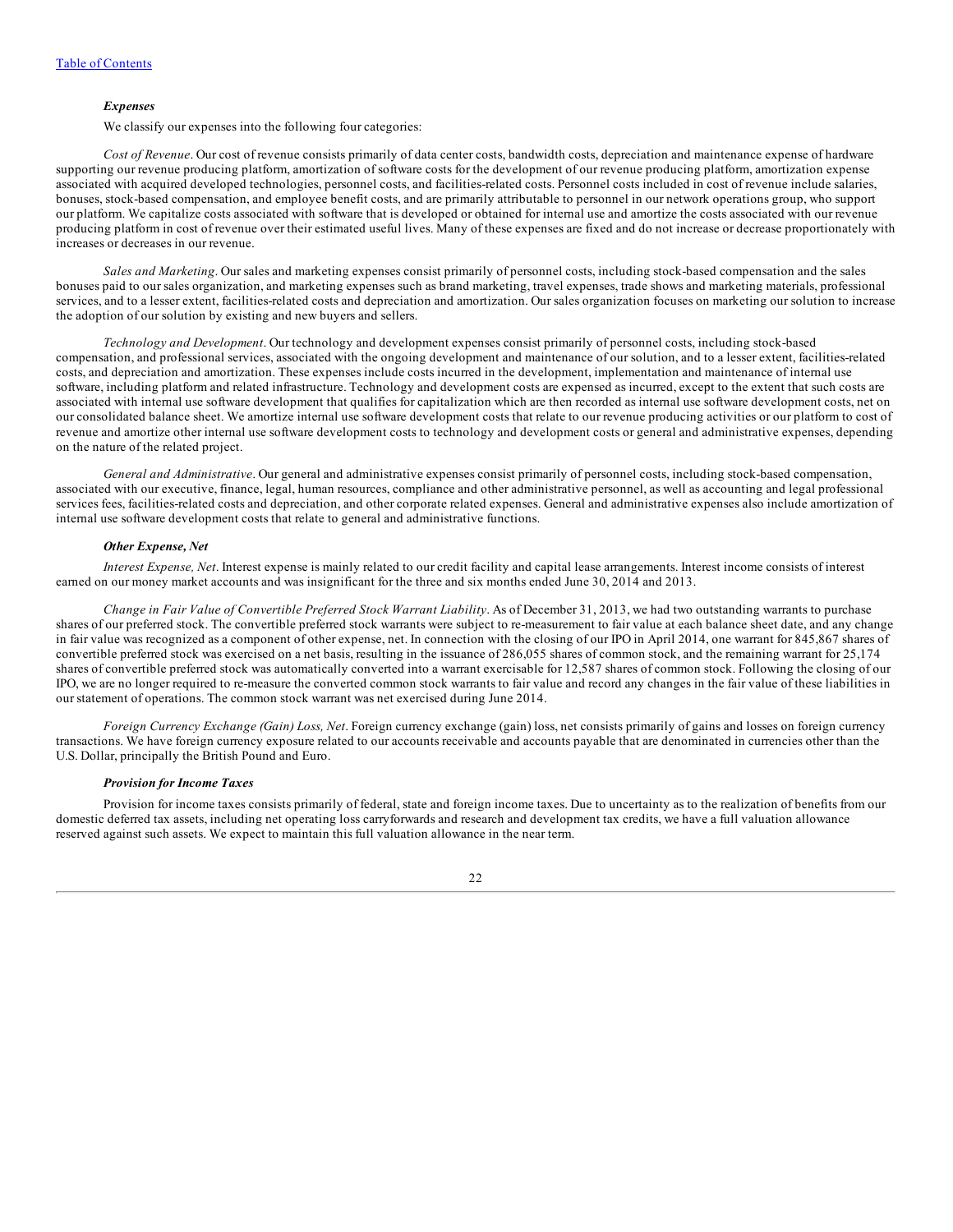# Table of [Contents](#page-1-0)

# **Results of Operations**

The following tables set forth our consolidated results of operations and our consolidated results of operations as a percentage of revenue for the periods presented:

|                                | <b>Three Months Ended</b> |         |               | <b>Six Months Ended</b> |                |          |               |               |
|--------------------------------|---------------------------|---------|---------------|-------------------------|----------------|----------|---------------|---------------|
|                                | June 30, 2014             |         | June 30, 2013 |                         | June 30, 2014  |          |               | June 30, 2013 |
|                                |                           |         |               |                         | (in thousands) |          |               |               |
| Revenue                        | \$                        | 28,283  | \$            | 19,035                  | \$             | 51,298   | <sup>\$</sup> | 35,635        |
| Expenses:                      |                           |         |               |                         |                |          |               |               |
| Costs of revenue $(1)$         |                           | 4,852   |               | 3,594                   |                | 9,312    |               | 7,031         |
| Sales and marketing $(1)$      |                           | 10,296  |               | 6,167                   |                | 19,323   |               | 12,362        |
| Technology and development (1) |                           | 4,598   |               | 5,138                   |                | 9,275    |               | 9,249         |
| General and administrative (1) |                           | 15,653  |               | 5,726                   |                | 26,973   |               | 10,360        |
| Total expenses                 |                           | 35,399  |               | 20,625                  |                | 64,883   |               | 39,002        |
| Loss from operations           |                           | (7,116) |               | (1,590)                 |                | (13,585) |               | (3,367)       |
| Other (income) expense, net    |                           | 2,138   |               | 452                     |                | 1,733    |               | 787           |
| Loss before income taxes       |                           | (9,254) |               | (2,042)                 |                | (15,318) |               | (4,154)       |
| Provision for income taxes     |                           | 112     |               | 63                      |                | 162      |               | 113           |
| Net loss                       |                           | (9,366) | S             | (2,105)                 |                | (15,480) |               | (4,267)       |

(1) Stock-based compensation expense included in our expenses was as follows:

|                            | <b>Three Months Ended</b> |       |               |       | <b>Six Months Ended</b> |       |  |               |
|----------------------------|---------------------------|-------|---------------|-------|-------------------------|-------|--|---------------|
|                            | June 30, 2014             |       | June 30, 2013 |       | June 30, 2014           |       |  | June 30, 2013 |
|                            | (in thousands)            |       |               |       |                         |       |  |               |
| Costs of revenue           | \$                        | 57    |               | 22    | -S                      | 88    |  | 40            |
| Sales and marketing        |                           | 700   |               | 223   |                         | .277  |  | 563           |
| Technology and development |                           | 424   |               | 419   |                         | 727   |  | 787           |
| General and administrative |                           | 5.918 |               | 850   |                         | 7.485 |  | 1.628         |
| Total                      |                           | 7,099 |               | 1,514 |                         | 9,577 |  | 3,018         |

|                             |               | <b>Three Months Ended</b> | <b>Six Months Ended</b> |                |  |  |
|-----------------------------|---------------|---------------------------|-------------------------|----------------|--|--|
|                             | June 30, 2014 | June 30, 2013             | June 30, 2014           | June 30, 2013  |  |  |
| Revenue                     | $100\%$       | $100\%$                   | $100\%$                 | $100\%$        |  |  |
| Cost of revenue             | $17\%$        | 19%                       | $18\%$                  | $20\%$         |  |  |
| Sales and marketing         | $36\%$        | $32\%$                    | $38 \%$                 | $35\%$         |  |  |
| Technology and development  | $16\%$        | 27%                       | $18\%$                  | $26\%$         |  |  |
| General and administrative  | 55 %          | $30\%$                    | 53 %                    | 29%            |  |  |
| Total expenses              | $125 \%$      | $108\%$                   | $126\%$                 | $109\%$        |  |  |
| Loss from operations        | $(25)\%$      | $(8)\%$                   | $(26)\%$                | (9)%           |  |  |
| Other (income) expense, net | $8\%$         | $2\%$                     | $3\%$                   | $2\%$          |  |  |
| Loss before income taxes    | $(33)\%$      | (11)%                     | $(30)\%$                | $(12)\%$       |  |  |
| Provision for income taxes  | $-$ %         | $-\frac{9}{6}$            | $-$ %                   | $-\frac{9}{6}$ |  |  |
| Net loss                    | (33)%         | (11)%                     | (30)%                   | $(12)\%$       |  |  |

\* Certain figures may not sum due to rounding.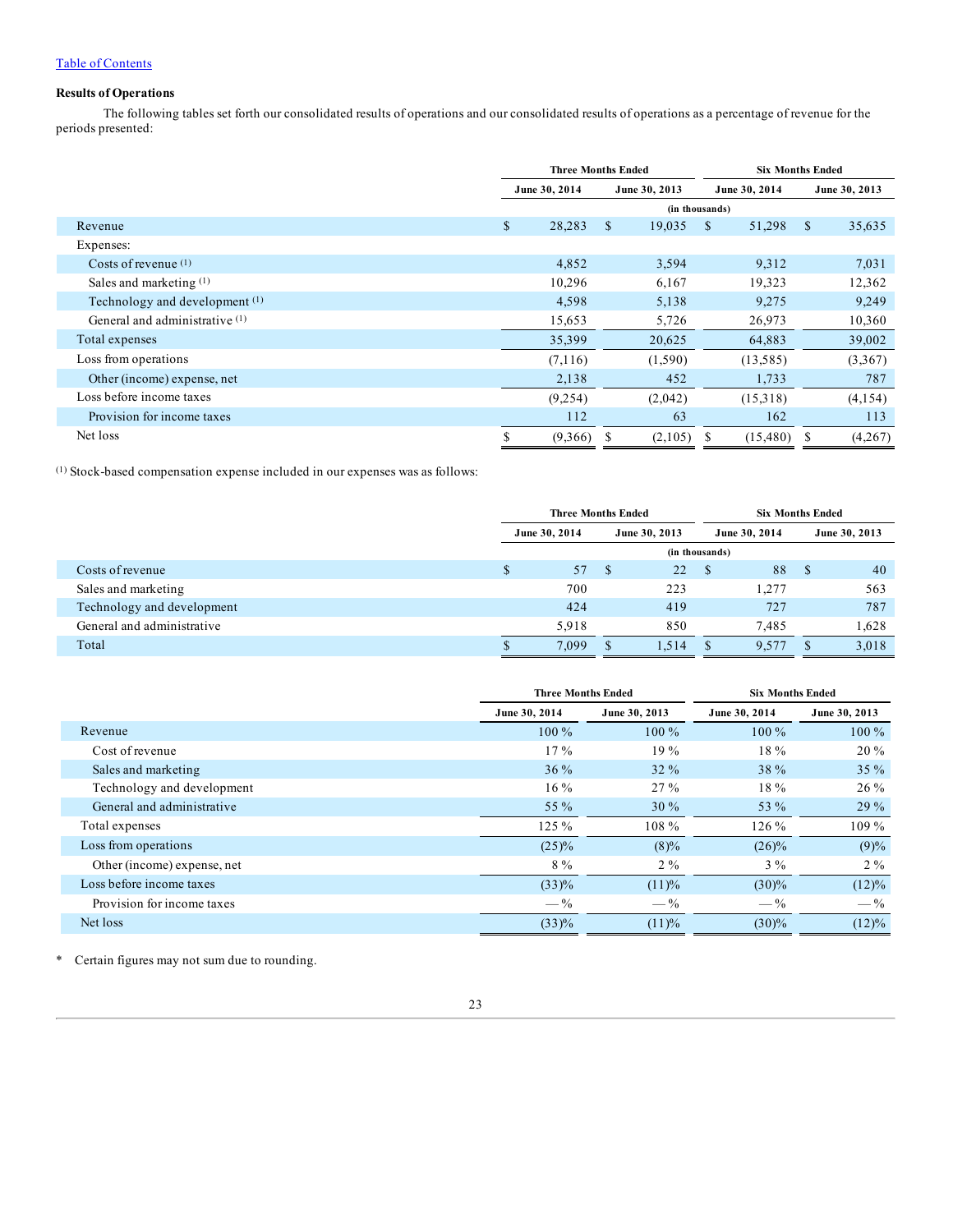#### **Comparison of the Three Months and Six Months Ended June 30, 2014 and 2013**

*Revenue*

|  | <b>Three Months Ended</b>      |                |               | <b>Six Months Ended</b> |        |
|--|--------------------------------|----------------|---------------|-------------------------|--------|
|  | June 30, 2014<br>June 30, 2013 |                | June 30, 2014 | June 30, 2013           |        |
|  |                                | (in thousands) |               |                         |        |
|  | 28,283                         |                | 19.035        | 51,298                  | 35,635 |

Revenue increased \$9.2 million, or 49%, for the three months ended June 30, 2014 compared to the three months ended June 30, 2013. The increase in revenue was due to an increase in the amount of advertising spending on our platform for the three months ended June 30, 2014 compared to the three months ended June 30, 2013. This increase was primarily attributable to an increase of over 50% in average CPM for the three months ended June 30, 2014 compared to the three months ended June 30, 2013, primarily resulting from more targeted buying. The increase in average CPM was partially offset by a decrease in paid impressions for the three months ended June 30, 2014 compared to the three months ended June 30, 2013, primarily resulting from our traffic quality control initiatives put into place during the last several months of 2013 to maintain a high standard of quality advertising inventory and reduce lower quality traffic.

Revenue increased \$15.7 million, or 44%, for the six months ended June 30, 2014 compared to the six months ended June 30, 2013 primarily for the same reasons described above.

We expect revenue to continue to grow on an annual basis. Revenue may be impacted by seasonality, the amounts we pay sellers, and other factors such as changes in the market, our execution of the business, and competition.

#### *Cost of Revenue*

|                  |               | <b>Three Months Ended</b> |  |                                    |               | <b>Six Months Ended</b> |               |  |  |
|------------------|---------------|---------------------------|--|------------------------------------|---------------|-------------------------|---------------|--|--|
|                  | June 30, 2014 |                           |  | June 30, 2013                      | June 30, 2014 |                         | June 30, 2013 |  |  |
|                  |               |                           |  | (in thousands, except percentages) |               |                         |               |  |  |
| Costs of revenue |               | 4.852                     |  | 3.594                              | 9.312         |                         | 7,031         |  |  |
|                  |               | 17%                       |  | 19%                                | 18%           |                         | 20%           |  |  |

Cost of revenue increased by \$1.3 million, or 35%, for the three months ended June 30, 2014 compared to the three months ended June 30, 2013. This increase was primarily due to an increase in data center, hosting, and bandwidth costs of \$0.4 million, an increase in amortization expense of capitalized internal use software of \$0.4 million, and an increase in personnel costs of \$0.2 million. The increases in data center, hosting, and bandwidth costs were primarily attributable to data center locations added subsequent to June 30, 2013 in order to support the increase in the use of our platform and international expansion efforts requiring additional hardware, software, and maintenance expenses. The increase in amortization of capitalized internal use software was due to our continued investment in our revenue producing platform. The increase in personnel costs was primarily driven by increased headcount in order to support our growth. Average headcount attributable to cost of revenue was 40% higher during the three months ended June 30, 2014 compared to the three months ended June 30, 2013.

Cost of revenue increased by \$2.3 million, or 32%, for the six months ended June 30, 2014 compared to the six months ended June 30, 2013. This increase was primarily due to an increase in data center, hosting, and bandwidth costs of \$0.8 million, an increase in amortization expense of capitalized internal use software of \$0.7 million, and an increase in personnel costs of \$0.4 million. The increases in data center, hosting, and bandwidth costs and the increase in amortization of capitalized internal use software were primarily for the same reasons described above. The amortization of capitalized internal use software reflected in cost of revenue was \$1.8 million and \$1.1 million for the six months ended June 30, 2014 and 2013, respectively. The increase in personnel costs was primarily due to increased headcount in order to support our growth. Average headcount attributable to cost of revenue was 46% higher during the six months ended June 30, 2014 compared to the six months ended June 30, 2013.

We expect cost of revenue to increase in absolute dollars in future periods as we continue to invest additional capital into our data centers, hire additional personnel to continue to build and maintain our systems, and invest in our technology. As a percentage of revenue, cost of revenue may fluctuate based on revenue levels and the timing of these investments.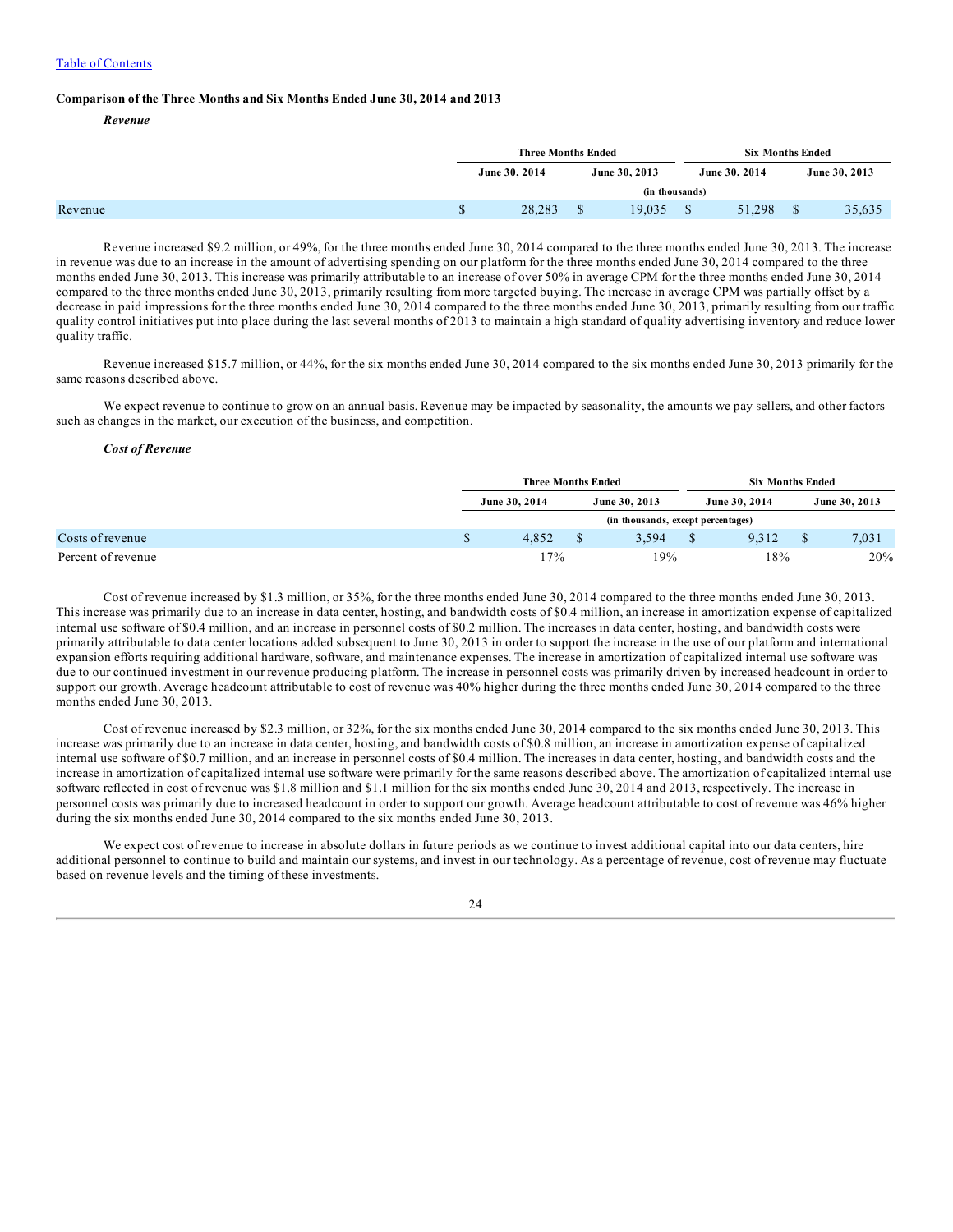### *Sales and Marketing*

|                     | <b>Three Months Ended</b>          |  |               |  |               | <b>Six Months Ended</b> |               |  |  |
|---------------------|------------------------------------|--|---------------|--|---------------|-------------------------|---------------|--|--|
|                     | June 30, 2014                      |  | June 30, 2013 |  | June 30, 2014 |                         | June 30, 2013 |  |  |
|                     | (in thousands, except percentages) |  |               |  |               |                         |               |  |  |
| Sales and marketing | 10.296                             |  | 6.167         |  | 19.323        |                         | 12,362        |  |  |
| Percent of revenue  | 36%                                |  | 32%           |  | 38%           |                         | 35%           |  |  |

Sales and marketing expense increased by \$4.1 million, or 67.0%, for the three months ended June 30, 2014 compared to the three months ended June 30, 2013. This increase was primarily due to an increase in personnel costs of \$3.2 million. The increase in personnel costs was primarily due to an increase in average sales and marketing headcount of 49% for the three months ended June 30, 2014 compared to the three months ended June 30, 2013. Our sales and marketing headcount increased in order to support our sales efforts and continue to develop and maintain relationships with buyers and sellers, as well as to provide information to the market with respect to our solution.

Sales and marketing expense increased by \$7.0 million, or 56%, for the six months ended June 30, 2014 compared to the six months ended June 30, 2013. This increase was primarily due to an increase in personnel costs of \$5.6 million. The increase in personnel costs was primarily due to an increase in average sales and marketing headcount of 43% for the six months ended June 30, 2014 compared to the six months ended June 30, 2013. Our sales and marketing headcount increased primarily for the same reasons described above.

Overall sales and marketing expenses increased due to our continued focus on marketing our platform and solution to increase the adoption of our platform and our solution by existing and new buyers and sellers, and to establish a presence in international markets.

We expect sales and marketing expenses to increase in absolute dollars in future periods as we continue to invest in our business, including expanding our domestic and international business. Sales and marketing expense as a percentage of revenue may fluctuate from period to period based on revenue levels, the timing of our investments, and the seasonality in our industry and business.

### *Technology and Development*

|                            | <b>Three Months Ended</b>          |  |               |  |               | <b>Six Months Ended</b> |               |  |  |
|----------------------------|------------------------------------|--|---------------|--|---------------|-------------------------|---------------|--|--|
|                            | June 30, 2014                      |  | June 30, 2013 |  | June 30, 2014 |                         | June 30, 2013 |  |  |
|                            | (in thousands, except percentages) |  |               |  |               |                         |               |  |  |
| Technology and development | 4.598                              |  | 5.138         |  | 9.275         |                         | 9.249         |  |  |
| Percent of revenue         | 16%                                |  | 27%           |  | 18%           |                         | 26%           |  |  |

Technology and development expense decreased by \$0.5 million, or 11%, for the three months ended June 30, 2014 compared to the three months ended June 30, 2013. This decrease was primarily due to an increase in personnel costs being capitalized into internal use software development which reduced the expense for the period, partially offset by an increase in headcount, which reflects our continued hiring of engineers to maintain and support our technology and development efforts. Average technology and development headcount increased by 30% for the three months ended June 30, 2014 compared to the three months ended June 30, 2013.

Technology and development expense remained largely unchanged for the six months ended June 30, 2014 compared to the six months ended June 30, 2013. Personnel costs increased, but were offset by an increase in costs being capitalized into internal use software development. The increase in personnel costs and the increase in personnel costs being capitalized into internal use software development were primarily for the same reasons described above. Average technology and development headcount increased by 31% for the six months ended June 30, 2014 compared to the six months ended June 30, 2013.

We expect technology and development expense to increase in absolute dollars in future periods as we continue to invest in our engineering and technology teams to support our technology and development efforts; however, the timing and amount of our capitalized development and enhancement projects may affect the amount of development costs expensed in any given period. Technology and development expense as a percentage of revenue may fluctuate from period to period based on revenue levels, the timing of these investments, and the timing and the rate of the amortization of capitalized projects.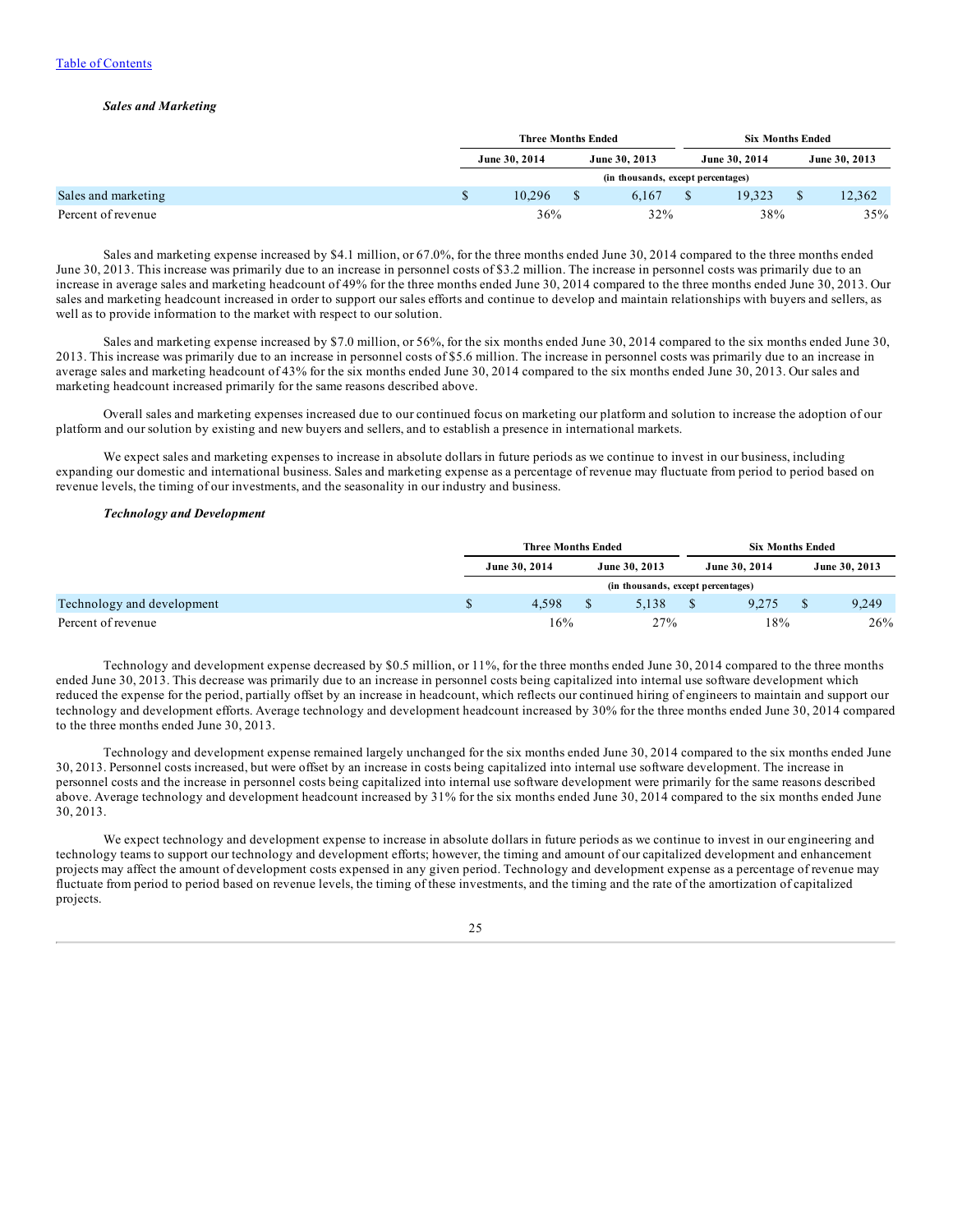#### *General and Administrative*

|                            | <b>Three Months Ended</b> |  |                                    |               | <b>Six Months Ended</b> |               |  |  |
|----------------------------|---------------------------|--|------------------------------------|---------------|-------------------------|---------------|--|--|
|                            | June 30, 2014             |  | June 30, 2013                      | June 30, 2014 |                         | June 30, 2013 |  |  |
|                            |                           |  | (in thousands, except percentages) |               |                         |               |  |  |
| General and administrative | 15.653                    |  | 5.726                              | 26,973        |                         | 10,360        |  |  |
| Percent of revenue         | 55%                       |  | 30%                                | 53%           |                         | 29%           |  |  |

General and administrative expense increased by \$9.9 million, or 173%, for the three months ended June 30, 2014 compared to the three months ended June 30, 2013. This increase was primarily due to an increase in personnel costs of \$7.8 million and an increase in professional services fees of \$1.2 million. The increase in personnel costs included an increase in stock-based compensation of \$5.1 million, primarily associated with equity awards granted during the six months ended June 30, 2014, and to a lesser extent, increased headcount to support our growth and transition to a public company. Average general and administrative headcount increased by 77% from June 30, 2013 to June 30, 2014. The increase in third-party professional services fees was related to an increase in the use, as well as a change in the timing of use during the year, of third-party accounting, audit, tax and legal services as we continued to invest in our infrastructure, processes and controls to support our growth and our operation as a public company.

General and administrative expense increased by \$16.6 million, or 160%, for the six months ended June 30, 2014 compared to the six months ended June 30, 2013. This increase was primarily due to an increase in personnel costs of \$11.5 million and an increase in professional services fees of \$3.5 million. The increase in personnel costs was primarily due to an increase in stock-based compensation of \$5.9 million, and increased headcount. Increases in stockbased compensation expense, headcount and third-party professional services fees were for the same reasons as described above. Average general and administrative headcount increased by 86% from June 30, 2013 to June 30, 2014.

We expect general and administrative expense to increase in absolute dollars as we continue to invest in corporate infrastructure to support our growth and our operation as a public company, including professional services fees, insurance premiums and compliance costs associated with operating as a public company.

## *Other Expense, Net*

|                                                                         | <b>Three Months Ended</b> |               |                 | <b>Six Months Ended</b> |  |               |  |               |
|-------------------------------------------------------------------------|---------------------------|---------------|-----------------|-------------------------|--|---------------|--|---------------|
|                                                                         |                           | June 30, 2014 |                 | June 30, 2013           |  | June 30, 2014 |  | June 30, 2013 |
|                                                                         |                           |               | (in thousands.) |                         |  |               |  |               |
| Interest expense, net                                                   | S                         | 14            |                 | 69                      |  | 71            |  | 160           |
| Change in fair value of convertible preferred stock warrant liabilities |                           | 1.742         |                 | 428                     |  | 732           |  | 977           |
| Foreign exchange (gain) loss, net                                       |                           | 382           |                 | (45)                    |  | 930           |  | (350)         |
| Total other (income) expense, net                                       | J.                        | 2.138         |                 | 452                     |  | .733          |  | 787           |

The increase in other expense, net of \$1.7 million during the three months ended June 30, 2014 compared to the three months ended June 30, 2013 was primarily related to the increase in the fair value of pre-IPO convertible preferred stock warrant liabilities, and to a lesser extent, an increase in losses of \$0.4 million on foreign currency transactions. The fair value of our pre-IPO convertible preferred stock warrant liabilities increased to \$6.2 million through the closing of our IPO on April 7, 2014 from \$4.4 million at March 31, 2014 driven by an increase in the fair value of the Company's common stock between these dates. In connection with our IPO in April 2014, one warrant was exercised on a net basis and the remaining preferred stock warrant was automatically converted into a warrant exercisable for common stock. Following the closing of our IPO, we were no longer required to re-measure the converted common stock warrants to fair value and record any changes in the fair value of these liabilities in our statement of operations. The common stock warrant was net exercised during June 2014. The increase in losses on foreign currency transactions mainly related to increased volume of foreign denominated transactions and fluctuations in the British Pound in relation to the U.S. Dollar from April 1, 2014 to June 30, 2014 as compared to fluctuations from April 1, 2013 to June 30, 2013.

The increase in other expense, net of \$0.9 million, during the six months ended June 30, 2014 compared to the six months ended June 30, 2013 primarily relates to an increase in losses of \$1.3 million of foreign currency transactions mainly related to increased volume of foreign denominated transactions and fluctuations in the British Pound in relation to the U.S. Dollar from January 1, 2014 to June 30, 2014 as compared to fluctuations from January 1, 2013 to June 30, 2013.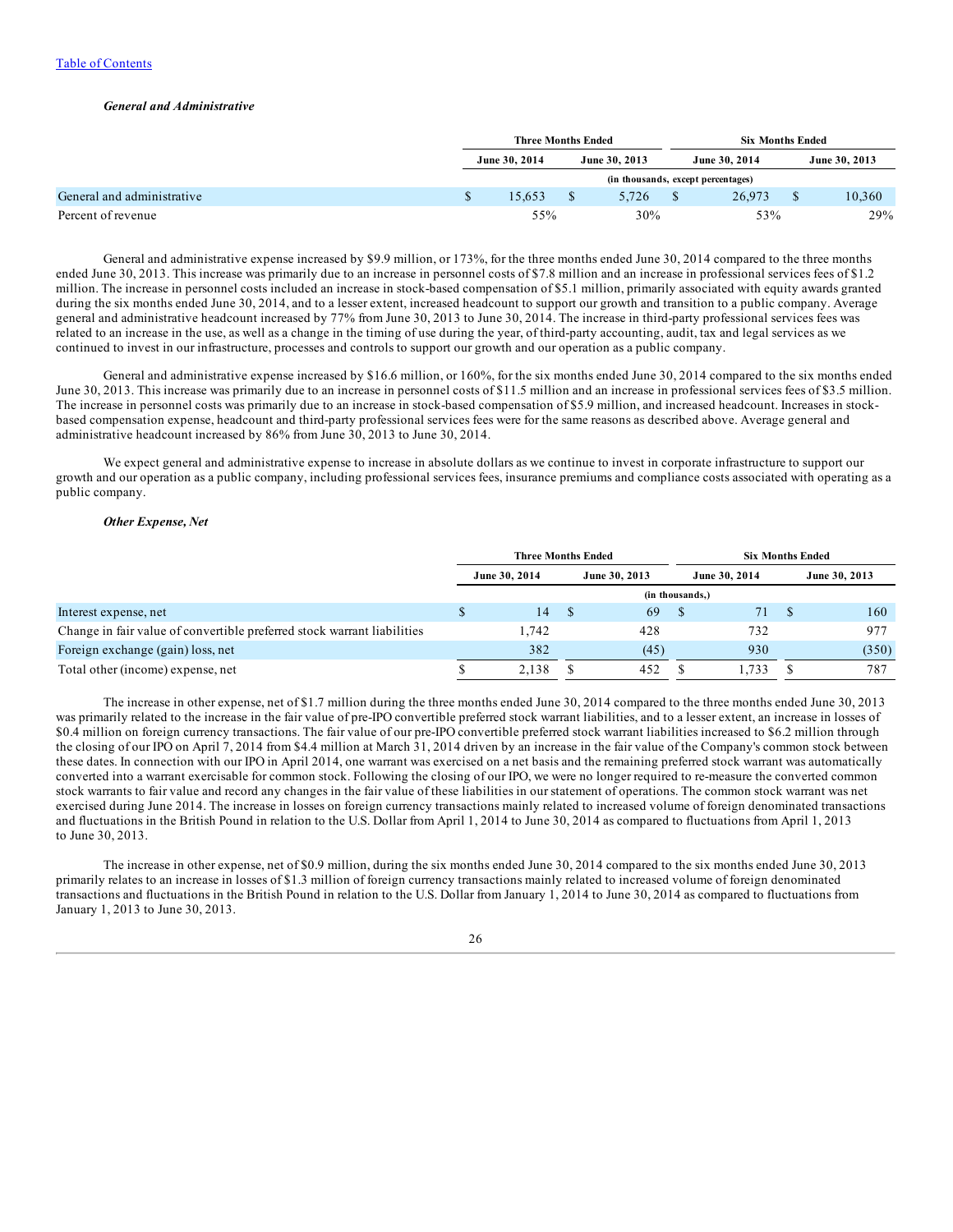### *Provision for Income Taxes*

Our provision for income taxes of \$0.1 million and \$0.1 million for the three months ended June 30, 2014 and 2013, respectively, and \$0.2 million and \$0.1 million for the six months ended June 30, 2014 and 2013, respectively, primarily relates to taxes due in foreign jurisdictions.

#### **Liquidity and Capital Resources**

From our incorporation in April 2007 until our IPO, we financed our operations and capital expenditures primarily through private sales of convertible preferred stock, our use of our credit facilities, and cash generated from operations. Between 2007 and 2010, we raised \$52.6 million from the sale of preferred stock. On April 7, 2014, we completed our IPO, whereby 6,432,445 shares of common stock were sold by us (including 1,015,649 shares sold pursuant to the underwriters' exercise or their over-allotment option), and 1,354,199 shares of common stock were sold by selling stockholders. We received proceeds from the offering of approximately \$86.2 million after deducting the underwriting discounts and commissions, and offering expenses. We did not receive any proceeds from the sales of shares by the selling stockholders. At June 30, 2014, we had cash and cash equivalents of \$105.7 million and restricted cash of \$1.6 million.

On April 14, 2014, we repaid all of the outstanding debt under the line of credit with Silicon Valley Bank in the amount of \$3.8 million. At June 30, 2014, we had no amounts outstanding under our credit facility with Silicon Valley Bank, and \$40 million was available for additional borrowings.

At our option, loans under the credit facility may bear interest based on either the LIBOR rate or the prime rate plus, in each case, an applicable margin. The applicable margins under the credit facility are (i) 2.00% or 3.50% per annum in the case of LIBOR rate loans, and (ii) 0.00% or 1.50% per annum in the case of prime rate loans (based on Silicon Valley Bank's net exposure to us after giving effect to unrestricted cash held at Silicon Valley Bank and its affiliates plus up to \$3.0 million held at other institutions). In addition, an unused revolver fee in the amount of 0.15% per annum of the average unused portion of the credit facility is payable by us to Silicon Valley Bank monthly in arrears.

Our credit facility restricts our ability to, among other things, sell assets, make changes to the nature of our business, engage in mergers or acquisitions, incur, assume or permit to exist additional indebtedness and guarantees, create or permit to exist liens, pay dividends, make distributions or redeem or repurchase capital stock or make other investments, engage in transactions with affiliates and make payments in respect of subordinated debt.

In addition, in the event that the amount available to be drawn is less than 20% of the maximum line amount of the credit facilities, or if an event of default exists, we are required to satisfy a minimum fixed charge coverage ratio test of 1.10 to 1.00. Currently, we would not satisfy this minimum fixed charge coverage ratio test, which is defined as a ratio of adjusted EBITDA to the sum of interest accrual and principal payments required to be paid during the relevant measurement period. However, we meet the specified excess availability threshold, so we are not currently required to satisfy the fixed charge coverage ratio test. At June 30, 2014, our fixed charge coverage ratio was (3.7) to 1.0.

The credit facility also includes customary representations and warranties, affirmative covenants, and events of default, including events of default upon a change of control and material adverse change (as defined in the credit facility). Following an event of default, Silicon Valley Bank would be entitled to, among other things, accelerate payment of amounts due under the credit facility and exercise all rights of a secured creditor. We were in compliance with the covenants under the credit facility at June 30, 2014.

We believe our existing cash and cash flow from operations, together with the undrawn balance under our credit facility with Silicon Valley Bank, will be sufficient to meet our working capital requirements for at least the next 12 months. However, our liquidity assumptions may prove to be incorrect, and we could utilize our available financial resources sooner than we currently expect. Our future capital requirements and the adequacy of available funds will depend on many factors, including those set forth in the section of this Quarterly Report on Form 10-Q entitled "Risk Factors."

In the future, we may attempt to raise additional capital through the sale of equity securities or through equity-linked or debt financing arrangements. If we raise additional funds by issuing equity or equity-linked securities, the ownership of our existing stockholders will be diluted. If we raise additional financing by the incurrence of indebtedness, we will be subject to increased fixed payment obligations and could also be subject to restrictive covenants, such as limitations on our ability to incur additional debt, and other operating restrictions that could adversely impact our ability to conduct our business. Any future indebtedness we incur may result in terms that could be unfavorable to equity investors.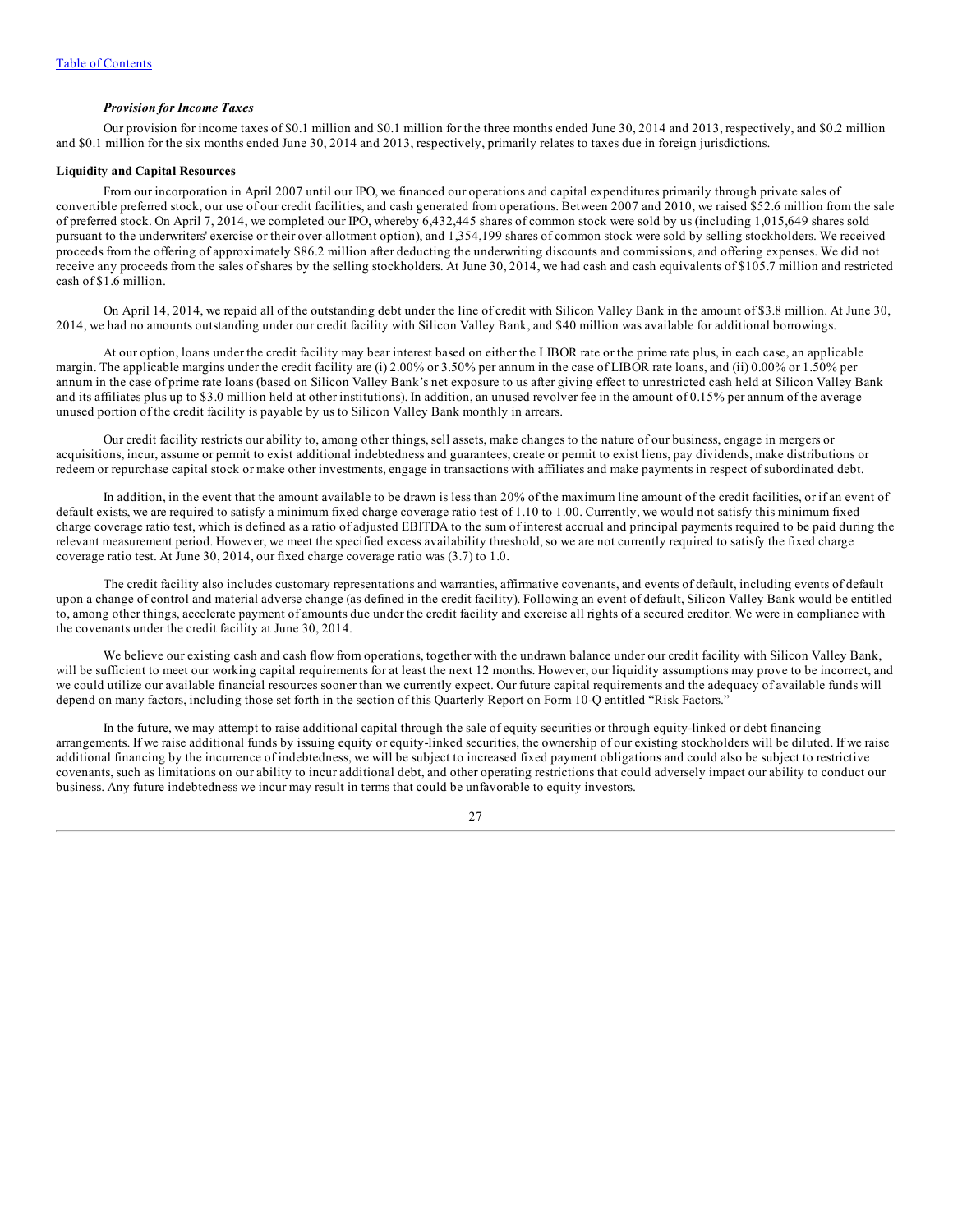There can be no assurances that we will be able to raise additional capital, which would adversely affect our ability to achieve our business objectives. In addition, if our operating performance during the next twelve months is below our expectations, our liquidity and ability to operate our business could be adversely affected.

# *Cash Flows*

The following table summarizes our cash flows for the periods presented:

|                                                       | <b>Six Months Ended</b> |         |     |               |
|-------------------------------------------------------|-------------------------|---------|-----|---------------|
|                                                       | June 30, 2014           |         |     | June 30, 2013 |
|                                                       | (in thousands)          |         |     |               |
| Cash flows provided by operating activities           |                         | 548     | - 8 | 10,193        |
| Cash flows used in investing activities               |                         | (8,869) |     | (4,801)       |
| Cash flows provided by (used in) financing activities |                         | 83,932  |     | (385)         |
| Effects of exchange rates on cash                     |                         | 121     |     | (485)         |
| Increase in cash and cash equivalents                 |                         | 75.732  |     | 4,522         |

# *Operating Activities*

Our cash flows from operating activities is primarily influenced by increases or decreases in collections from buyers and related payments to sellers, as well as our investment in personnel and infrastructure to support the anticipated growth of our business. Cash flows from operating activities has been further affected by changes in our working capital, particularly changes in accounts receivable and accounts payable. The timing of cash receipts from buyers and payments to sellers can significantly impact our cash flows from operating activities for any period presented. We typically collect from buyers in advance of payments to sellers; our collection and payment cycle can vary from period to period depending upon various circumstances, and we typically experience our highest level of cash flows used in operating activities during the first quarter of a given year due to the seasonality in our business, mainly due to cash flows associated with the activity related to the fourth quarter of the previous year. In addition, we expect seasonality to impact cash flows from operating activities on a sequential quarter basis.

For the six months ended June 30, 2014, cash provided by operating activities of \$0.5 million resulted from our net loss of \$15.5 million, offset by non-cash expenses of \$15.7 million and net changes in our working capital of \$0.3 million. The net change in operating working capital was primarily related to a decrease in accounts receivable of approximately \$3.8 million partially offset by a decrease in accounts payable and accrued expenses of approximately \$1.6 million, primarily due to the timing of cash receipts from buyers and the timing of payments to sellers.

For the six months ended June 30, 2013, cash provided by operating activities of \$10.2 million resulted from our net loss of \$4.3 million offset by non-cash expenses of \$8.6 million and net changes in our working capital of \$5.9 million. The net change in working capital was primarily related to an increase in accounts payable and accrued expenses of approximately \$2.4 million, an increase in other liabilities of approximately \$1.8 million and a decrease in accounts receivable of approximately \$2.1 million. The changes in accounts payable and accrued expenses and accounts receivable was primarily due to the timing of cash receipts from buyers and the timing of payments to sellers. The increase in other liabilities was primarily due to increases in deferred rent associated with new office facilities entered into during the six months ended June 30, 2013.

#### *Investing Activities*

Our primary investing activities have consisted of purchases of property and equipment in support of our expanding headcount as a result of our growth, and capital expenditures to develop our internal use software in support of creating and enhancing our technology infrastructure. Purchases of property and equipment may vary from period-to-period due to the timing of the expansion of our operations, the addition of headcount and the development cycles of our internal use software development. As our business grows, we expect our capital expenditures and our investment activity to continue to increase. Cash requirements for our working capital needs, capital expenditures or contractual commitments are expected to increase from 2013 to 2014 as a result of a larger amount of our internally developed software costs as well as slightly higher costs associated with key initiatives.

During the six months ended June 30, 2014, we used \$8.9 million of cash in investing activities, consisting of \$4.5 million in investments in property and equipment and \$4.4 million of investments in our internal use software, net of amounts reflected in accounts payable and accrued expenses at June 30, 2014.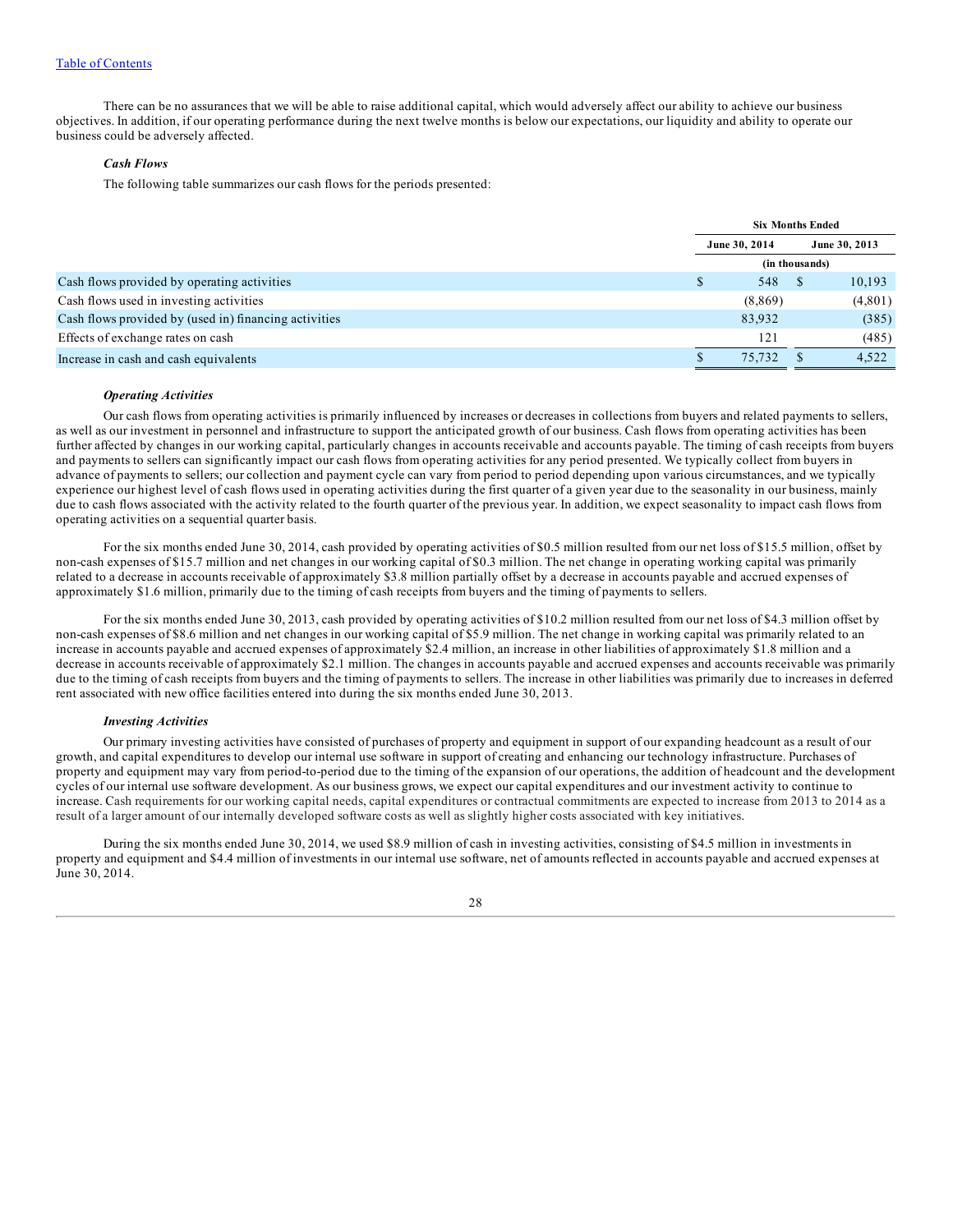During the six months ended June 30, 2013, we used \$4.8 million of cash in investment activities, consisting of \$2.4 million of investments in property and equipment, and net of amounts financed through capital leases, \$1.2 million of investments in our internal use software, and \$1.3 million of cash reclassified to restricted cash in conjunction with our corporate office building lease.

#### *Financing Activities*

Our financing activities consisted primarily of proceeds and expenses from our IPO, borrowings and repayments under our Silicon Valley Bank credit facility, including the equipment loans, and the issuance of shares of common stock upon the exercise of stock options.

For the six months ended June 30, 2014, cash provided by financing activities of \$83.9 million was primarily due to the net proceeds received from our IPO of \$89.7 million, net of underwriting commissions and discounts, and proceeds of \$1.1 million from stock option exercises, offset by the repayment of our Silicon Valley Bank credit facility of \$3.8 million and payments of \$2.9 million for offering costs related to our IPO.

For the six months ended June 30, 2013, cash used in financing activities of \$0.4 million was primarily due to payments of \$0.6 million on our equipment loan and capital lease obligations, partially offset by proceeds of \$0.2 million from stock option exercises.

#### **Off Balance Sheet Arrangements**

We do not have any relationships with other entities or financial partnerships, such as entities often referred to as structured finance or special purpose entities, that have been established for the purpose of facilitating off-balance sheet arrangements or other contractually narrow or limited purposes. We did not have any other off balance sheet arrangements at June 30, 2014 other than operating leases and the indemnification agreements described below.

Prior to the closing of our IPO, the holders of our convertible preferred stock were entitled to dividends when, as, and if declared by our board of directors, and prior and in preference to common stock. Unless declared, dividends were not payable except that cumulative dividends were payable in the event of the sale, liquidation, dissolution, or winding up of the company. No dividends were declared or paid. Immediately upon the closing of the offering, each outstanding share of convertible preferred stock was automatically converted into one-half of a share of our common stock and these holders were no longer be entitled to cumulative dividends.

## **Contractual Obligations and Known Future Cash Requirements**

Our principal commitments consist of leases for our various office facilities, including our corporate headquarters in Los Angeles, California, noncancelable operating lease agreements with data centers that expire at various times through 2019, and facility fee obligations under our outstanding credit facility with Silicon Valley Bank. In certain cases, the terms of the lease agreements provide for rental payments on a graduated basis. Subsequent to December 31, 2013, we entered into new operating leases. Future non-cancelable minimum commitments as of June 30, 2014 relating to these operating leases totaling \$6.4 million are due from July 2014 through May 2019. During the six months ended June 30, 2014, in connection with an office lease, the Company entered into an irrevocable letter of credit in the amount of \$0.7 million.

At December 31, 2013, liabilities for unrecognized tax benefits of \$1.5 million, which are attributable to U.S. income taxes, were not included in our contractual obligations because, due to their nature, there is a high degree of uncertainty regarding the time of future cash outflows and other events that extinguish these liabilities. There were no material changes to our unrecognized tax benefits in the six months ended June 30, 2014, and we do not expect to have any significant changes to unrecognized tax benefits through December 31, 2014.

In the ordinary course of business, we enter into agreements with sellers, buyers and other third parties pursuant to which we agree to indemnify buyers, sellers, vendors, lessors, business partners, lenders, stockholders, and other parties with respect to certain matters, including, but not limited to, losses resulting from claims of intellectual property infringement, damages to property or persons, business losses, or other liabilities. Generally these indemnity and defense obligations relate to our own business operations, obligations, and acts or omissions. However, under some circumstances, we agree to indemnify and defend contract counterparties against losses resulting from their own business operations, obligations, and acts or omissions, or the business operations, obligations, and acts or omissions of third parties. These indemnity provisions generally survive termination or expiration of the agreements in which they appear. In addition, we have entered into indemnification agreements with our directors, executive officers and certain other officers that will require us, among other things, to indemnify them against certain liabilities that may arise by reason of their status or service as directors, officers or employees. No demands have been made upon us to provide indemnification under such agreements and there are no claims that we are aware of that could have a material effect on our condensed consolidated financial statements.

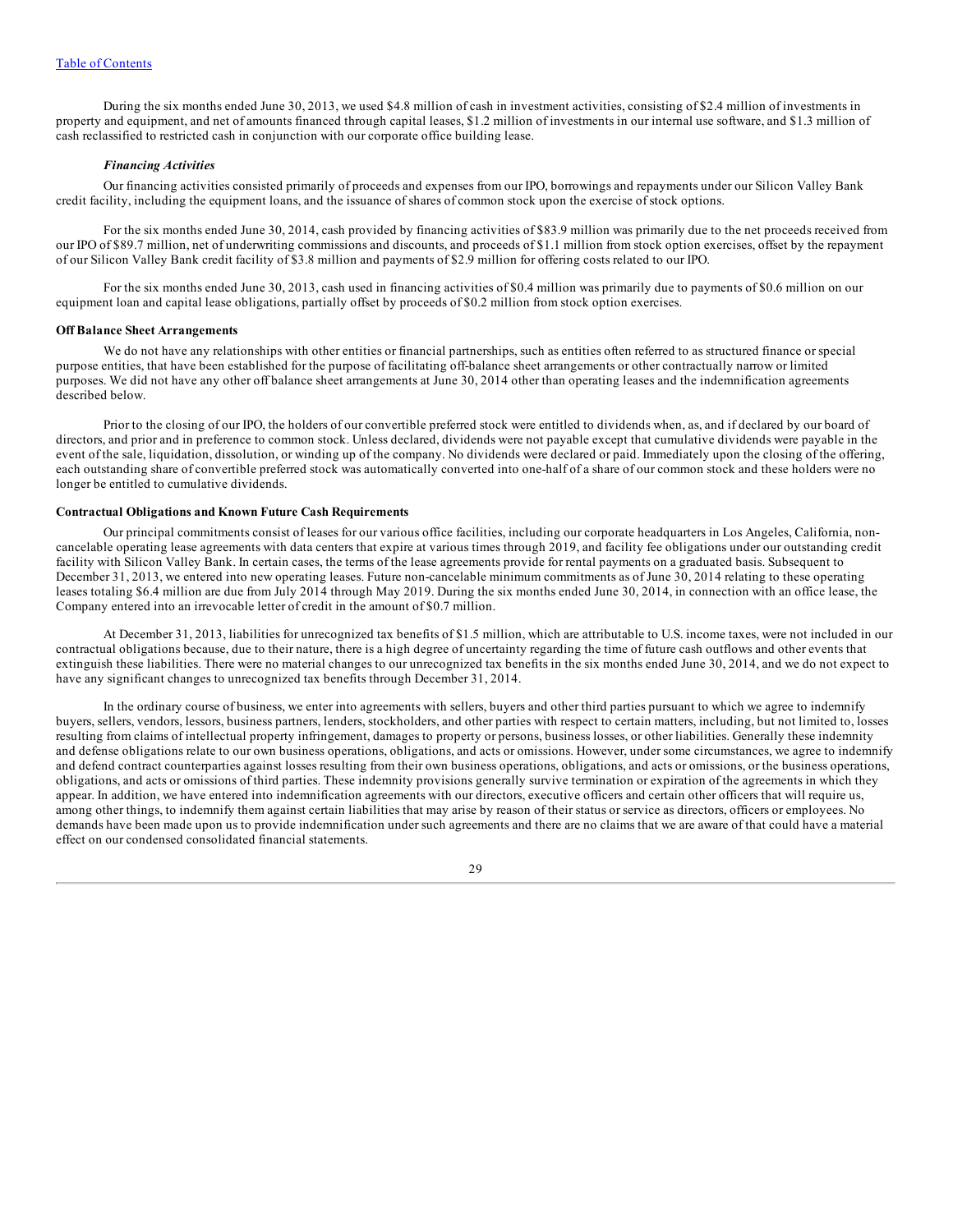#### <span id="page-29-0"></span>**Critical Accounting Policies and Estimates**

Our condensed consolidated financial statements are prepared in accordance with GAAP. The preparation of these condensed consolidated financial statements requires us to make estimates and assumptions that affect the reported amounts of assets, liabilities, revenue, expenses and related disclosures. We evaluate our estimates and assumptions on an ongoing basis. Our estimates are based on historical experience and various other assumptions that we believe to be reasonable under the circumstances. Our actual results could differ from these estimates.

We believe that the assumptions and estimates associated with the evaluation of revenue recognition criteria, including the determination of revenue recognition as net versus gross in our revenue arrangements, internal-use software development costs, the valuation of common stock for periods prior to our IPO, including assumptions used in the valuation models to determine the fair value of stock options and stock-based compensation expense, the valuation of pre-IPO preferred stock warrant liabilities, the assumptions used in the valuation of acquired assets and liabilities in business combinations, and income taxes, including the realization of tax assets and estimates of tax liabilities, have the greatest potential impact on our consolidated financial statements. Therefore, we consider these to be our critical accounting policies and estimates. For further information on all of our significant accounting policies, see the notes to our consolidated financial statements presented in the Company's prospectus filed with the SEC on April 2, 2014 pursuant to Rule 424(b) under the Securities Act of 1933.

## **Recently Issued Accounting Pronouncements**

For information regarding recent accounting pronouncements, refer to Note 1 of *Notes to Condensed Consolidated Financial Statements* included in this Quarterly Report on Form 10-Q.

#### **Item 3. Quantitative and Qualitative Disclosure About Market Risk**

We have operations both within the United States and internationally, and we are exposed to market risks in the ordinary course of our business. These risks include primarily interest rate, foreign exchange and inflation risks.

#### *Interest Rate Fluctuation Risk*

Our cash and cash equivalents consist of cash and money market funds. Our current and non-current term debt and line of credit are at variable interest rates.

The primary objective of our investment activities is to preserve principal while maximizing income without significantly increasing risk. Because our cash and cash equivalents have a relatively short maturity, our portfolio's fair value is relatively insensitive to interest rate changes. We do not believe that an increase or decrease in interest rates of 100 basis points would have a material effect on our operating results or financial condition. In future periods, we will continue to evaluate our investment policy relative to our overall objectives.

#### *Foreign Currency Exchange Risk*

We have foreign currency risks related to our revenue and expenses denominated in currencies other than the U.S. Dollar, principally British Pounds and Euro. The volatility of exchange rates depends on many factors that we cannot forecast with reliable accuracy. We have experienced and will continue to experience fluctuations in our net loss as a result of transaction gains and losses related to translating certain cash balances, trade accounts receivable and payable balances and intercompany balances that are denominated in currencies other than the U.S. Dollar. The effect of an immediate 10% adverse change in foreign exchange rates on foreign-denominated accounts at June 30, 2014, including intercompany balances, would result in a foreign currency loss of approximately \$2.0 million. In the event our non-U.S. Dollar denominated sales and expenses increase, our operating results may be more greatly affected by fluctuations in the exchange rates of the currencies in which we do business. At this time we do not, but we may in the future, enter into derivatives or other financial instruments in an attempt to hedge our foreign currency exchange risk. It is difficult to predict the impact hedging activities would have on our results of operations.

## *Inflation Risk*

We do not believe that inflation has had a material effect on our business, financial condition or results of operations. If our costs were to become subject to significant inflationary pressures, we might not be able to fully offset such higher costs through price increases. Our inability or failure to do so could harm our business, financial condition and results of operations.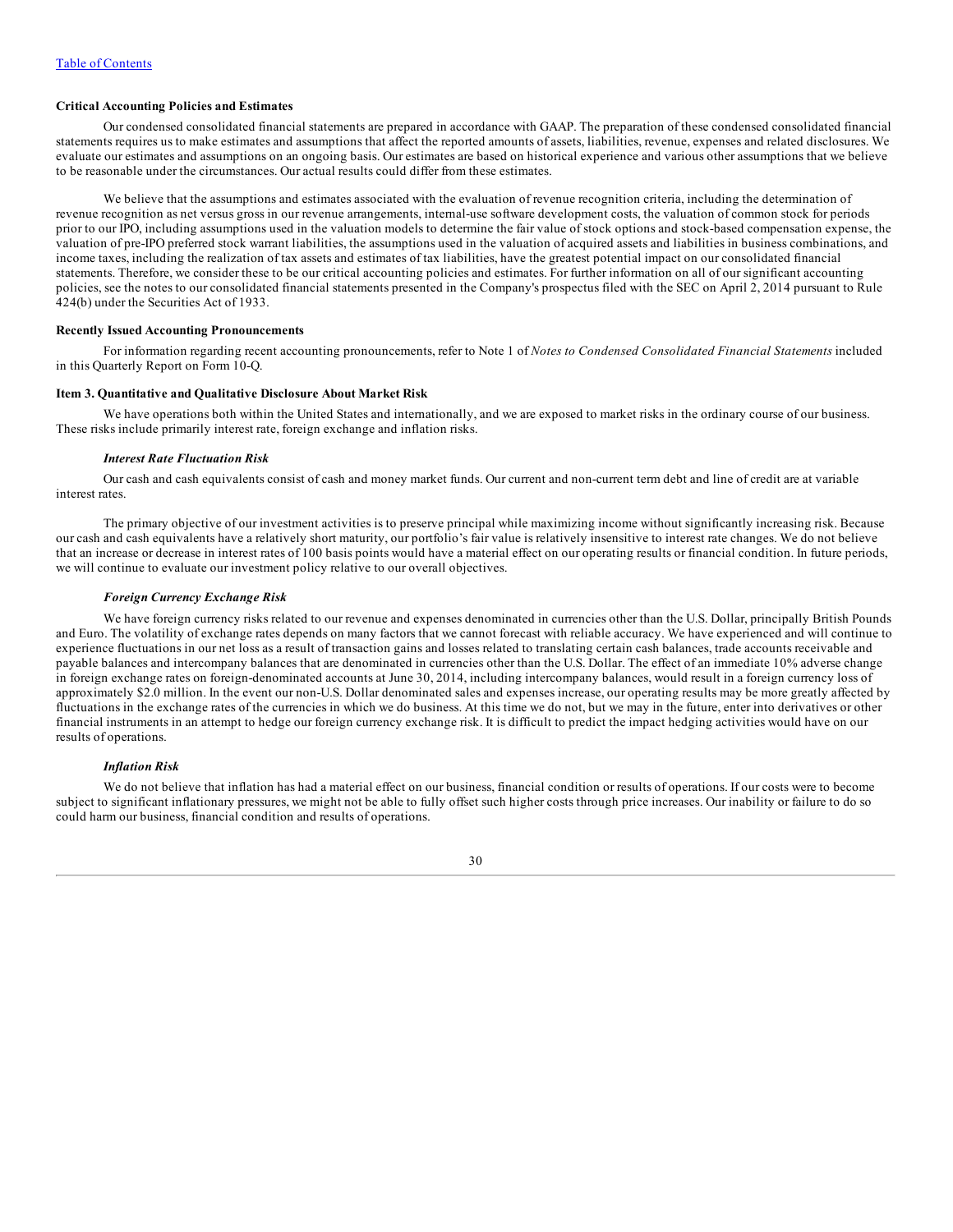### **Item 4. Controls and Procedures**

#### *Evaluation of Disclosure Controls and Procedures*

Our management, with the participation of our Chief Executive Officer and Chief Financial Officer, evaluated the effectiveness of our disclosure controls and procedures as defined in Rule 13a-15(e) under the Securities Exchange Act of 1934, as amended (the "Exchange Act"), as of June 30, 2014. Our disclosure controls and procedures are designed to provide reasonable assurance of achieving their objectives of ensuring that information we are required to disclose in the reports we file or submit under the Exchange Act is accumulated and communicated to our management, including our Chief Executive Officer and Chief Financial Officer, as appropriate to allow timely decisions regarding required disclosures, and is recorded, processed, summarized and reported, within the time periods specified in the SEC's rules and forms. There is no assurance that our disclosure controls and procedures will operate effectively under all circumstances.

As we disclosed in our Registration Statement on Form S-1 in connection with our initial public offering and in our quarterly report on Form 10-Q for the period ending March 31, 2014, we identified certain material weaknesses in our internal control over financial reporting resulting from:

- a historical lack of qualified personnel within our accounting function that possessed an appropriate level of expertise to perform certain functions;
- absence of formalized and documented policies and procedures;
- absence of appropriate review and oversight responsibilities;
- lack of an effective and timely financial close process;
- lack of general information technology controls over financially significant applications, including inadequate segregation of duties; and
- lack of regular evaluations of the effectiveness of internal control over financial reporting.

As described in our Registration Statement on Form S-1 and in our quarterly report on Form 10-Q for the period ending March 31, 2014, and as discussed below, we are taking steps to remediate these material weaknesses in internal control over financial reporting; however, we are not yet able to determine whether the steps we are taking will fully remediate these material weaknesses.

Because of the material weaknesses in our internal control over financial reporting as previously disclosed, our Chief Executive Officer and Chief Financial Officer concluded that, as of June 30, 2014, our disclosure controls and procedures were not effective at the reasonable assurance level. Our management, including our Chief Executive Officer and Chief Financial Officer, has concluded that notwithstanding the material weaknesses in our internal control over financial reporting, the condensed consolidated financial statements in this Quarterly Report fairly present, in all material respects, our financial position, results of operations and cash flows for the periods presented in conformity with U.S. GAAP.

#### *Management's Remediation Ef orts*

As we disclosed in our Registration Statement on Form S-1 and in our quarterly report on Form 10-Q for the period ending March 31, 2014, we commenced measures to remediate the identified material weaknesses during the third quarter of 2013, including:

- building a more experienced accounting and finance organization with expertise to perform specific functions;
- implementing software systems to manage our revenue and expenses and to allow us to budget, undertaking multi-year financial planning and analysis; and
- designing and implementing improved processes and internal controls, including ongoing senior management review.

During the six months ended June 30, 2014, we have taken additional steps to remediate the material weaknesses, including:

- continued implementing our corporate governance framework and adopted a new code of business conduct;
	- substantially formalizing policies and procedures;
	- implementing processes for creating an effective and timely close process by establishing and streamlining defined work flow processes among functional areas, utilizing a detailed daily financial close checklist for accountability, creating balance sheet reconciliation templates for all accounts and providing additional training for accounting and finance personnel;

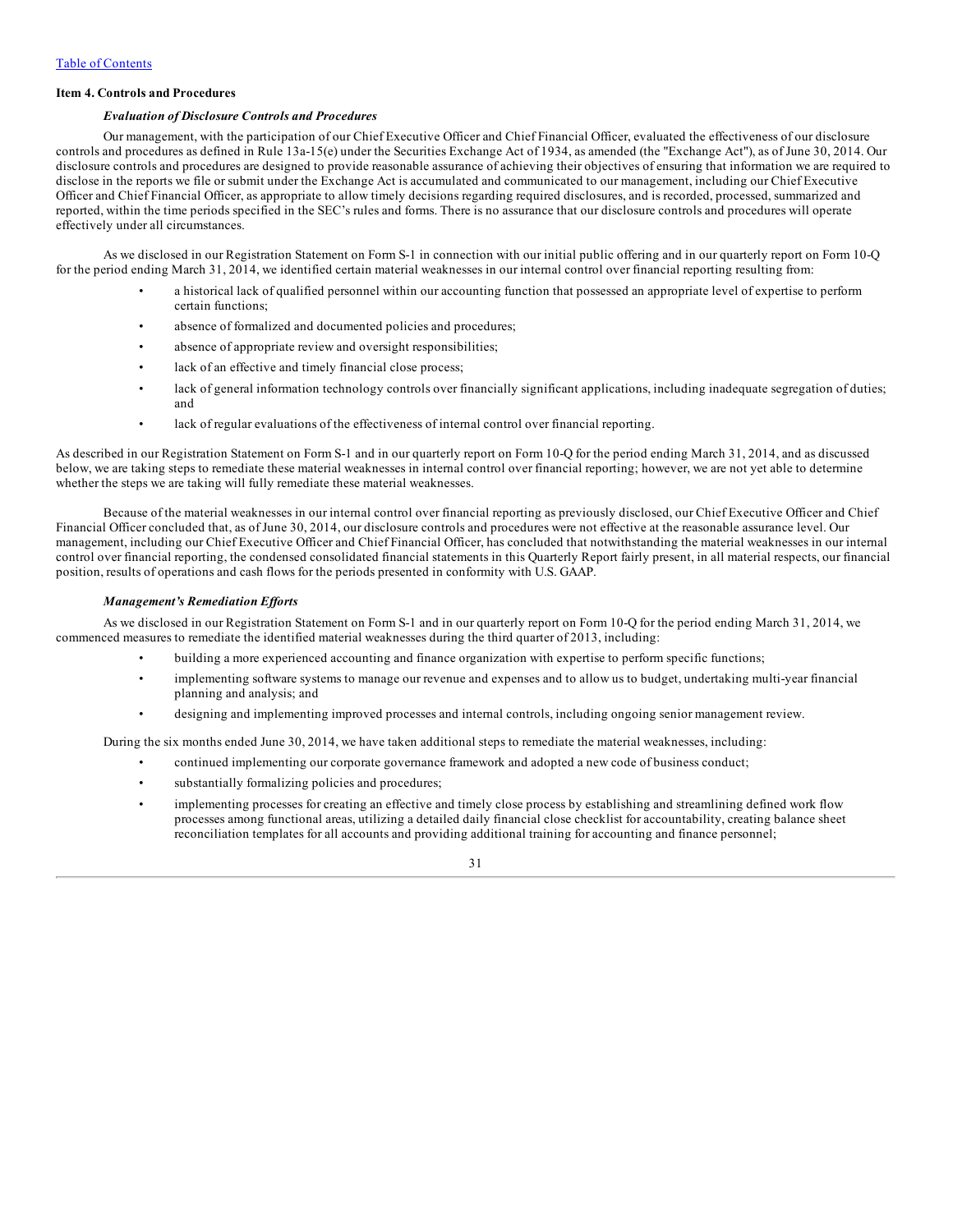- continued implementing general information technology controls over financially significant applications, including controls relating to security, change management, data center operations and segregation of duties; and
- implementing a framework for regular evaluations of the effectiveness of internal control over financial reporting and commencing testing over these internal controls on a periodic basis.

We believe we are making progress toward achieving the effectiveness of our internal controls and disclosure controls. The actions that we are taking are subject to ongoing senior management review, as well as audit committee oversight. We will not be able to conclude whether the steps we are taking will fully remediate these material weaknesses in our internal control over financial reporting until we have completed our remediation efforts and subsequent evaluation of their effectiveness. We may also conclude that additional measures may be required to remediate the material weaknesses in our internal control over financial reporting, which may necessitate additional implementation and evaluation time. We will continue to assess the effectiveness of our internal control over financial reporting and take steps to remediate the known material weaknesses expeditiously.

#### *Changes in Internal Control over Financial Reporting*

We are taking actions to remediate the material weaknesses relating to our internal controls over financial reporting, as described above. Except as otherwise described herein, there was no change in our internal control over financial reporting that occurred during the period covered by this Quarterly Report on Form 10-Q that has materially affected, or is reasonably likely to materially affect, our internal control over financial reporting.

#### *Inherent Limitations on Ef ectiveness of Controls*

Management recognizes that a control system, no matter how well conceived and operated, can provide only reasonable, not absolute, assurance that the objectives of the control system are met. Further, the design of a control system must reflect the fact that there are resource constraints, and the benefits of controls must be considered relative to their costs. Because of the inherent limitations in all control systems, no evaluation of controls can provide absolute assurance that all control issues and instances of fraud or error, if any, have been detected. These inherent limitations include the realities that judgments in decision making can be faulty, and that breakdowns can occur because of a simple error or mistake. Additionally, controls can be circumvented by the individual acts of some persons, by collusion of two or more people or by management override of the controls. The design of any system of controls also is based in part upon certain assumptions about the likelihood of future events, and there can be no assurance that any design will succeed in achieving its stated goals under all potential future conditions; over time, controls may become inadequate because of changes in conditions, or the degree of compliance with policies or procedures may deteriorate. Because of the inherent limitations in a cost-effective control system, misstatements due to error or fraud may occur and not be detected.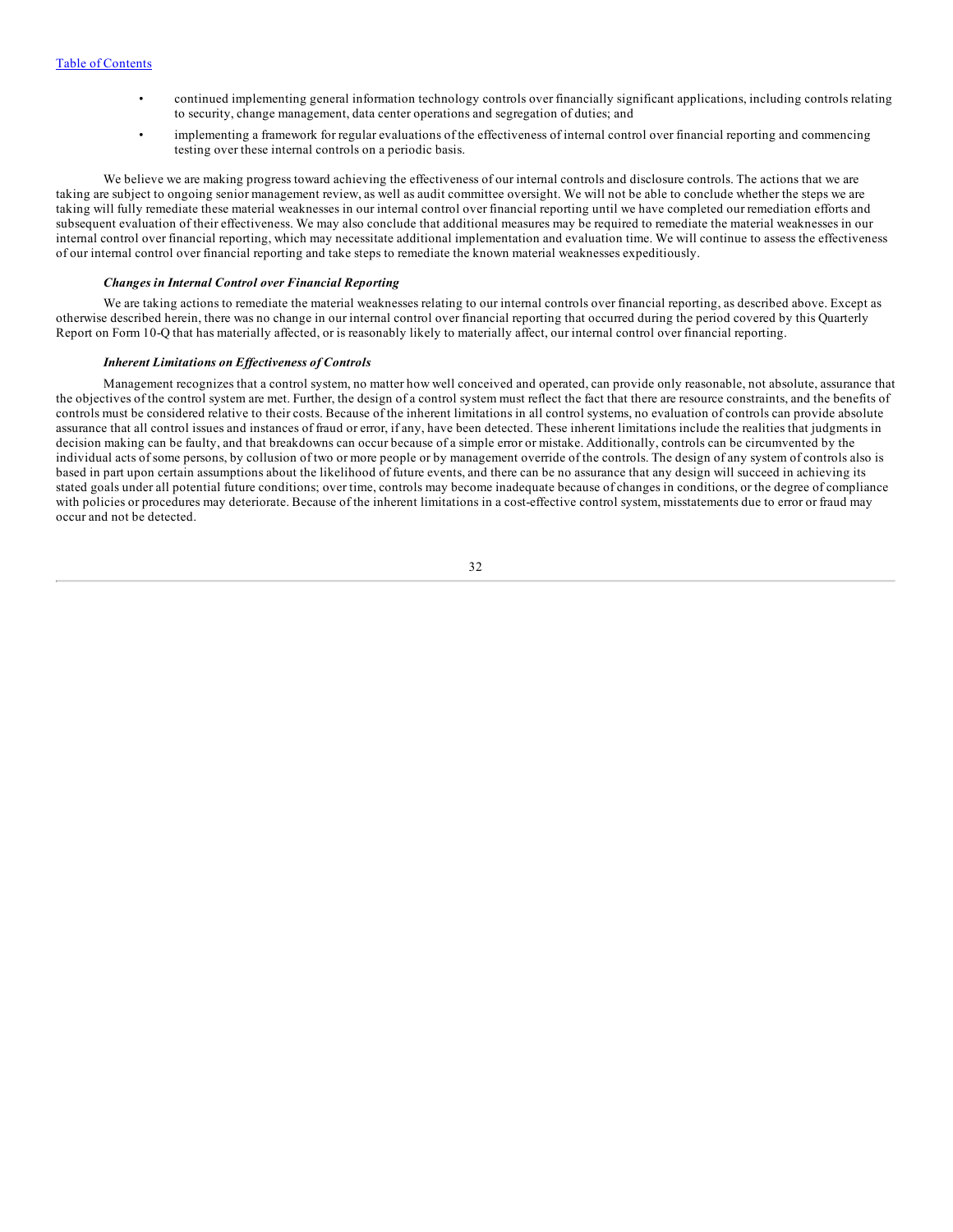## <span id="page-32-0"></span>**PART II. OTHER INFORMATION**

## **Item 1A. Legal Proceedings.**

We and our subsidiaries may from time to time be parties to legal or regulatory proceedings, lawsuits and other claims incident to our business activities and to our status as a public company. Such matters may include, among other things, assertions of contract breach or intellectual property infringement, claims for indemnity arising in the course of our business, regulatory investigations or enforcement proceedings, and claims by persons whose employment has been terminated. Such matters are subject to many uncertainties, and outcomes are not predictable with assurance. Consequently, we are unable to ascertain the ultimate aggregate amount of monetary liability, amounts which may be covered by insurance or recoverable from third parties, or the financial impact with respect to such matters as of June 30, 2014. However, based on our knowledge as of June 30, 2014, we believe that the final resolution of such matters pending at the time of this report, individually and in the aggregate, will not have a material adverse effect upon our consolidated financial position, results of operations or cash flows.

#### **Item 1A. Risk Factors**

Investing in our common stock involves a high degree of risk. These risks include, but are not limited to, those described below, each of which may be relevant to decisions regarding an investment in or ownership of our stock. The occurrence of any of these risks could have a significant adverse effect on our reputation, business, financial condition, results of operations, growth and ability to accomplish our strategic objectives. We have organized the description of these risks into groupings in an effort to enhance readability, but many of the risks interrelate or could be grouped or ordered in other ways, *so no special significance should be attributed to the groupings or order below.*

#### **Risks Relating to Our Business, Growth Prospects and Operating Results**

#### We must grow rapidly to remain a market leader and to accomplish our strategic objectives. If we fail to grow, or fail to manage our growth effectively, the *value of our company may decline.*

The advertising technology market is dynamic, and our success depends upon the continued adoption of advertising automation and our ability to develop innovative new technologies and solutions for the evolving needs of sellers of advertising, including websites, applications and other digital media property owners, and buyers of advertising. We also need to grow significantly and expand the scope of our offering in order to develop the market reach and scale necessary to compete effectively with large competitors. This growth depends to a significant degree upon the quality of our strategic vision and planning. The advertising market is evolving rapidly, and if we make strategic errors, there is a significant risk that we will lose our competitive position and be unable to recover and achieve our objectives. Our ability to grow requires access to, and prudent deployment of, capital for hiring, expansion of physical infrastructure to run our solution, acquisition of companies or technologies, and development and integration of supporting sales, marketing, finance, administrative, and managerial infrastructure. Further, the rapid growth we are pursuing will itself strain the organization and our ability to continue that growth and to maintain the quality of our operations. If we are not able to innovate and grow successfully, the value of the company may be adversely affected.

#### In order to meet our growth objectives, we will need to rely upon our ability to innovate, the continued adoption of our solution by buyers and sellers for higher value advertising inventory, the extension of the reach of our solution into evolving digital media, and growth into new geographic markets.

Historically, lower value display advertising has been the largest portion of the business transacted through our solution. Our growth plans depend upon our ability to innovate, attract buyers and sellers to our solution for purposes of buying and selling higher value inventory, expand the scope of our solution and its use by buyers and sellers utilizing other digital media platforms, including mobile and video, further increase our business in new international markets, and effectively drive the increasing automation in the advertising industry. In order to innovate successfully, we must hire, train, motivate and retain talented engineers in a competitive recruiting environment, and we must deploy them based on the development priorities we establish in light of our view of the future of our industry. In mobile, video, and other emerging digital platforms, there are competitors with a significant head start in terms of technology and buyer or seller relationships. Our business model may not translate well into higher-value advertising due to market resistance or other factors, and we may not be able to innovate quickly or successfully enough to compete effectively on new platforms, or to adapt our solution and infrastructure to international markets.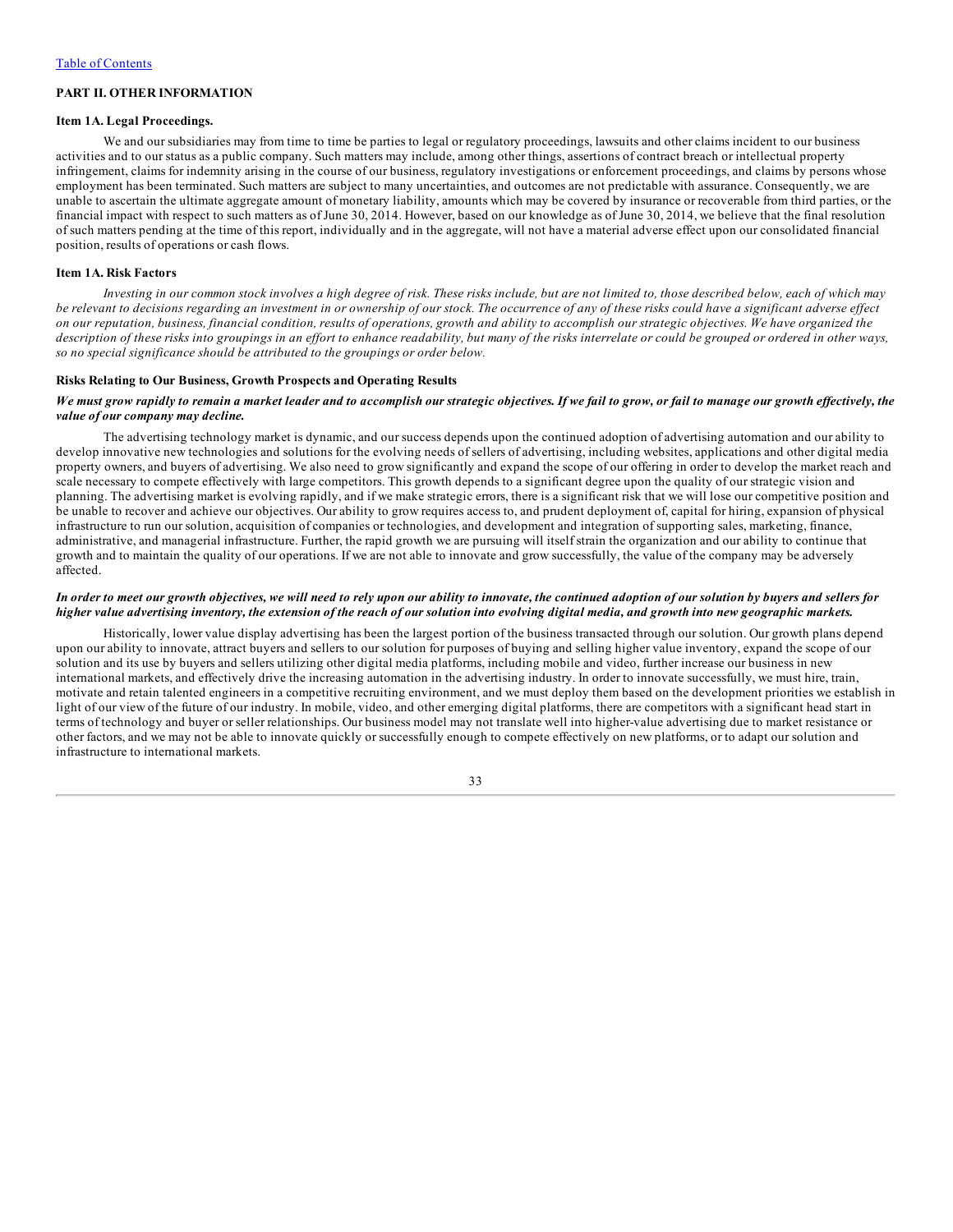## Our technology development efforts may be inefficient or ineffective, which may harm our ability to attract buyers and sellers.

Our future success will depend in part upon our ability to enhance our existing solution, to develop and introduce competing new solutions in a timely manner with features and pricing that meet changing client and market requirements, and to persuade buyers and sellers to adopt our new solutions. New elements of our offering must compete with established competitors and may require significant investment in development and marketing to achieve parity. We schedule and prioritize these development efforts according to a variety of factors, including our perceptions of market trends, client requirements, and resource availability. We face intense competition in the marketplace and are confronted by rapidly changing technology, evolving industry standards and consumer needs and the frequent introduction of new solutions by our competitors that we must adapt and respond to. Our solution is complex and requires a significant investment of time and resources to develop, test, introduce into use, and enhance. These activities can take longer than we expect. We may encounter unanticipated difficulties that require us to re-direct or scale-back our efforts and we may need to modify our plans in response to changes in buyer and seller requirements, market demands, resource availability, regulatory requirements or other factors. If development of our solution becomes significantly more expensive due to changes in regulatory requirements or industry practices, or other factors, we may find ourselves at a disadvantage to larger competitors with more resources to devote to development. These factors place significant demands upon our engineering organization, require complex planning and decision making, and can result in acceleration of some initiatives and delay of others. If we do not manage our development efforts efficiently and effectively, we may fail to produce, or timely produce, solutions that respond appropriately to the needs of buyers and sellers, and competitors may develop offerings that more successfully anticipate market evolution and address market expectations. If our solution is not responsive and competitive, buyers and sellers can be expected to shift their business to competing solutions. Buyers and sellers may also resist adopting our new solutions for various reasons, including reluctance to disrupt existing relationships and business practices or to invest in necessary technological integration.

### We must scale our technology infrastructure to support our growth and transaction volumes. If we fail to do so, we may lose buyers, sellers and revenue *from transactions.*

When a user visits a website or uses an application where our technology is integrated, our technology must process a transaction for that seller and conduct an auction, often among hundreds of buyers and tens of thousands of advertiser brands, within milliseconds. Our technology must scale to process all of the advertising impressions from the collection of all of the visitors of all of the websites and applications offered on our platform combined. Additionally, for each individual advertising impression, our technology must be able to send bid requests to all of the appropriate and available buyers on our platform. It must perform these transactions end-to-end at speeds often faster than the page or application loads for the user. In short, our technology needs to process the combined volume of every website and application and all of the buyers' bidding technologies, which evolve over time, at speeds that are often faster than their capabilities. We must be able to continue to increase the capacity of our platform in order to support substantial increases in the number of buyers and sellers, to support an increasing variety of advertising formats and to maintain a stable service infrastructure and reliable service delivery, all to support the network effect of our solution. If we are unable to effectively increase the scale of our platform to support and manage a substantial increase in the number of transactions, as well as a substantial increase in the amount of data we process, on a cost effective basis, while also maintaining a high level of performance, the quality of our services could decline and our reputation and business could be seriously harmed. In addition, if we are not able to continue processing these transactions at fast enough speeds or if we are unable to support emerging advertising formats or services preferred by advertisers, we may be unable to obtain new buyers or sellers, we may lose existing buyers or sellers or we could lose revenue from failure to process transactions in a timely manner, any of which could cause our revenue to decline. We expect to continue to invest in our platform in order to meet increasing demand. Such investment may negatively affect our profitability and results of operations.

# *We have a history of losses and may not achieve and sustain profitability in the future.*

We incurred net losses of \$15.5 million for the six months ended June 30, 2014, and \$9.2 million, \$2.4 million and \$15.4 million during the years ended December 31, 2013, 2012 and 2011, respectively. As of June 30, 2014, we had an accumulated deficit of \$77.5 million. We may not be able to sustain the revenue growth we have experienced in recent periods, and revenue may decrease due to competitive pressures, maturation of our business or other factors. Our expenses have increased with our revenue growth, primarily due to substantial investments in our business. Our historical revenue growth should not be considered as indicative of our future performance. We expect our expenses to continue to increase substantially in the foreseeable future as we continue to expand our business, including by hiring engineering, sales, marketing and related support employees in existing and new territories, investing in our technology and developing additional digital media platforms, such as mobile and video. Accordingly, we may not be able to achieve or sustain profitability in the future. If our revenue growth declines or our expenses exceed expectations, our financial performance will be adversely affected.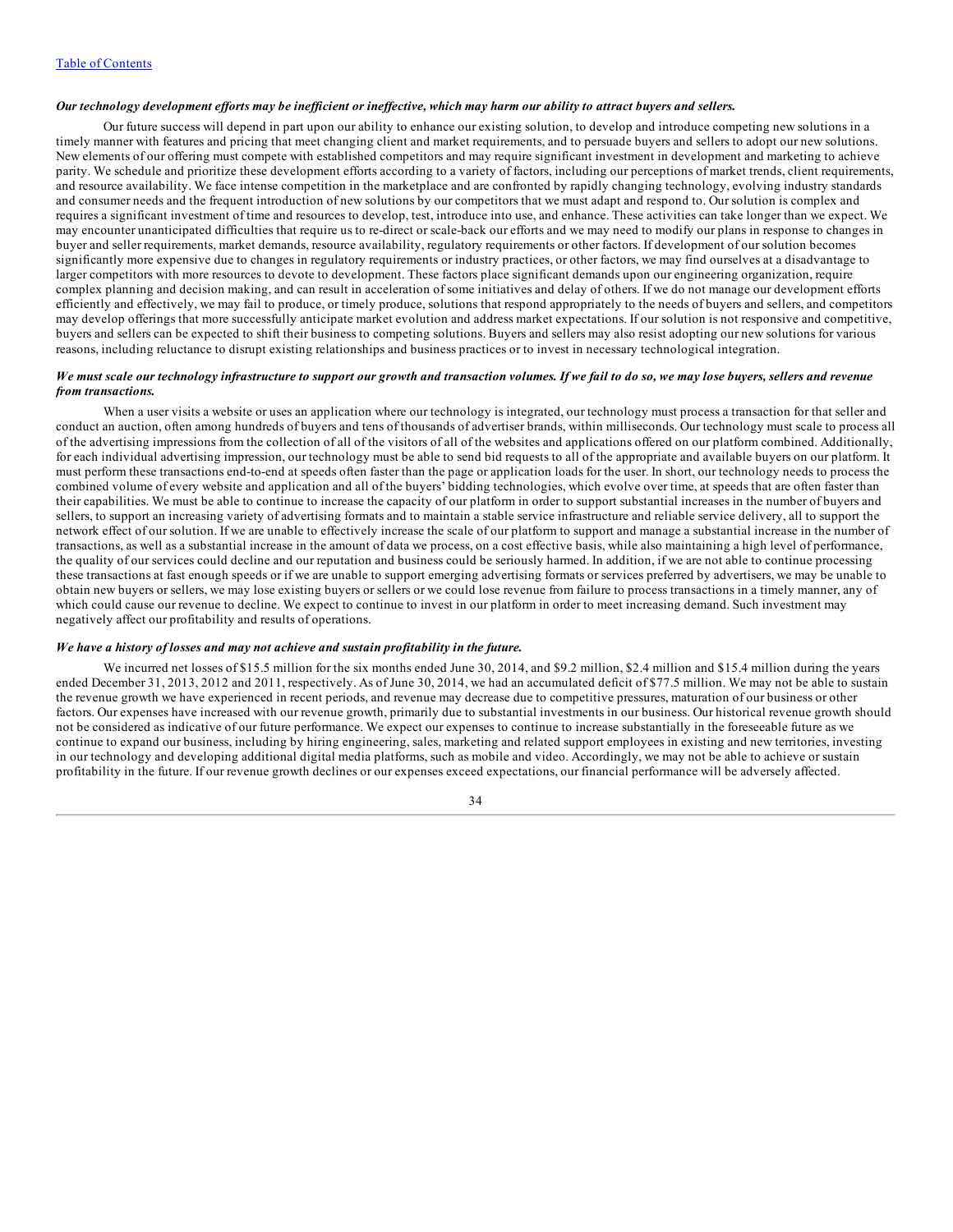### Our limited operating history makes it difficult to evaluate our business and prospects and may increase the risks associated with an investment in our *common stock.*

We were incorporated in 2007 and consequently have only a limited operating history upon which our business and future prospects may be evaluated. We may not be able to sustain the rate of growth we have achieved to date, or even maintain our current revenue levels. We have encountered and will continue to encounter risks and difficulties frequently experienced by growing companies in rapidly evolving industries, including challenges related to recruiting; allocating and making effective use of our limited resources; achieving market acceptance of our existing and future solutions; competing against companies with greater financial and technical resources; integrating, motivating, and retaining qualified employees; developing relationships with buyers and sellers; developing new solutions; and establishing and maintaining our corporate infrastructure, including internal controls relating to our financial and information technology systems. We must improve our current operational infrastructure and technology to support significant growth and to respond to the evolution of our market and competitors' developments. Our business prospects depend in large part on our ability to:

- build and maintain our reputation for innovation and solutions that meet the evolving needs of buyers and sellers;
- distinguish ourselves from the wide variety of solutions available in our industry;
- maintain and expand our relationships with buyers and sellers;
- respond to evolving industry standards and government regulations that impact our business, particularly in the areas of data collection and consumer privacy;
- prevent or otherwise mitigate failures or breaches of security or privacy;
- attract, hire, integrate and retain qualified employees;
- effectively execute upon our international expansion plans;
- maintain our cloud-based technology solution continuously without interruption 24 hours a day, seven days a week; and
- anticipate and respond to varying product life cycles, regularly enhance our existing advertising solutions and introduce new advertising solutions on a timely basis.

There is no assurance that we will meet these and other challenges, and failure to meet one or more of these objectives or otherwise adequately address the risks and difficulties that we face will have an adverse effect on our business and may result in revenue loss and inability to sustain profitability or achieve further growth.

## Our operating results may fluctuate significantly depending upon various factors, which could make our future operating results difficult to predict and *cause our operating results to fall below analysts' and investors' expectations.*

Our operating results are difficult to predict, particularly because we generally do not have long-term arrangements with buyers or sellers. We have from time to time experienced significant variations in revenue and operating results from period to period. Our operating results may continue to fluctuate and be difficult to predict due to a number of factors, including:

- seasonality in demand for digital advertising;
- changes in pricing of advertising inventory or pricing for our solution and our competitors' offerings;
- the addition or loss of buyers or sellers;
- changes in the advertising strategies or budgets or financial condition of advertisers;
- the performance of our technology and the cost, timeliness and results of our technology innovation efforts;
- advertising technology and digital media industry conditions and the overall demand for advertising, or changes and uncertainty in the regulatory environment for us or buyers or sellers, including with respect to privacy regulation;
- the introduction of new technologies or service offerings by our competitors and market acceptance of such technologies or services;
- our level of expenses, including investment required to support our technology development, scale our technology infrastructure and business expansion efforts, including acquisitions, hiring and capital expenditures, or expenses related to litigation;
- the impact of changes in our stock price on valuation of stock-based compensation, warrants or other instruments that are marked to market;
- the effect of our efforts to maintain the quality of transactions on our platform, including the blocking of non-human inventory and traffic, which could cause a reduction in our revenue if there are fewer transactions consummated through our platform even though the overall quality of the transactions may have improved;

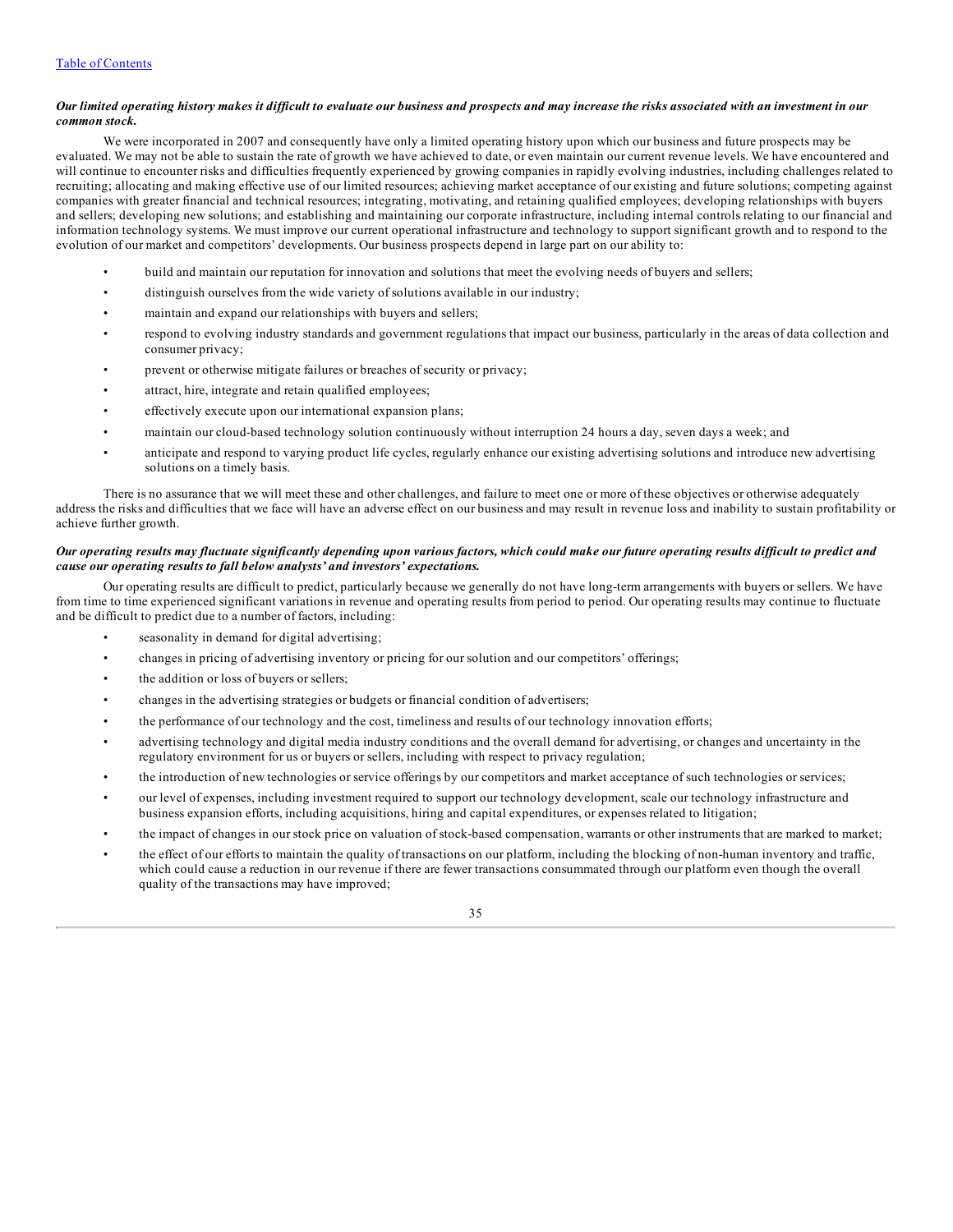- the effectiveness of our financial and information technology infrastructure and controls; and
- changes in accounting policies and principles and the significant judgments and estimates made by management in the application of these policies and principles.

Because significant portions of our expenses are relatively fixed, variation in our quarterly revenue could cause significant variations in operating results and resulting stock price volatility from quarter to quarter. Our business has evolved significantly since our founding, and we expect the business to continue to evolve rapidly. Accordingly, period-to-period comparisons of our historical results of operations are not necessarily meaningful, and historical operating results may not be indicative of future performance. If our revenue or operating results fall below the expectations of investors or securities analysts, or below any guidance we may provide to the market, the price of our common stock could decline substantially.

## Our revenue and operating results are highly dependent on the overall demand for advertising. Factors that affect the amount of advertising spending, such as economic downturns, particularly in the fourth quarter of our fiscal year, can make it difficult to predict our revenue and could adversely affect our *business.*

Our business depends on the overall demand for advertising and on the economic health of our current and prospective sellers and advertisers. If advertisers reduce their overall advertising spending, our revenue and results of operations are directly affected. Many advertisers devote a disproportionate amount of their advertising budgets to the fourth quarter of the calendar year to coincide with increased holiday purchasing, and buyers may spend more in the fourth quarter for budget reasons. As a result, if any events occur to reduce the amount of advertising spending during the fourth quarter, or reduce the amount of inventory available to advertisers during that period, it could have a disproportionate adverse effect on our revenue and operating results for that fiscal year. Economic downturns or instability in political or market conditions generally may cause current or new advertisers to reduce their advertising budgets. Reductions in inventory due to loss of sellers would make our solution less robust and attractive to buyers. Adverse economic conditions and general uncertainty about economic recovery are likely to affect our business prospects. In particular, uncertainty regarding the budget crisis in the United States may cause general business conditions in the United States and elsewhere to deteriorate or become volatile, which could cause advertisers to delay, decrease or cancel purchases of our solution, and expose us to increased credit risk on advertiser orders. Moreover, any changes in the favorable tax treatment of advertising expenses and the deductibility thereof would likely cause a reduction in advertising demand. In addition, concerns over the sovereign debt situation in certain countries in the European Union as well as continued geopolitical turmoil in many parts of the world have and may continue to put pressure on global economic conditions, which could lead to reduced spending on advertising.

## Seasonal fluctuations in digital advertising activity, which may historically have been less apparent due to our historical revenue growth, could adversely *af ect our cash flows and operating results.*

Our managed revenue, revenue, cash flow from operations, operating results and other key operating and financial measures may vary from quarter to quarter due to the seasonal nature of advertiser spending. For example, many advertisers devote a disproportionate amount of their advertising budgets to the fourth quarter of the calendar year to coincide with increased holiday purchasing. Moreover, advertising inventory in the fourth quarter may be more expensive due to increased demand for advertising inventory. Seasonal fluctuations historically have been less apparent due to our historical revenue growth, but if our growth rate declines or seasonal spending becomes more pronounced, seasonality could result in material fluctuations of our revenue, cash flow, operating results and other key operating and financial measures from period to period.

## Our corporate culture has contributed to our success, and if we cannot successfully maintain our culture as we assimilate new employees, we could lose the *innovation, creativity and teamwork fostered by our culture.*

We are undergoing rapid growth, including in our employee headcount. As of June 30, 2014, we had 411 employees. A significant portion of our management team joined us in 2013. We expect that significant additional hiring will be necessary to support our strategic plans, including increased hiring in other countries. We have in the past added significant numbers of employees through acquisitions, and we may continue to do so. This rapid influx of large numbers of people from different business backgrounds may make it difficult for us to maintain our corporate culture. We believe our culture has contributed significantly to our ability to attract and retain talent, to acquire companies and to innovate and grow successfully. If our culture is negatively affected, our ability to support our growth and innovation may diminish.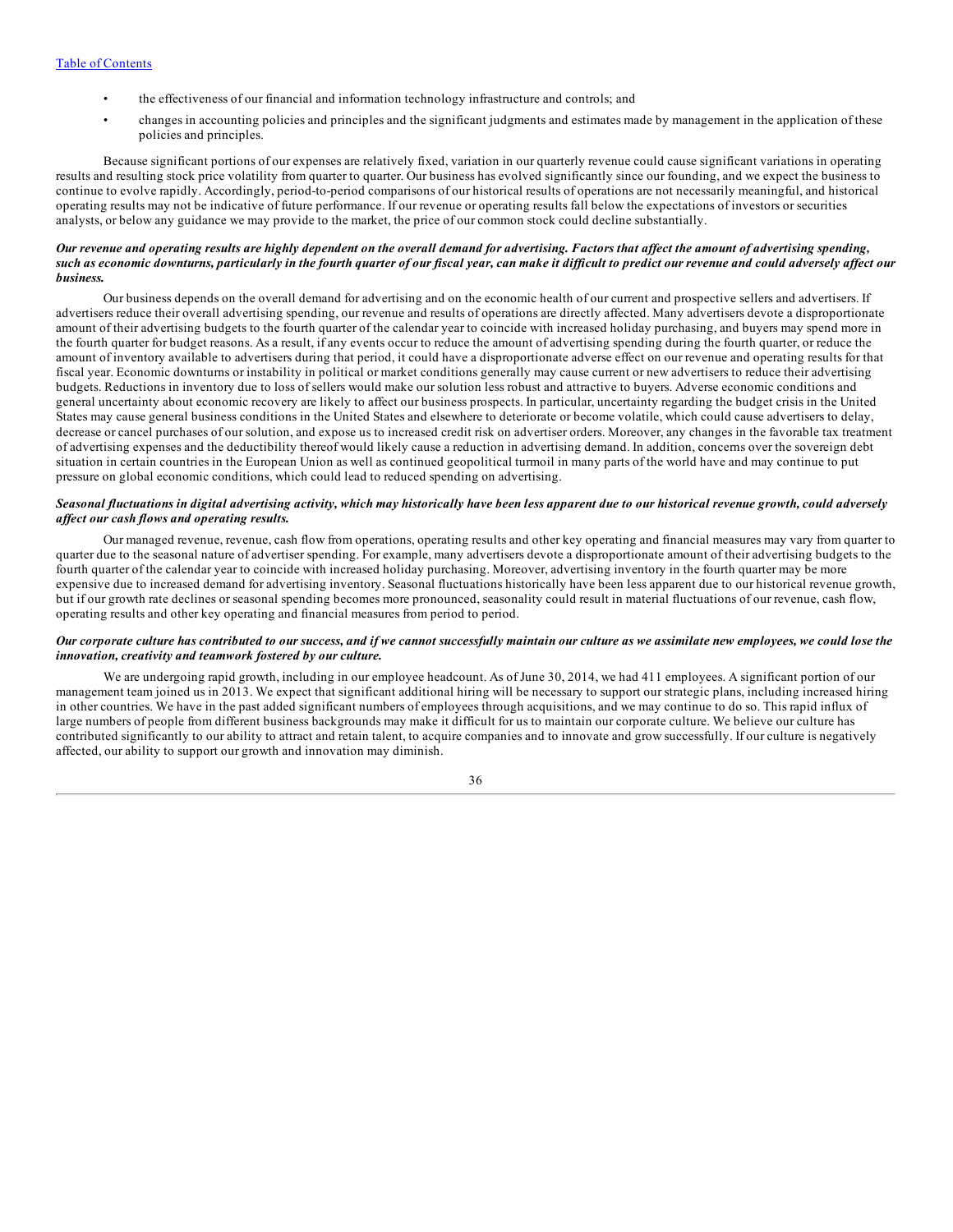## **Risks Related to the Advertising Technology Industry, Market and Competition**

## The digital advertising market is relatively new and dependent on growth in various digital advertising channels. If this market develops more slowly or differently than we expect, our business, growth prospects and financial condition would be adversely affected.

The digital advertising market is relatively new and our solution may not achieve or sustain high levels of demand and market acceptance. While display advertising has been used successfully for many years, marketing via new digital advertising channels, such as mobile and social media and digital video advertising, is not as well established. The future growth of our business could be constrained by the level of acceptance and expansion of emerging digital advertising channels, as well as the continued use and growth of existing channels, such as digital display advertising, in which our capabilities are more established. In addition, as we push for the expansion and adoption of increased automation in the advertising industry, it will be important for the success of any such expansion for personnel at buyers and sellers to adopt our solution in lieu of their traditional use of manual operations for order placement. It is difficult to predict adoption rates, demand for our solution, the future growth rate and size of the digital advertising solutions market or the entry of competitive solutions. Any expansion of the market for digital advertising solutions depends on a number of factors, including the growth of the digital advertising market, the growth of social, mobile and video as advertising channels and the cost, performance and perceived value associated with digital advertising solutions. If demand for digital display advertising and adoption of automation does not continue to grow, or if digital advertising solutions or advertising automation do not achieve widespread adoption, or there is a reduction in demand for digital advertising caused by weakening economic conditions, decreases in corporate spending or otherwise, or if we fail to develop capabilities to meet the needs of buyers and sellers of mobile and video advertising, our competitive position will be weakened and our revenue and results of operations could be harmed.

### We operate in an intensely competitive market that includes companies that have greater financial, technical and marketing resources than we do.

We face intense competition in the marketplace. We are confronted by rapidly changing technology, evolving user needs and the frequent introduction by our competitors of new and enhanced solutions. We compete for advertising spending against competitors, including Google, who, in some cases, are also buyers on our platform. We also compete for supply of advertising inventory against a variety of competitors, including Google. Some of our existing and potential competitors are better established, benefit from greater name recognition, may have offerings and technology that we do not have or that are more evolved and established than ours, and have significantly more financial, technical, sales, and marketing resources than we do. In addition, some competitors, particularly those with a more diversified revenue base and a broader offering, may have greater flexibility than we do to compete aggressively on the basis of price and other contract terms, or to compete with us by including in their product offerings services that we may not provide. Some buyers that use our solution have their own relationships with sellers and can directly connect advertisers with sellers. Our business may suffer to the extent that buyers and sellers purchase and sell advertising inventory directly from one another or through intermediaries other than us. In addition, as a result of solutions introduced by us or our competitors in the rapidly evolving and fluid advertising market, our marketplace will experience disruptions and changes in business models, which may result in our loss of buyers or sellers. New competitors may emerge through acquisitions or through development of disruptive technologies. Strong and evolving competition could lead to a loss of our market share or compel us to reduce our prices and could make it more difficult to grow our business profitably.

We anticipate continued consolidation in the advertising technology industry, increasing the capabilities and competitive posture of larger companies and enabling new competitors to emerge. Many buyers and sellers are large consolidated organizations that may need to acquire other companies in order to grow. Smaller buyers and sellers may need to consolidate in order to compete effectively. There is a finite number of large buyers and sellers in our target markets, and as technology continues to improve and market factors continue to compel investment by others in the business, market saturation may change the competitive landscape in favor of larger competitors with greater scale and broader offerings, including those that can afford to spend more than us to grow more quickly and strengthen their competitive position through innovation, development and acquisitions. Moreover, any consolidation of buyers or sellers may give the resulting enterprises greater bargaining power or result in the loss of buyers and sellers that use our platform, and thus reduce our potential base of buyers and sellers, each of which would lead to erosion of our revenue.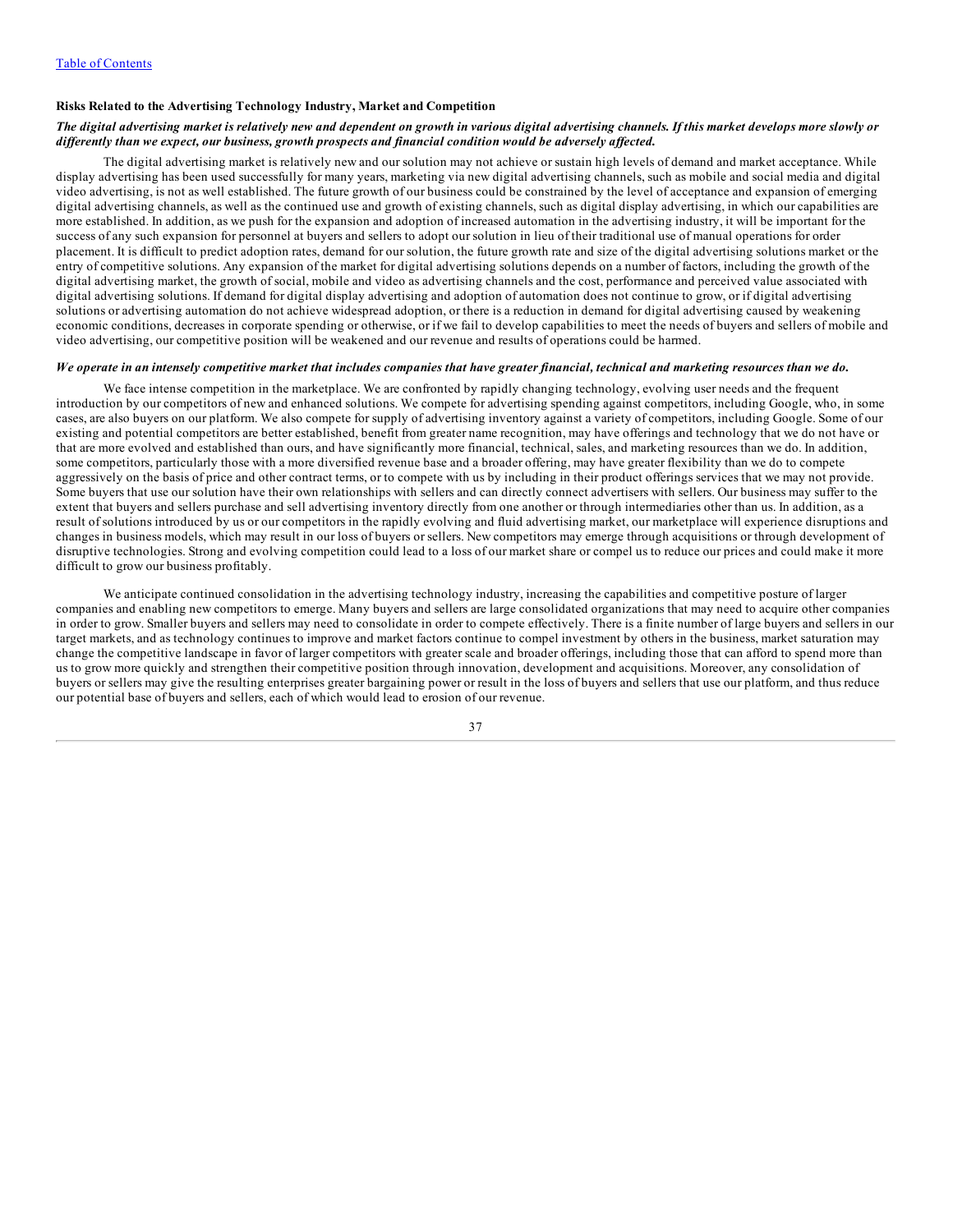### Our business depends on our ability to collect and use data to deliver advertisements, and to disclose data relating to the performance of advertisements. Any limitation imposed on our collection, use or disclosure of this data could significantly diminish the value of our solution and cause us to lose sellers, *buyers and revenue.*

When advertisements are placed through our solution, we are able to collect non-personal information about the placement of the advertisement and the interaction of the device user with the advertisement, such as whether the user visited a landing page. We are also able to collect information about pricing of advertisements, historical clearing prices, bid responses, what types of advertisements are allowed on a particular website, which websites a buyer prefers, what ad formats are available to be served, advertisement size and location, where a user is located, how many advertisements the user has seen, browser or device information and sellers' proprietary data about users. As we collect and aggregate this data provided by trillions of advertising impressions, we analyze it in order to facilitate optimization of the pricing, placement and scheduling of advertisements purchased by buyers across the advertising inventory provided by sellers.

Sellers or Internet users might decide not to allow us to collect some or all of the data we collect or might limit our use of it. For example, a seller might not agree to provide us with data generated by interactions with the content on its applications, or device users might not consent to share their information about device usage. Any limitation on our ability to collect data about user behavior and interaction with content could make it more difficult for us to deliver effective solutions that meet the needs of sellers and advertisers. This, in turn, could hurt our revenue and impair our business.

Although our contracts with sellers generally permit us to aggregate data from advertising placements, sellers in the future may prohibit the collection or use of this data or request that we discontinue using data obtained from their transactions that has already been aggregated with other data. It would be difficult, if not impossible, and costly to comply with these requests. Interruptions, failures or defects in our data collection, mining, analysis and storage systems, as well as privacy concerns and regulatory obligations regarding the collection, use and processing of data, could also limit our ability to aggregate and analyze the data from transactions effected through our solution. Restrictions or limitations on our use of data could reduce the utility and value of our solution, resulting in loss of volume and reduced pricing.

## If the use of "third party cookies" is restricted or otherwise subject to unfavorable regulation, our performance may decline and we may lose advertisers *and revenue.*

We use "cookies," or small text files, to gather data to enable our solution to be more effective. Cookies that we place are generally regarded as "third party cookies" because they are placed on individual browsers when Internet users visit a website owned by a seller, advertiser or other first party that has given us permission to place cookies. These cookies are placed through an Internet browser on an Internet user's computer and correspond with a data set that we keep on our servers. Our cookies record non-personal information, such as when an Internet user views or clicks on an advertisement, where a user is located, how many advertisements the user has seen and browser or device information. We may also receive information from cookies placed by advertisers or other parties who give us permission to use their cookies. We use data from cookies to help buyers decide whether to bid on, and how to price, an opportunity to place an advertisement in a certain location, at a given time, in front of a particular Internet user. Without cookie data, transactions occurring through our solution would be executed with less insight into activity that has taken place through an Internet user's browser, reducing the ability of buyers to make accurate decisions about which inventory to purchase for an advertiser's campaign. This could make placement of advertising through our solution less valuable, with commensurate reduction in pricing. In addition to cookies, we sometimes place pixels on seller websites to track data regarding users' visits to such websites. We may use such information internally to optimize our services, and may provide such data, or analysis based on such data, to buyers or sellers as part of our services. If sellers restrict our ability to place such pixels on their websites, or if the use of such tracking mechanisms is restricted by laws in the future, it may diminish the value of our services.

In addition, in the European Union, or EU, Directive 2009/136/EC, commonly referred to as the "Cookie Directive," directs EU member states to ensure that accessing information on an Internet user's computer, such as through a cookie, is allowed only if the Internet user has given his or her consent. In response, some member states have adopted and implemented, and may continue to adopt and implement, legislation that negatively impacts the use of cookies for digital advertising. Some of these member states, such as the Netherlands, have also considered requiring prior express user consent, as opposed to merely implied consent, to permit the placement and use of cookies. If member states require prior express consent, our ability to deliver advertisements on certain websites or to certain users may be impaired.

Limitations on the use or effectiveness of cookies, whether imposed by regulation or otherwise, may impact the performance of our solution. We may be required to, or otherwise may determine that it is advisable to, develop or obtain additional applications and technologies to compensate for the lack of cookie data, which may require substantial investment on our part. However, we may not be able to develop or implement additional applications that compensate for the lack of cookie data. Moreover, even if we are able to do so, such additional applications may be subject to further regulation, time consuming to develop or costly to obtain, and less effective than our current use of cookies.

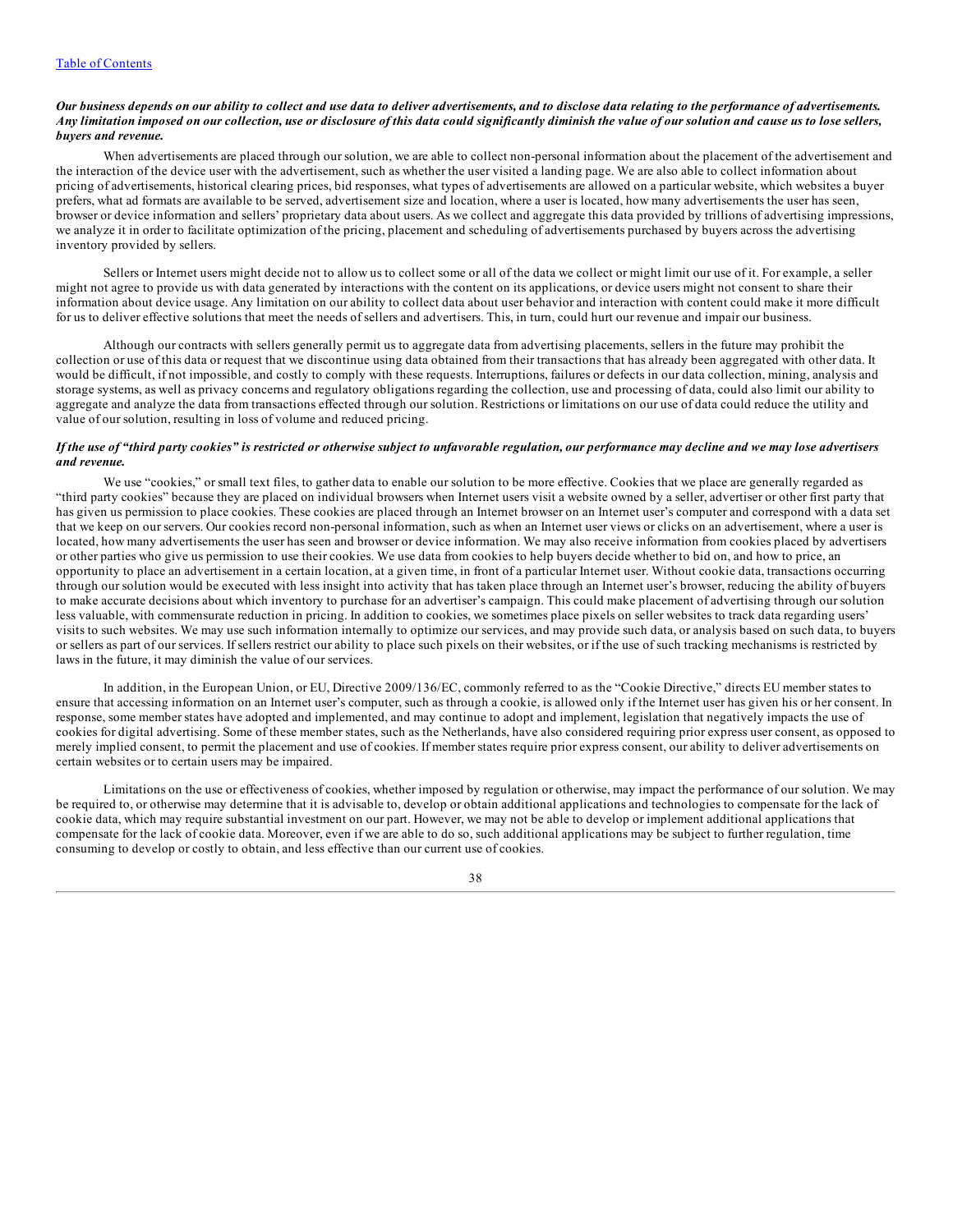### Prominent sellers have announced plans to replace cookies with alternative mechanisms, and if cookies are discontinued in favor of proprietary tracking mechanisms, our costs to develop alternatives could increase, our ability to optimize advertisements may suffer, and we may be placed at a competitive *disadvantage to others that utilize proprietary user tracking mechanisms.*

Google and Microsoft have announced intentions to discontinue the use and deployment of cookies, and to develop alternative methods and mechanisms for tracking web users. There are also reports that other prominent web sellers, such as Amazon, Facebook, and Apple, are also developing alternative web tracking technologies to displace the use of cookies. These alternative mechanisms have not been described in technical detail, and have not been announced with any specific stated time line. It is possible that these companies may rely on proprietary algorithms or statistical methods to track web users without the deployment of cookies, or may utilize log-in credentials entered by users into other web properties owned by these companies, such as their digital email services, to track web usage without deploying third party cookies. Alternatively, such companies may build alternative and potentially proprietary user tracking methods into their widely-used web browsers.

If cookies are effectively replaced by proprietary alternatives, any continued attempt by us to use cookie-based methods may face negative consumer sentiment and otherwise place us at a competitive disadvantage. If cookies are replaced, in whole or in part, by proprietary alternatives, we would need to develop alternative proprietary tracking methodologies, which would require substantial investment from us, or which may not be commercially feasible given our relatively small size and the fact that development of such technologies may require technical skills that differ from our core engineering competencies. If we find that the development of alternative tracking methodologies is not feasible, we may be effectively obligated to license proprietary tracking mechanisms and data from companies that have developed them, which also compete with us as advertising networks, and we may only be able to obtain such licenses on economically and operationally unfavorable terms. If such proprietary web-tracking standards are owned by companies that compete with us, they may be unwilling to make such technology available to us. Further, if such proprietary web tracking standards are owned by sellers or browser operators that have access to user information by virtue of their popular consumer-oriented websites or browsers and have the technology designed for use in conjunction with the types of user information collected from their websites, we may still be at a competitive disadvantage even if we license their technology.

If cookies are effectively replaced by tracking technologies that are adopted as open industry-wide standards rather than proprietary standards, we may still incur substantial costs to replace cookie-based tracking mechanisms with these new tracking technologies. This may impose substantial reengineering implementation costs, and may also diminish the quality or value of our services to advertisers, if such new web-tracking technologies do not provide us with the quality or timeliness of the tracking data that we currently generate from cookies.

## If the use of "third party cookies" or digital advertising generally is rejected by Internet users, our performance may decline and we may lose advertisers *and revenue.*

Cookies may easily be deleted or blocked by Internet users. All of the most commonly used Internet browsers (Chrome, Firefox, Internet Explorer, and Safari) allow Internet users to modify their browser settings to prevent first party or third party cookies from being accepted by their browsers. Most browsers also now support temporary privacy modes that allow the user to suspend, with a single click, the placement of new cookies or reading or updates of existing cookies. Internet users can also delete cookies from their computers at any time. Some Internet users also download free or paid "ad blocking" software that prevents third party cookies from being stored on a user's computer. If more Internet users adopt these ad blocking settings, utilize privacy modes when browsing seller websites, or delete their cookies more frequently than they currently do, our business could be harmed. In addition, the Safari browser blocks third party cookies by default. Many applications and other devices allow users to avoid receiving advertisements by paying for subscriptions or other downloads. The browser manufacturer Mozilla, which publishes Firefox, has previously announced an intention to block third party cookies by default in a future iteration of the Firefox browser, and other browsers may do the same. Mobile devices based upon the Android operating system use cookies only in their web browser applications, so that cookies do not track Android users while they are using other applications on the device. As a consequence, fewer of our cookies or sellers' cookies may be set in browsers or accessible in mobile devices, which adversely affects our business.

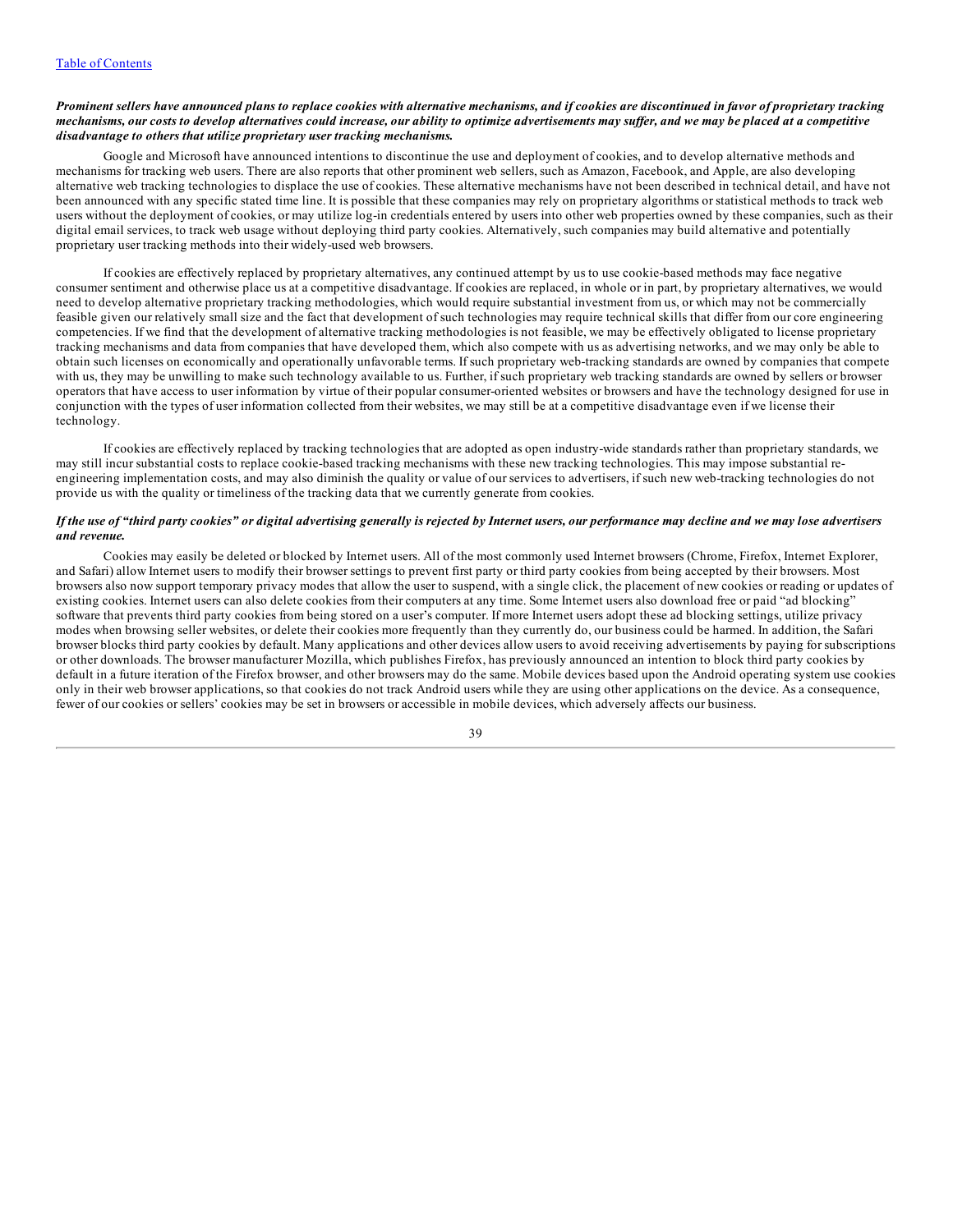#### "Do Not Track" options in web browsers, as well as emerging government disclosure obligations and other potential regulations, could negatively impact our business by limiting our access to the anonymous user data that informs the advertising campaigns transacted through our solution, and as a result *may degrade our performance for our advertisers or sellers.*

Current versions of the most widely used web browsers, such as Chrome, Firefox, Internet Explorer and Safari, allow users to send "Do Not Track" signals, whereby users indicate that they do not wish to have their web usage tracked. However, there is currently no definition of "tracking" and no standards regarding how to respond to a "Do Not Track" preference that are accepted or standardized in the industry. The World Wide Web Consortium ("W3C") chartered a "Tracking Protection Working Group" in 2011 to convene a multi-stakeholder group of academics, thought leaders, companies, industry groups and consumer advocacy organizations to create a voluntary "Do Not Track" standard for the web. The W3C is continuing to work on a policy specification that will provide guidance as to how websites and advertisers should respond to a "Do Not Track" signal, but it is unclear exactly what that specification will advise, and to what extent that specification will be accepted by legislators and regulators worldwide. The Federal Trade Commission, or FTC, has previously stated that it will pursue a legislative solution if the industry does not agree to a standard.

Effective January 1, 2014, amendments to the California Online Privacy Protection Act of 2003, California Business and Professional Code § 22575 et seq., require operators of websites or online services to disclose how the operator responds to "Do Not Track" signals regarding the collection of personally identifiable information about an individual consumer's online activities over time and across third-party Web sites or online services, as well as to disclose whether third parties may collect personally identifiable information about an individual consumer's online activities over time and across different Web sites or online services. It is possible that other states could adopt legislation similar to California's. The Do-Not-Track Online Act of 2013 was introduced in the United States Senate in February 2013, and it is possible that the federal government may adopt Do Not Track legislation. We may be subject to disclosure requirements such as California's, and while we do not collect data that is traditionally considered personally identifiable information in the United States without user consent, we may nonetheless elect to respond by adopting a policy to discontinue profiling or web tracking in response to "Do Not Track" requests, and it is possible that we could in the future be prohibited from using non-personal consumer data by industry standards or state or federal legislation, which may diminish our ability to optimize and target advertisements, and the value of our services.

## Legislation and regulation of digital businesses, including privacy and data protection regimes, could create unexpected additional costs, subject us to enforcement actions for compliance failures, or cause us to change our technology solution or business model, which may have an adverse effect on the *demand for our solution.*

In the course of our business, we collect, store, transmit and use information (including geo-location information) related to computing and communications devices (mobile and stationary), user activity on devices and advertisements placed through our solution. U.S. and foreign governments have enacted or are considering legislation related to digital advertising and we expect to see an increase in legislation and regulation related to digital advertising, the use of geo-location data to inform advertising, the collection and use of anonymous Internet user data and unique device identifiers, such as IP address or mobile unique device identifiers, and other data protection and privacy regulation. Such legislation could affect the costs of doing business online and may adversely affect the demand for or effectiveness and value of our solution.

We strive to comply with all applicable laws and regulations relating to privacy and data collection processing, use and disclosure, but these laws and regulations are continually evolving, not always clear, and not always consistent across the jurisdictions in which we do business. We are aware of several ongoing lawsuits filed against companies in the digital advertising industry alleging various violations of consumer protection and computer crime laws, asserting various privacy-related theories. Any such proceedings brought against us could hurt our reputation, force us to spend significant amounts in defense of these proceedings, distract our management, increase our costs of doing business, adversely affect the demand for our services and ultimately result in the imposition of monetary liability or restrictions on our ability to conduct our business. We may also be contractually liable to indemnify and hold harmless buyers or sellers from the costs or consequences of litigation resulting from using our services or from the disclosure of confidential information, which could damage our reputation among our current and potential sellers, buyers or advertisers, require significant expenditures of capital and other resources and cause us to lose business and revenue.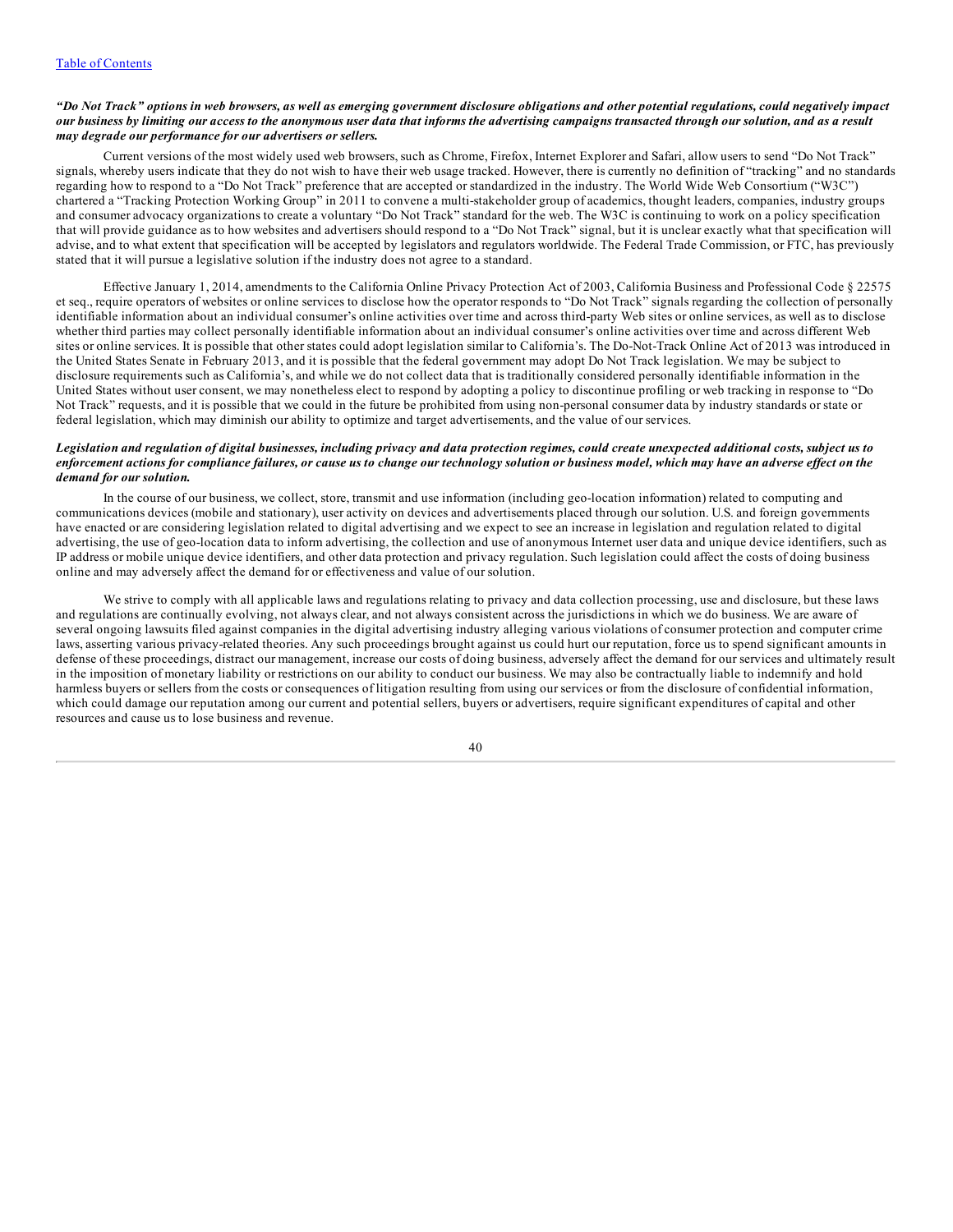A wide variety of local, state, national and international laws and regulations apply to the collection, use, retention, protection, disclosure, transfer and other processing of data collected from and about consumers and devices, and the regulatory framework for privacy issues is evolving worldwide. Various government and consumer agencies and public advocacy groups have called for new regulation and changes in industry practices, including some directed at the digital advertising industry in particular. Some of our competitors may have more access to lobbyists or governmental officials and may use such access to effect statutory or regulatory changes in a manner to commercially harm us while favoring their solutions. It is possible that new laws and regulations will be adopted in the United States and internationally, or existing laws and regulations may be interpreted in new ways, that would affect our business, particularly with regard to collection or use of data to target advertisements and communication with consumers through mobile devices and/or using location and the collection of data from apps and websites that are targeted to children. The U.S. government, including the FTC and the Department of Commerce, has announced that it is reviewing the need for greater regulation of the collection of consumer information, including regulation aimed at restricting some targeted advertising practices. For example, the U.S. Senate is currently considering enacting the Location Privacy Protection Act, which would place significant restrictions on the collection and use of geo-location data, including for advertising purposes. Similarly, on May 1, 2014, the President's Council of Advisors on Science and Technology released a report entitled "Big Data and Privacy: A Technological Perspective" that, among other things, advocates greater scrutiny of, and potential increased regulation of, the use of data by private enterprises, including companies in the online advertising space. The FTC has also adopted revisions to the Children's Online Privacy Protection Act that expand liability for the collection of information (including certain anonymous information such as persistent identifiers) by operators of websites and other online services that are directed to children or that otherwise use information collected from or about children. In addition, the European Union has adopted Directive 2002/58/EC, commonly referred to as the EU e-Privacy Directive, and is in the process of proposing reforms to its existing data protection legal framework, which may result in a greater compliance burden for us in the course of delivering our solution in Europe. Complying with any new regulatory requirements could force us to incur substantial costs or require us to change our business practices in a manner that could reduce our revenue or compromise our ability to effectively pursue our growth strategy.

We take measures to protect the security of information that we collect, use and disclose in the operation of our business, and to offer certain privacy protections with respect to such information, but such measures may not always be effective. Our failure to comply with applicable laws and regulations or industry standards applicable to personal data or other data relating to consumers, or to protect such data, could result in enforcement action against us, including fines, imprisonment of our officers and public censure, claims for damages by consumers and other affected individuals, damage to our reputation and loss of goodwill. Even the perception of concerns relating to our collection, use, disclosure, and retention of data, including our security measures applicable to the data we collect, whether or not valid, may harm our reputation and inhibit adoption of our solution by current and future buyers and sellers.

## The European Parliament is considering revocation of the EU-U.S. Safe Harbor Framework, under which personal data of EU residents may be transferred to the United States, and this revocation, if implemented, could hamper our plans to expand our business in Europe.

The use and transfer of personal data in EU member states is currently governed under Directive 95/46/EC (which is commonly referred to as the Data Protection Directive) as well as legislation adopted in the member states to implement the Data Protection Directive. The transfer of what is deemed to be personal data of EU subjects to countries (like the United States) that are determined to have inadequate privacy protections for such data is currently permitted under, among other methods, a process agreed to by the EU and the United States known as the EU-U.S. Safe Harbor Framework, pursuant to which U.S. businesses commit to treat the personal data of EU residents in accordance with privacy principles promulgated by the Data Protection Directive, and may self-certify their compliance with the Safe Harbor Framework.

Currently, we have decided not to participate in the Safe Harbor Framework. Nonetheless, recent developments have called into question whether we would be able to participate in the future, should we decide to do so, or should participation become necessary. The EU is currently considering adoption of a General Data Protection Regulation to supersede the Data Protection Directive, and a European Parliament Inquiry has recently indicated that it will recommend suspension of the Safe Harbor Framework as part of the General Data Protection Regulation. Meanwhile, the European Commission recently published its analysis of the Safe Harbor Framework and concluded that it should be revised to include greater transparency and active enforcement. More recently, the High Court of Ireland has referred to the European Court of Justice a case that calls into question the continued viability of adequacy programs like the Safe Harbor Framework. If restrictions are adopted by the EU that completely prohibit the transfer of our data regarding EU subjects to our computer servers in the U.S., or if the European Court of Justice determines that the Safe Harbor Framework is not sufficient to permit transfer of data between the EU and the United States, we would no longer have the option of participating in the Safe Harbor Framework (in which we currently do not participate), and may be forced to create duplicative, and potentially expensive, information technology infrastructure and business operations in Europe, which may hinder our expansion plans in Europe, or render such plans commercially infeasible.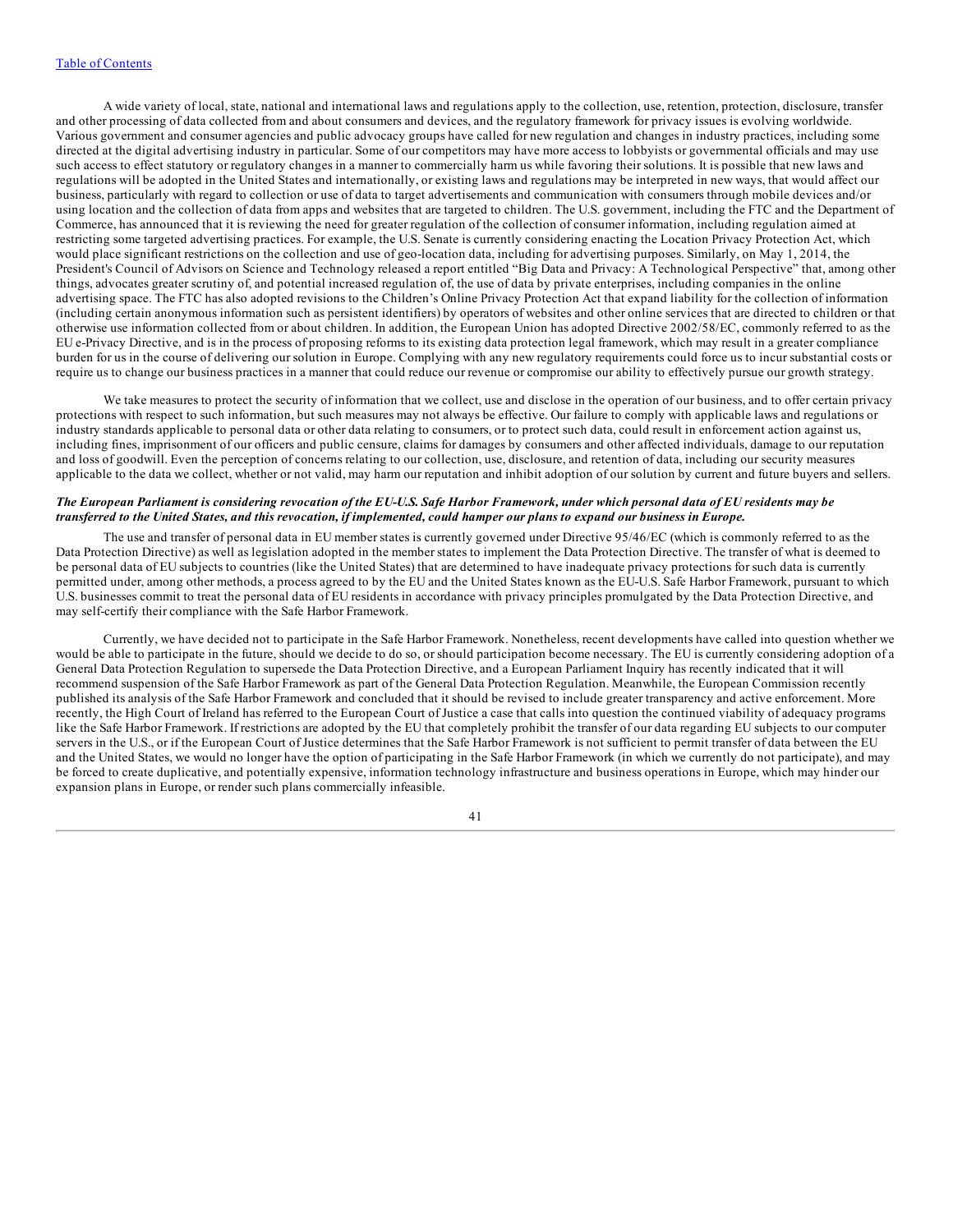## Changes to the definition of personal information or personal data, as well as jurisdictional variances regarding what constitutes personal information or personal data, may require us to change our business practices, which may inhibit our ability to conduct our business.

Although we do not collect data that is traditionally considered personal data in the United States, such as names, email addresses, addresses, phone numbers, social security numbers, credit card numbers, financial or health data in the ordinary course of providing our solution (except to the limited extent personal data is voluntarily submitted by a user or collected by us with the user's knowledge and consent), we typically do collect and store IP addresses, geolocation information, and device or other persistent identifiers that are or may be considered personal data in some jurisdictions or otherwise may be the subject of legislation or regulation. For example, the EU generally regards IP addresses as personal data.

Evolving definitions of personal data, within the EU, the United States and elsewhere, especially relating to the classification of IP addresses, machine or device identifiers, location data and other such information, may cause us in the future to change our business practices, diminish the quality of our data and the value of our solution, and hamper our ability to expand our offerings into the EU or other jurisdictions outside of the United States.

## If mobile connected devices or any other devices, their operating systems, Internet browsers or content distribution channels, including those controlled by our competitors, develop in ways that prevent advertisements from being delivered to their users, our ability to grow our business will be impaired.

Our success in the mobile channel depends upon the ability of our technology solution to provide advertising for most mobile connected devices, as well as the major operating systems or Internet browsers that run on them and the thousands of applications that are downloaded onto them. The design of mobile devices and operating systems or Internet browsers is controlled by third parties with whom we do not have any formal relationships. These parties frequently introduce new devices, and from time to time they may introduce new operating systems or Internet browsers or modify existing ones in ways that may significantly affect our business. Network carriers may also impact the ability to access specified content on mobile devices. If our solution is unable to work on these devices, operating systems or Internet browsers, either because of technological constraints or because a maker of these devices or developer of these operating systems or Internet browsers wished to impair our ability to provide advertisements on them or our ability to fulfill advertising inventory from developers whose applications are distributed through their controlled channels, our ability to generate revenue could be significantly harmed.

## Changes in tax laws affecting us and other market participants could have a material adverse effect on our business.

U.S. legislative proposals have been made that, if enacted, would limit or delay the deductibility of advertising costs for U.S. federal income tax purposes. Any such proposals, if enacted, will likely cause advertisers to reduce their advertising spending in order to mitigate or offset any loss resulting from a change in the tax treatment of such costs. Accordingly, any such changes would likely have a negative impact on the advertising industry and us by reducing the aggregate amount of money spent on advertising.

U.S. legislation has also been proposed that would limit the ability to defer taxation for U.S. federal income tax purposes of earnings outside the United States until those earnings are repatriated. Any changes in the taxation of our non-U.S. earnings could increase our tax expense and harm our financial position and results of operations.

#### We generally do not have privity with Internet users who view advertisements that we place, and we may not be able to disclaim liabilities from such *Internet users or consumers.*

Advertisements on websites, applications and other digital media properties of sellers purchased through our solution are viewed by Internet users visiting these digital media properties. Sellers often have terms of use in place with their users that disclaim or limit their potential liabilities to such users, or pursuant to which users waive rights to bring class-actions against the sellers. Certain of our competing advertisement networks are also prominent sellers, and may be able to include protections in their website terms of use that also limit liability to users for their advertising services. We generally do not have terms of use in place with such users. As a consequence, we generally cannot disclaim or limit potential liabilities to such users through terms of use, which may expose us to greater liabilities than competing advertising networks that are also prominent sellers.

## Changes in market standards applicable to our solution could require us to incur substantial additional development costs.

Market forces, competitors' initiatives, regulatory authorities, industry organizations, seller integration revisions and security protocols are causing the emergence of demands and standards that are or could be applicable to our solution. For example, in 2013, changes to the Children's Online Privacy Protection Act required us to change our system to stop user tracking on some seller websites. In addition, German law required us to make engineering changes to stop tracking IP addresses in that country. Consensus or law on a "do not track" standard could require us to stop tracking of many Internet users. Similar dynamics are evolving in international markets.

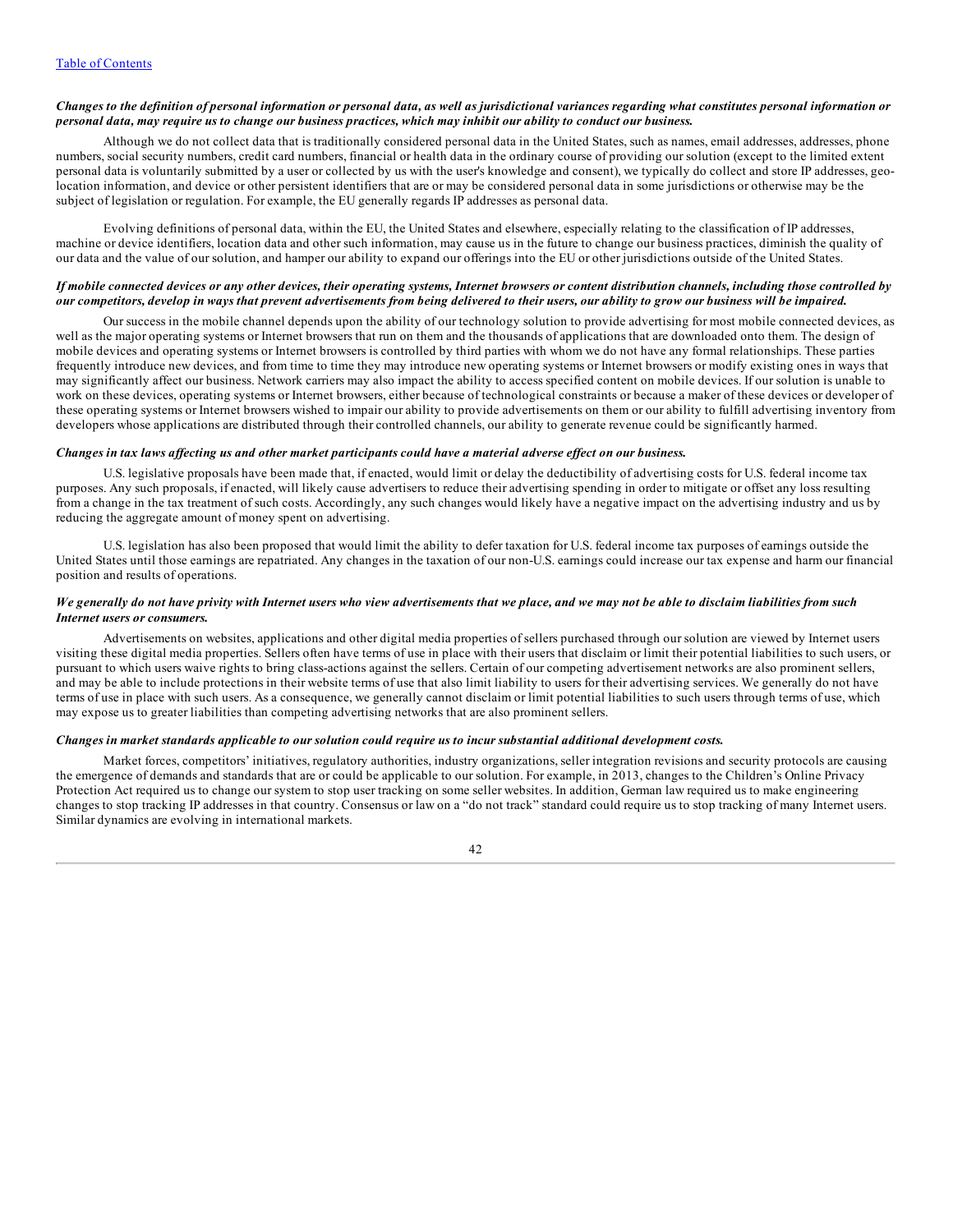We expect compliance with these kinds of standards to become increasingly important to buyers and sellers, and conforming to these standards is expected to consume a substantial and increasing portion of our development resources. If our solution is not consistent with emerging standards, our market position and sales could be impaired. If we make the wrong decisions about compliance with these standards, or are late in conforming, or if despite our efforts our solution fails to conform, our offerings will be at a disadvantage in the market to the offerings of competitors who have complied.

# *Failure to comply with industry self-regulation could harm our brand, reputation and our business.*

In addition to compliance with government regulations, we voluntarily participate in trade associations and industry self-regulatory groups that promulgate best practices or codes of conduct addressing privacy and the provision of Internet advertising. For example, we have undertaken to comply with the Network Advertising Initiative's Code of Conduct and the Digital Advertising Alliance's Self-Regulatory Principles for Online Behavioral Advertising in the United States, as well as similar self-regulatory principles in other jurisdictions. On our website, we offer Internet users the ability to opt out of receiving interest-based advertisements based on a cookie we place. However, in the past, some of these guidelines have not comported with our business practices, making them difficult for us to implement. If we encounter difficulties in the future, or our opt-out mechanisms fail to work as designed, or if Internet users misunderstand our technology or our commitments with respect to these principles, we may be subject to negative publicity, as well as investigation and litigation by governmental authorities, self-regulatory bodies or other accountability groups, buyers, sellers or other private parties. Any such action against us could be costly and time consuming, require us to change our business practices, divert management's attention and our resources and be damaging to our reputation and our business. In addition, we could be adversely affected by new or altered self-regulatory guidelines that are inconsistent with our practices or in conflict with applicable laws and regulations in the United States and other countries where we do business. As a result of such inconsistencies or conflicts, or other business or legal considerations, we may choose not to comply with some self-regulatory guidelines. If we fail to abide by or are perceived as not operating in accordance with applicable laws and regulations and industry best practices or any industry guidelines or codes with regard to privacy or the provision of Internet advertising, our reputation may suffer and we could lose relationships with buyers and sellers.

# Forecasts of market growth may prove to be inaccurate, and even if the market in which we compete achieves the forecasted growth, our business may not *grow at similar rates, if at all.*

We have in the past provided, and may continue to provide, forecasts related to our market, including forecasts relating to the expected growth in the digital advertising market and parts of that market (including display, mobile and digital video advertising), as well as the forecasted trend towards automation of analog and print advertising markets. Growth forecasts are subject to significant uncertainty and are based on assumptions and estimates that may prove to be inaccurate. Moreover, the anticipation that the advertising industry will continue to shift from analog and print media to digital advertising at the rate forecasted or the anticipation of the shift in advertising spending from analog to digital may not come to fruition. Further, we may not succeed in our plans to enter or increase our presence in various markets for various reasons, including possible shortfall or misallocation of resources or superior technology development or marketing by competitors.

#### **Risks Related to Our Relationships with Buyers and Sellers and Other Strategic Relationships**

## We depend on owners of digital media properties for advertising inventory to deliver advertisers' advertising campaigns, and any decline in the supply of *advertising inventory from these sellers could hurt our business.*

We depend on digital media properties to provide us with advertising inventory within their websites and applications. The sellers that supply their advertising inventory to us typically do so on a non-exclusive basis and are not required to provide any minimum amounts of advertising inventory to us or provide us with a consistent supply of advertising inventory. Sellers may seek to change the terms at which they offer inventory to us or they may elect to make advertising inventory available to our competitors who offer advertisements to them on more favorable economic terms or may sell inventory directly to buyers through other channels. Supply of advertising inventory is also limited for some sellers, such as special sites or new technologies, and sellers may request higher prices, fixed price arrangements or guarantees. In addition, sellers sometimes place significant restrictions on the sale of their advertising inventory. These restrictions may include strict security requirements, prohibitions on advertisements from specific advertisers or specific industries, or restrictions on the use of specified creative content or format. In addition, sellers or competitors could pressure us to increase the prices for inventory, which may reduce our operating margins, or otherwise block our access to that inventory, without which we would be unable to deliver advertisements using our solution.

If sellers decide not to make advertising inventory available to us, decide to increase the price of inventory, or place significant restrictions on the sale of their advertising inventory, we may not be able to replace this with inventory from other sellers that satisfies our requirements in a timely and costeffective manner. In addition, significant sellers in the industry may enter into exclusivity arrangements with our competitors, which could limit our access to a meaningful supply of advertising inventory. If any of this happens, the value of our solution to buyers could decrease and our revenue could decline or our cost of acquiring inventory could increase, lowering our operating margins.

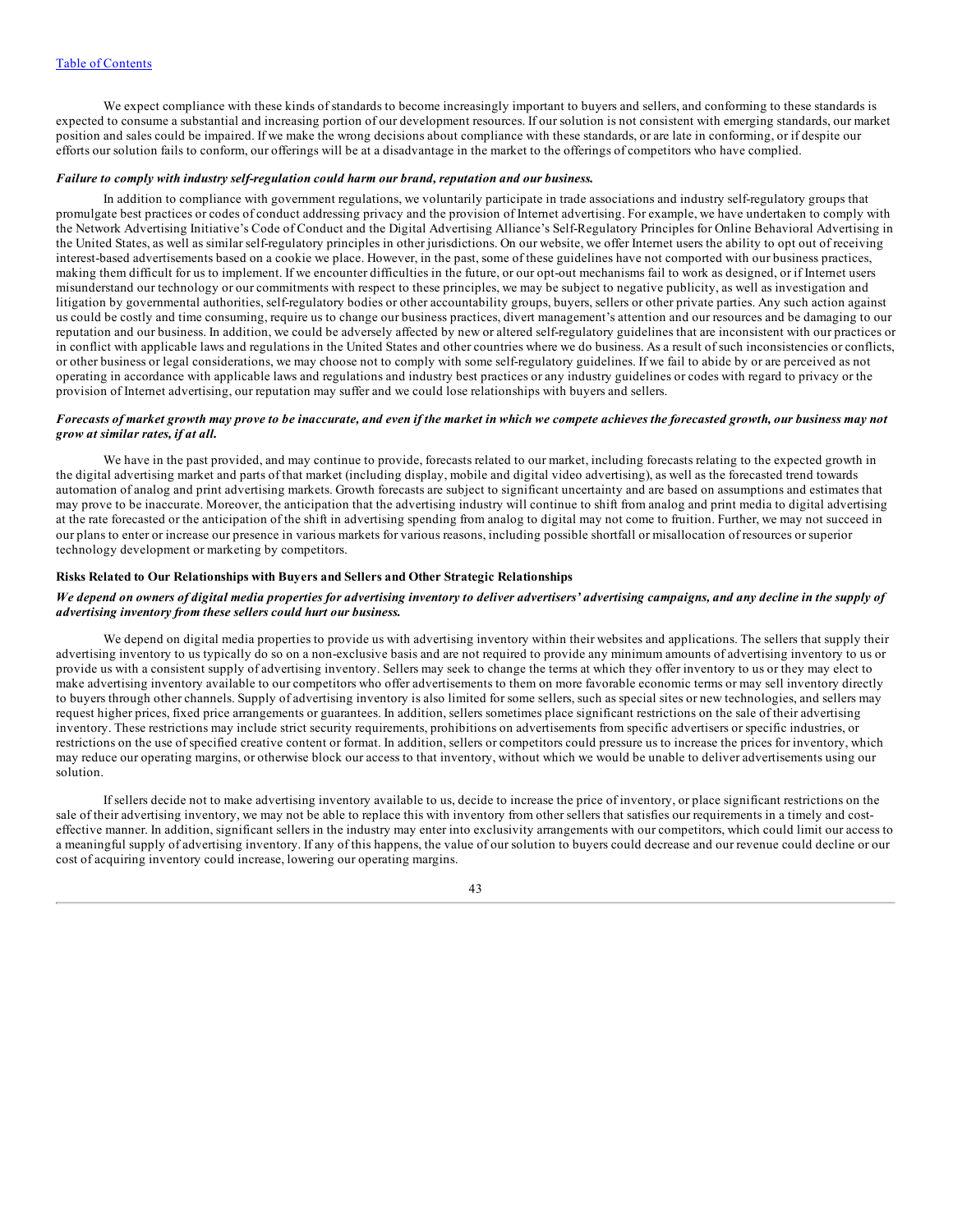#### Our contracts with buyers are generally not exclusive and generally do not require minimum volumes or long-term commitments. If a buyer, or group of buyers, representing a significant portion of our business decides to materially reduce the use of our solution, we could experience an immediate and *significant decline in our revenue and profitability and harm to our business.*

Generally, buyers conduct business with our competitors as well as with us, may bypass us and purchase inventory directly from sellers, and are not obligated to provide us with any minimum volumes of business. Most of our business with buyers originates pursuant to "insertion orders," which are often limited in scope and can be reduced or canceled by the buyer without penalty. Accordingly, our business is highly vulnerable to changes in the macro environment and development of new or more compelling offerings by our competitors, which could reduce business generally or motivate buyers to migrate to competitors' offerings. Further, if our relationship with a buyer becomes strained due to service failures or other reasons, it is very easy for that buyer to reduce or terminate its business with us. Because we do not have long-term contracts, our future revenue may be difficult to predict and there is no assurance that our current buyers will continue to use our solution or that we will be able to replace lost buyers with new ones. Additionally, if we overestimate future usage, we may incur additional expenses in adding infrastructure, without a commensurate increase in revenue, which would harm our profitability and other operating results. If a buyer or group of buyers representing a significant portion of our business decides to materially reduce use of our solution, it could cause an immediate and significant decline in our revenue and profitability and harm to our business.

#### Loss of business associated with large buyers or sellers could have significant negative impact on our results of operations and overall financial condition.

Certain large buyers and sellers have accounted for and will continue to account for a disproportionate share of business transacted through our solution. Consequently, the retention of large buyers and sellers is important to our operating results as well as the robustness of our exchange. Our contracts with buyers and sellers generally do not provide for any minimum volumes or may be terminated on relatively short notice. Buyer and seller needs and plans can change quickly, and buyers or sellers may reduce volumes or terminate their arrangements with us for a variety of reasons, including financial issues or other changes in circumstances; development or acquisition by buyers or sellers of their own technologies that reduce their reliance upon us; new offerings by or strategic relationships with our competitors; opportunities for buyers and sellers to bypass us and deal directly with each other; change in control (including consolidations through mergers and acquisitions); or declining general economic conditions (including those resulting from dissolutions of companies). Technical issues could also cause a decline in spending. The number of large media buyers in the market is finite, and it could be difficult for us to replace revenue loss from any buyers whose relationships with us diminish or terminate. Similarly, it could be difficult for us to replace inventory loss from any large sellers whose relationships with us diminish or terminate. Just as growth in our inventory strengthens buyer activity in a network effect, loss of inventory or buyers could have the opposite effect. Loss of revenue from significant buyers or failure to collect accounts receivable, whether as a result of buyer payment default, contract termination or other factors, or significant reductions in inventory, could have a significant negative impact on our results of operation and overall financial condition.

## We rely on buyers to use our solution to purchase advertising on behalf of advertisers. Such buyers may have or develop high-risk credit profiles, which *may result in credit risk to us.*

Our revenue is generated from advertising spending transacted over our platform using our technology solution. We invoice and collect from buyers the full purchase price for impressions they have purchased, retain our fees, and remit the balance to sellers. However, in some cases, we may be required to pay sellers for impressions delivered even if we are unable to collect from the buyer of those impressions. There can be no assurances that we will not experience bad debt in the future. Any such write-offs for bad debt could have a materially negative effect on our results of operations for the periods in which the write-offs occur.

# *Our sales ef orts with buyers and sellers may require significant time and expense.*

Attracting new buyers and sellers and increasing our business with existing buyers and sellers involves substantial time and expense, and we may not be successful in establishing new relationships or in maintaining or advancing our current relationships. We may spend substantial time and effort educating buyers and sellers about our offerings, including providing demonstrations and comparisons against other available solutions. This process can be costly and time-consuming, and is complicated by us having to spend time integrating our solution with software of buyers and sellers. Because our solution may be less familiar in some markets outside the United States, the time and expense involved with attracting, educating and integrating buyers and sellers in international markets may be even greater than in the United States. If we are not successful in targeting, supporting and streamlining our sales processes, our ability to grow our business may be adversely affected.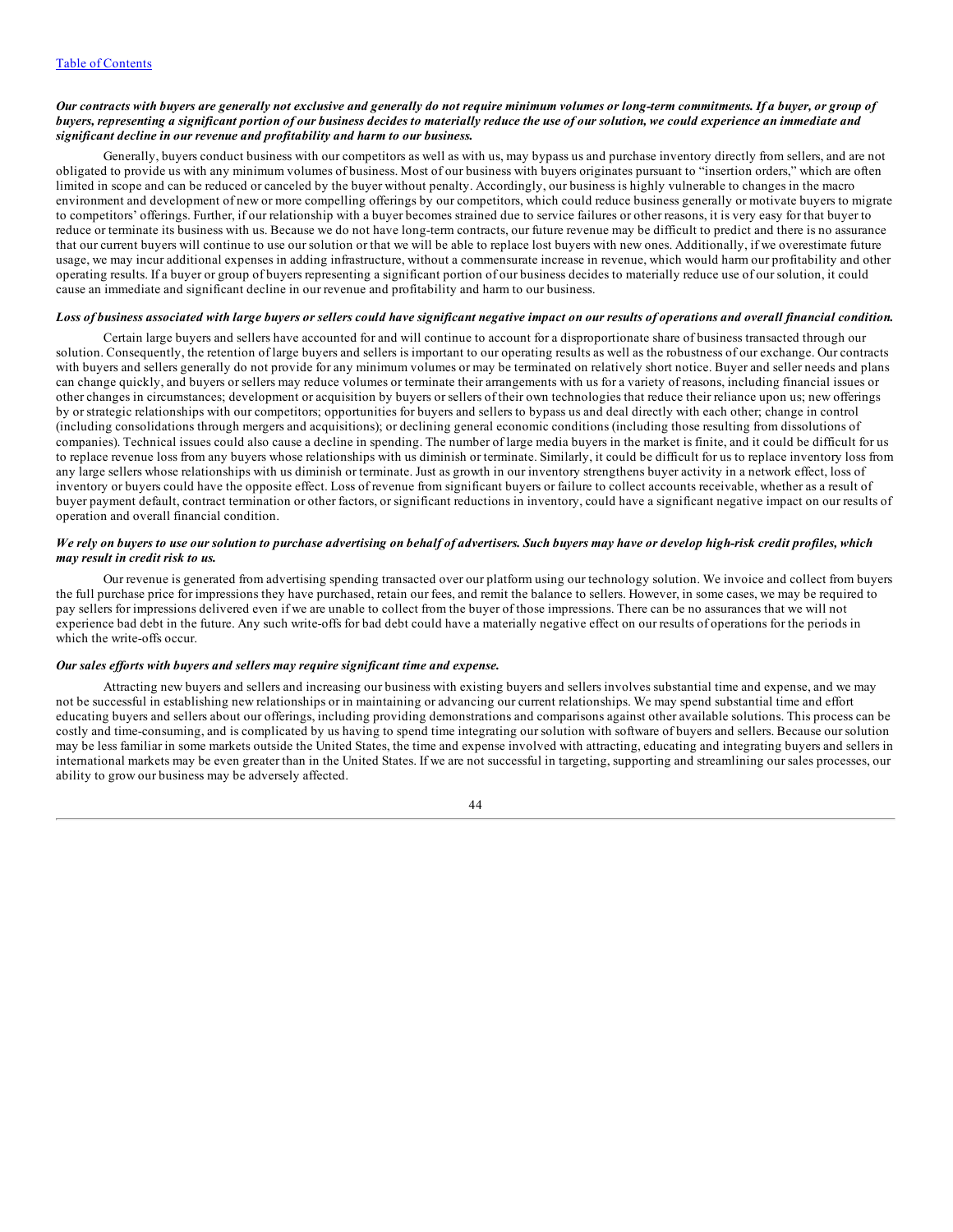## If we are unable to maintain or expand our sales and marketing capabilities, we may not be able to generate anticipated revenue.

Increasing our base of buyers and sellers and achieving broader market acceptance of our solution will depend to a significant extent on our ability to expand our sales and marketing operations and activities. We are substantially dependent on our sales force to obtain new buyers and sellers and to drive sales to our existing buyers. We currently plan to expand our sales team in order to increase revenue from new and existing buyers and sellers and to further penetrate our existing markets and expand into new markets, such as mobile, digital video and additional international markets. Our solution requires a sophisticated sales force with specific sales skills and specialized technical knowledge that takes time to develop. Competition for qualified sales personnel is intense, and we may not be able to retain our existing sales personnel or attract, integrate or retain sufficient highly qualified sales personnel. In particular, it may be difficult to find qualified sales personnel in international markets, or sales personnel with experience in emerging segments of the market, such as mobile and digital video. Our ability to achieve revenue growth in the future will depend, in large part, on our success in recruiting, training and retaining sufficient numbers of sales personnel. These new employees require significant training and experience before they achieve full productivity. We estimate that it takes approximately six months before a newly hired domestic sales representative is fully trained and productive in selling our solution, and often longer in the case of non-U.S. sales representatives and sales personnel focused on new geographies or specific market segments. As a result, the cost of hiring and carrying new sales team members cannot be offset by the revenue they produce for a significant period of time. Our recent hires and planned hires may not become productive as quickly as we would like, and we may not be able to hire or retain sufficient numbers of qualified individuals in the markets where we do business. Our business will be seriously harmed if these expansion efforts do not generate a corresponding significant increase in revenue.

#### Legal claims resulting from the actions of buyers or sellers could expose us to liabilities, damage our reputation, and be costly to defend.

The buyers and sellers engaging in transactions through our platform impose various requirements upon each other, and they and the underlying advertisers are subject to regulatory requirements by governments and standards bodies applicable to their activities. We assume responsibility for satisfying or facilitating the satisfaction of some of these requirements through the contracts we enter into with buyers and sellers. In addition, we may have responsibility for some acts or omissions of buyers or sellers transacting business through our solution under applicable laws or regulations or as a result of common law duties, even if we have not assumed responsibility contractually. These responsibilities could expose us to significant liabilities, perhaps without the ability to impose effective mitigating controls upon or to recover from buyers and sellers. Moreover, for those third parties who are both a buyer and seller on our platform, it is feasible that they could use our platform to buy and sell advertisements in an effort to inflate their own revenue. While we do not believe we would have legal liability in connection with such a scheme, we could still nevertheless be subject to litigation as a result of such actions, and, if we were sued, we would incur legal costs in our defense and cannot guarantee that a court would not attribute some liability to us.

We generally attempt to obtain representations from buyers that the advertising they place through our solution complies with applicable laws and regulations and does not violate third-party intellectual property rights, and from sellers about the quality and characteristics of the impressions they provide. We also generally receive representations from buyers and sellers about their privacy practices and compliance with applicable laws and regulations, including their maintenance of adequate privacy policies that disclose and permit our data collection practices. However, we are not always able to verify or control their compliance with their obligations under their agreements with us or to consumers or other third parties, and the acts or omissions of sellers, buyers or advertisers may subject us to regulatory action, legal claims and liability that would be difficult and costly to defend and expose us to significant costs and reputational harm. We may not have adequate indemnity to protect us against, and our policies of insurance may not cover, such claims and losses.

### Our business relationships expose us to risk of substantial liability for contract breach, violation of laws and regulations, intellectual property infringement and other losses, and our contractual indemnities and limitations of liability may not protect us adequately.

Our agreements with sellers, buyers and other third parties typically obligate us to provide indemnity and defense for losses resulting from claims of intellectual property infringement, damages to property or persons, business losses or other liabilities. Generally, these indemnity and defense obligations relate to our own business operations, obligations and acts or omissions. However, under some circumstances, we agree to indemnify and defend contract counterparties against losses resulting from their own business operations, obligations and acts or omissions, or the business operations, obligations and acts or omissions of third parties. For example, because our business interposes us between buyers and sellers in various ways, buyers often require us to indemnify them against acts and omissions of sellers, and sellers often require us to indemnify them against acts and omissions of buyers. In addition, our agreements with sellers, buyers and other third parties typically include provisions limiting our liability to the counterparty and the counterparty's liability to us. These limits sometimes do not apply to certain liabilities, including indemnity obligations. These indemnity and limitation of liability provisions generally survive termination or expiration of the agreements in which they appear.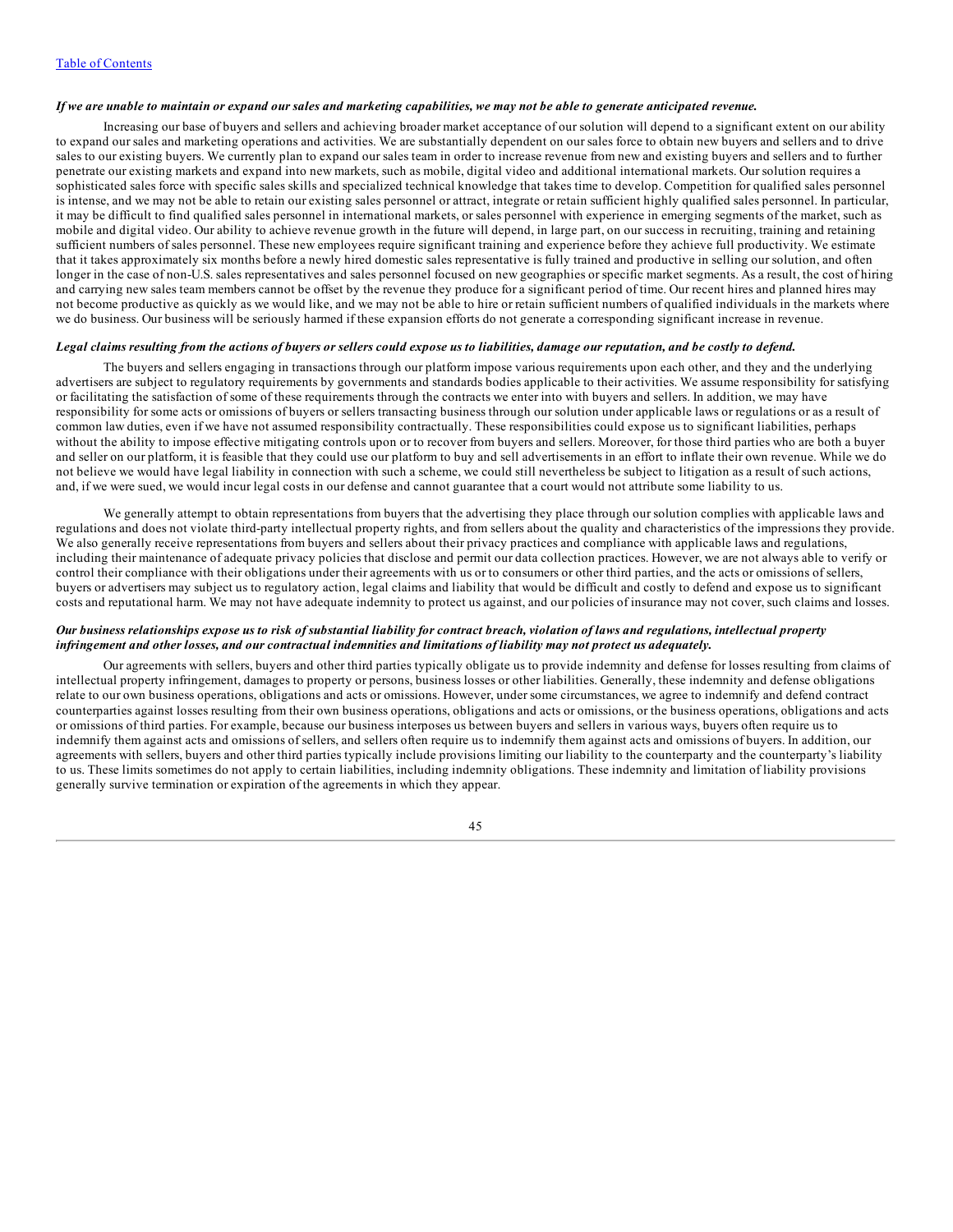We have limited ability to control acts and omissions of buyers and sellers or other third parties that could trigger our indemnity obligations, and our policies of insurance may not cover us for acts and omissions of others. We attempt to obtain indemnity from buyers and sellers (as well as other third parties) to protect us in case we become liable for their acts and omissions, but because we contract with many buyers and sellers and those contracts are individually negotiated with different scopes of indemnity and different limits of liability, it is possible that in any case our obligation to provide indemnity for the acts or omissions of a third party such as a buyer or seller may exceed what we are able to recover from that party. Further, contractual limits on our liability may not apply to our indemnity obligations, contractual limits on our counterparties' liability may limit what we can recover from them and contract counterparties may be unable to meet their obligations to indemnify and defend us as a result of insolvency or other factors. Large indemnity obligations, or obligations to third parties not adequately covered by the indemnity obligations of our contract counterparties, could expose us to significant costs.

In addition to the effects on indemnity described above, the limitation of liability provisions in our contracts may, depending upon the circumstances, be too high to protect us from significant liability for our own acts or omissions, or so low as to prevent us from recovering fully for the acts or omissions of our counterparties.

## Our solution relies on third-party open source software components. Failure to comply with the terms of the underlying open source software licenses could expose us to liabilities, and the combination of certain open source software with code that we develop could compromise the proprietary nature of *our solution.*

Our solution utilizes software licensed to us by third-party authors under "open source" licenses. The use of open source software may entail greater risks than the use of third-party commercial software, as open source licensors generally do not provide warranties or other contractual protections regarding infringement claims or the quality of the code. Some open source licenses contain requirements that we make available source code for modifications or derivative works we create based upon the type of open source software we use. If we combine our proprietary software with open source software in a certain manner, we could, under certain open source licenses, be required to release the source code of our proprietary software to the public. This would allow our competitors to create similar solutions with lower development effort and time and ultimately put us at a competitive disadvantage.

Although we monitor our use of open source software in an effort to avoid subjecting our products to conditions we do not intend, the terms of many open source licenses have not been interpreted by U.S. courts, and there is a risk that these licenses could be construed in a way that could impose unanticipated conditions or restrictions on us. Moreover, we cannot guarantee that our processes for controlling our use of open source software will be effective. If we are held to have breached the terms of an open source software license, we could be required to seek licenses from third parties to continue operating using our solution on terms that are not economically feasible, to re-engineer our solution or the supporting computational infrastructure to discontinue use of certain code, or to make generally available, in source code form, portions of our proprietary code.

#### **Risks Relating to Our Operations**

## Real or perceived errors or failures in the operation of our solution could damage our reputation and impair our sales.

Our solution processes more than 2.5 million peak queries per second and approximately 4 trillion bid requests per month and must operate without interruption to support the needs of sellers and buyers. Because our software is complex, undetected errors and failures may occur, especially when new versions or updates are made to our software or network infrastructure or changes are made to sellers' or buyers' software interfacing with our solution. Errors or bugs in our software, faulty algorithms, technical or infrastructure problems, or updates to our systems could lead to an inability to process data to place advertisements or price inventory effectively or cause advertisements to display improperly or be placed in proximity to inappropriate content. Despite testing by us, errors or bugs in our software have in the past, and may in the future, not be found until the software is in our live operating environment. For example, changes to our solution have in the past caused errors in the reporting and analytics applications for buyers, resulting in delays in their spending on our platform. Errors or failures in our solution, even if caused by the implementation of changes by buyers or sellers to their systems, could also result in negative publicity, damage to our reputation, loss of or delay in market acceptance of our solution, increased costs or loss of revenue, loss of competitive position or claims by advertisers for losses sustained by them.

We may make errors in the measurement of transactions conducted through our solution, causing discrepancies with the measurements of buyers and sellers, which can lead to a lack in confidence in us and require us to reduce our fees or provide refunds to buyers and sellers. Alleviating problems resulting from errors in our software could require significant expenditures of capital and other resources and could cause interruptions, delays or the cessation of our business.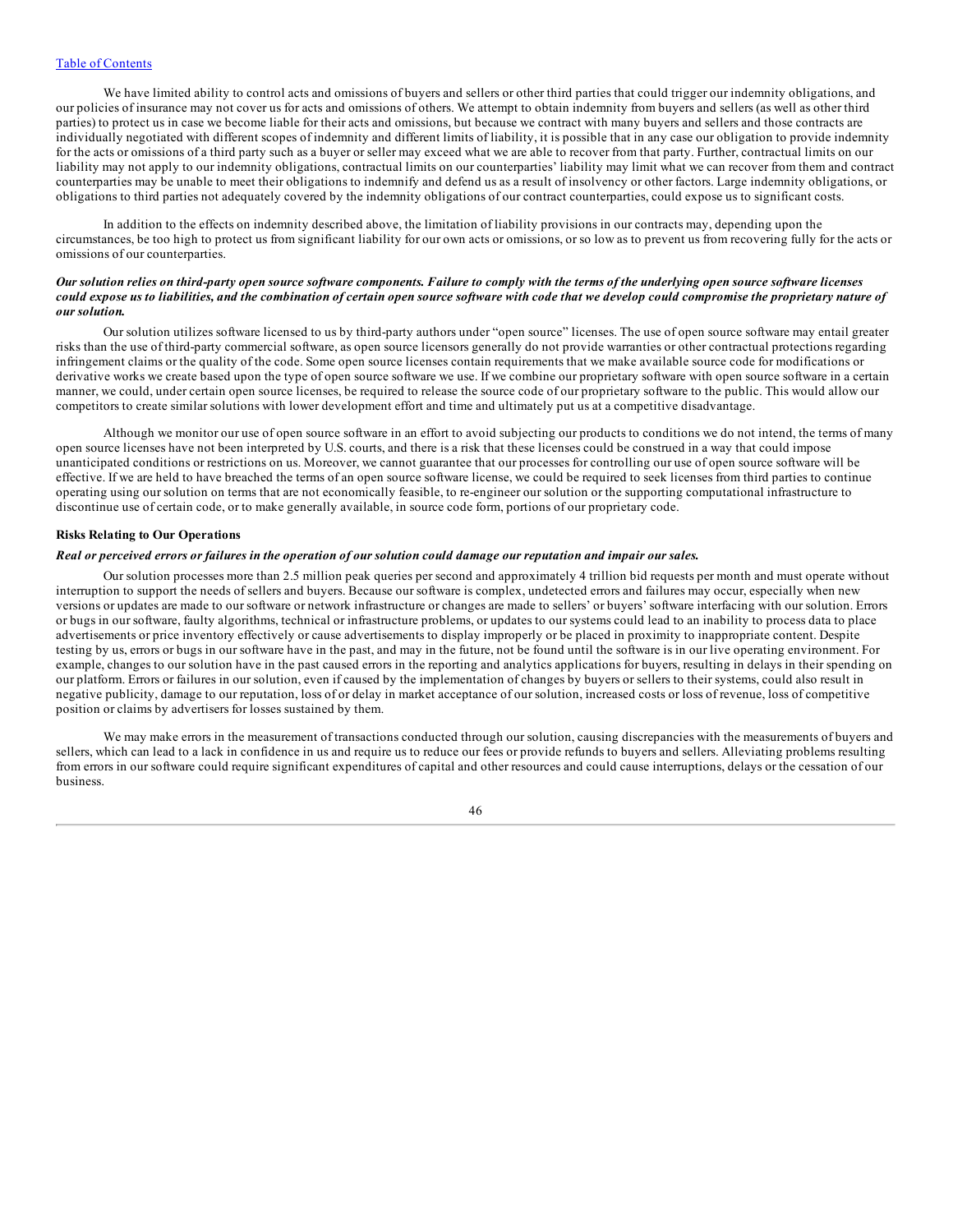## Various risks could interrupt access to our network infrastructure or data, exposing us to significant costs and other liabilities.

Our revenue depends on the technological ability of our solution to deliver and measure advertising impressions, and the operation of our exchange and our ability to place impressions depend on the continuing and uninterrupted performance of our IT systems. Our platform operates on our data processing equipment that is housed in third-party commercial data centers that we do not control. In addition, our systems interact with systems of buyers and sellers and their contractors. All of these facilities and systems are vulnerable to interruption and/or damage from a number of sources, many of which are beyond our control, including, without limitation: (i) power loss, loss of adequate cooling and telecommunications failures; (ii) fire, flood, earthquake, hurricane and other natural disasters; (iii) software and hardware errors, failures or crashes; (iv) financial insolvency; and (v) computer viruses, malware, hacking, terrorism, and similar disruptive problems. In particular, intentional cyber-attacks present a serious issue because of the difficulty associated with prevention and remediation of intentional attacks and sabotage, and because they can be used to steal confidential or proprietary data from us or our users. Further, because our Los Angeles headquarters and San Francisco office and our California and Japan data center sites are in seismically active areas, earthquakes present a particularly serious risk of business disruption. These vulnerabilities may increase with the complexity and scope of our systems and their interactions with buyer and seller systems.

We attempt to mitigate these risks to our business through various means, including redundant infrastructure, disaster recovery plans, separate test systems and change control and system security measures, but our precautions may not protect against all problems, and our ability to mitigate risks to related third-party systems is limited. In addition, we rely to a significant degree upon security and business continuity measures of our data center operators, which may be ineffective. Our disaster recovery and business continuity plans rely upon third-party providers of related services, and if those vendors fail us, we could be unable to meet the needs of buyers and sellers. Any steps we take to increase the reliability and redundancy of our systems may be expensive and may not be successful in preventing system failures. Inaccessibility of our data would have a significant adverse effect upon the operation of our solution. Any failures with our solution or delays in the execution of transactions through our system may result in the loss of advertising placements on impressions and, as a result, the loss of revenue. Our facilities would be costly to repair or replace, and any such efforts would likely require substantial time.

Buyers may perceive any technical disruption or failure in the performance of advertisements on seller's digital media properties to be attributable to us, and our reputation could similarly suffer, or buyers may seek to avoid payment or demand future credits for disruptions or failures, any of which could harm our business and results of operations. If we are unable to operate our exchange and deliver advertising impressions successfully, our ability to attract potential buyers and sellers and retain and expand business with existing buyers and sellers could be harmed and our business, financial condition and operating results could be adversely affected.

Malfunction or failure of our systems, or other systems that interact with our systems, could disrupt our operations and negatively impact our business and results of operations to a level in excess of any applicable business interruption insurance. Interruption in the operation of our solution would result in a loss of revenue and potential liability to buyers and sellers, and any significant instances of system downtime could negatively affect our reputation and ability to sell our solution.

#### Any breach of confidential data in our possession could expose us to significant expense and liabilities and harm our reputation.

We must maintain facility and systems security measures to preserve the confidentiality of certain data belonging or related to sellers, buyers and their clients that is transmitted through or stored on our systems or is otherwise in our possession. Additionally, we maintain our own confidential information, and confidential information received from other third parties, in our facilities and systems. We take steps to protect the security, integrity and confidentiality of this data, but there is no guarantee that inadvertent or unauthorized use or disclosure will not occur or that third parties will not gain unauthorized access to this data despite our efforts. Security breaches, computer malware and computer hacking attacks may occur on our systems or those of our information technology vendors in the future. Any security breach with respect to this information, whether caused by hacking, the inadvertent transmission of computer viruses or other harmful software code, or otherwise, could result in the unauthorized disclosure, misuse or loss of information, legal claims and litigation, indemnity obligations, regulatory fines and penalties, contractual obligations and liabilities, other liabilities and significant costs for remediation and re-engineering to prevent future occurrences. In addition, if our security measures or those of our vendors are breached or unauthorized access to consumer data otherwise occurs, our solution may be perceived as not being secure, and sellers and buyers may reduce or cease the use of our solution. Additionally, buyers and sellers typically have security measures in place, but we typically do not have means for controlling the adequacy or efficacy of their security measures.

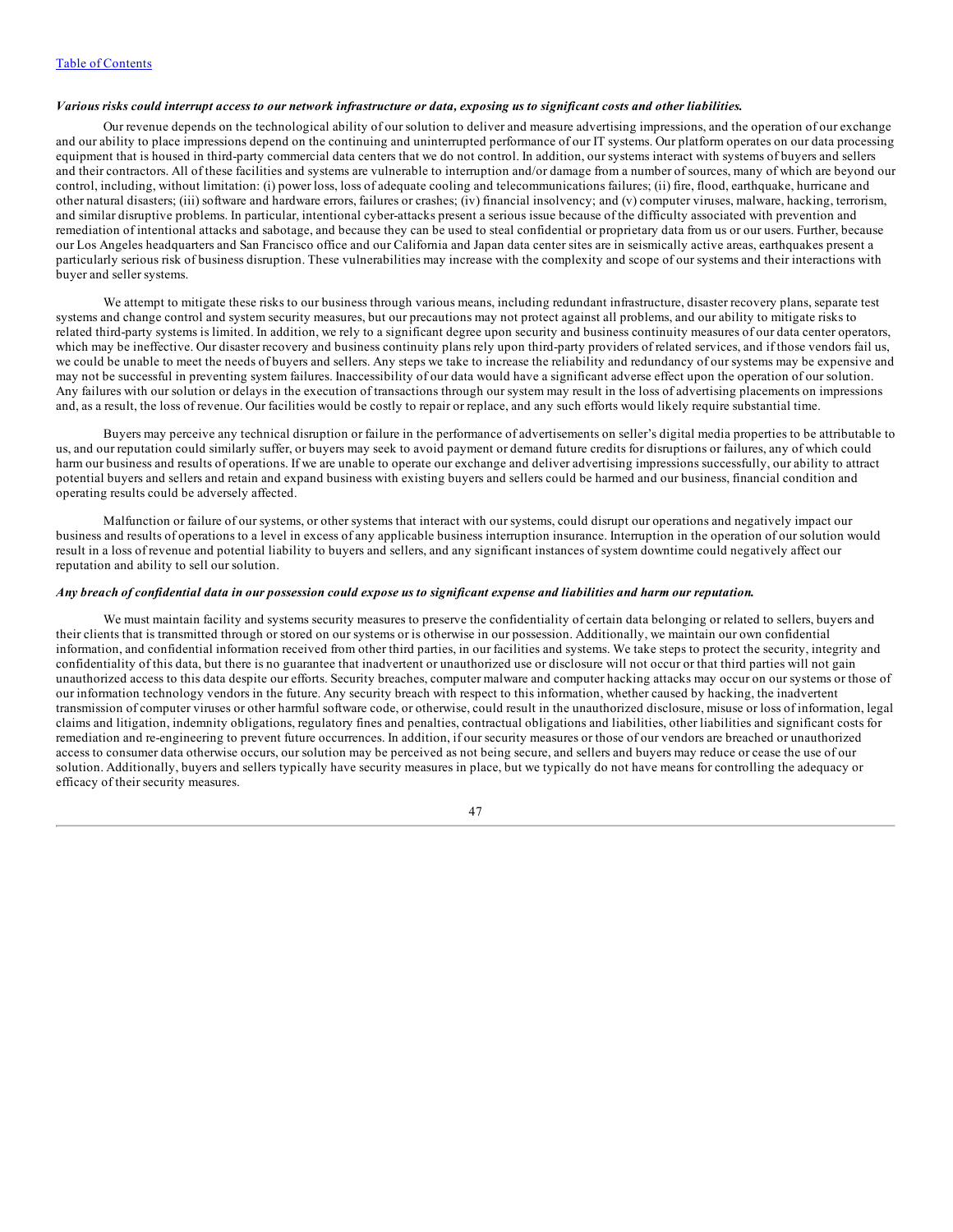Despite our security measures, and those of buyers and sellers, we are subject to ongoing threats and, therefore, these security measures may be breached as a result of employee error, failure to implement appropriate processes and procedures, malfeasance, third-party action, including cyber-attacks or other international misconduct by computer hackers, or otherwise. This could result in third parties obtaining unauthorized access to sellers' or advertisers' data or our data, including personally identifiable information, intellectual property and other confidential business information. Third parties may also attempt to fraudulently induce employees into disclosing sensitive information such as user names, passwords or other information in order to gain access to our advertisers' data or our data, including intellectual property and other confidential business information.

Because techniques used to obtain unauthorized access or sabotage systems change frequently and generally are not identified until they are launched against a target, we may be unable to anticipate these techniques or to implement adequate preventative or mitigation measures. Though it is difficult to determine what harm may directly result from any specific interruption or breach, any failure to maintain performance, reliability, security and availability of our network infrastructure or otherwise to maintain the confidentiality, security, and integrity of data that we store or otherwise maintain may harm our reputation and our relationships with advertisers and sellers or harm our ability to retain and attract new buyers and sellers. Any of these could harm our business, financial condition and results of operations.

If any such unauthorized disclosure or access does occur, we may be required to notify buyers and sellers or those persons whose information was improperly used, disclosed or accessed. We may also be subject to claims of breach of contract for such use or disclosure, investigation and penalties by regulatory authorities and potential claims by persons whose information was improperly used or disclosed. The unauthorized use or disclosure of information in our control may result in the termination of one or more of our commercial relationships or a reduction in the confidence of buyers, sellers or Internet users and usage of our solution. We may also be subject to litigation and regulatory action alleging the improper use, transmission or storage of confidential information, which could damage our reputation among our current and potential buyers, sellers or Internet users, require significant expenditures of capital and other resources and cause us to lose business and revenue.

#### Failure to maintain the brand security features of our solution could harm our reputation and expose us to liabilities.

Advertising is bought and sold through our solution in automated transactions that occur in milliseconds. It is important to sellers that the advertising placed on their media not conflict with existing seller arrangements and be of high quality, consistent with applicable seller standards and compliant with applicable legal and regulatory requirements. It is important to buyers that their advertisements are placed on appropriate media, in proximity with appropriate content, that the impressions for which they are charged are legitimate, and that their advertising campaigns yield their desired results. We use various measures, including proprietary technology, in an effort to store, manage and process rules set by buyers and sellers and to ensure the quality and integrity of the results delivered to sellers and advertisers through our solution. If we fail to properly implement or honor rules established by buyers and sellers, improper advertisements may be placed through our platform, which can result in harm to our reputation as well as the need to pay refunds and other potential legal liabilities.

#### If we fail to detect fraud or other actions that impact advertisement performance, sellers, advertisers or buyers could lose confidence in our solution, which would cause our business to suffer. If we terminate relationships with sellers as a result of our screening efforts, our volume of paid impressions may *decline.*

We have in the past, and may in the future, be subject to fraudulent and malicious activities undertaken by persons seeking to use our platform to divert or artificially inflate the purchases by buyers through our platform. Examples of such activities include the use of bots or other automated or manual mechanisms to generate fraudulent impressions that are delivered through our platform, which could overstate the performance of advertising impressions. We use proprietary technology to identify non-human inventory and traffic. During the year ended December 31, 2013, as a result of our screening and detection efforts, we terminated relationships with over 50 sellers that appeared to be engaging in such activities, resulting in fewer paid impressions in the year than would have otherwise occurred. Because buyers will frequently re-allocate campaigns to other sellers, it is difficult to measure the precise impact on paid impressions and revenue from the loss of these sellers. Although we assess the quality and performance of advertising on sellers' digital media properties, it may be difficult to detect fraudulent or malicious activity because we do not own content and we rely in part on sellers for controls with respect to such activity. Further, perpetrators of fraudulent impressions change their tactics and may become more sophisticated, requiring us to improve over time our processes for assessing the quality of seller's inventory and controlling fraudulent activity. If fraudulent or other malicious activity is perpetrated by others, and we fail to detect or prevent it, the affected advertisers may experience or perceive a reduced return on their investment resulting in dissatisfaction with our solution, refusals to pay, refund demands, loss of confidence of buyers or sellers or withdrawal of future business. We could experience similar consequences if inventory sold through our platform is not viewable by the consumer for technical or other reasons.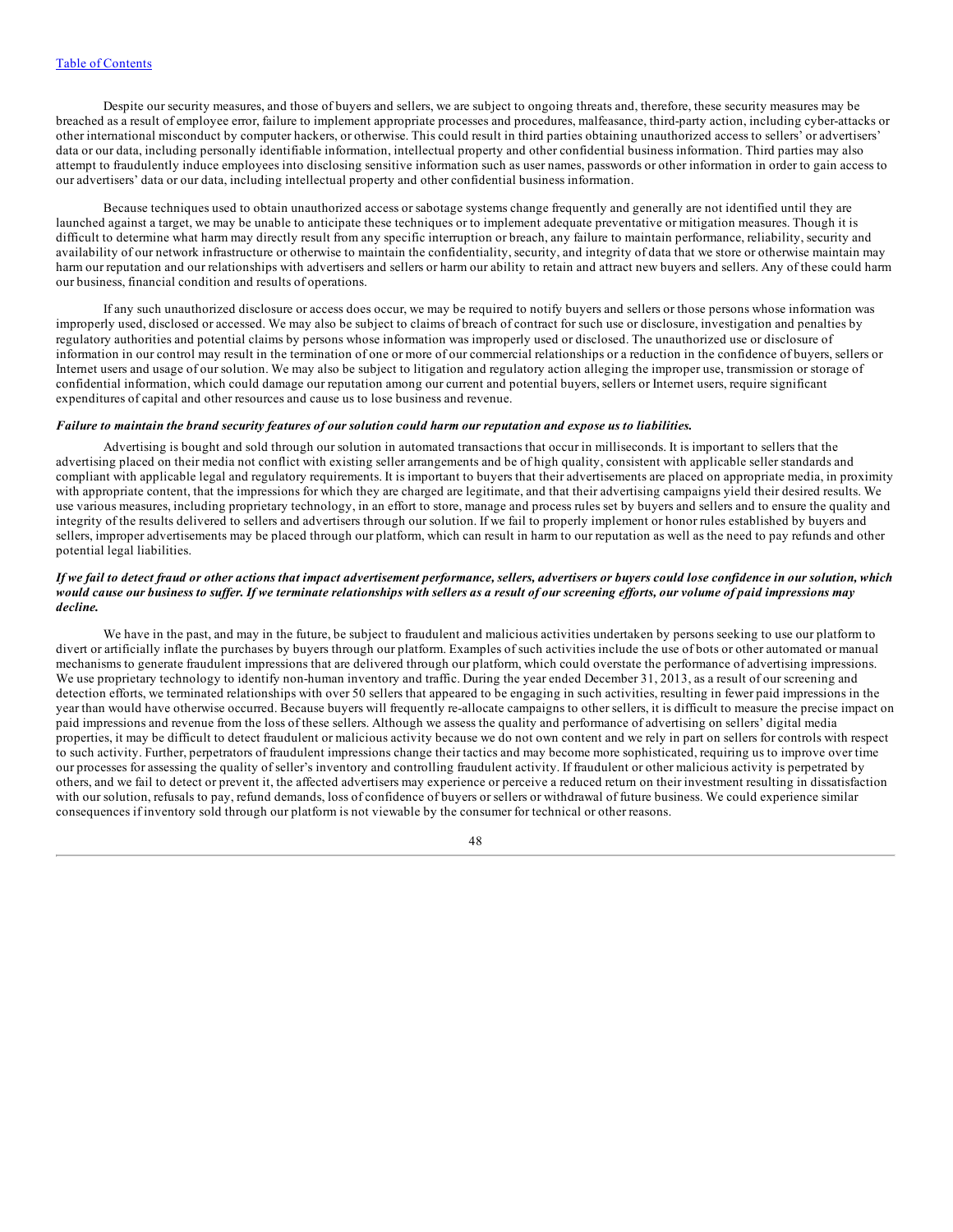## *Any acquisitions we undertake may disrupt our business, adversely af ect operations and dilute stockholders.*

Acquisitions have been an important element of our business strategy, and we have completed four acquisitions in the last four years. We may continue to pursue acquisitions in an effort to increase revenue, expand our market position, add to our technological capabilities, respond to dynamic market conditions or for other strategic or financial purposes. Historically, our acquisitions have been to acquire talent and technological capabilities. In the future, there is no assurance that we will identify suitable acquisition candidates or complete any acquisitions on favorable terms, or at all. Further, any acquisitions we do complete would involve a number of risks, including the following:

- The identification, acquisition and integration of acquired businesses require substantial attention from management. The diversion of management's attention and any difficulties encountered in the transition process could hurt our business.
- The identification, acquisition and integration of acquired businesses requires significant investment, including to harmonize service offerings, expand management capabilities and market presence, and improve or increase development efforts and technology features and functions.
- The anticipated benefits from the acquisition may not be achieved, including as a result of loss of customers or personnel of the target, other difficulties in supporting and transitioning the target's customers, the inability to realize expected synergies from an acquisition or negative culture effects arising from the integration of new personnel.
- We may face difficulties in integrating the technologies, solutions, operations and existing contracts of the acquired business.
- We may fail to identify all of the problems, liabilities or other shortcomings or challenges of an acquired company, technology or solution, including issues related to intellectual property, solution quality or architecture, regulatory compliance practices, revenue recognition or other accounting practices or employee or customer issues.
- To pay for future acquisitions, we could issue additional shares of our common stock or pay cash. Issuance of shares would dilute stockholders. Use of cash reserves could diminish our ability to respond to other opportunities or challenges. Borrowing to fund any cash purchase price would result in increased fixed obligations and could also include covenants or other restrictions that would impair our ability to manage our operations.
- Acquisitions expose us to the risk of assumed known and unknown liabilities for which indemnity obligations, escrow arrangements or insurance are not available or not sufficient to provide coverage.
- New business acquisitions can generate significant intangible assets that result in substantial related amortization charges and possible impairments.

## If we fail to attract, motivate, train and retain highly qualified engineering, marketing, sales and management personnel, our ability to execute our *business strategy could be impaired.*

We rely to a significant degree upon our founder, Chief Executive Officer and Chief Product Architect, Frank Addante; our President, Gregory R. Raifman; and our Chief Operating Officer and Chief Financial Officer, Todd Tappin, for their strategic vision, industry knowledge, management execution and leadership. The loss of any of them would have a significant adverse effect upon our business.

In addition, our success depends significantly upon our ability to recruit, train, motivate, and retain key technology, engineering, sales and management personnel. We are a technology-driven company and the innovation and delivery of complex solutions at massive scale upon which our success depends are technological and engineering problems. It is imperative that we have highly skilled mathematicians, computer scientists, engineers and engineering management, and appropriately qualified personnel can be difficult to recruit and retain. In addition, as we execute on our international expansion strategy, we will encounter staffing challenges that are unique to a particular country or region, such as recruiting and retaining qualified personnel in foreign countries and difficulty managing such personnel and integrating them into our culture. Skilled and experienced management is critical to our ability to execute against our strategic vision and maintain our performance through the growth and change we anticipate. For certain of our employees, including our CEO, a significant portion of their equity ownership is vested. As a result, it may be more difficult, and require additional equity awards, for us to continue to retain and motivate these team members.

Competition for employees with experience in our industry can be intense, particularly in California, New York and London, where our operations and the operations of other digital media companies are concentrated and where other technology companies compete for management and engineering talent. Other employers may be able to provide better compensation, more diverse opportunities and better chances for career advancement. None of our founders or other key employees has an employment agreement for a specific term, and any of our employees may terminate his or her employment with us at any time.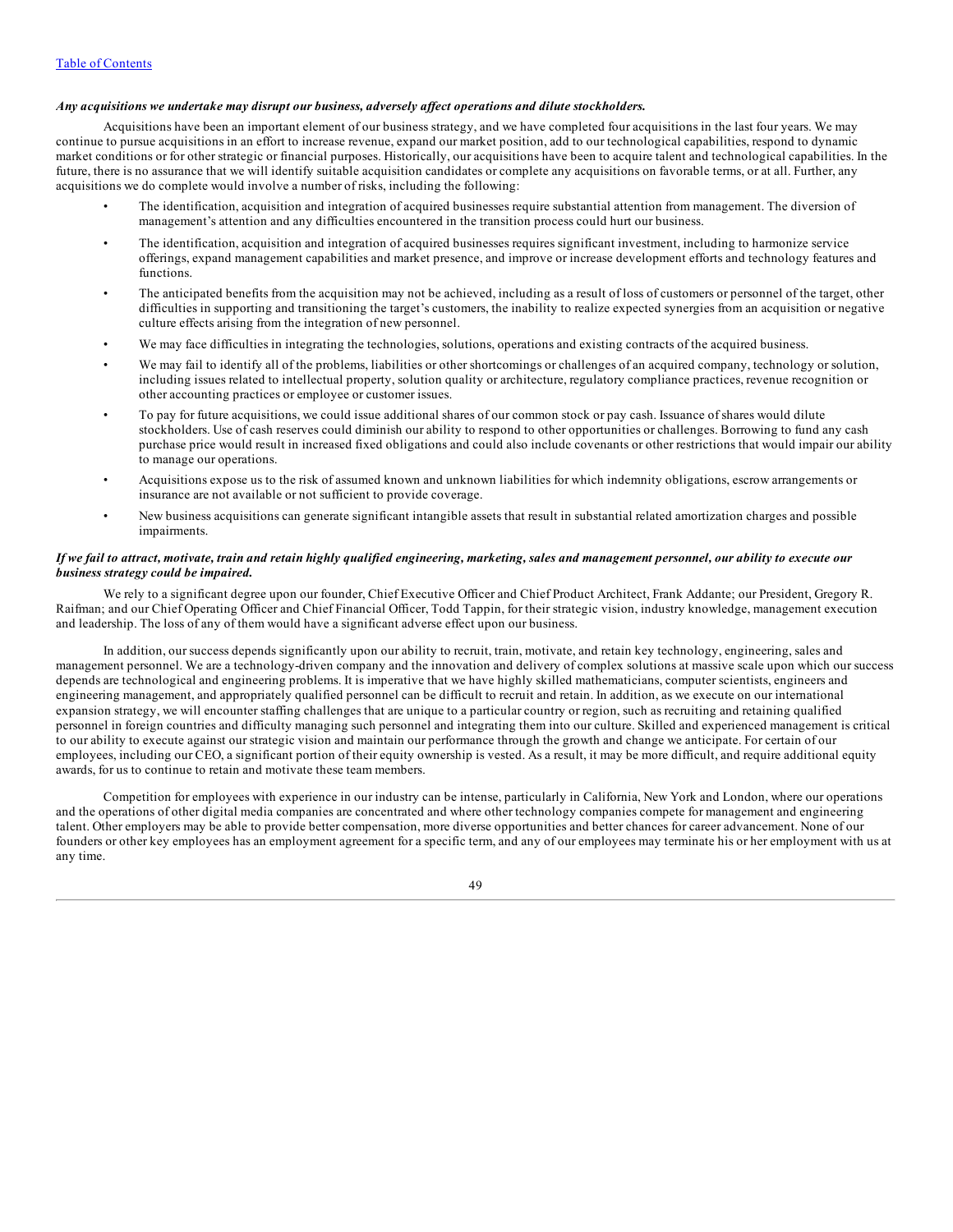It can be difficult, time-consuming, and expensive to recruit personnel with the combination of skills and attributes required to execute our business strategy, and we may be unable to hire or retain sufficient numbers of qualified individuals in the markets where we do business or plan to do business. New hires require significant training and it may take significant time before they achieve full productivity. As a result, we may incur significant costs to attract and retain employees, including significant expenditures related to salaries and benefits and compensation expenses related to equity awards, and we may lose new employees to our competitors or other companies before we realize the benefit of our investment in recruiting and training. Moreover, new employees may not be or become as productive as we expect, and we may face challenges in adequately or appropriately integrating them into our workforce and culture. In addition, as we move into new geographies, we will need to attract and recruit skilled employees in those areas. We have little experience with recruiting in geographies outside of the United States, and may face additional challenges in attracting, integrating and retaining international employees.

Even if we are successful in hiring qualified new employees, we may be subject to allegations that we have improperly solicited such employees while they remained employed by our competitors, that such employees have improperly solicited other colleagues of theirs employed by the same competitors, or that such employees have divulged proprietary or other confidential information to us in violation of their agreements with such competitors.

### Our proprietary rights may be difficult to enforce, which could enable others to copy or use aspects of our solution without compensating us, thereby *eroding our competitive advantages and harming our business.*

Our success depends, in part, on our ability to protect proprietary methods and technologies that we develop or otherwise acquire, so that we can prevent others from using our inventions and proprietary information. If we fail to protect our intellectual property rights adequately, our competitors might gain access to our technology, and our business might be adversely affected. We rely on trademark, copyright, trade secret laws, confidentiality procedures and contractual provisions to protect our proprietary methods and technologies. Our patent strategy is still in its early stages and, while we have three issued patents, three allowed applications, seven pending U.S. patent applications and one pending patent application in one other jurisdictions, valid patents may not be issued from our pending applications. Further, the claims of our issued patents or the claims eventually allowed on any pending applications may not be sufficiently broad to protect our technology or offerings and services. Any issued patents may be challenged, invalidated or circumvented, and any rights granted under these patents may not actually provide adequate defensive protection or competitive advantages to us. Additionally, the process of obtaining patent protection is expensive and time-consuming, and we may not be able to prosecute all necessary or desirable patent applications at a reasonable cost or in a timely manner. Additional uncertainty may result from changes to intellectual property legislation enacted in the United States, including the recent America Invents Act, and other countries and from interpretations of the intellectual property laws of the United States and other countries by applicable courts and agencies. Accordingly, despite our efforts, we may be unable to obtain adequate patent protection, or to prevent third parties from infringing upon or misappropriating our intellectual property.

Unauthorized parties may attempt to copy aspects of our technology or obtain and use information that we regard as proprietary. We generally enter into confidentiality and/or license agreements with our employees, consultants, vendors and advertisers, and generally limit access to and distribution of our proprietary information. However, steps taken by us may not prevent misappropriation of our technology and proprietary information or infringement of our intellectual property rights. Policing unauthorized use of our technology and intellectual property is difficult. Effective trade secret, copyright, trademark, domain name and patent protection are expensive to develop and maintain, both in terms of obtaining and maintaining such rights as well as the costs of defending our rights. We may be required to protect our intellectual property in an increasing number of jurisdictions, a process that is expensive and may not be successful or which we may not pursue in every location. We may, over time, increase our investment in protecting our intellectual property through additional patent filings, which could be expensive and time-consuming and which may not result in issued patents. Our competitors and others could attempt to capitalize on our brand recognition by using domain names or business names similar to ours, and we may be unable to prevent third parties from acquiring or using domain names and other trademarks that infringe on, are similar to, or otherwise decrease the value of our brands, trademarks or service marks. In addition, the laws of some foreign countries may not be as protective of intellectual property rights as those of the United States, and mechanisms for enforcement of our proprietary rights in such countries may be inadequate. Also, despite the steps we have taken to protect our proprietary rights, it may be possible for unauthorized third parties to copy or reverse engineer aspects of our technology or otherwise obtain and use information that we regard as proprietary, or to develop technologies similar or superior to our technology or design around our proprietary rights.

From time to time, legal action by us may be necessary or appropriate to enforce our intellectual property rights, to protect our trade secrets, to determine the validity and scope of the proprietary rights of others, or to defend against claims of infringement. Such litigation could result in substantial costs and the diversion of limited resources and could negatively affect our business, operating results and financial condition. If we are unable to protect our proprietary rights (including aspects of our technology solution) we may find ourselves at a competitive disadvantage to others who have not incurred the same level of expense, time and effort to create and protect their technology and intellectual property.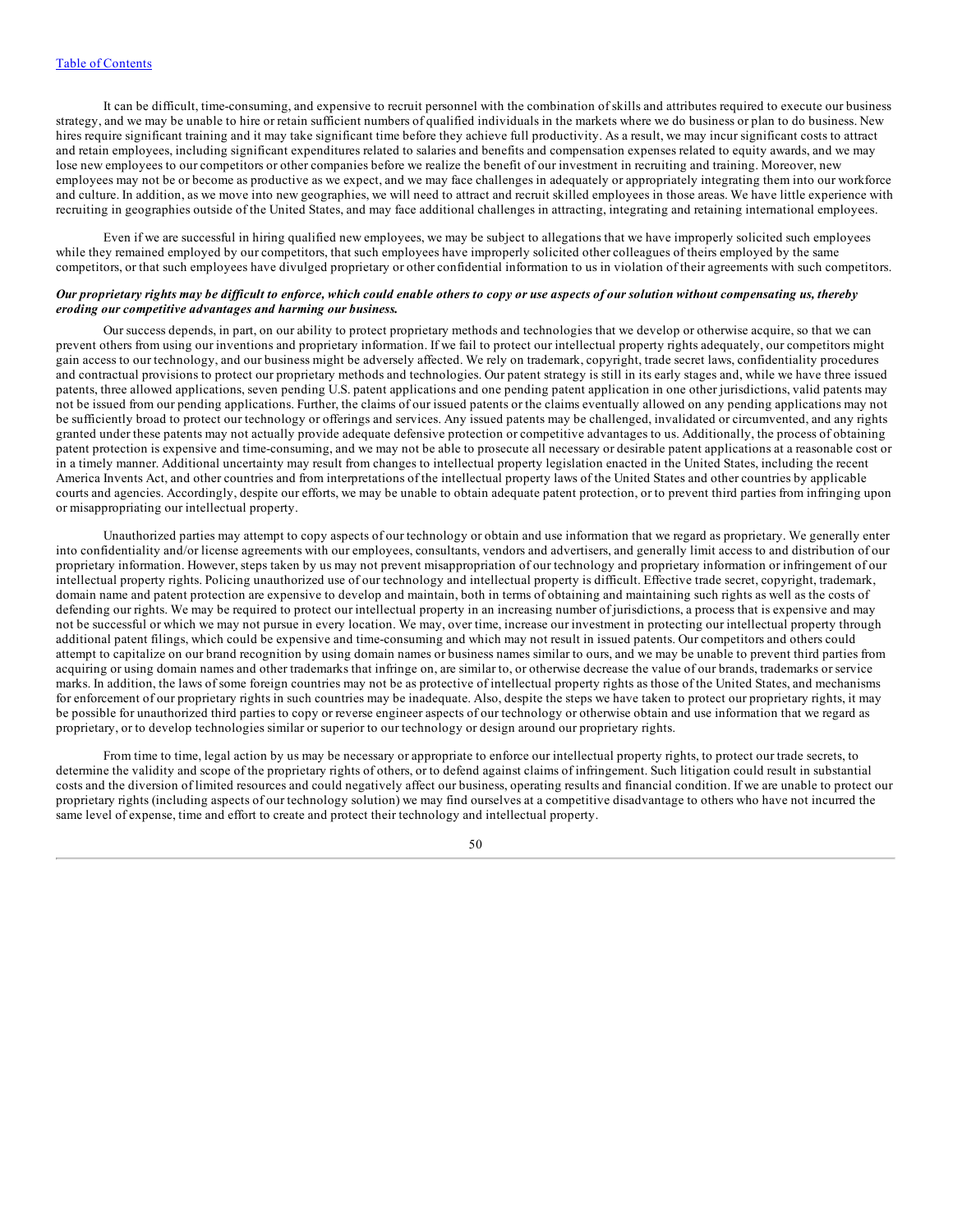## We may be subject to intellectual property rights claims by third parties, which are costly to defend, could require us to pay significant damages and could *limit our ability to use certain technologies and intellectual property.*

The digital advertising industry is characterized by the existence of large numbers of patents, copyrights, trademarks, trade secrets and other intellectual property and proprietary rights. Companies in this industry are often required to defend against litigation claims that are based on allegations of infringement or other violations of intellectual property rights. Our technologies may not be able to withstand any third-party claims or rights against their use.

Third parties may assert claims of infringement or misappropriation of intellectual property rights in proprietary technology against us or against buyers for which we may be liable or have an indemnification obligation. We cannot be certain that we are not infringing or violating any third-party intellectual property rights. From time to time, we or buyers and sellers may be subject to legal proceedings relating to our solution or underlying technology and the intellectual property rights of others, particularly as we expand the complexity and scope of our business. As a result of disclosure of information in filings required of a public company, our business and financial condition will become more visible, which may result in threatened or actual litigation, including by competitors and other third parties.

Regardless of whether claims that we are infringing patents or infringing or misappropriating other intellectual property rights have any merit, these claims are time-consuming and costly to evaluate and defend, and can impose a significant burden on management and employees. The outcome of any litigation is inherently uncertain, and we may receive unfavorable interim or preliminary rulings in the course of litigation. There can be no assurances that favorable final outcomes will be obtained in all cases. We may decide to settle lawsuits and disputes on terms that are unfavorable to us. Some of our competitors have substantially greater resources than we do and are able to sustain the costs of complex intellectual property litigation to a greater degree and for longer periods of time than we could.

Although third parties may offer a license to their technology or intellectual property, the terms of any offered license may not be acceptable and the failure to obtain a license or the costs associated with any license could cause our business, results of operations or financial condition to be materially and adversely affected. In addition, some licenses may be non-exclusive, and therefore our competitors may have access to the same technology or intellectual property licensed to us. Alternatively, we may be required to develop non-infringing technology or to make other changes, such as to our branding, which could require significant effort and expense and ultimately may not be successful. Furthermore, a successful claimant could secure a judgment or we may agree to a settlement that prevents us from distributing certain products or performing certain services or that requires us to pay substantial damages, including treble damages if we are found to have willfully infringed such claimant's patents or copyrights, royalties or other fees. Claims of intellectual property infringement or misappropriation also could result in injunctive relief against us, or otherwise result in delays or stoppages in providing all or certain aspects of our solution. Any of the foregoing could adversely affect our relationships with current or future buyers and sellers.

### *We are subject to government regulations concerning our employees, including wage-hour laws and taxes.*

We are subject to applicable rules and regulations relating to our relationship with our employees, including health benefits, unemployment and similar taxes, overtime and working conditions, immigration status and classification of employee benefits for tax purposes. Legislated increases in additional labor cost components, such as employee benefit costs, workers' compensation insurance rates, compliance costs and fines, as well as the cost of litigation in connection with these regulations, would increase our labor costs. Moreover, we are subject to various laws and regulations in federal, state and foreign jurisdictions that impose varying rules and obligations on us with respect to the classification of employee benefits for income tax and other purposes and that require us to report and/or withhold in respect of such items. In addition, many employers nationally have been subject to actions brought by governmental agencies and private individuals under wage-hour laws on a variety of claims, such as improper classification of workers as exempt from overtime pay requirements and failure to pay overtime wages properly, with such actions sometimes brought as class actions, and these actions can result in material liabilities and expenses. Should we be subject to employment litigation, such as actions involving wage-hour, overtime, break and working time, it may distract our management from business matters and result in increased labor costs.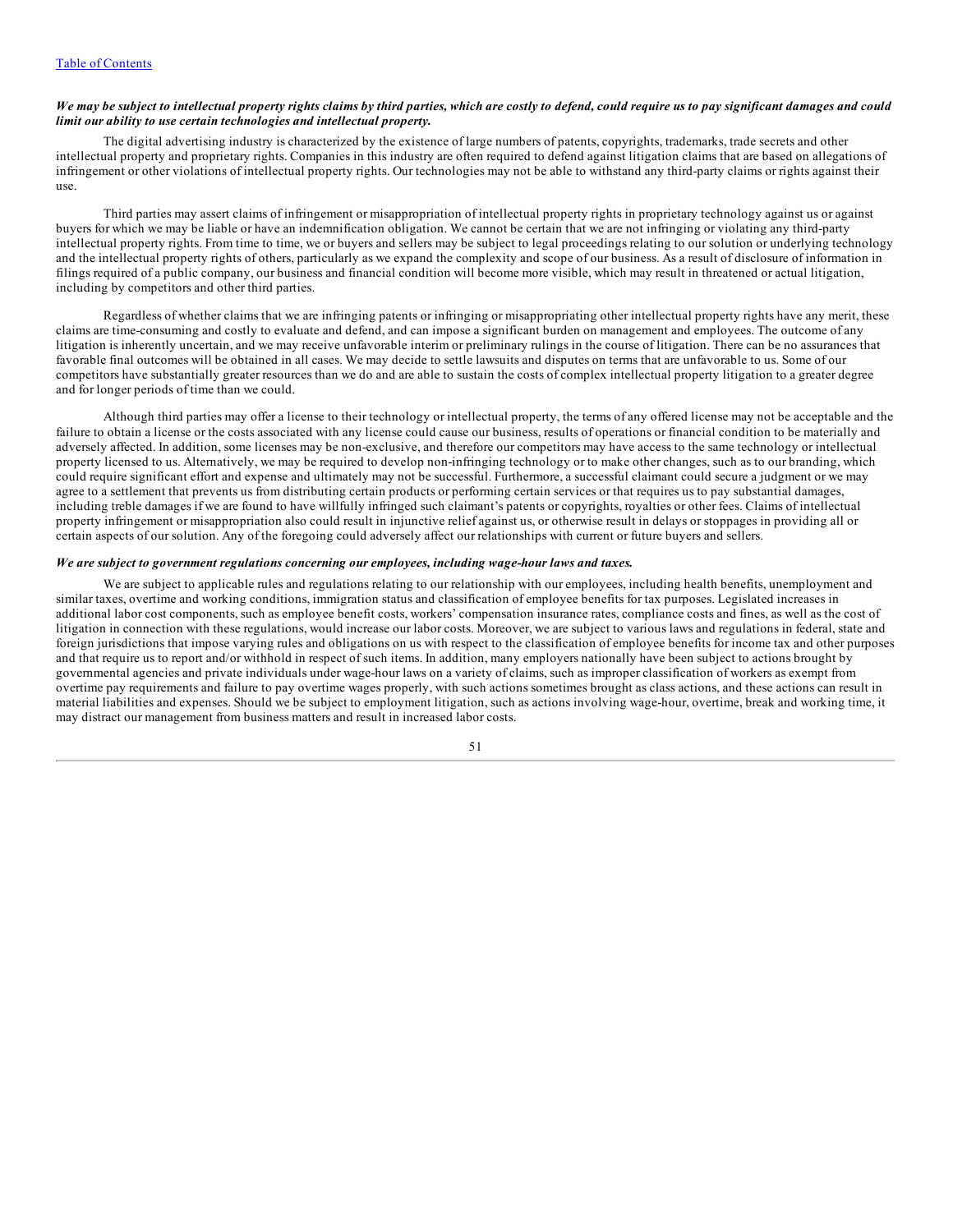### **Risks Related to Our International Business Strategy**

## Our international operations and expansion plans require increased expenditures and impose additional risks and compliance imperatives, and failure to *execute successfully our international plans will adversely af ect our growth and operating results.*

We have numerous operations outside of the United States, and we expect our international operations to contribute significantly to our future growth. While we currently conduct business in Northern Europe, Australia, Japan, Singapore and Brazil, our expansion plans are also focused on the rest of Asia and other Latin American countries, and other countries in Europe. However, our experience operating outside the United States is still limited, and our international employees currently represent a modest portion of our headcount. Achievement of our international objectives will require a significant amount of attention from our management, finance, analytics, operations, sales and engineering teams, as well as significant investment in developing the technology infrastructure necessary to deliver our solution and establishing sales, delivery, support, and administrative capabilities in the countries where we operate. Attracting new buyers and sellers outside the United States may require more time and expense than in the United States, in part due to the need to educate such buyers and sellers about our solution, and we may not be successful in establishing and maintaining these relationships. In addition, our international operations will require us to develop and administer our internal controls and legal and compliance practices in countries with different cultural norms and different business practices than the United States.

International operations also impose risks and challenges in addition to those faced in the United States, including management of a distributed workforce; the need to adapt our offering to satisfy local requirements and standards; laws and business practices that may favor local competitors; longer accounts receivable payment cycles and other collection difficulties; the effect of global and regional recessions and economic and political instability; potentially adverse tax consequences in the United States and abroad; staffing challenges, including difficulty in recruiting and retaining qualified personnel as well as managing such a diversity in personnel; reduced or ineffective protection of our intellectual property rights in some countries; and costs and restrictions affecting the repatriation of funds to the United States.

One or more of these requirements and risks may make our international operations more difficult and expensive or less successful than we expect, and may preclude us from operating in some markets. There is no assurance that our international expansion efforts will be successful, and we may not generate sufficient revenue or margins from our international business to cover our expenses or contribute to our growth.

#### *Operating in multiple countries requires us to comply with dif erent legal and regulatory requirements.*

Our international operations subject us to laws and regulations of multiple jurisdictions, as well as U.S. laws governing international operations. These various laws and regulations are often evolving and sometimes conflict. For example, the Foreign Corrupt Practices Act, or FCPA, and comparable foreign laws and regulations (including the U.K. Bribery Act) prohibit improper payments or offers of payments to foreign governments and their officials and political parties by U.S. and other business entities for the purpose of obtaining or retaining business. Other laws and regulations prohibit bribery of private parties and other forms of corruption. As we expand our international operations, there is some risk of unauthorized payment or offers of payment or other inappropriate conduct by one of our employees, consultants, agents or other contractors, which could constitute a violation by us of various laws, including the FCPA, even though such parties are not always subject to our control. Safeguards we implement to discourage these practices may prove to be less than effective and violations of the FCPA and other laws may result in severe criminal or civil sanctions, or other liabilities or proceedings against us, including class action lawsuits and enforcement actions from the SEC, Department of Justice and international regulators. Other laws applicable to our international business include local employment, tax, privacy, data security and intellectual property protection laws and regulations. In some cases, buyers and sellers operating in non-U.S. markets may impose additional requirements on our non-U.S. business in efforts to comply with their interpretation of their own or our legal obligations. These requirements may differ significantly from the requirements applicable to our business in the United States and may require engineering and other costly resources to accommodate. As these laws continue to evolve and we expand to more jurisdictions, compliance will become more complex and expensive, and the risk of non-compliance will increase.

Compliance with complex foreign and U.S. laws and regulations that apply to our international operations increases our cost of doing business abroad, and violation of these laws or regulations may interfere with our ability to offer our solution competitively in one or more countries, expose us or our employees to fines and penalties, and result in the limitation or prohibition of our conduct of business.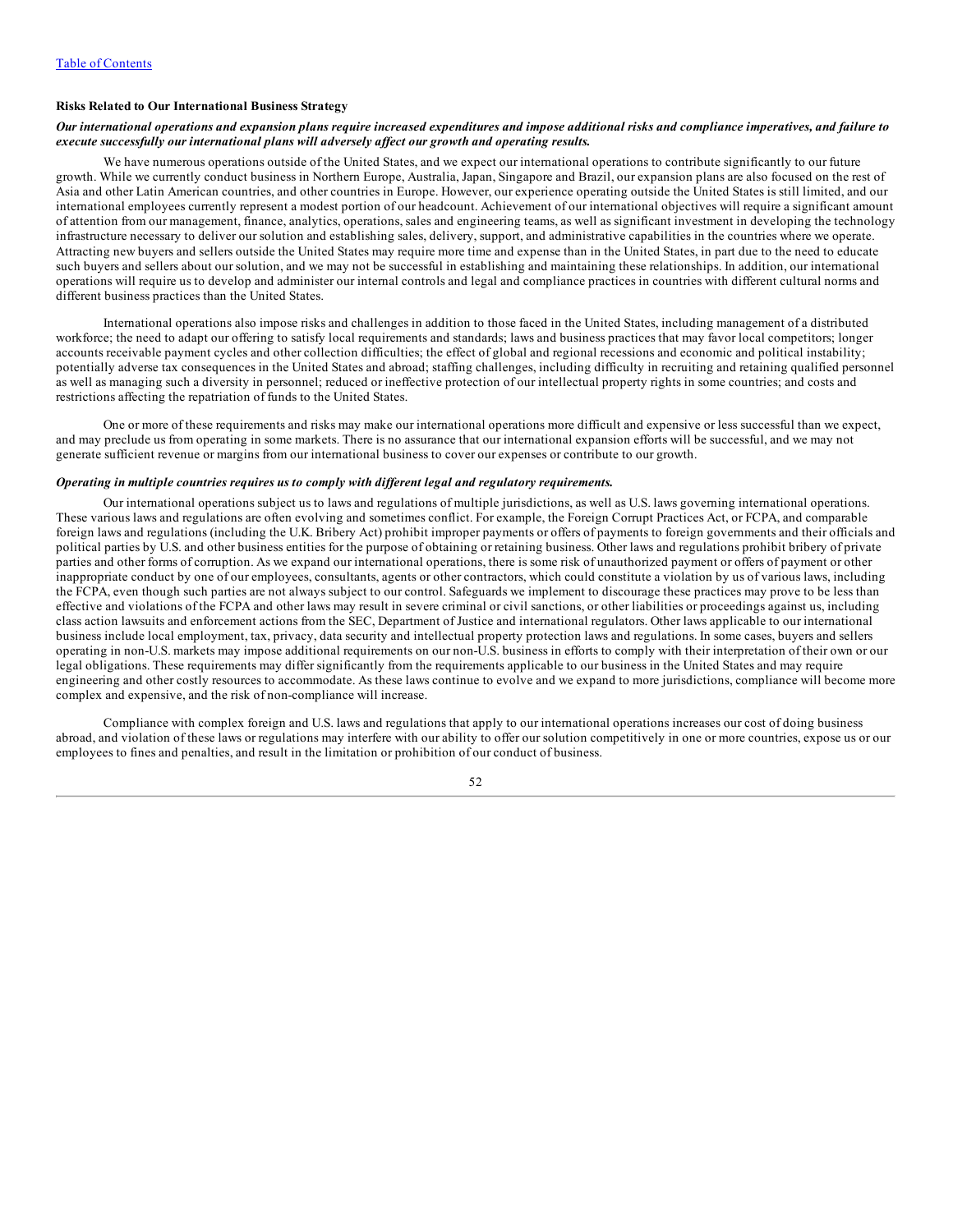## We are subject to governmental export and import controls that could subject us to liability or impair our ability to compete in international markets.

Our operations are subject to U.S. export controls, specifically the Export Administration Regulations, or EAR, and economic sanctions enforced by the Office of Foreign Assets Control. These regulations provide that encryption technology may be exported outside of the United States only with the required export authorizations, including by license, license exception or other appropriate government authorizations, which may require the filing of an encryption registration and classification request. Furthermore, U.S. export control laws and economic sanctions prohibit the shipment of certain products and services to countries, governments and persons targeted by U.S. sanctions. We incorporate encryption technology into the servers that operate our solution. As a result of locating some servers in data centers outside of the United States, we may have exported encryption technology prior to obtaining the required export authorizations and/or submitting the required requests, including a classification request and/or request for an encryption registration number, resulting in a possible inadvertent violation of U.S. export control laws. As a result, in January 2014, we filed a Voluntary Self Disclosure with the U.S. Department of Commerce's Bureau of Industry and Security, or BIS, concerning these potential violations. While the potential penalties for violations of the EAR include a monetary fine of up to \$250,000 or twice the value of the transaction, whichever is greater, per violation and/or a denial of export privileges under the EAR, we do not expect a penalty to be assessed against us in connection with our Voluntary Self Disclosure and, if one is assessed, we do not expect it to be material.

In addition, various countries regulate the import of certain encryption technology, including through import permit and license requirements, and have enacted laws that could limit our ability to deploy our technology or could limit our customers' ability to use our solution in those countries. Changes in our technology or changes in export and import regulations may create delays in the introduction of our solution or the deployment of our technology in international markets, prevent our customers with international operations from using our solution globally or, in some cases, prevent the export or import of our technology to certain countries, governments or persons altogether. Any change in export or import regulations, economic sanctions or related legislation, shift in the enforcement or scope of existing regulations, or change in the countries, governments, persons or technologies targeted by such regulations, could result in decreased use of our solution by, or in our decreased ability to export our technology to, international markets. Any decreased use of our solution or limitation on our ability to export our technology or sell our solution would likely adversely affect our business, financial condition and results of operations.

#### Fluctuations in the exchange rates of foreign currencies could result in currency transaction losses that negatively impact our financial results.

We currently have transactions denominated in various non-U.S. currencies, and may, in the future, have sales denominated in the currencies of additional countries in which we establish or have established sales offices. In addition, we incur a portion of our expenses in many of these same currencies, as well as other currencies, and to the extent we need to convert U.S. Dollars or a different foreign currency to pay expenses, we are exposed to unfavorable changes in exchange rates and added transaction costs. We expect international sales and transactions to become an increasingly important part of our business. Such sales and transactions may be subject to unexpected regulatory requirements and other barriers. Any fluctuation in the exchange rates of these foreign currencies may negatively impact our business, financial condition and results of operations. We have not previously engaged in foreign currency hedging. If we decide to hedge our foreign currency exposure, we may not be able to hedge effectively due to lack of experience, unreasonable costs or illiquid markets. In addition, those activities may be limited in the protection they provide us from foreign currency fluctuations and can themselves result in losses.

#### **Risks Related to Our Internal Controls and Finances**

## We have identified certain material weaknesses in our internal control over financial reporting. Failure to maintain effective internal controls could cause our investors to lose confidence in us and adversely affect the market price of our common stock. If our internal controls are not effective, we may not be *able to accurately report our financial results or prevent fraud.*

Section 404 of the Sarbanes-Oxley Act of 2002, or Section 404, requires that we maintain internal control over financial reporting that meets applicable standards. We may err in the design or operation of our controls, and all internal control systems, no matter how well designed and operated, can provide only reasonable assurance that the objectives of the control system are met. Because there are inherent limitations in all control systems, there can be no absolute assurance that all control issues have been or will be detected. If we are unable, or are perceived as unable, to produce reliable financial reports due to internal control deficiencies, investors could lose confidence in our reported financial information and operating results, which could result in a negative market reaction.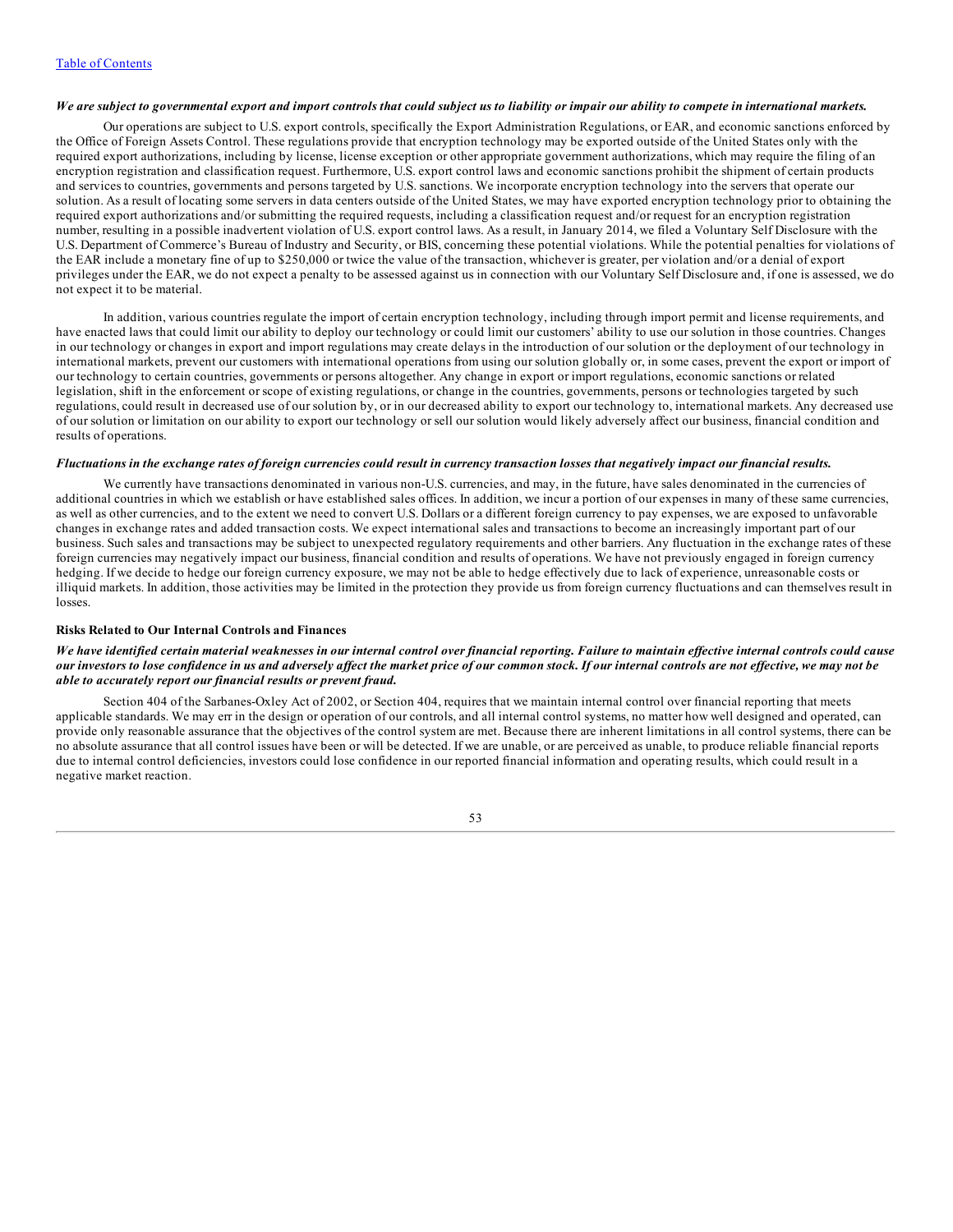When we are no longer an "emerging growth company" we will be required, pursuant to Section 404, to furnish a report by management on, among other things, the effectiveness of our internal control over financial reporting and we will need to disclose any material weaknesses identified by our management in our internal control over financial reporting. We will also need to provide a statement that our independent registered public accounting firm has issued an opinion on our internal control over financial reporting, provided that our independent registered public accounting firm will not be required to attest to the effectiveness of our internal control over financial reporting until our first annual report required to be filed with the Securities and Exchange Commission, or SEC, following the later of the date we are deemed to be an "accelerated filer" or a "large accelerated filer," each as defined in the Securities Exchange Act of 1934, as amended, or the Exchange Act, or the date we are no longer an "emerging growth company," as defined in the Jumpstart Our Businesses Act of 2012, or the JOBS Act.

We have identified certain material weaknesses in our internal controls resulting from:

- a historical lack of qualified personnel within our accounting function that possessed an appropriate level of expertise to perform certain functions;
- absence of formalized and documented policies and procedures;
- absence of appropriate review and oversight responsibilities;
- lack of an effective and timely financial close process;
- lack of general information technology controls over financially significant applications, including inadequate segregation of duties; and
- lack of regular evaluations of the effectiveness of internal controls over financial reporting.

While we have designed and implemented, or expect to implement, measures that we believe address these control weaknesses, we continue to develop our internal controls, processes and reporting systems by, among other things, hiring qualified personnel with expertise to perform specific functions, implementing software systems to manage our revenue and expenses and to allow us to budget, undertaking multi-year financial planning and analysis and designing and implementing improved processes and internal controls, including ongoing senior management review and audit committee oversight. We commenced measures to remediate the identified material weaknesses during the third quarter of 2013 and expect that such remediation will be completed by the end of 2014. We have incurred significant costs to remediate these weaknesses, primarily personnel costs, external consulting fees, system implementation costs, and related indirect costs including the use of facilities and technology, and we expect to incur additional costs to remediate these weaknesses. Because some of the personnel costs and systems resources also support our general operations and the scale and growth of our business, we cannot precisely separate costs related to our material weakness remediation from costs associated with our overall internal control efforts. However, we estimate that the incremental costs of our internal audit employees and external consultants who are primarily focused on material weakness remediation and internal control testing were approximately \$0.3 million for the year ended December 31, 2013. We expect such costs will approximate \$0.9 million for the year ended December 31, 2014. We may not be successful in implementing these systems or in developing other internal controls, which may undermine our ability to provide accurate, timely and reliable reports on our financial and operating results. Further, we will not be able to fully assess whether the steps we are taking will remediate the material weaknesses in our internal control over financial reporting until we have completed our implementation efforts and sufficient time passes in order to evaluate their effectiveness. In addition, if we identify additional errors that result in material weaknesses in our internal control over financial reporting, we may not detect errors on a timely basis and our financial statements may be materially misstated. Moreover, in the future we may implement new offerings and engage in business transactions, such as acquisitions, reorganizations or implementation of new information systems, that could require us to develop and implement new controls and could negatively affect our internal control over financial reporting and result in material weaknesses.

If we identify new material weaknesses in our internal control over financial reporting, if we are unable to comply with the requirements of Section 404 in a timely manner, if we are unable to assert that our internal control over financial reporting is effective, or if our independent registered public accounting firm is unable to express an opinion as to the effectiveness of our internal control over financial reporting, we may be late with the filing of our periodic reports, investors may lose confidence in the accuracy and completeness of our financial reports and the market price of our common stock could be negatively affected. As a result of such failures, we could also become subject to investigations by the stock exchange on which our securities are listed, the SEC, or other regulatory authorities, and become subject to litigation from investors and stockholders, which could harm our reputation, financial condition or divert financial and management resources from our core business.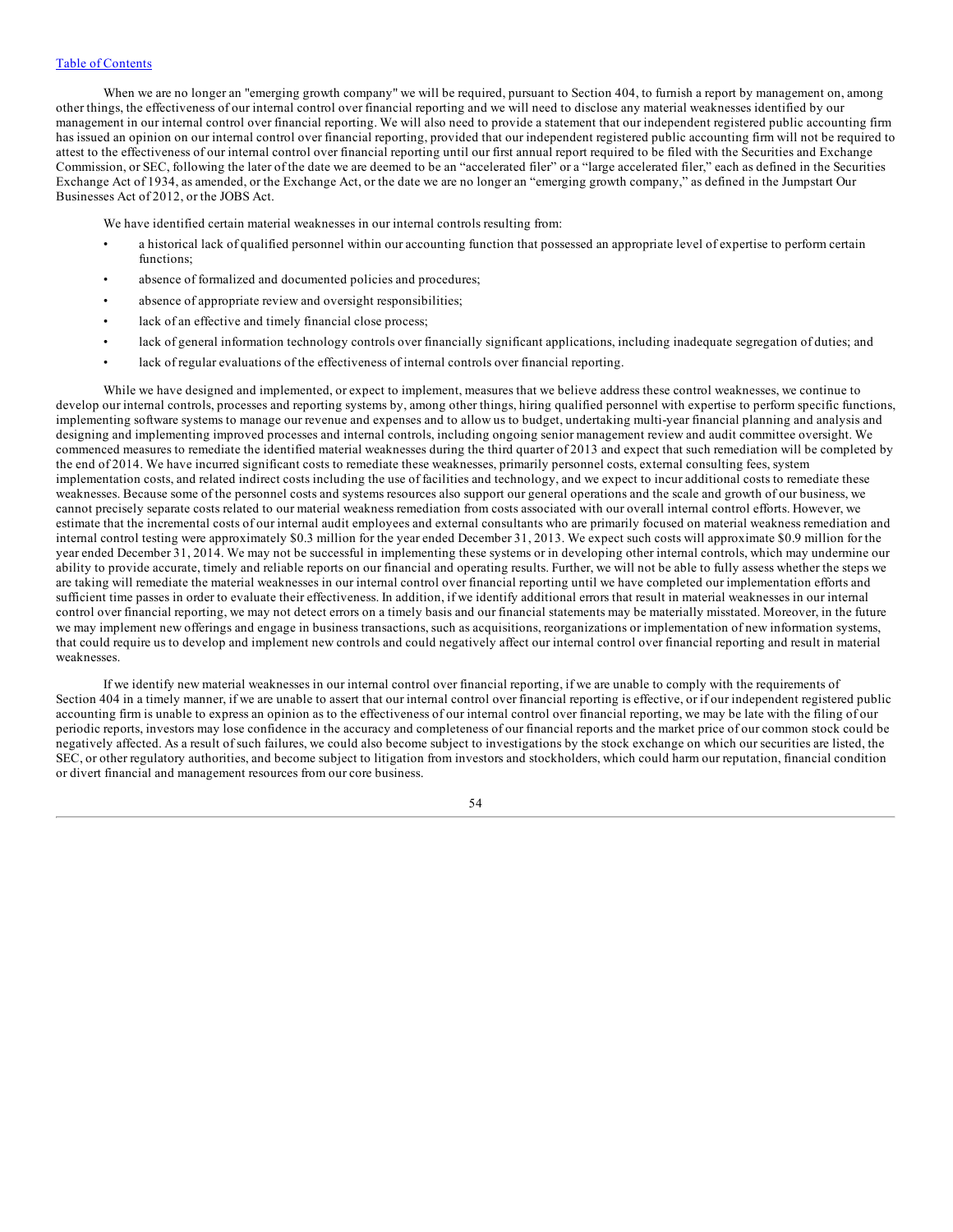## *Impairment of intangible assets could increase our expenses.*

A portion of our assets consists of capitalized software development costs, goodwill and other intangible assets acquired in connection with acquisitions. Current accounting standards require us to evaluate goodwill on an annual basis and other intangibles if certain triggering events occur, and adjust the carrying value of these assets to net realizable value when such testing reveals impairment of the assets. Various factors, including regulatory or competitive changes, could affect the value of our intangible assets. If we are required to write-down the value of our goodwill or intangible assets due to impairment, our reported expenses will increase, resulting in a corresponding decrease in our reported profit.

## If our estimates or judgments relating to our critical accounting policies are erroneous or based on assumptions that change or prove to be incorrect, our operating results could fall below the expectations of securities analysts and investors, resulting in a decline in our stock price.

The preparation of financial statements in conformity with generally accepted accounting principles in the United States, or GAAP, requires management to make estimates and assumptions that affect the amounts reported in the consolidated financial statements and accompanying notes. We base our estimates on our best judgment, historical experience, information derived from third parties, and on various other assumptions that we believe to be reasonable under the circumstances, as provided in the section entitled "Management's Discussion and Analysis of Financial Condition and Results of Operations," the results of which form the basis for making judgments about the carrying values of assets, liabilities, equity, revenue and expenses that are not readily apparent from other sources. Our operating results may be adversely affected if our judgments prove to be wrong, assumptions change or actual circumstances differ from those in our assumptions, which could cause our operating results to fall below the expectations of securities analysts and investors, resulting in a decline in our stock price. Significant assumptions and estimates used in preparing our consolidated financial statements include those related to revenue recognition, stock-based compensation and income taxes.

### We report revenue on a net basis. If, in the future, we engage in transactions for which revenue is recorded on a gross basis, we may have significant increases in our revenue and decreases in our GAAP margins that do not necessarily correspond with changes in our underlying business, which could cause comparisons with prior periods to be less meaningful and make it more difficult for investors to evaluate our performance.

The recognition of our revenue is governed by certain criteria that must be met and that determine whether we report revenue either on a gross basis, as a principal, or net basis, as an agent, depending upon the nature of the sales transaction. Our revenue is currently recognized on a net basis. In the future we may engage in transactions for which revenue is recorded on a gross basis, due to substantive changes in our business, such as through acquisitions, changes to the commercial terms with buyers and sellers or structural changes to our existing business. In the latter case, we may have significant increases in our revenue and decreases in our GAAP margins that do not necessarily correspond with changes in our underlying activity. We may experience significant fluctuations in revenue and margins in future periods depending upon, in part, the nature of our sales and our recognition of such revenue.

#### *Our tax liabilities may be greater than anticipated.*

The U.S. and non-U.S. tax laws applicable to our business activities are subject to interpretation. We are subject to audit by the Internal Revenue Service and by taxing authorities of the state, local and foreign jurisdictions in which we operate. Our tax obligations are based in part on our corporate operating structure, including the manner in which we develop, value, and use our intellectual property and sell our solutions, the jurisdictions in which we operate, how tax authorities assess revenue based taxes such as sales and use taxes, the scope of our international operations and the value we ascribe to our intercompany transactions. Taxing authorities may challenge our tax positions and methodologies for valuing developed technology or intercompany arrangements, as well as our positions regarding jurisdictions in which we are subject to certain taxes, which could expose us to additional taxes and increase our worldwide effective tax rate. Any adverse outcomes of such challenges to our tax positions could result in additional taxes for prior periods, interest and penalties, as well as higher future taxes. In addition, our future tax expense could increase as a result of changes in tax laws, regulations or accounting principles, or as a result of earning income in jurisdictions that have higher tax rates. An increase in our tax expense could have a negative effect on our financial position and results of operations. Moreover, the determination of our provision for income taxes and other tax liabilities requires significant estimates and judgment by management, and the tax treatment of certain transactions is uncertain. Although we believe we will make reasonable estimates and judgments, the ultimate outcome of any particular issue may differ from the amounts previously recorded in our financial statements and any such occurrence could materially affect our financial position and results of operations.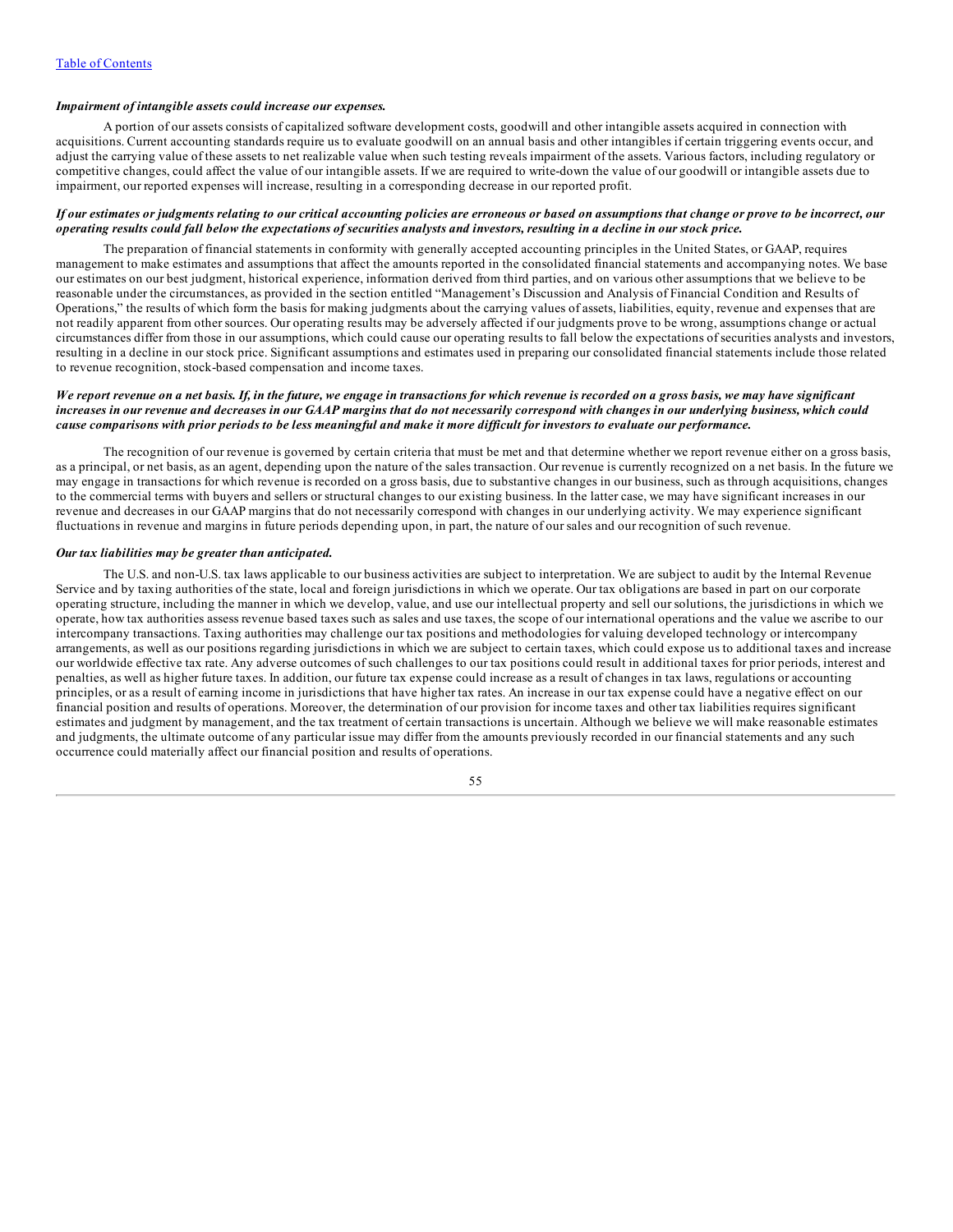## Our ability to use our net operating losses and tax credit carryforwards to offset future taxable income may be subject to certain limitations which could *result in higher tax liabilities.*

The ability to fully utilize our net operating loss and tax credit carryforwards to offset future taxable income may be limited. At December 31, 2013, we had U.S. federal net operating loss carryforwards, or NOLs, of approximately \$36.7 million, state NOLs of approximately \$43.3 million, federal research and development tax credit carryforwards, or credit carryforwards, of approximately \$3.0 million, and state credit carryforwards of approximately \$2.4 million. A lack of future taxable income would adversely affect our ability to utilize these NOLs and credit carryforwards. In addition, under Section 382 and 383 of the Internal Revenue Code of 1986, as amended, or the Code, and comparable state income tax laws, a corporation that undergoes an "ownership change" is subject to limitations on its ability to utilize its NOLs and credit carryforwards to offset future taxable income following the ownership change. As a result, future changes in our stock ownership, including direct or indirect changes in our ownership that may be outside of our control, could result in limitations on our ability to fully utilize our NOLs and credit carryforwards. The Company had an ownership change in January 2008 and \$2.3 million of federal and state NOLs are already subject to limitation under Section 382. Additionally, approximately \$3.4 million of our federal NOLs and approximately \$3.4 million of our state NOLs were generated by corporations that we acquired during the pre-acquisition period, and thus those NOLs already are subject to limitation under Section 382 of the Code and comparable state income tax laws. In addition, depending on the level of our taxable income, all or a portion of our NOLs and credit carryforwards may expire unutilized, which could prevent us from offsetting future taxable income by the entire amount of our current and future NOLs and credit carryforwards. We have recorded a full valuation allowance related to our NOLs, credit carryforwards and other net deferred tax assets due to the uncertainty of the ultimate realization of the future benefits of those assets. To the extent we determine that all, or a portion of, our valuation allowance is no longer necessary, we will reverse the valuation allowance and recognize income tax benefit in the reported financial statement earnings in that period. Once the valuation allowance is eliminated or reduced, its reversal will no longer be available to offset our current financial statement tax provision in future periods.

## We may require additional capital to support growth, and such capital might not be available on terms acceptable to us, if at all. Inability to obtain *financing could limit our ability to conduct necessary operating activities and make strategic investments.*

We intend to continue to make investments in pursuit of our strategic objectives and to support our business growth. Various business challenges may require additional funds, including the need to respond to competitive threats or market evolution by developing new solutions and improving our operating infrastructure, either through additional hiring or acquisition of complementary businesses or technologies, or both. In addition, we could incur significant expenses or shortfalls in anticipated cash generated as a result of unanticipated events in our business or competitive, regulatory, or other changes in our market.

Our available cash and cash equivalents, including the proceeds from our IPO, the cash we anticipate generating from operations and our available line of credit under our credit facility may not be adequate to meet our capital needs, and therefore we may need to engage in equity or debt financings to secure additional funds. We may not be able to obtain additional financing on terms favorable to us, if at all. If we are unable to obtain adequate financing on terms satisfactory to us when we require it, our ability to continue to support our business growth and respond to business challenges could be significantly impaired, and our business may be adversely affected.

If we do raise additional funds through future issuances of equity or convertible debt securities, our existing stockholders could suffer significant dilution, and any new equity securities we issue could have rights, preferences and privileges superior to those of holders of our common stock. Any debt financing that we secure in the future could involve restrictive covenants relating to our capital raising activities and other financial and operational matters, including the ability to pay dividends. This may make it more difficult for us to obtain additional capital and to pursue business opportunities, including potential acquisitions. In addition, if we issue debt, the holders of that debt would have prior claims on the company's assets, and in case of insolvency, the claims of creditors would be satisfied before distribution of value to equity holders, which would result in significant reduction or total loss of the value of our equity.

## Our credit facility subjects us to operating restrictions and financial covenants that impose risk of default and may restrict our business and financing *activities.*

On September 27, 2011, we entered into a loan and security agreement with Silicon Valley Bank that, as amended to date, provides a senior secured revolving credit facility in the aggregate principal amount of \$40 million. At June 30, 2014, we had no amounts outstanding under this loan and security agreement. Borrowings under this agreement are secured by substantially all of our tangible personal property assets and all of our intangible assets are subject to a negative pledge in favor of Silicon Valley Bank. This credit facility is subject to certain financial ratio and liquidity covenants, as well as restrictions that limit our ability, among other things, to:

- dispose of or sell our assets;
- make material changes in our business or management;

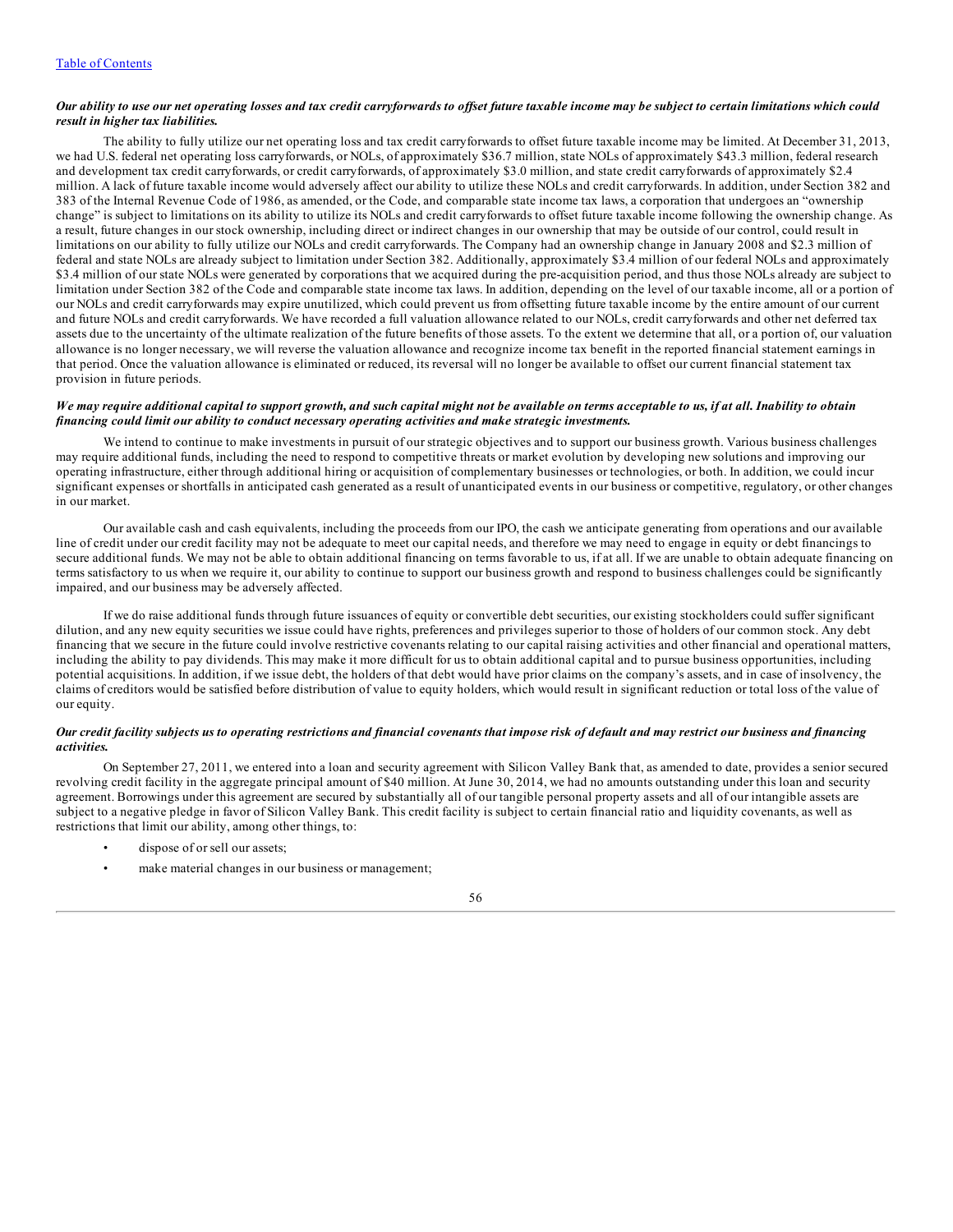# Table of [Contents](#page-1-0)

- consolidate or merge with other entities;
- incur additional indebtedness;
- create liens on our assets;
- pay dividends;
- make investments;
- enter into transactions with affiliates; and
- pay off or redeem subordinated indebtedness.

These covenants may restrict our ability to finance our operations and to pursue our business activities and strategies. Our ability to comply with these covenants may be affected by events beyond our control. In the past, we were not compliant with certain administrative covenants. Although the bank waived such noncompliance or agreed to amend certain covenants in the past, there is no guarantee it will do so in the future. If a default were to occur and not be waived, such default could cause, among other remedies, all of the outstanding indebtedness under our loan and security agreement to become immediately due and payable. In such an event, our liquid assets might not be sufficient to meet our repayment obligations, and we might be forced to liquidate collateral assets at unfavorable prices or our assets may be foreclosed upon and sold at unfavorable valuations.

Our ability to renew our existing credit facility, which matures in September 2018, or to enter into a new credit facility to replace or supplement the existing facility may be limited due to various factors, including the status of our business, global credit market conditions, and perceptions of our business or industry by sources of financing. In addition, if credit is available, lenders may seek more restrictive covenants and higher interest rates that may reduce our borrowing capacity, increase our costs, and reduce our operating flexibility.

If we do not have or are unable to generate sufficient cash available to repay our debt obligations when they become due and payable, either upon maturity or in the event of a default, we may not be able to obtain additional debt or equity financing on favorable terms, if at all. Our inability to obtain financing may negatively impact our ability to operate and continue our business as a going concern.

#### **Risks Related to the Securities Markets and Ownership of our Common Stock**

### The price of our common stock may be volatile and the value of an investment in our common stock could decline.

Technology stocks have historically experienced high levels of volatility. The trading price of our common stock has and may continue to fluctuate substantially. These fluctuations could result in significant decreases in the value of an investment in our common stock. Factors that could cause fluctuations in the trading price of our common stock include the following:

- announcements of new offerings, products, services or technologies, commercial relationships, acquisitions or other events by us or our competitors;
- price and volume fluctuations in the overall stock market from time to time;
- significant volatility in the market price and trading volume of technology companies in general and of companies in the digital advertising industry in particular;
- fluctuations in the trading volume of our shares or the size of our public float;
- actual or anticipated changes or fluctuations in our results of operations;
- actual or anticipated changes in the expectations of investors or securities analysts, and whether our results of operations meet these expectations;
- litigation involving us, our industry, or both;
- regulatory developments in the United States, foreign countries, or both;
- general economic conditions and trends;
- major catastrophic events;
- sales of large amounts of our common stock or the perception that such sales could occur, as a result of lockup releases or other factors;
- departures of key employees; or
- an adverse impact on the company resulting from other causes, including any of the other risks described in this Quarterly Report.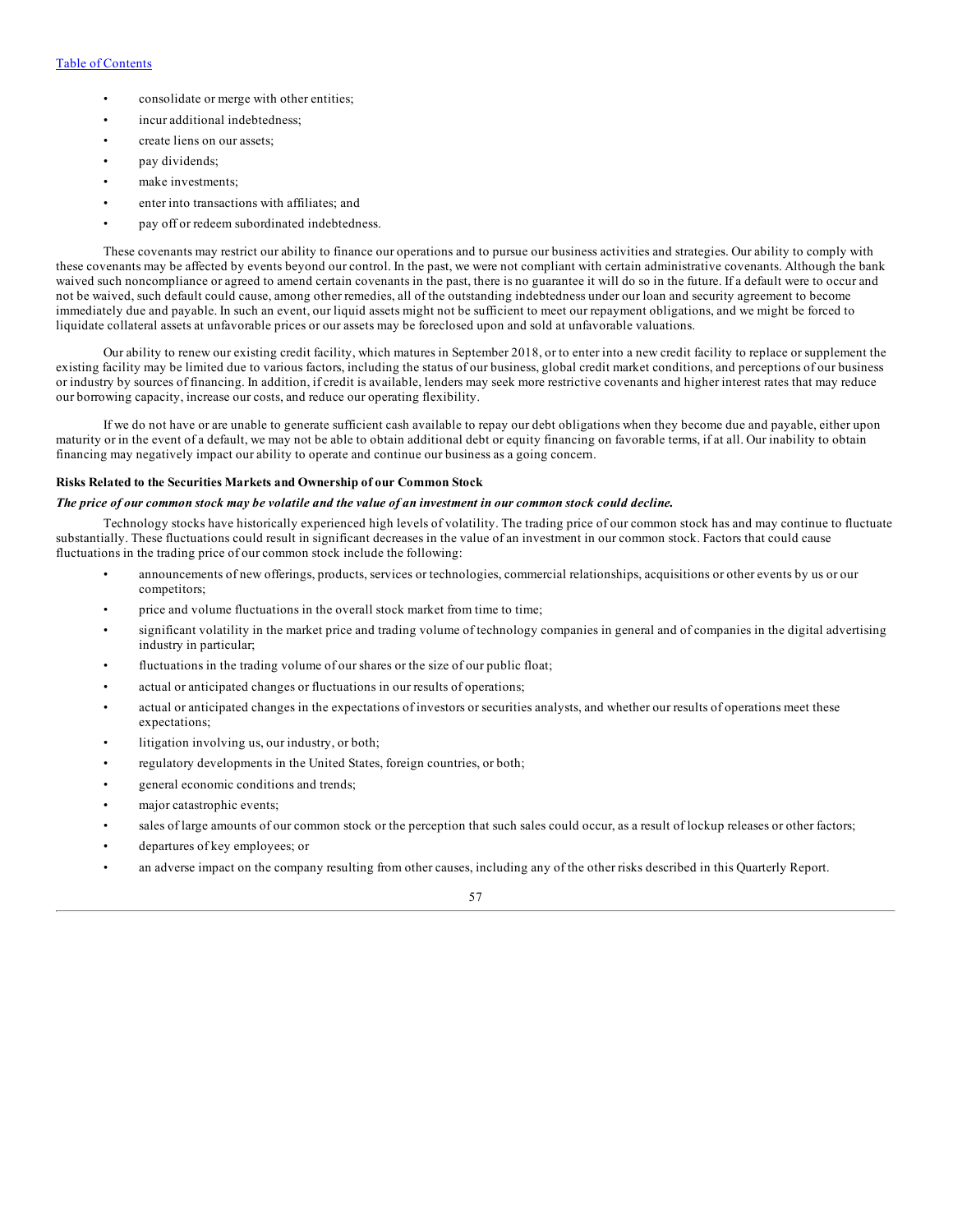In addition, if the market for technology stocks or the stock market, in general, experiences a loss of investor confidence, the trading price of our common stock could decline for reasons unrelated to our business, results of operations or financial condition. The trading price of our common stock might also decline in reaction to events that affect other companies in our industry even if these events do not directly affect us. In the past, volatility in the market price of a company's securities has often resulted in securities litigation being brought against that company. Declines in the price of our common stock, even following increases, may result in securities litigation against us, which would result in substantial costs and divert our management's attention and resources from our business.

#### Sales of substantial amounts of our common stock in the public markets, including following termination of the "lock-up" or "market standoff" period associated with our initial public offering, or the perception that sales might occur, could reduce the price of our common stock and may dilute the voting *power and ownership interest of investors in our common stock.*

Sales of a substantial number of shares of our common stock in the public market, or the perception that these sales could occur, could adversely affect the market price of our common stock and may make it more difficult for investors in our common stock to sell their shares at a time and price that they deem appropriate. As of July 28, 2014, we had 35,863,531 shares of common stock outstanding, including 2,191,602 shares of restricted stock issued pursuant to our 2007 Stock Incentive Plan, none of which were vested, but excluding shares of common stock issuable upon exercise of outstanding stock options and vesting of restricted stock units. As of July 28, 2014, we had outstanding options to purchase an aggregate of 7,796,393 shares of our common stock issued pursuant to our 2007 Stock Incentive Plan, of which 3,660,605 were vested at a weighted-average exercise price of \$4.99 per share, and options to purchase an aggregate of 411,141 shares of our common stock issued pursuant to our 2014 Equity Incentive Plan at a weighted-average exercise price of \$13.62, none of which are vested. Furthermore, as of July 28, 2014, we had outstanding 180,975 restricted stock units issued pursuant to our 2014 Equity Incentive Plan, none of which were vested. All of these outstanding stock options, together with an additional 1,675,790 shares of our common stock reserved for issuance under our 2014 Equity Incentive Plan and 525,000 shares of common stock reserved under our 2014 Employee Stock Purchase Plan, and any increase in the shares available pursuant to the plans' evergreen provisions, are registered for offer and sale on Form S-8 under the Securities Act of 1933. We also intend to register the offer and sale of all other shares of common stock that may be authorized under our current or future equity compensation plans. Shares registered under these registration statements on Form S-8 will be available for sale in the public market subject to vesting arrangements and exercise of options, the lock-up agreements described below and the restrictions of Rule 144 in the case of our affiliates.

All of our directors and officers and substantially all of our stockholders and optionholders have agreed, subject to certain exceptions described under the caption "Underwriting" in our prospectus filed with the SEC on April 3, 2014 pursuant to Rule 424(b) under the Securities Act of 1933, not to offer, sell or agree to sell, directly or indirectly, any shares of common stock without the permission of the representatives of the underwriters of our initial public offering, for a period of 180 days from the date of the final prospectus relating to our initial public offering. This lock-up period is currently scheduled to expire on September 28, 2014. After expiration of the lock-up period, our locked-up security holders will be able to sell shares in the public market, including shares of common stock that are subject to stock options that have not yet been exercised. In addition, the underwriters may, in their sole discretion, release all or some portion of the shares subject to lock-up agreements prior to the expiration of the lock-up period. For certain of our employees, a substantial portion of their equity is in the form of stock options that are vested and in-the-money, and can be exercised for shares eligible for sale upon expiration of the lock-up arrangements. Sales of a substantial number of such shares upon expiration, or the perception that such sales may occur, or early release of the lock-up, could cause our share price to fall or make it more difficult for investors to sell our common stock at a time and price that they deem appropriate.

Based on shares outstanding as of July 28, 2014, holders of up to approximately 17,979,360 shares, or 50%, of our common stock will have rights, subject to some conditions, to require us to file registration statements covering the sale of their shares in registration statements that we may file for ourselves or other stockholders.

We may issue our shares of common stock or securities convertible into our common stock from time to time in connection with financings, acquisitions, investments or otherwise. Any such issuance could result in substantial dilution to our existing stockholders and cause the trading price of our common stock to decline.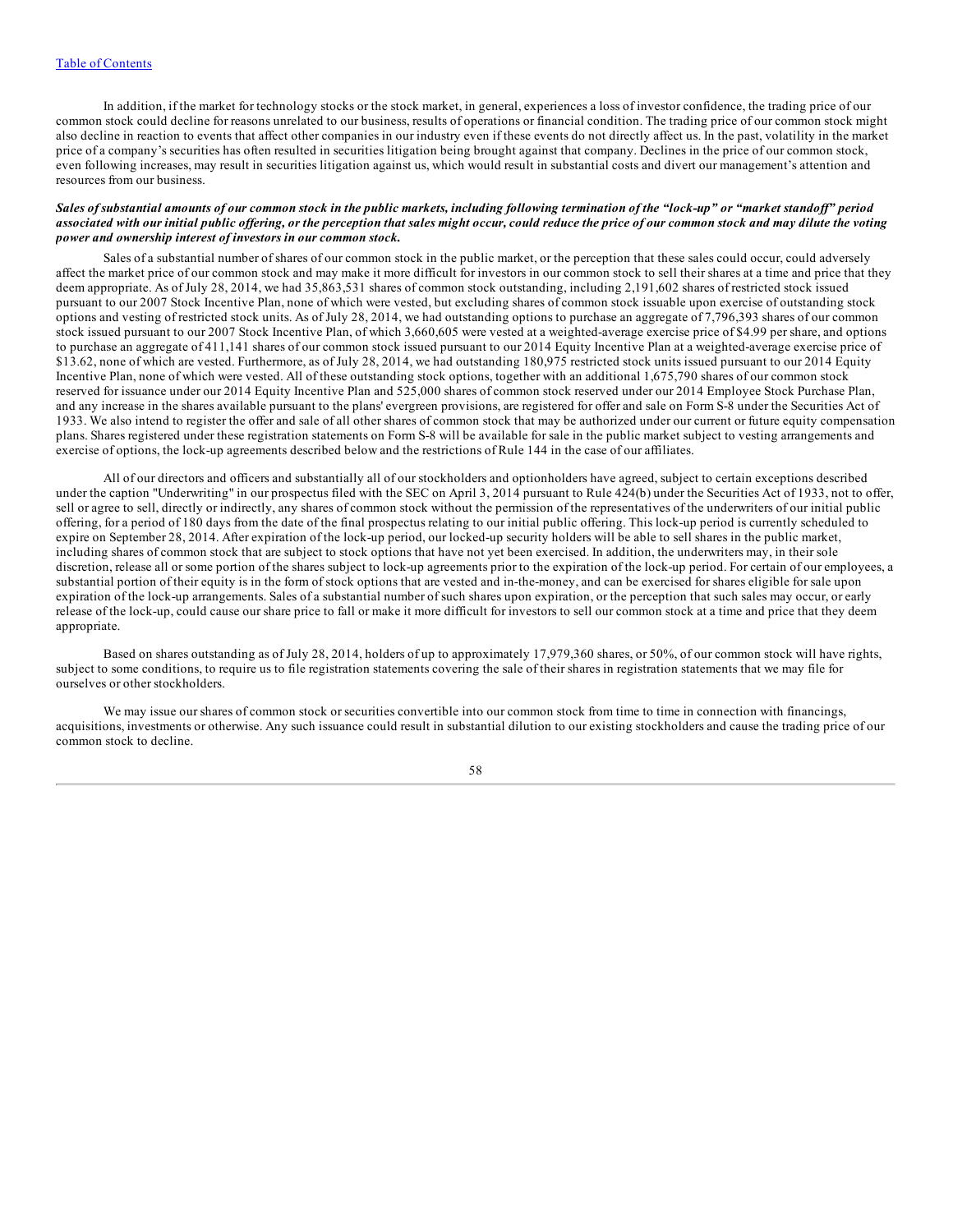## Insiders have substantial control over us, which could limit investors' ability to influence the outcome of key transactions, including a change of control.

Our directors, executive officers and each of our stockholders who own greater than 5% of our outstanding common stock, in the aggregate, beneficially own approximately 56% of the shares of our common stock outstanding as of July 28, 2014. As a result, these stockholders will be able to influence or control matters requiring approval by our stockholders, including the election of directors and the approval of mergers, acquisitions or other extraordinary transactions. They may also have interests that differ from other investors and may vote in a manner that is adverse to investors' interests. This concentration of ownership may have the effect of deterring, delaying or preventing a change of control of the company, could deprive our stockholders of an opportunity to receive a premium for their common stock as part of a sale of the company, and might ultimately affect the market price of our common stock.

### The trading market for our stock is new and not fully developed, and small trading volumes can contribute to sudden declines in price and make it more difficult to sell significant numbers of shares quickly without adversely affecting the market price for our stock.

Our common stock has been publicly traded only since April 2, 2014, and the trading volumes for our stock have been relatively small due to the fact that only 18% of our outstanding shares were sold in our initial public offering, and the holders of the balance of our outstanding common stock are subject to lock-up agreements that prohibit sales of their shares for at least 180 days after our initial public offering. After the lock-ups expire, we expect more shares to be sold in the public market. However, our trading volumes may remain relatively small for some time for various reasons, including the fact that we are new to the public markets and not well known to analysts, investors, and others who could influence demand for our shares. Further, because we are a relatively small company without an established history of profitability, the range of investors willing to invest in our shares may be relatively limited. As a result of these factors, our shares can be susceptible to sudden, rapid declines in price, especially when holders of large blocks of shares seek exit positions, or when large blocks of shares are sold upon vesting of our restricted stock awards and restricted stock units to cover the holders' tax obligations. Sales of substantial amounts of common stock by stockholders, or even the potential for such sales, may cause the market price to decline, which could make it more difficult for our stockholders to sell their shares at the time or price they desire, and could also impair our ability to raise capital through the sale of equity securities.

#### *Our business could be negatively af ected as a result of actions of activist stockholders.*

Campaigns by stockholders to effect changes at publicly traded companies are sometimes led by investors seeking to increase short-term stockholder value through actions such as financial restructuring, increased debt, special dividends, stock repurchases or sales of assets or the entire company. If we become engaged in a proxy contest with an activist stockholder in the future, our business could be adversely affected, as such contests could be costly and time-consuming, disrupt our operations and divert the attention of management and our employees from executing our strategic plan. Additionally, perceived uncertainties as to our future direction as a result of stockholder activism or changes to the composition of our board of directors may lead to the perception of a change in the direction of our business, instability or lack of continuity, which may be exploited by our competitors, cause concern to current or potential buyers and sellers on our platform, and make it more difficult to attract and retain qualified personnel. If buyers and/or sellers choose to delay, defer or reduce transactions with us or through our platform or transact with our competitors instead of us because of any such issues, then our revenue, earnings and operating cash flows could be adversely affected.

#### The requirements of being a public company may strain our resources, divert our management's attention and affect our ability to attract and retain *qualified board members.*

As a public company, we are subject to the reporting requirements of the Exchange Act, and are required to comply with the applicable requirements of the Sarbanes-Oxley Act and the Dodd-Frank Wall Street Reform and Consumer Protection Act, the listing requirements of the New York Stock Exchange, and other applicable securities rules and regulations. Among other things, we must file annual, quarterly and current reports with respect to our business and results of operations, maintain effective disclosure controls and procedures and internal control over financial reporting, and comply with various requirements regarding the composition and operation of our board of directors. Compliance with these rules and regulations requires significant resources and management oversight, increases our legal and financial compliance costs, makes some activities more difficult, time-consuming or costly and increases demand on our systems and resources. As a result, management's attention and company resources may be diverted from other business concerns. Although we have already hired additional employees to help us comply with these requirements, we may need to hire even more employees in the future, which would increase our costs.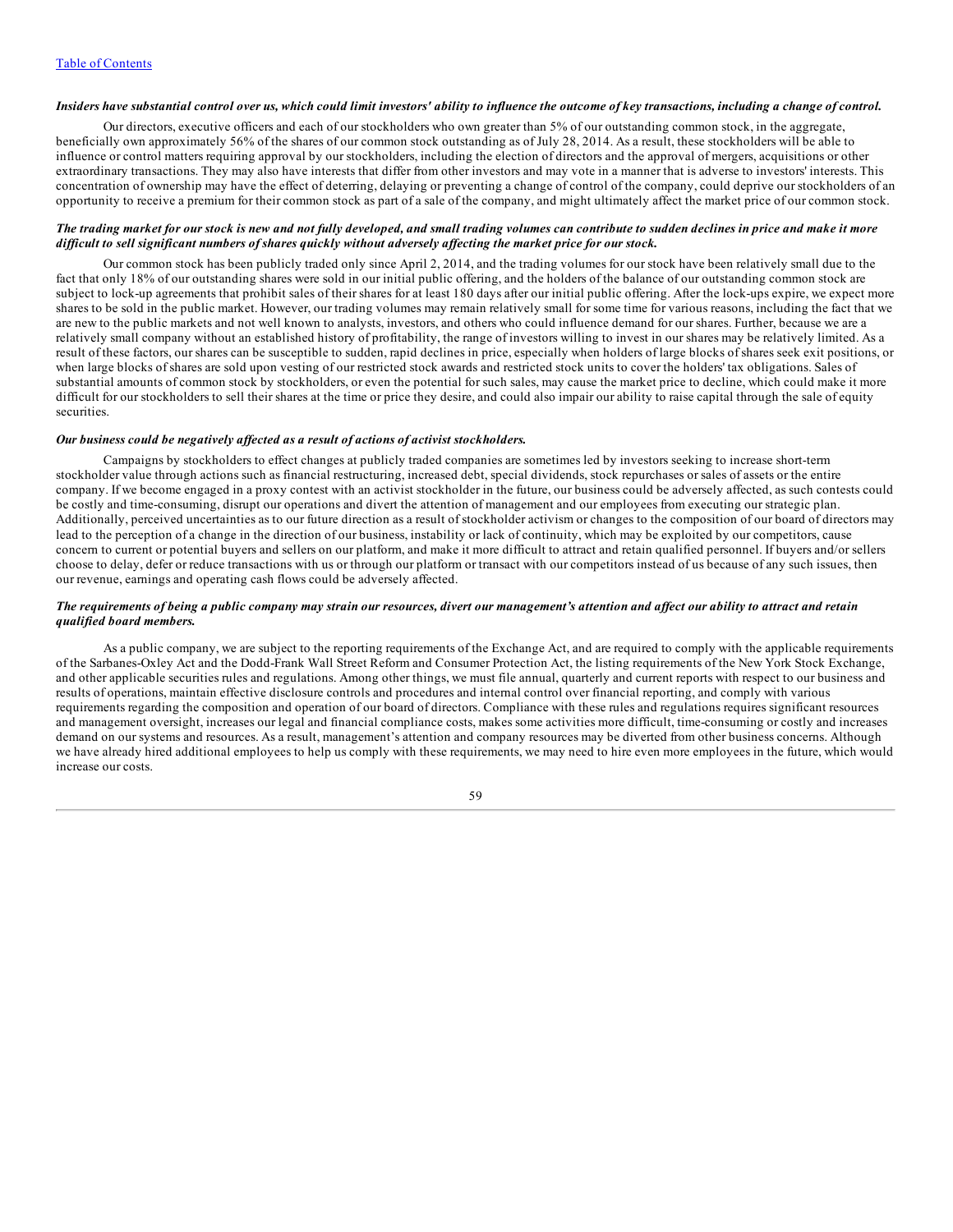The risks and costs associated with being a public company and complying with related rules and regulations have also made it significantly more expensive for us to obtain director and officer liability insurance, and we may be required to accept reduced coverage or incur substantially higher costs to obtain coverage as a result of risks or claims we encounter. These factors could also make it more difficult and expensive for us to attract and retain qualified members of our board of directors, particularly to serve on our Audit Committee and Compensation Committee, and qualified executive officers.

## We are an "emerging growth company," and we cannot be certain if the reduced disclosure requirements applicable to emerging growth companies will *make our common stock less attractive to investors.*

For as long as we remain an "emerging growth company," as defined in the JOBS Act, we may take advantage of certain exemptions from various requirements that are applicable to public companies that are not "emerging growth companies." For example, we are not required to comply with the independent auditor attestation requirements of Section 404, we may provide reduced disclosure regarding executive compensation in our periodic reports and proxy statements, and we are exempt from the requirements of holding a nonbinding advisory vote on executive compensation and stockholder approval of any golden parachute payments not previously approved. We may take advantage of these exemptions for so long as we are an "emerging growth company," which could be as long as five years following the completion of our initial public offering, although, if we have more than \$1.0 billion in annual revenue, if the market value of our common stock that is held by non-affiliates exceeds \$700 million as of June 30 of any year, or we issue more than \$1.0 billion of non-convertible debt over a three-year period before the end of that five-year period, we would cease to be an "emerging growth company" as of the following December 31. Investors may find our common stock less attractive because we rely on these exemptions, which could contribute to a less active trading market for our common stock, and increased volatility or reduction in our stock price.

In addition, the JOBS Act also provides that an "emerging growth company" can take advantage of an extended transition period for complying with new or revised accounting standards. However, we have chosen to "opt out" of such extended transition period, and as a result, we will comply with new or revised accounting standards on the relevant dates on which adoption of such standards is required for non-emerging growth companies. Our decision to opt out of the extended transition period for complying with new or revised accounting standards is irrevocable.

## If securities or industry analysts do not publish research or reports about our business, or publish inaccurate or unfavorable research or reports about our *business, our share price and trading volume could decline.*

The trading market for our common stock to some extent depends on the research and reports that securities or industry analysts publish about us or our business. We do not have any control over these analysts. If one or more of the analysts who cover us downgrades our shares or changes their opinion of our business prospects, our share price could decline. If one or more of these analysts decreases or ceases coverage of our company, we could lose visibility in the financial markets, which could cause our share price or trading volume to decline.

## We do not intend to pay dividends for the foreseeable future and, consequently, investors' ability to achieve a return on their investment will depend on *appreciation in the price of our common stock.*

We have never declared or paid any dividends on our common stock. We intend to retain any earnings to finance the operation and expansion of our business, and we do not anticipate paying any cash dividends in the future. As a result, investors may only receive a return on their investment in our common stock if the market price of our common stock increases. In addition, our credit facility contains restrictions on our ability to pay dividends.

## Provisions of our charter documents and Delaware law may inhibit a potential acquisition of the company and limit the ability of stockholders to cause *changes in company management.*

Our amended and restated certificate of incorporation and amended and restated bylaws include provisions, as described below, that could delay or prevent a change in control of the company, and make it difficult for stockholders to elect directors who are not nominated by the current members of our board of directors or take other actions to change company management.

• Our certificate of incorporation gives our board of directors the authority to issue shares of preferred stock in one or more series, and to establish from time to time the number of shares in each series and to fix the price, designations, powers, preferences and relative, participating, optional or other rights, if any, and the qualifications, limitations, or restrictions of each series of the preferred stock without any further vote or action by stockholders. The issuance of shares of preferred stock may discourage, delay or prevent a merger or acquisition of the company by significantly diluting the ownership of a hostile acquirer, resulting in the loss of voting power and reduced ability to cause a takeover or effect other changes.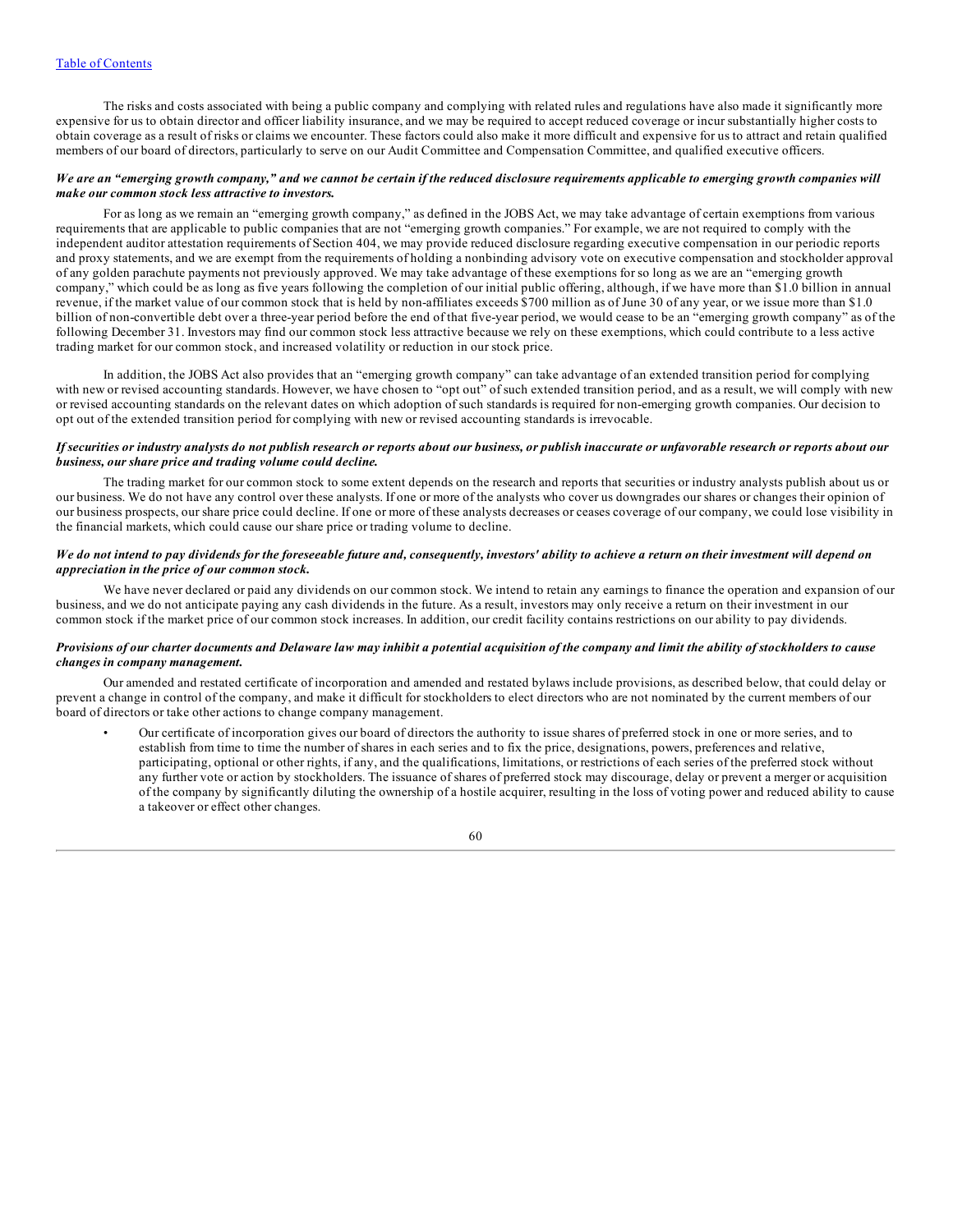- <span id="page-60-0"></span>• Our certificate of incorporation provides that our board of directors is classified, with only one of its three classes elected each year, and directors may be removed only for cause and only with the vote of 66<sup>2</sup>/<sub>3</sub>% of the voting power of stock outstanding and entitled to vote thereon. Further, the number of directors is determined solely by our board of directors, and because we do not allow for cumulative voting rights, holders of a majority of shares of common stock entitled to vote may elect all of the directors standing for election. These provisions could delay the ability of stockholders to change the membership of a majority of our board of directors.
- Under our bylaws, only the board of directors or a majority of remaining directors, even if less than a quorum, may fill vacancies resulting from an increase in the authorized number of directors or the resignation, death or removal of a director.
- Our certificate of incorporation prohibits stockholder action by written consent, so any action by stockholders may only be taken at an annual or special meeting.
- Our certificate of incorporation provides that a special meeting of stockholders may be called only by the board of directors. This could delay any effort by stockholders to force consideration of a proposal or to take action, including the removal of directors.
- Under our bylaws, advance notice must be given to nominate directors or submit proposals for consideration at stockholders' meetings. This gives our board of directors time to defend against takeover attempts and could discourage or deter a potential acquirer from soliciting proxies or making proposals related to an unsolicited takeover attempt.
- The provisions of our certificate of incorporation noted above may be amended only with the affirmative vote of holders of at least 66 $\frac{2}{3}$ % of the voting power of all of the then-outstanding shares of the company's voting stock, voting together as a single class. The same two-thirds vote is required to amend the provision of our certificate of incorporation imposing these supermajority voting requirements. Further, our bylaws may be amended only by our board of directors or by the same percentage vote of stockholders noted above as required to amend our certificate of incorporation. These supermajority voting requirements may inhibit the ability of a potential acquirer to effect such amendments to facilitate an unsolicited takeover attempt.
- Our board of directors may amend our bylaws by majority vote. This could allow the board to use bylaw amendments to delay or prevent an unsolicited takeover, and limits the ability of an acquirer to amend the bylaws to facilitate an unsolicited takeover attempt.

We are also subject to Section 203 of the Delaware General Corporation Law, or the DGCL, which prohibits us from engaging in any business combination with an interested stockholder for a period of three years from the date the person became an interested stockholder, unless certain conditions are met. These provisions make it more difficult for stockholders or potential acquirers to acquire the company without negotiation and may apply even if some of our stockholders consider the proposed transaction beneficial to them. For example, these provisions might discourage a potential acquisition proposal or tender offer, even if the acquisition proposal or tender offer were to be at a premium over the then current market price for our common stock. These provisions could also limit the price that investors are willing to pay in the future for shares of our common stock.

## **Item 2. Unregistered Sales of Equity Securities and Use of Proceeds.**

#### *(a) Recent Sale of Unregistered Securities*

From April 1, 2014 through May 15, 2014, the effective date of our Registration Statement on Form S-8, we granted to our employees, consultants and other services providers (i) options to purchase an aggregate of 211,960 shares of common stock at an exercise price of \$15.00 per share and (ii) 106,415 restricted stock units. The issuances of such options and restricted stock units were exempt from the registration requirements of the Securities Act pursuant to Rule 701 promulgated thereunder.

From April 1, 2014 through May 15, 2014, we issued an aggregate of 29,287 shares of our common stock upon the exercise of options under the 2007 Plan at exercise prices ranging from \$0.38 to \$8.30, for aggregate exercise price proceeds of \$0.1 million. The issuance of such shares was exempt from the registration requirements of the Securities Act pursuant to Rule 701 thereunder.

On June 23, 2014, we issued 9,671 shares of our common stock upon the net exercise of a warrant to purchase our common stock. The issuance of such shares was exempt from the registration requirements of the Securities Act pursuant to Section  $4(a)(2)$  of the Securities Act. We did not receive any proceeds from the exercise of the warrant.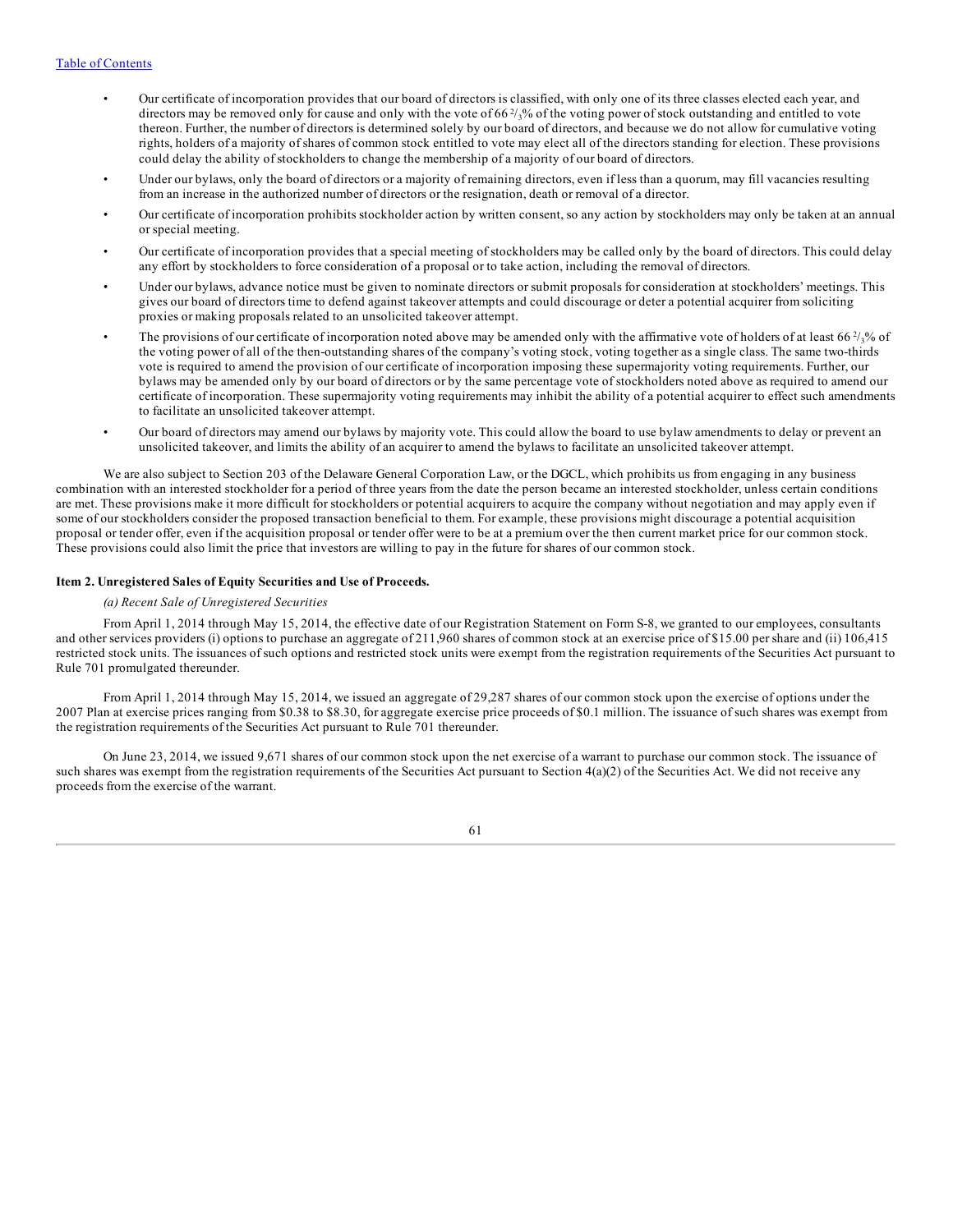# *(b) Use of Proceeds*

Our initial public offering of common stock was effected through a Registration Statement on Form S-1 (File No. 333-193739), which was declared effective on April 1, 2014. There has been no material change in the use of proceeds from our initial public offering as described in our final prospectus filed with the SEC pursuant to Rule 424(b) of the Securities Act and other periodic reports previously filed with the SEC.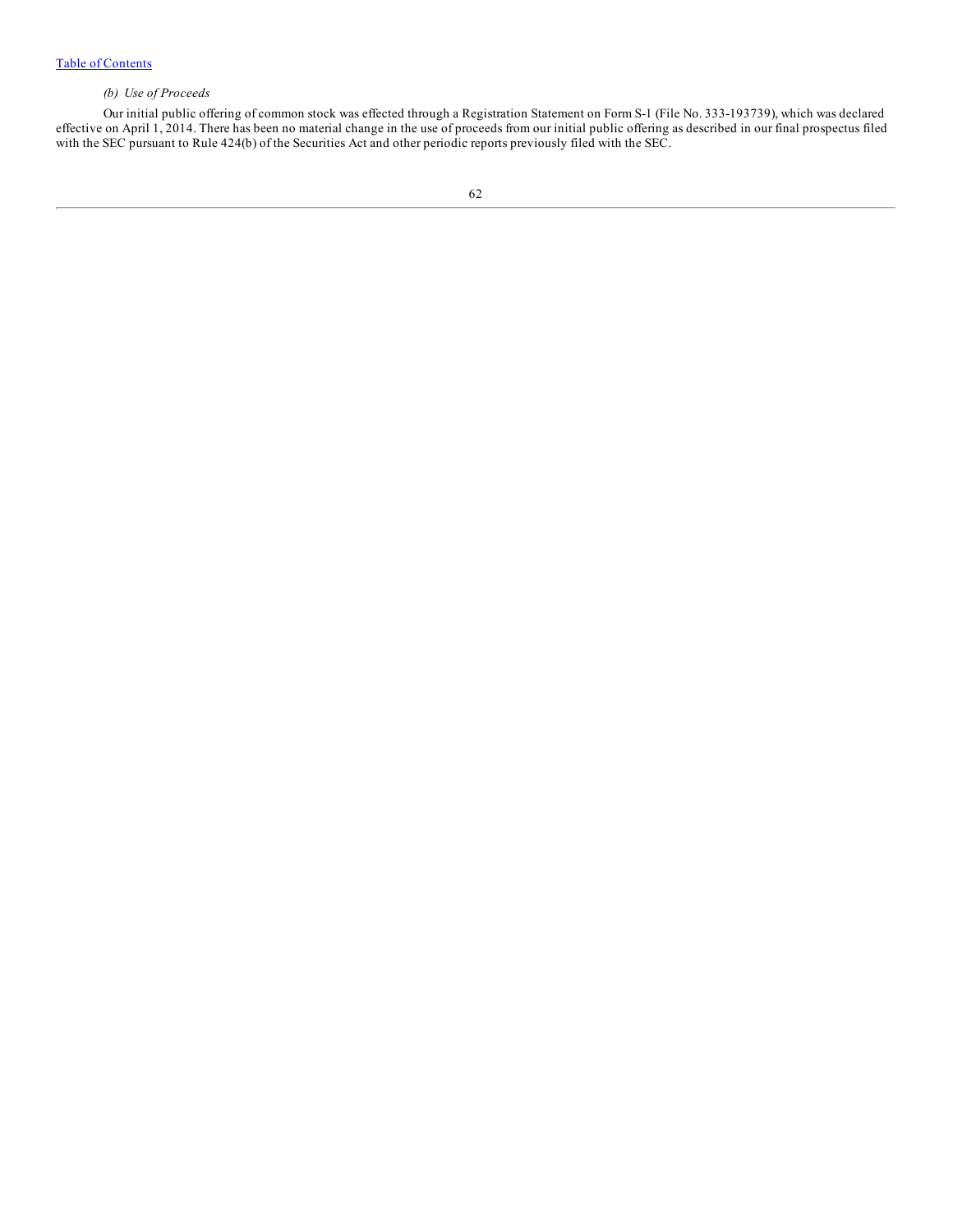# **SIGNATURES**

<span id="page-62-0"></span>Pursuant to the requirements of the Securities Exchange Act of 1934, the registrant has duly caused this report to be signed on its behalf by the undersigned thereunto duly authorized.

> **THE RUBICON PROJECT, INC.** (Registrant)

/s/ Todd Tappin

Todd Tappin Chief Operating Officer and Chief Financial Officer (Principal Financial Officer)

/s/ David Day

David Day Chief Accounting Officer (Principal Accounting Officer)

Date: August 1, 2014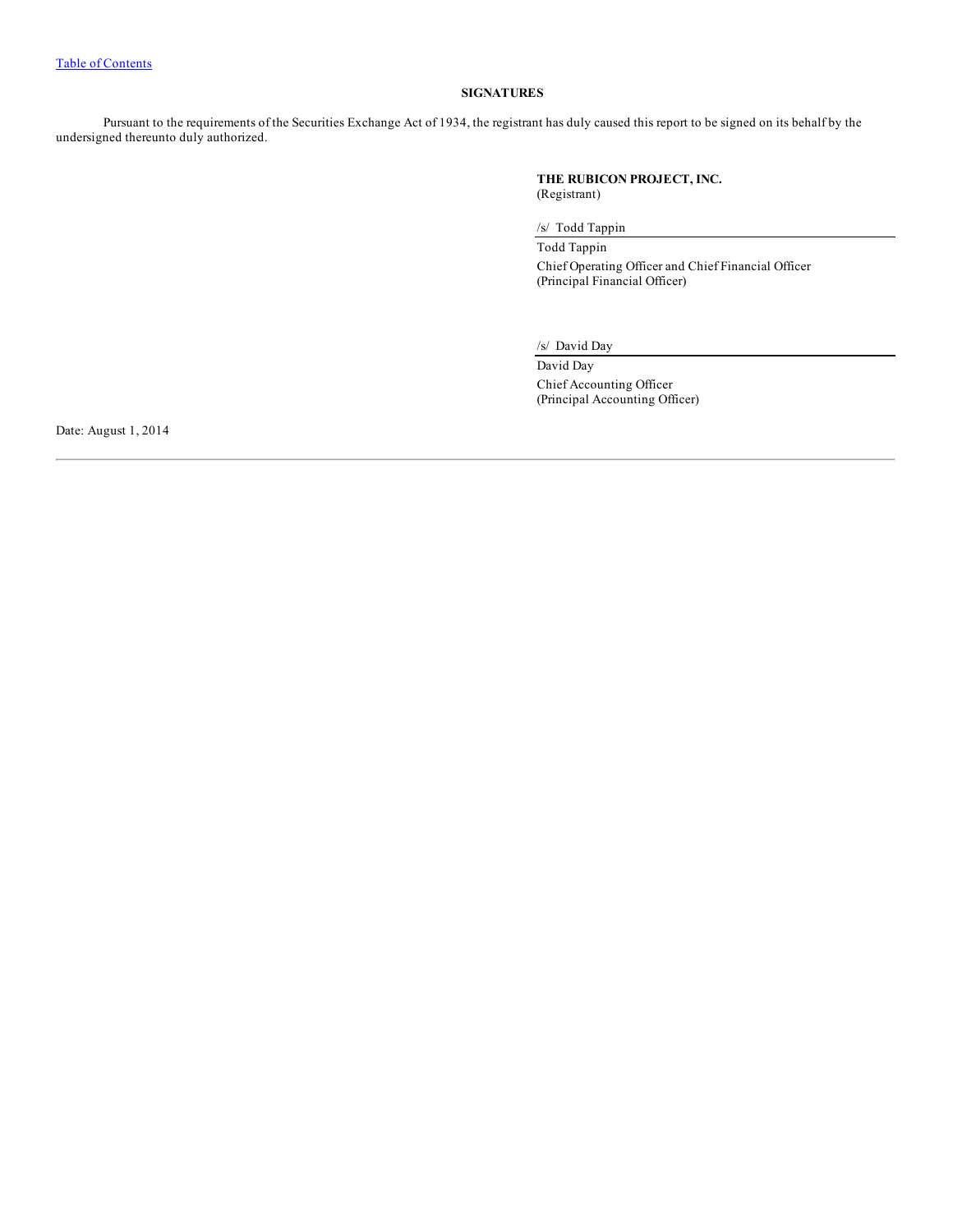# **EXHIBIT INDEX**

| <b>Number</b>         | <b>Description</b>                                                                                                                                                                                                                |
|-----------------------|-----------------------------------------------------------------------------------------------------------------------------------------------------------------------------------------------------------------------------------|
| 3.1                   | Sixth Amended and Restated Certificate of Incorporation of The Rubicon Project, Inc. (incorporated by<br>reference to Exhibit 3.1 to the Registrant's Quarterly Report on Form 10-Q filed with the Commission on May<br>15, 2014) |
| 3.2                   | Amended and Restated Bylaws of The Rubicon Project, Inc. (incorporated by reference to Exhibit 3.2 to the<br>Registrant's Quarterly Report on Form 10-Q filed with the Commission on May 15, 2014)                                |
| 31.1                  | Certification of Principal Executive Officer Pursuant To Exchange Act Rules 13a-14(a) and 15d-14(a), as<br>adopted pursuant to Section 302 of the Sarbanes-Oxley Act of 2002                                                      |
| 31.2                  | Certification of Principal Financial Officer Pursuant To Exchange Act Rules 13a-14(a) and 15d-14(a), as<br>adopted pursuant to Section 302 of the Sarbanes-Oxley Act of 2002                                                      |
| $32.1^{(1)}$          | Certification of the Principal Executive Officer and Principal Financial Officer Pursuant To 18 U.S.C. Section<br>1350, as adopted pursuant to Section 906 of the Sarbanes-Oxley Act of 2002                                      |
| $101 \text{ ins} (2)$ | <b>XBRL</b> Instance Document                                                                                                                                                                                                     |
| $101$ sch $(2)$       | XBRL Taxonomy Schema Linkbase Document                                                                                                                                                                                            |
| 101.cal $(2)$         | <b>XBRL Taxonomy Calculation Linkbase Document</b>                                                                                                                                                                                |
| $101.$ def $(2)$      | XBRL Taxonomy Definition Linkbase Document                                                                                                                                                                                        |
| $101$ .lab $(2)$      | XBRL Taxonomy Label Linkbase Document                                                                                                                                                                                             |
| $101$ .pre $(2)$      | <b>XBRL Taxonomy Presentation Linkbase Document</b>                                                                                                                                                                               |

- (1) The information in this exhibit is furnished and deemed not filed with the Securities and Exchange Commission for purposes of section 18 of the Exchange Act of 1934, as amended (the "Exchange Act"), and is not to be incorporated by reference into any filing of The Rubicon Project, Inc. under the Securities Act of 1933, as amended (the "Securities Act"), or the Exchange Act, whether made before or after the date hereof, regardless of any general incorporation language in such filing.
- (2) In accordance with Rule 406T of Regulation S-T, the information in these exhibits is furnished and deemed not filed or part of a registration statement or prospectus for purposes of sections 11 or 12 of the Securities Act, is deemed not filed for purposes of section 18 of the Exchange Act of 1934, and otherwise is not subject to liability under these sections.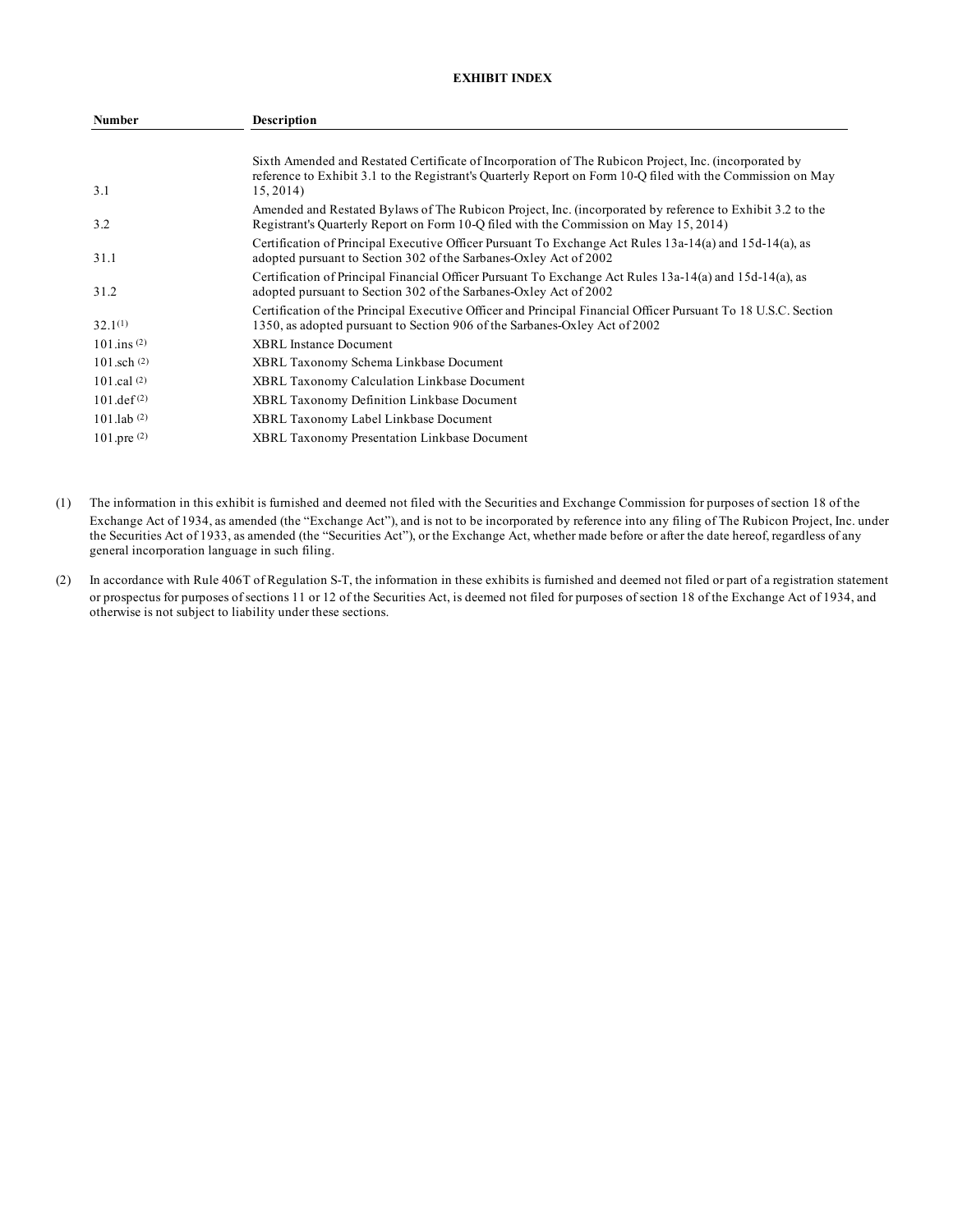## **Certification of Principal Executive Officer pursuant to Exchange Act Rules 13a-14(a) and 15d-14(a), as adopted pursuant to Section 302 of the Sarbanes-Oxley Act of 2002**

I, Frank Addante, certify that:

- 1. I have reviewed this quarterly report on Form 10-Q of The Rubicon Project, Inc.;
- 2. Based on my knowledge, this report does not contain any untrue statement of a material fact or omit to state a material fact necessary to make the statements made, in light of the circumstances under which such statements were made, not misleading with respect to the period covered by this report;
- 3. Based on my knowledge, the financial statements, and other financial information included in this report, fairly present in all material respects the financial condition, results of operations and cash flows of the registrant as of, and for, the periods presented in this report;
- 4. The registrant's other certifying officer(s) and I are responsible for establishing and maintaining disclosure controls and procedures (as defined in Exchange Act Rules  $13a-15(e)$  and  $15d-15(e)$  for the registrant and have:
	- a. Designed such disclosure controls and procedures, or caused such disclosure controls and procedures to be designed under our supervision, to ensure that material information relating to the registrant, including its consolidated subsidiaries, is made known to us by others within those entities, particularly during the period in which this report is being prepared;
	- b. Evaluated the effectiveness of the registrant's disclosure controls and procedures and presented in this report our conclusions about the effectiveness of the disclosure controls and procedures as of the end of the period covered by this report based on such evaluation; and
	- c. Disclosed in this report any change in the registrant's internal control over financial reporting that occurred during the registrant's most recent fiscal quarter (the registrant's fourth fiscal quarter in the case of an annual report) that has materially affected, or is reasonably likely to materially affect, the registrant's internal control over financial reporting; and
- 5. The registrant's other certifying officer(s) and I have disclosed, based on our most recent evaluation of internal control over financial reporting, to the registrant's auditors and the audit committee of the registrant's board of directors (or persons performing the equivalent functions):
	- a. All significant deficiencies and material weaknesses in the design or operation of internal control over financial reporting which are reasonably likely to adversely affect the registrant's ability to record, process, summarize and report financial information; and
	- b. Any fraud, whether or not material, that involves management or other employees who have a significant role in the registrant's internal control over financial reporting.

Signature: /s/ Frank Addante

Frank Addante Chief Executive Officer, Chief Product Architect and Chairman of the Board (Principal Executive Officer)

Date: August 1, 2014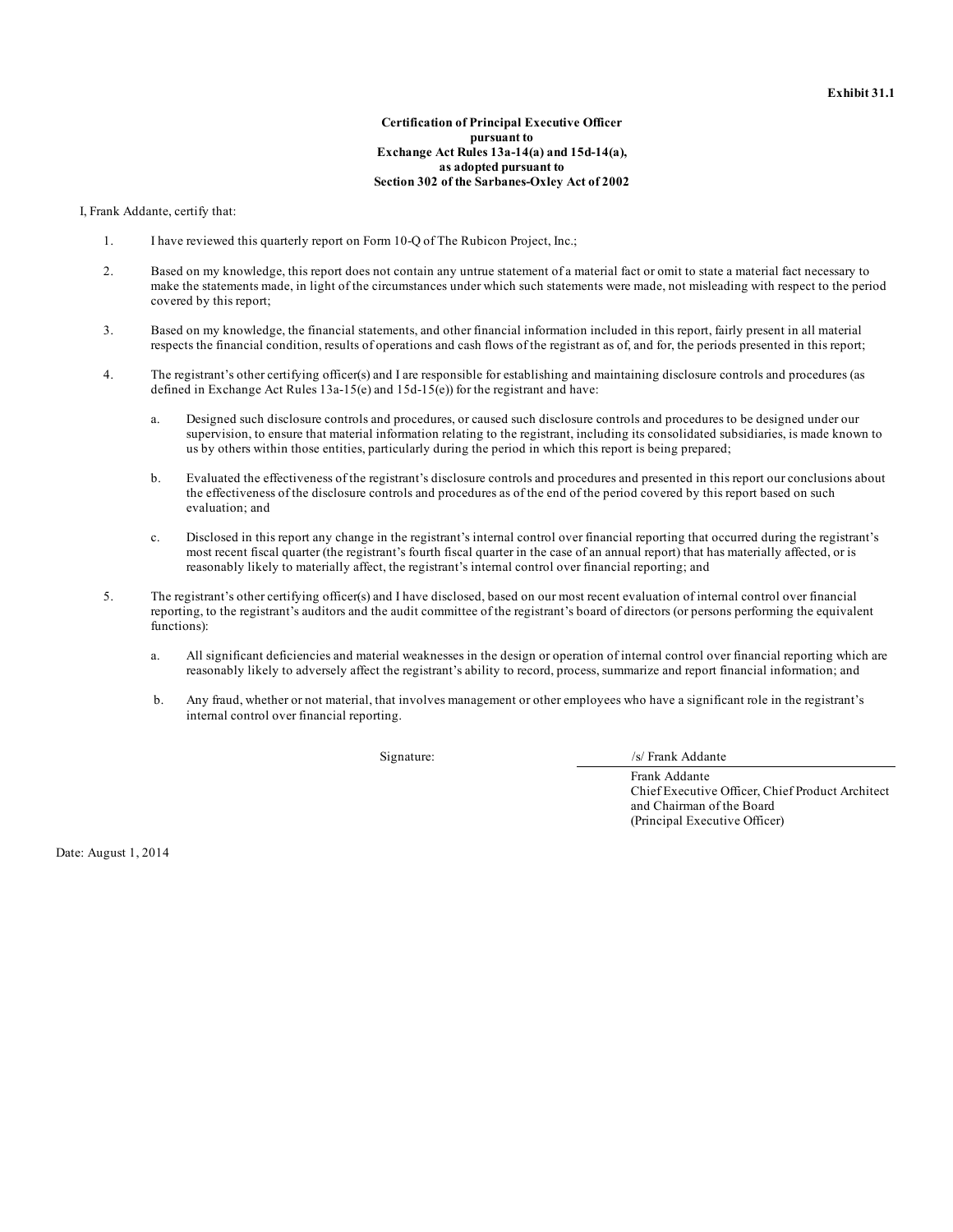## **Certification of Principal Financial Officer pursuant to Exchange Act Rules 13a-14(a) and 15d-14(a), as adopted pursuant to Section 302 of the Sarbanes-Oxley Act of 2002**

I, Todd Tappin, certify that:

- 1. I have reviewed this quarterly report on Form 10-Q of The Rubicon Project, Inc.;
- 2. Based on my knowledge, this report does not contain any untrue statement of a material fact or omit to state a material fact necessary to make the statements made, in light of the circumstances under which such statements were made, not misleading with respect to the period covered by this report;
- 3. Based on my knowledge, the financial statements, and other financial information included in this report, fairly present in all material respects the financial condition, results of operations and cash flows of the registrant as of, and for, the periods presented in this report;
- 4. The registrant's other certifying officer(s) and I are responsible for establishing and maintaining disclosure controls and procedures (as defined in Exchange Act Rules  $13a-15(e)$  and  $15d-15(e)$  for the registrant and have:
	- a. Designed such disclosure controls and procedures, or caused such disclosure controls and procedures to be designed under our supervision, to ensure that material information relating to the registrant, including its consolidated subsidiaries, is made known to us by others within those entities, particularly during the period in which this report is being prepared;
	- b. Evaluated the effectiveness of the registrant's disclosure controls and procedures and presented in this report our conclusions about the effectiveness of the disclosure controls and procedures as of the end of the period covered by this report based on such evaluation; and
	- c. Disclosed in this report any change in the registrant's internal control over financial reporting that occurred during the registrant's most recent fiscal quarter (the registrant's fourth fiscal quarter in the case of an annual report) that has materially affected, or is reasonably likely to materially affect, the registrant's internal control over financial reporting; and
- 5. The registrant's other certifying officer(s) and I have disclosed, based on our most recent evaluation of internal control over financial reporting, to the registrant's auditors and the audit committee of the registrant's board of directors (or persons performing the equivalent functions):
	- a. All significant deficiencies and material weaknesses in the design or operation of internal control over financial reporting which are reasonably likely to adversely affect the registrant's ability to record, process, summarize and report financial information; and
	- b. Any fraud, whether or not material, that involves management or other employees who have a significant role in the registrant's internal control over financial reporting.

Signature: /s/ Todd Tappin

Todd Tappin Chief Operating Officer and Chief Financial **Officer** (Principal Financial Officer)

Date: August 1, 2014